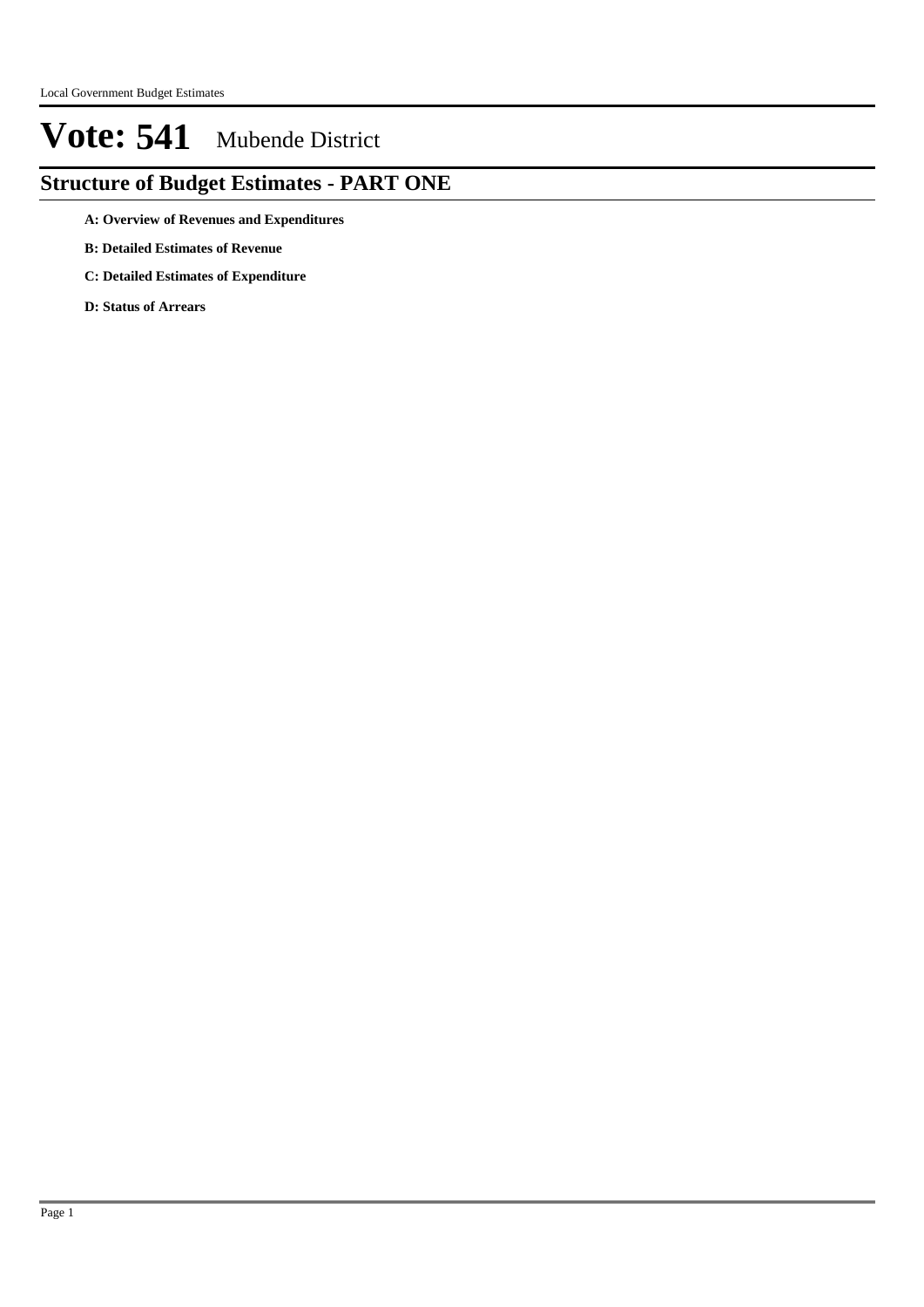## **A: Overview of Revenues and Expenditures**

### **Revenue Performance and Plans**

|                                        | 2015/16                |                        | 2016/17                |
|----------------------------------------|------------------------|------------------------|------------------------|
|                                        | <b>Approved Budget</b> | <b>Receipts by End</b> | <b>Approved Budget</b> |
| UShs $000's$                           |                        | <b>March</b>           |                        |
| 1. Locally Raised Revenues             | 417.971                | 289,267                | 416,526                |
| 2a. Discretionary Government Transfers | 2,990,711              | 2,640,518              | 2,888,445              |
| 2b. Conditional Government Transfers   | 23,763,133             | 17,641,382             | 24,149,145             |
| 2c. Other Government Transfers         | 2,350,034              | 1,543,313              | 999,326                |
| 4. Donor Funding                       | 1,837,268              | 641.294                | 1,216,000              |
| <b>Total Revenues</b>                  | 31,359,116             | 22,755,774             | 29,669,441             |

#### **Expenditure Performance and Plans**

|                            | 2015/16                |                                                 | 2016/17                |  |
|----------------------------|------------------------|-------------------------------------------------|------------------------|--|
| <b>UShs 000's</b>          | <b>Approved Budget</b> | Actual<br><b>Expenditure by</b><br>end of March | <b>Approved Budget</b> |  |
| 1a Administration          | 480,085                | 374,640                                         | 3,024,041              |  |
| 2 Finance                  | 381,733                | 312,038                                         | 308,912                |  |
| 3 Statutory Bodies         | 2,569,828              | 1,430,752                                       | 814,011                |  |
| 4 Production and Marketing | 892,461                | 781,329                                         | 948,179                |  |
| 5 Health                   | 4,487,614              | 3,099,136                                       | 3,553,776              |  |
| 6 Education                | 17,862,585             | 12,502,699                                      | 16,726,515             |  |
| 7a Roads and Engineering   | 1,786,754              | 891,045                                         | 1,306,368              |  |
| 7b Water                   | 953,182                | 487,073                                         | 776,058                |  |
| 8 Natural Resources        | 440,694                | 154,281                                         | 886,750                |  |
| 9 Community Based Services | 902,257                | 687,749                                         | 769,251                |  |
| 10 Planning                | 513,919                | 211,959                                         | 474,520                |  |
| 11 Internal Audit          | 88,004                 | 52,794                                          | 81,061                 |  |
| <b>Grand Total</b>         | 31,359,116             | 20,985,494                                      | 29,669,441             |  |
| Wage Rec't:                | 17,126,343             | 12,761,225                                      | 15,938,090             |  |
| Non Wage Rec't:            | 9,252,182              | 5,844,457                                       | 8,771,725              |  |
| Domestic Dev't             | 3,143,323              | 1,750,085                                       | 3,743,626              |  |
| Donor Dev't                | 1,837,268              | 629,727                                         | 1,216,000              |  |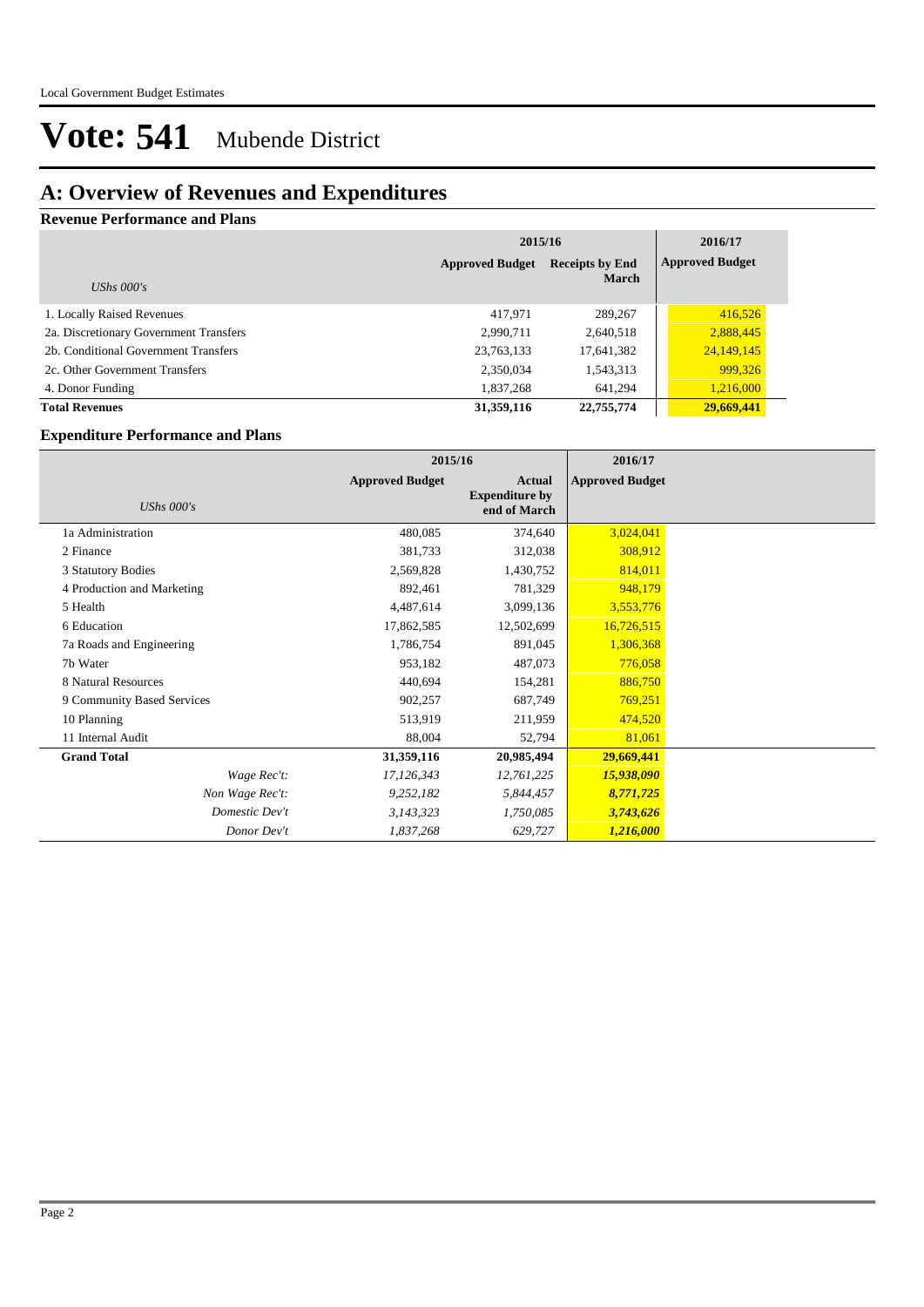### **B: Detailed Estimates of Revenue**

|                                                       | 2015/16                |                                    | 2016/17                |
|-------------------------------------------------------|------------------------|------------------------------------|------------------------|
| UShs $000's$                                          | <b>Approved Budget</b> | <b>Receipts by End</b><br>of March | <b>Approved Budget</b> |
| <b>1. Locally Raised Revenues</b>                     | 417,971                | 289,267                            | 416,526                |
| Unspent balances - Locally Raised Revenues            | 2,947                  | 2,947                              |                        |
| <b>Locally Raised Revenues</b>                        | 415,024                | 286,320                            | 416,526                |
| 2a. Discretionary Government Transfers                | 2,990,711              | 2,640,518                          | 2,888,445              |
| District Unconditional Grant (Wage)                   | 1,099,726              | 870,499                            | 1,151,264              |
| District Discretionary Development Equalization Grant | 1.187.809              | 1,170,330                          | 782,787                |
| District Unconditional Grant (Non-Wage)               | 703,176                | 599,688                            | 954,394                |
| 2b. Conditional Government Transfers                  | 23,763,133             | 17,641,382                         | 24,149,145             |
| <b>Gratuity for Local Governments</b>                 |                        | $\Omega$                           | 740,649                |
| Development Grant                                     | 1,394,045              | 1,368,065                          | 1,310,165              |
| <b>Transitional Development Grant</b>                 | 22,000                 | 16,500                             | 676,348                |
| Support Services Conditional Grant (Non-Wage)         | 403.091                | 203,872                            |                        |
| Sector Conditional Grant (Wage)                       | 16,030,764             | 11,890,721                         | 14,786,826             |
| Sector Conditional Grant (Non-Wage)                   | 4,182,111              | 2,835,094                          | 4,860,853              |
| Pension for Local Governments                         | 1,731,122              | 1,327,130                          | 1,326,740              |
| General Public Service Pension Arrears (Budgeting)    |                        | $\Omega$                           | 447,563                |
| 2c. Other Government Transfers                        | 2,350,034              | 1,543,313                          | 999,326                |
| Unspent balances - UnConditional Grants               | 7.126                  | 7,126                              |                        |
| Unspent balances - Other Government Transfers         | 62,403                 | 62,403                             |                        |
| Unspent balances - Conditional Grants                 | 46,936                 | 46,936                             |                        |
| Other Transfers from Central Government               | 2,233,570              | 1,426,850                          | 999,326                |
| 4. Donor Funding                                      | 1,837,268              | 641,294                            | 1,216,000              |
| Unspent balances - donor                              | 92,268                 | 92,268                             |                        |
| Donor Funding                                         | 1,745,000              | 549,027                            | 1,216,000              |
| <b>Total Revenues</b>                                 | 31,359,116             | 22,755,774                         | 29,669,441             |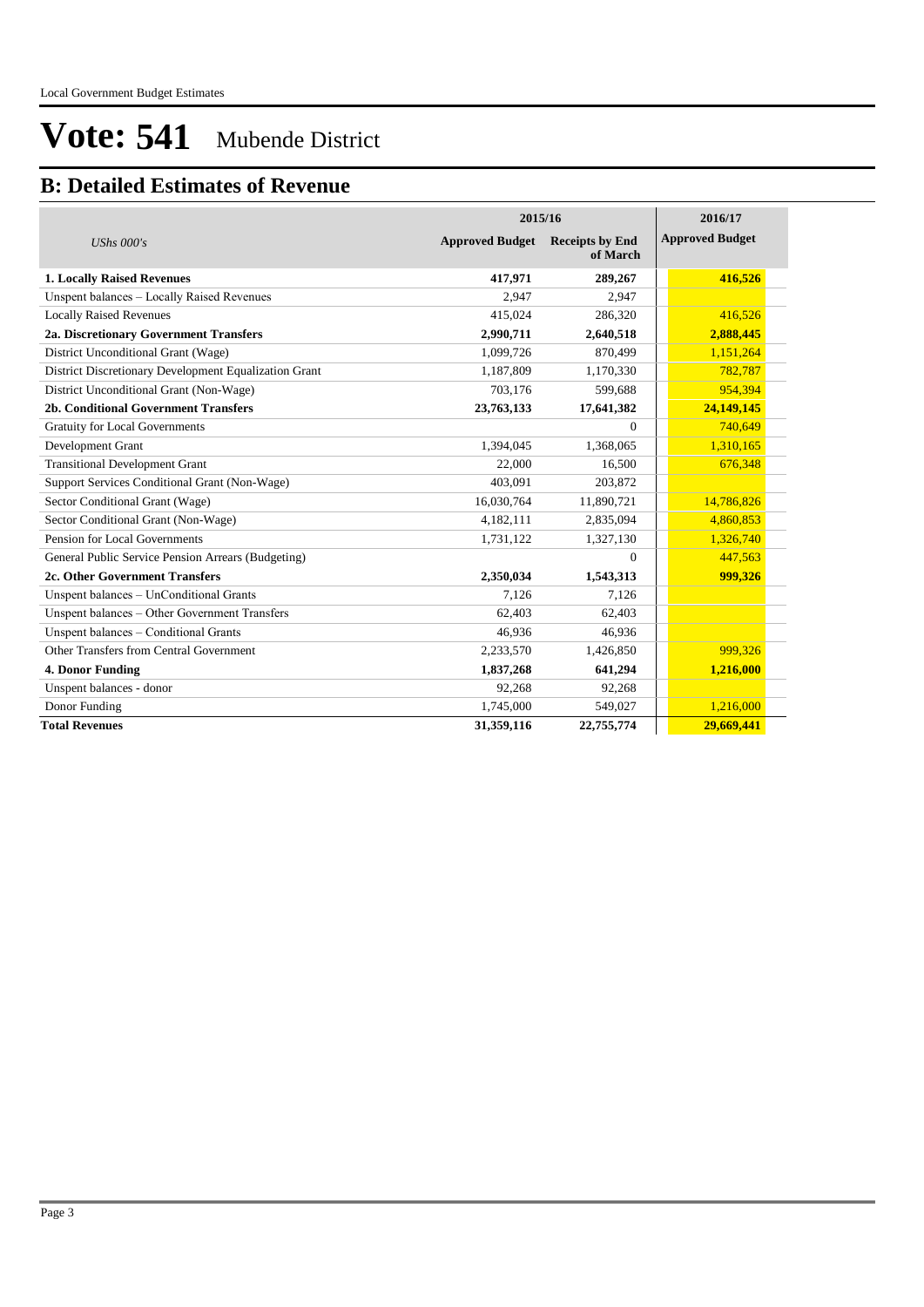## **C: Detailed Estimates of Expenditure**

### *Workplan 1a: Administration*

### **(i) Overview of Workplan Revenue and Expenditures**

| <b>UShs Thousand</b>                                 |                           | 2015/16                 | 2016/17                   |  |
|------------------------------------------------------|---------------------------|-------------------------|---------------------------|--|
|                                                      | Approved<br><b>Budget</b> | Outturn by<br>end March | Approved<br><b>Budget</b> |  |
| A: Breakdown of Workplan Revenues:                   |                           |                         |                           |  |
| <b>Recurrent Revenues</b>                            | 396,506                   | 318,752                 | 2,940,362                 |  |
| District Unconditional Grant (Non-Wage)              | 152,187                   | 114,423                 | 150,262                   |  |
| District Unconditional Grant (Wage)                  | 108,958                   | 87,991                  | 165,771                   |  |
| General Public Service Pension Arrears (Budgeting)   |                           | $\Omega$                | 447,563                   |  |
| <b>Gratuity for Local Governments</b>                |                           | $\theta$                | 740.649                   |  |
| <b>Locally Raised Revenues</b>                       | 78,241                    | 72,591                  | 109,377                   |  |
| Pension for Local Governments                        |                           | $\Omega$                | 1,326,740                 |  |
| Support Services Conditional Grant (Non-Wage)        | 54,082                    | 40,709                  |                           |  |
| Unspent balances - Locally Raised Revenues           | 1,428                     | 1,428                   |                           |  |
| Unspent balances - UnConditional Grants              | 1.611                     | 1,611                   |                           |  |
| <b>Development Revenues</b>                          | 83,579                    | 73,271                  | 83,679                    |  |
| District Discretionary Development Equalization Gran | 78,136                    | 73,228                  | 78,279                    |  |
| Donor Funding                                        | 5,400                     | $\theta$                | 5,400                     |  |
| Unspent balances - Conditional Grants                | 43                        | 43                      |                           |  |
| <b>Total Revenues</b>                                | 480,085                   | 392,023                 | 3,024,041                 |  |
| <b>B: Breakdown of Workplan Expenditures:</b>        |                           |                         |                           |  |
| Recurrent Expenditure                                | 396,506                   | 318,694                 | 2,940,362                 |  |
| Wage                                                 | 110,569                   | 87,995                  | 165,771                   |  |
| Non Wage                                             | 285,938                   | 230,700                 | 2,774,591                 |  |
| Development Expenditure                              | 83,579                    | 55,946                  | 83,679                    |  |

**(ii) Details of Workplan Revenues and Expenditures**

Domestic Development 78,179 Donor Development 5,400 **Total Expenditure 480,085**

### *Expenditure Details for Workplan 1a: Administration*

**LG Function 1381 District and Urban Administration**

| Thousand Uganda Shillings                                | 2015/16 Approved Budget |             |           |                | 2016/17 Approved Estimates |              |
|----------------------------------------------------------|-------------------------|-------------|-----------|----------------|----------------------------|--------------|
| <b>Higher LG Services</b>                                | <b>Total</b>            | <b>Wage</b> | N' Wage   | <b>GoU Dev</b> | <b>Donor Dev</b>           | <b>Total</b> |
| Output:138101 Operation of the Administration Department |                         |             |           |                |                            |              |
| 211101 General Staff Salaries                            | 110,569                 | 165,771     |           |                |                            | 165,771      |
| 211103 Allowances                                        | 3,720                   |             |           |                |                            | $\mathbf{0}$ |
| 212105 Pension for Local Governments                     | $\mathbf{0}$            |             | 1,326,740 |                |                            | 1,326,740    |
| 212107 Gratuity for Local Governments                    | $\boldsymbol{0}$        |             | 740,649   |                |                            | 740,649      |
| 221002 Workshops and Seminars                            | 12,680                  |             | 10,000    |                |                            | 10,000       |
| 221009 Welfare and Entertainment                         | 19,800                  |             | 15,000    |                |                            | 15,000       |
| 221011 Printing, Stationery, Photocopying and Binding    | 6,000                   |             | 6,000     |                |                            | 6,000        |
| 221012 Small Office Equipment                            | 8,000                   |             | 2,500     |                |                            | 2,500        |
| 221014 Bank Charges and other Bank related costs         | 1,000                   |             | 2,000     |                |                            | 2,000        |
| 221016 IFMS Recurrent costs                              | $\mathbf{0}$            |             | 30,000    |                |                            | 30,000       |
| 221017 Subscriptions                                     | 2,400                   |             | 2,500     |                |                            | 2,500        |
| 223005 Electricity                                       | $\boldsymbol{0}$        |             |           |                | 3,400                      | 3,400        |
|                                                          |                         |             |           |                |                            |              |

55946.089 0 **374,640**

78,279 5,400 **3,024,041**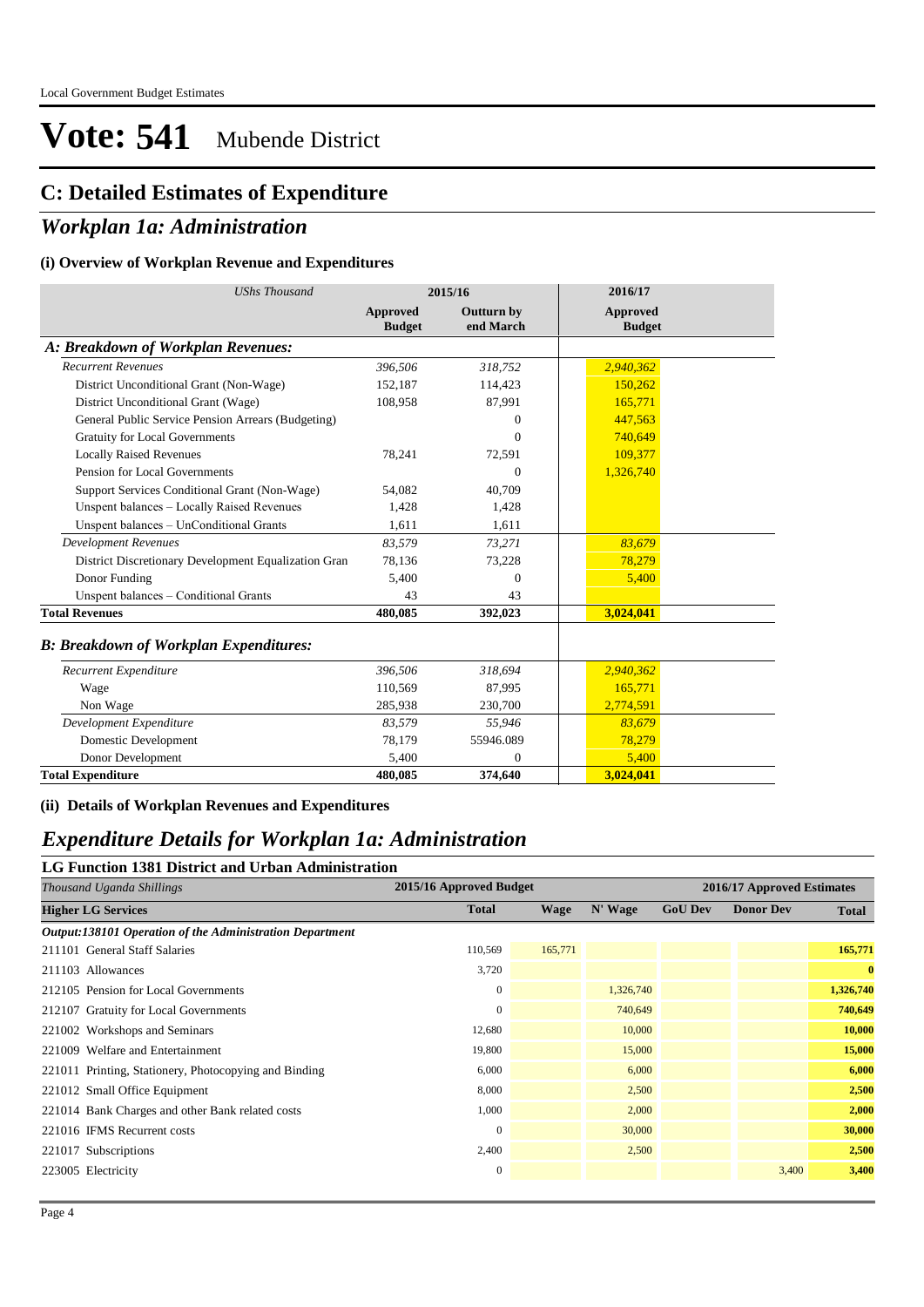## *Workplan 1a: Administration*

| Thousand Uganda Shillings                                        | 2015/16 Approved Budget |             |                  |                  | 2016/17 Approved Estimates |                   |
|------------------------------------------------------------------|-------------------------|-------------|------------------|------------------|----------------------------|-------------------|
| <b>Higher LG Services</b>                                        | <b>Total</b>            | <b>Wage</b> | N' Wage          | <b>GoU Dev</b>   | <b>Donor Dev</b>           | <b>Total</b>      |
| 223006 Water                                                     | $\boldsymbol{0}$        |             |                  |                  | 2,000                      | 2,000             |
| 227001 Travel inland                                             | 81,734                  |             | 30,000           |                  |                            | 30,000            |
| 227004 Fuel, Lubricants and Oils                                 | $\boldsymbol{0}$        |             | 25,000           |                  |                            | 25,000            |
| 228001 Maintenance - Civil                                       | $\boldsymbol{0}$        |             | 2,000            |                  |                            | 2,000             |
| 228002 Maintenance - Vehicles                                    | 16,000                  |             | 5,000            |                  |                            | 5,000             |
| 228004 Maintenance – Other                                       | 5,000                   |             |                  |                  |                            | $\bf{0}$          |
| 282102 Fines and Penalties/ Court wards                          | 24,080                  |             |                  |                  |                            | $\bf{0}$          |
| 321608 General Public Service Pension arrears (Budgeting)        | $\boldsymbol{0}$        |             | 447,563          |                  |                            | 447,563           |
| Total Cost of Output 138101:                                     | 290,982                 | 165,771     | 2,644,952        |                  | 5,400                      | 2,816,123         |
| Output:138102 Human Resource Management Services                 |                         |             |                  |                  |                            |                   |
| 221002 Workshops and Seminars                                    | 2,700                   |             | 1,500            |                  |                            | 1,500             |
| 221009 Welfare and Entertainment                                 | 3,660                   |             | 2,000            |                  |                            | 2,000             |
| 221011 Printing, Stationery, Photocopying and Binding            | 18,000                  |             |                  | $\boldsymbol{0}$ |                            | $\bf{0}$          |
| 221012 Small Office Equipment                                    | $\boldsymbol{0}$        |             | 2,000            |                  |                            | 2,000             |
| 221014 Bank Charges and other Bank related costs                 | 700                     |             |                  |                  |                            | $\bf{0}$          |
| 227001 Travel inland                                             | 9,060                   |             | 5,000            |                  |                            | 5,000             |
| 227004 Fuel, Lubricants and Oils                                 | $\boldsymbol{0}$        |             | 1,000            |                  |                            | 1,000             |
| Total Cost of Output 138102:                                     | 34,120                  |             | 11,500           | $\pmb{\theta}$   |                            | 11,500            |
| Output:138103 Capacity Building for HLG                          |                         |             |                  |                  |                            |                   |
| 221002 Workshops and Seminars                                    | $\mathbf{0}$            |             | $\boldsymbol{0}$ | 41,125           |                            | 41,125            |
| 221003 Staff Training                                            | 78,136                  |             |                  | 35,000           |                            | 35,000            |
| 221011 Printing, Stationery, Photocopying and Binding            | $\boldsymbol{0}$        |             |                  | 2,154            |                            | 2,154             |
| 221014 Bank Charges and other Bank related costs                 | 43                      |             |                  |                  |                            | $\bf{0}$          |
| Total Cost of Output 138103:                                     | 78,179                  |             | $\mathbf{0}$     | 78,279           |                            | 78,279            |
| Output:138104 Supervision of Sub County programme implementation |                         |             |                  |                  |                            |                   |
| 227001 Travel inland                                             | 5,000                   |             | 11,000           |                  |                            | 11,000            |
| 227004 Fuel, Lubricants and Oils                                 | 9,000                   |             | 10,000           |                  |                            | 10,000            |
| Total Cost of Output 138104:                                     | 14,000                  |             | 21,000           |                  |                            | 21,000            |
| Output:138105 Public Information Dissemination                   | $\boldsymbol{0}$        |             | 6,014            |                  |                            | 6,014             |
| 221001 Advertising and Public Relations                          | $\boldsymbol{0}$        |             | 500              |                  |                            | 500               |
| 221007 Books, Periodicals & Newspapers                           | $\mathbf{0}$            |             |                  |                  |                            |                   |
| 221012 Small Office Equipment                                    | 7,000                   |             | 1,000            |                  |                            | 1,000<br>$\bf{0}$ |
| 222003 Information and communications technology (ICT)           | 5,000                   |             | 2,000            |                  |                            | 2,000             |
| 227001 Travel inland<br>Total Cost of Output 138105:             | 12,000                  |             | 9,514            |                  |                            | 9,514             |
| Output:138106 Office Support services                            |                         |             |                  |                  |                            |                   |
| 221009 Welfare and Entertainment                                 | 2,000                   |             | 1,200            |                  |                            | 1,200             |
| 223001 Property Expenses                                         | $\mathbf{0}$            |             | 33,528           |                  |                            | 33,528            |
| 227001 Travel inland                                             | 2,000                   |             |                  |                  |                            | $\bf{0}$          |
| Total Cost of Output 138106:                                     | 4,000                   |             | 34,728           |                  |                            | 34,728            |
| <b>Output:138108 Assets and Facilities Management</b>            |                         |             |                  |                  |                            |                   |
| 221009 Welfare and Entertainment                                 | 9,060                   |             |                  |                  |                            | $\bf{0}$          |
| 223005 Electricity                                               | 8,244                   |             | 15,000           |                  |                            | 15,000            |
| 223006 Water                                                     | 4,600                   |             | 5,000            |                  |                            | 5,000             |
| 227004 Fuel, Lubricants and Oils                                 | 7,900                   |             | 5,000            |                  |                            | 5,000             |
| 228003 Maintenance - Machinery, Equipment & Furniture            | 2,000                   |             |                  |                  |                            | $\bf{0}$          |
| Total Cost of Output 138108:                                     | 31,804                  |             | 25,000           |                  |                            | 25,000            |
| A190100 D.                                                       |                         |             |                  |                  |                            |                   |

*Output:138109 Payroll and Human Resource Management Systems*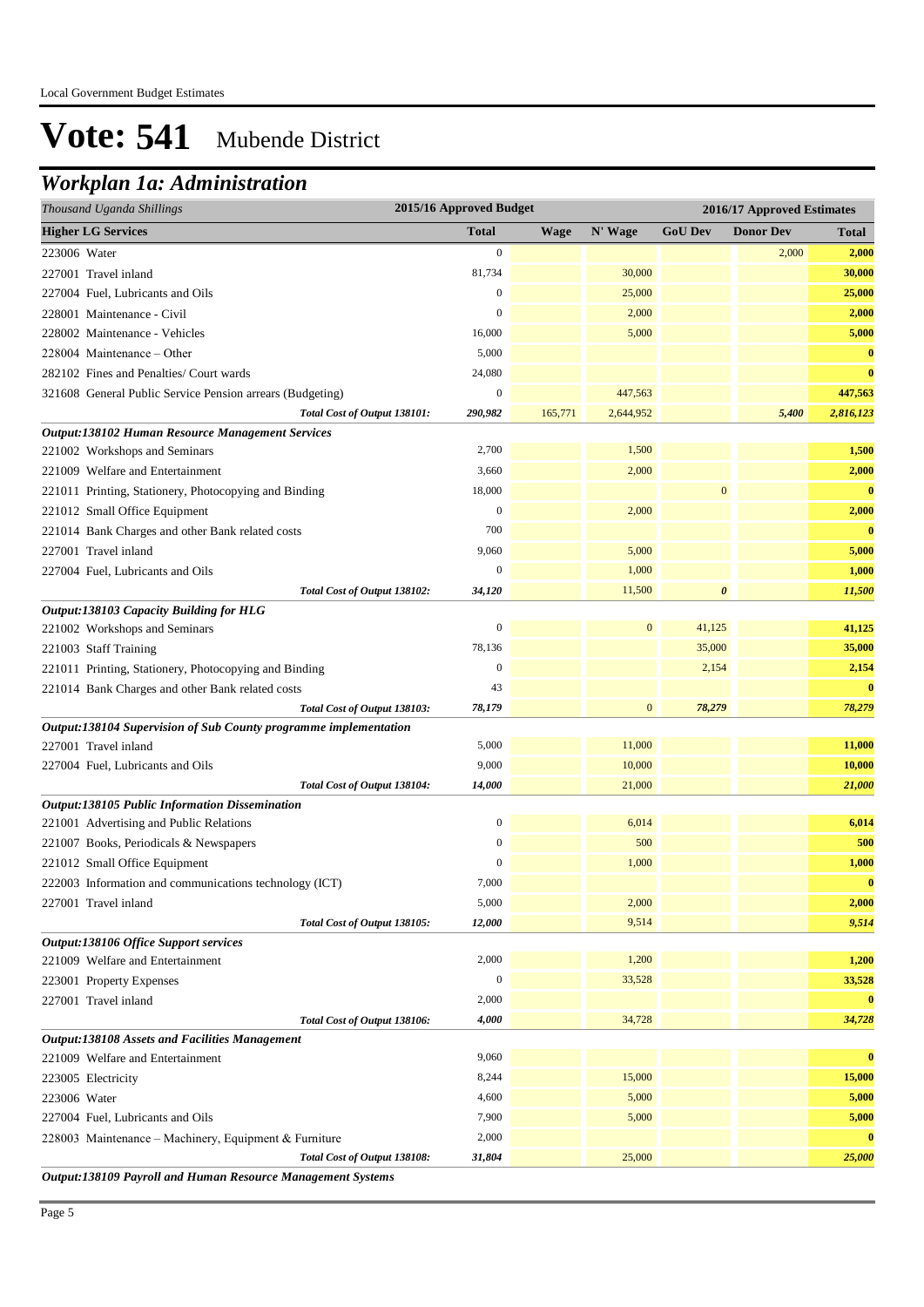## *Workplan 1a: Administration*

| Thousand Uganda Shillings                                       | 2015/16 Approved Budget |             |           |                | 2016/17 Approved Estimates |              |
|-----------------------------------------------------------------|-------------------------|-------------|-----------|----------------|----------------------------|--------------|
| <b>Higher LG Services</b>                                       | <b>Total</b>            | <b>Wage</b> | N' Wage   | <b>GoU Dev</b> | <b>Donor Dev</b>           | <b>Total</b> |
| 221009 Welfare and Entertainment                                | $\mathbf{0}$            |             | 800       |                |                            | 800          |
| 221011 Printing, Stationery, Photocopying and Binding           | $\mathbf{0}$            |             | 3,400     |                |                            | 3,400        |
| 221012 Small Office Equipment                                   | $\overline{0}$          |             | 2,000     |                |                            | 2,000        |
| 222003 Information and communications technology (ICT)          | $\mathbf{0}$            |             | 1.895     |                |                            | 1,895        |
| 227001 Travel inland                                            | $\boldsymbol{0}$        |             | 4,500     |                |                            | 4,500        |
| 227004 Fuel, Lubricants and Oils                                | 0                       |             | 4,800     |                |                            | 4,800        |
| Total Cost of Output 138109:                                    | 0                       |             | 17,395    |                |                            | 17,395       |
| <b>Output:138111 Records Management Services</b>                |                         |             |           |                |                            |              |
| 221002 Workshops and Seminars                                   | 1,000                   |             |           |                |                            | $\bf{0}$     |
| 221009 Welfare and Entertainment                                | 6,000                   |             | 3,000     |                |                            | 3,000        |
| 221011 Printing, Stationery, Photocopying and Binding           | 1,000                   |             | 1,000     |                |                            | 1,000        |
| 221012 Small Office Equipment                                   | 1,800                   |             | 2,302     |                |                            | 2,302        |
| 222002 Postage and Courier                                      | 200                     |             | 200       |                |                            | 200          |
| 227001 Travel inland                                            | 5,000                   |             | 4.000     |                |                            | 4,000        |
| Total Cost of Output 138111:                                    | 15,000                  |             | 10,502    |                |                            | 10,502       |
| <b>Total Cost of Higher LG Services</b>                         | 480,085                 | 165,771     | 2,774,591 | 78,279         | 5,400                      | 3,024,041    |
| <b>Total Cost of function District and Urban Administration</b> | 480,085                 | 165,771     | 2,774,591 | 78,279         | 5,400                      | 3,024,041    |
| <b>Total Cost of Administration</b>                             | 480,085                 | 165,771     | 2,774,591 | 78,279         | 5,400                      | 3,024,041    |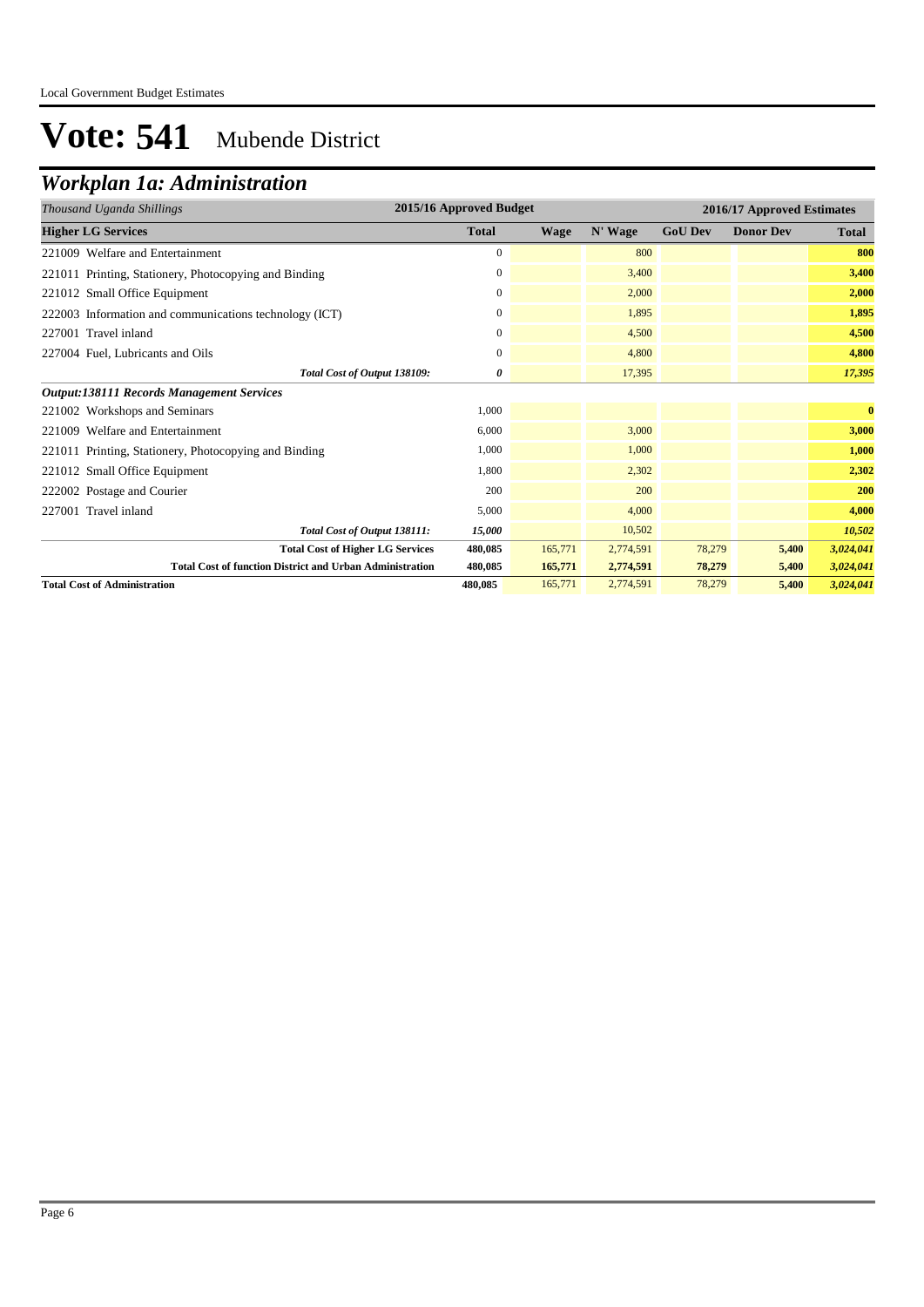## *Workplan 2: Finance*

#### **(i) Overview of Workplan Revenue and Expenditures**

| <b>UShs Thousand</b>                                 |                           | 2015/16                        | 2016/17                          |  |
|------------------------------------------------------|---------------------------|--------------------------------|----------------------------------|--|
|                                                      | Approved<br><b>Budget</b> | <b>Outturn by</b><br>end March | <b>Approved</b><br><b>Budget</b> |  |
| A: Breakdown of Workplan Revenues:                   |                           |                                |                                  |  |
| <b>Recurrent Revenues</b>                            | 337,879                   | 295,365                        | 308,912                          |  |
| District Unconditional Grant (Non-Wage)              | 146,511                   | 144,056                        | 124,045                          |  |
| District Unconditional Grant (Wage)                  | 114,048                   | 88.014                         | 112,662                          |  |
| <b>Locally Raised Revenues</b>                       | 72,226                    | 59,469                         | 72,206                           |  |
| Support Services Conditional Grant (Non-Wage)        | 4.381                     | 3.114                          |                                  |  |
| Unspent balances - Locally Raised Revenues           | 702                       | 702                            |                                  |  |
| Unspent balances - UnConditional Grants              | 10                        | 10                             |                                  |  |
| <b>Development Revenues</b>                          | 43,854                    | 16,756                         |                                  |  |
| District Discretionary Development Equalization Gran | 43,854                    | 16,756                         |                                  |  |
| <b>Total Revenues</b>                                | 381,733                   | 312,122                        | 308,912                          |  |
| <b>B: Breakdown of Workplan Expenditures:</b>        |                           |                                |                                  |  |
| Recurrent Expenditure                                | 332,068                   | 295.282                        | 308,912                          |  |
| Wage                                                 | 108,291                   | 88,014                         | 112,662                          |  |
| Non Wage                                             | 223,776                   | 207,267                        | 196,251                          |  |
| Development Expenditure                              | 49.665                    | 16,756                         | 0                                |  |
| Domestic Development                                 | 49,665                    | 16756.496                      | $\overline{0}$                   |  |
| Donor Development                                    |                           | $\Omega$                       | $\Omega$                         |  |
| <b>Total Expenditure</b>                             | 381,733                   | 312,038                        | 308,912                          |  |

### **(ii) Details of Workplan Revenues and Expenditures**

## *Expenditure Details for Workplan 2: Finance*

| LG Function 1481 Financial Management and Accountability(LG)    |                         |             |         |                |                            |              |
|-----------------------------------------------------------------|-------------------------|-------------|---------|----------------|----------------------------|--------------|
| Thousand Uganda Shillings                                       | 2015/16 Approved Budget |             |         |                | 2016/17 Approved Estimates |              |
| <b>Higher LG Services</b>                                       | <b>Total</b>            | <b>Wage</b> | N' Wage | <b>GoU Dev</b> | <b>Donor Dev</b>           | <b>Total</b> |
| <b>Output:148101 LG Financial Management services</b>           |                         |             |         |                |                            |              |
| 211101 General Staff Salaries                                   | 108,291                 | 112,662     |         |                |                            | 112,662      |
| 213002 Incapacity, death benefits and funeral expenses          | $\mathbf{0}$            |             | 1,000   |                |                            | 1,000        |
| 221001 Advertising and Public Relations                         | 5,000                   |             | 3,000   |                |                            | 3,000        |
| 221002 Workshops and Seminars                                   | 5,000                   |             | 7.000   |                |                            | 7,000        |
| 221007 Books, Periodicals & Newspapers                          | 300                     |             | 300     |                |                            | 300          |
| 221008 Computer supplies and Information Technology (IT)        | 7,000                   |             |         |                |                            | $\bf{0}$     |
| 221009 Welfare and Entertainment                                | 1,200                   |             | 2,500   |                |                            | 2,500        |
| 221011 Printing, Stationery, Photocopying and Binding           | 20,200                  |             | 15,500  |                |                            | 15,500       |
| 221014 Bank Charges and other Bank related costs                | 712                     |             |         |                |                            | $\bf{0}$     |
| 225001 Consultancy Services- Short term                         | 3,000                   |             |         |                |                            | $\bf{0}$     |
| 227001 Travel inland                                            | 31,688                  |             | 34,000  |                |                            | 34,000       |
| 228002 Maintenance - Vehicles                                   | 2,300                   |             | 1,300   |                |                            | 1,300        |
| Total Cost of Output 148101:                                    | 184,691                 | 112,662     | 64,600  |                |                            | 177,262      |
| <b>Output:148102 Revenue Management and Collection Services</b> |                         |             |         |                |                            |              |
| 221002 Workshops and Seminars                                   | 15,000                  |             | 12,500  |                |                            | 12,500       |
| 221008 Computer supplies and Information Technology (IT)        | $\mathbf{0}$            |             | 3,000   |                |                            | 3,000        |
| 221009 Welfare and Entertainment                                | 2,000                   |             |         |                |                            | $\bf{0}$     |
| 221011 Printing, Stationery, Photocopying and Binding           | 30,000                  |             | 13,000  |                |                            | 13,000       |
| 225001 Consultancy Services- Short term                         | 4,000                   |             | 4,000   |                |                            | 4,000        |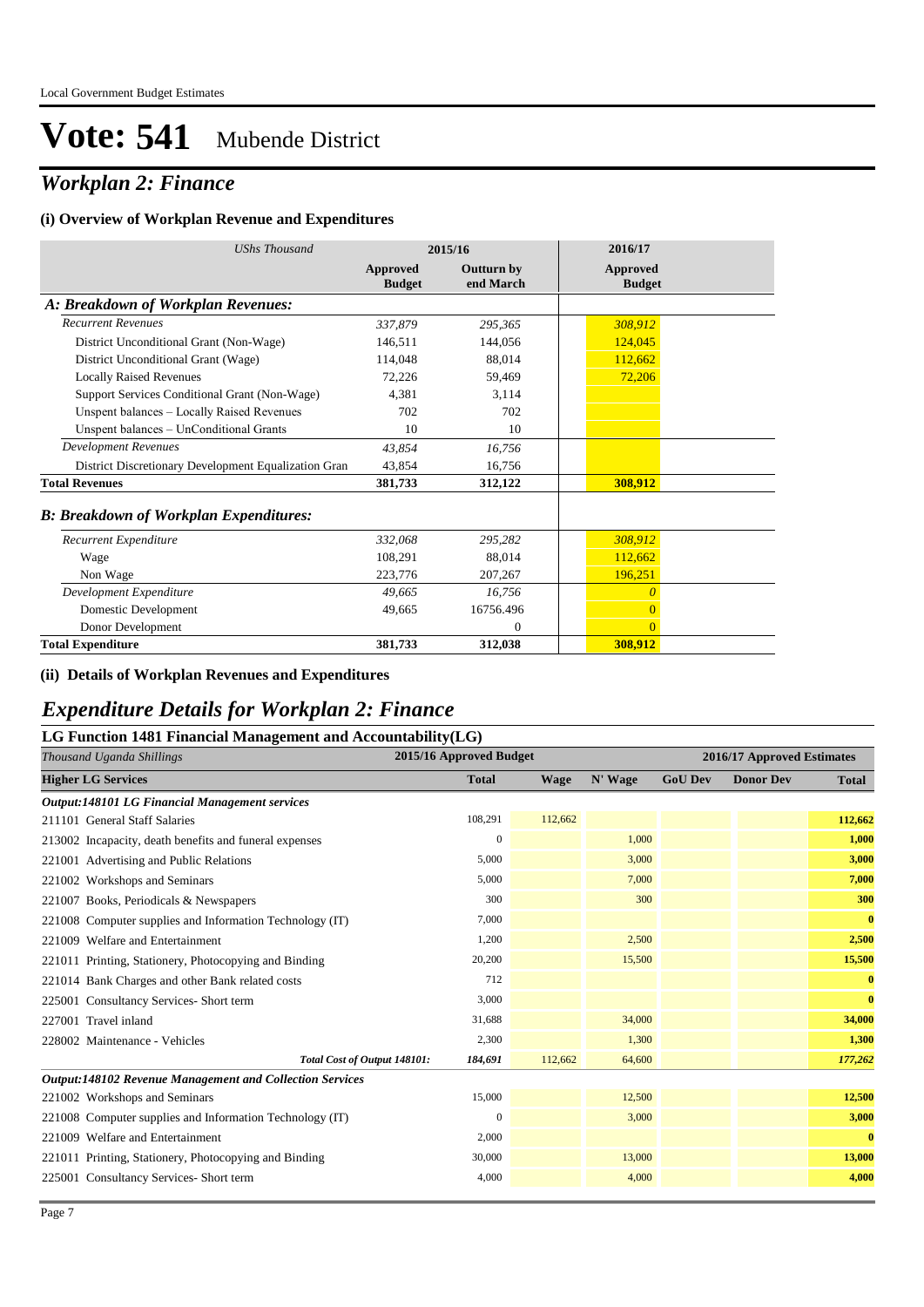## *Workplan 2: Finance*

| Thousand Uganda Shillings                                          | 2015/16 Approved Budget |             |         |                | 2016/17 Approved Estimates |              |
|--------------------------------------------------------------------|-------------------------|-------------|---------|----------------|----------------------------|--------------|
| <b>Higher LG Services</b>                                          | <b>Total</b>            | <b>Wage</b> | N' Wage | <b>GoU Dev</b> | <b>Donor Dev</b>           | <b>Total</b> |
| 227001 Travel inland                                               | 8,000                   |             | 16,500  |                |                            | 16,500       |
| 228002 Maintenance - Vehicles                                      | 2,376                   |             |         |                |                            | $\bf{0}$     |
| Total Cost of Output 148102:                                       | 61,376                  |             | 49,000  |                |                            | 49,000       |
| <b>Output:148103 Budgeting and Planning Services</b>               |                         |             |         |                |                            |              |
| 221002 Workshops and Seminars                                      | 4,000                   |             | 5,500   |                |                            | 5,500        |
| 221009 Welfare and Entertainment                                   | 1,000                   |             |         |                |                            | $\bf{0}$     |
| 221011 Printing, Stationery, Photocopying and Binding              | 10,000                  |             | 15,000  |                |                            | 15,000       |
| 225001 Consultancy Services- Short term                            | 2,500                   |             | 2,000   |                |                            | 2,000        |
| 227001 Travel inland                                               | 3,500                   |             | 5,000   |                |                            | 5,000        |
| Total Cost of Output 148103:                                       | 21,000                  |             | 27,500  |                |                            | 27,500       |
| Output:148104 LG Expenditure management Services                   |                         |             |         |                |                            |              |
| 221002 Workshops and Seminars                                      | $\overline{0}$          |             | 12,000  |                |                            | 12,000       |
| 221011 Printing, Stationery, Photocopying and Binding              | 12,000                  |             | 4,000   |                |                            | 4,000        |
| 224001 Medical and Agricultural supplies                           | 3,000                   |             |         |                |                            | $\bf{0}$     |
| 225001 Consultancy Services- Short term                            | 4,000                   |             |         |                |                            | $\bf{0}$     |
| 227001 Travel inland                                               | 12,000                  |             |         |                |                            | $\bf{0}$     |
| 227002 Travel abroad                                               | $\overline{0}$          |             | 10,000  |                |                            | 10,000       |
| 228002 Maintenance - Vehicles                                      | 4,000                   |             |         |                |                            | $\bf{0}$     |
| Total Cost of Output 148104:                                       | 35,000                  |             | 26,000  |                |                            | 26,000       |
| <b>Output:148105 LG Accounting Services</b>                        |                         |             |         |                |                            |              |
| 221002 Workshops and Seminars                                      | $\boldsymbol{0}$        |             | 5,500   |                |                            | 5,500        |
| 221008 Computer supplies and Information Technology (IT)           | 3,500                   |             |         |                |                            | $\bf{0}$     |
| 221009 Welfare and Entertainment                                   | 500                     |             |         |                |                            | $\bf{0}$     |
| 221011 Printing, Stationery, Photocopying and Binding              | 6,500                   |             | 6,000   |                |                            | 6,000        |
| 221014 Bank Charges and other Bank related costs                   | 4,500                   |             | 4,518   |                |                            | 4,518        |
| 227001 Travel inland                                               | 10,000                  |             | 12,000  |                |                            | 12,000       |
| 228002 Maintenance - Vehicles                                      | 5,000                   |             | 1,132   |                |                            | 1,132        |
| Total Cost of Output 148105:                                       | 30,000                  |             | 29,150  |                |                            | 29,150       |
| <b>Total Cost of Higher LG Services</b>                            | 332,068                 | 112,662     | 196,251 |                |                            | 308,912      |
| Total Cost of function Financial Management and Accountability(LG) | 332,068                 | 112,662     | 196,251 |                |                            | 308,912      |
| <b>Total Cost of Finance</b>                                       | 332,068                 | 112,662     | 196,251 |                |                            | 308,912      |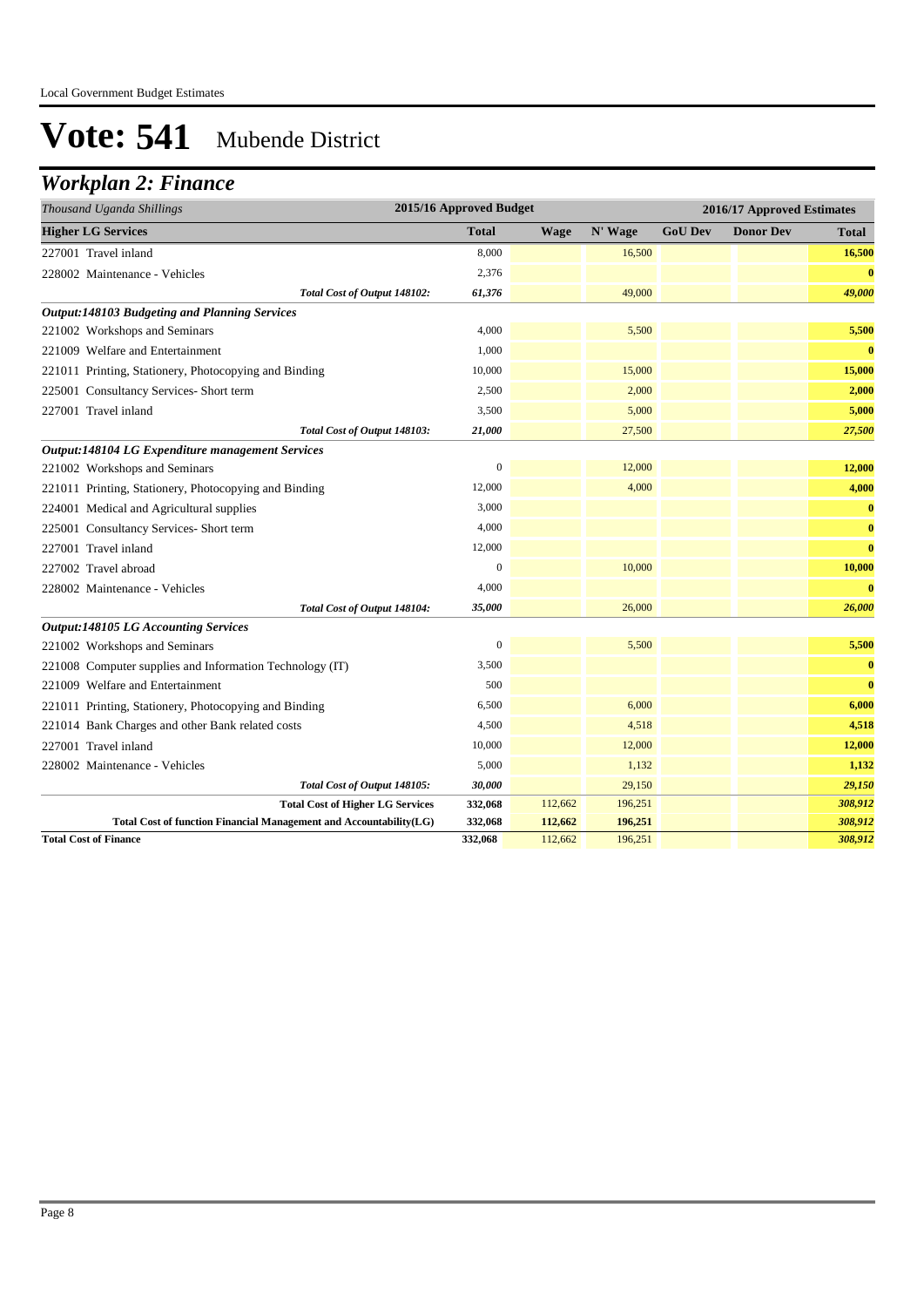## *Workplan 3: Statutory Bodies*

#### **(i) Overview of Workplan Revenue and Expenditures**

| <b>UShs Thousand</b>                           |                           | 2015/16                 | 2016/17                   |
|------------------------------------------------|---------------------------|-------------------------|---------------------------|
|                                                | Approved<br><b>Budget</b> | Outturn by<br>end March | Approved<br><b>Budget</b> |
| A: Breakdown of Workplan Revenues:             |                           |                         |                           |
| <b>Recurrent Revenues</b>                      | 838,706                   | 483,493                 | 814,011                   |
| District Unconditional Grant (Non-Wage)        | 152,020                   | 115,436                 | 449,389                   |
| District Unconditional Grant (Wage)            | 278,691                   | 188,787                 | 267,860                   |
| <b>Locally Raised Revenues</b>                 | 103,990                   | 49,672                  | 96,763                    |
| Support Services Conditional Grant (Non-Wage)  | 303.845                   | 129,438                 |                           |
| Unspent balances - Locally Raised Revenues     | 160                       | 160                     |                           |
| <b>Total Revenues</b>                          | 838,706                   | 483,493                 | 814,011                   |
| <b>B</b> : Breakdown of Workplan Expenditures: |                           |                         |                           |
| Recurrent Expenditure                          | 2,569,828                 | 1,430,752               | 814,011                   |
| Wage                                           | 278,691                   | 188,787                 | 267,860                   |
| Non Wage                                       | 2,291,137                 | 1,241,965               | 546,152                   |
| Development Expenditure                        | 0                         | 0                       | $\theta$                  |
| Domestic Development                           |                           | $\Omega$                | $\Omega$                  |
| Donor Development                              |                           | $\Omega$                | $\Omega$                  |
| <b>Total Expenditure</b>                       | 2,569,828                 | 1,430,752               | 814,011                   |

### **(ii) Details of Workplan Revenues and Expenditures**

### *Expenditure Details for Workplan 3: Statutory Bodies*

|--|

| Thousand Uganda Shillings                                |                              | 2015/16 Approved Budget |             |         | 2016/17 Approved Estimates |                  |              |  |
|----------------------------------------------------------|------------------------------|-------------------------|-------------|---------|----------------------------|------------------|--------------|--|
| <b>Higher LG Services</b>                                |                              | <b>Total</b>            | <b>Wage</b> | N' Wage | <b>GoU Dev</b>             | <b>Donor Dev</b> | <b>Total</b> |  |
| <b>Output:138201 LG Council Adminstration services</b>   |                              |                         |             |         |                            |                  |              |  |
| 211101 General Staff Salaries                            |                              | 79,136                  | 79,478      |         |                            |                  | 79,478       |  |
| 212102 Pension for General Civil Service                 |                              | 715,097                 |             |         |                            |                  | $\bf{0}$     |  |
| 212103 Pension for Teachers                              |                              | 1,016,025               |             |         |                            |                  | $\bf{0}$     |  |
| 213001 Medical expenses (To employees)                   |                              | 1,000                   |             |         |                            |                  | $\bf{0}$     |  |
| 213002 Incapacity, death benefits and funeral expenses   |                              | 1,500                   |             | 2,500   |                            |                  | 2,500        |  |
| 221002 Workshops and Seminars                            |                              | 2,187                   |             | 2,550   |                            |                  | 2,550        |  |
| 221007 Books, Periodicals & Newspapers                   |                              | 500                     |             |         |                            |                  | $\bf{0}$     |  |
| 221008 Computer supplies and Information Technology (IT) |                              | 2,000                   |             | 5,500   |                            |                  | 5,500        |  |
| 221009 Welfare and Entertainment                         |                              | 12,000                  |             | 10,000  |                            |                  | 10,000       |  |
| 221010 Special Meals and Drinks                          |                              | 10,000                  |             | 12,000  |                            |                  | 12,000       |  |
| 221011 Printing, Stationery, Photocopying and Binding    |                              | 10,000                  |             | 8,000   |                            |                  | 8,000        |  |
| 221012 Small Office Equipment                            |                              | 500                     |             |         |                            |                  | $\bf{0}$     |  |
| 221014 Bank Charges and other Bank related costs         |                              | 1,160                   |             |         |                            |                  | $\bf{0}$     |  |
| 222001 Telecommunications                                |                              | 500                     |             | 1,000   |                            |                  | 1,000        |  |
| 222003 Information and communications technology (ICT)   |                              | 500                     |             |         |                            |                  | $\bf{0}$     |  |
| 227001 Travel inland                                     |                              | 116,949                 |             | 60,500  |                            |                  | 60,500       |  |
| 227002 Travel abroad                                     |                              | 5,000                   |             | 10,000  |                            |                  | 10,000       |  |
| 228001 Maintenance - Civil                               |                              | 5,000                   |             | 4,200   |                            |                  | 4,200        |  |
| 228002 Maintenance - Vehicles                            |                              | 10,000                  |             |         |                            |                  | $\bf{0}$     |  |
| 282101 Donations                                         |                              | 3,000                   |             |         |                            |                  | $\bf{0}$     |  |
|                                                          | Total Cost of Output 138201: | 1,992,054               | 79,478      | 116,250 |                            |                  | 195,728      |  |

*Output:138202 LG procurement management services*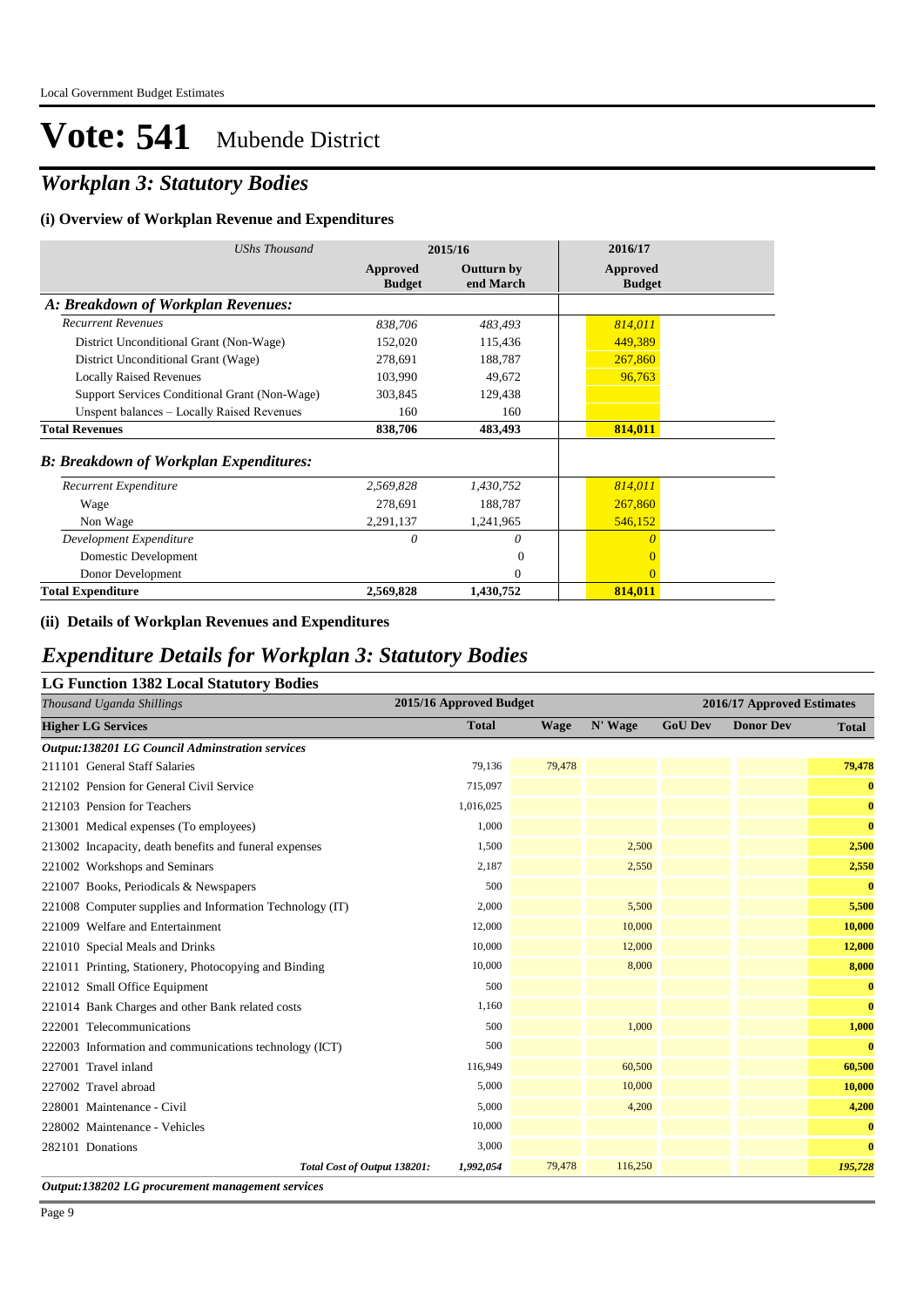## *Workplan 3: Statutory Bodies*

| Thousand Uganda Shillings                                | 2015/16 Approved Budget |             |         |                | 2016/17 Approved Estimates |              |
|----------------------------------------------------------|-------------------------|-------------|---------|----------------|----------------------------|--------------|
| <b>Higher LG Services</b>                                | <b>Total</b>            | <b>Wage</b> | N' Wage | <b>GoU Dev</b> | <b>Donor Dev</b>           | <b>Total</b> |
| 221001 Advertising and Public Relations                  | $\mathbf{0}$            |             | 2,000   |                |                            | 2,000        |
| 221007 Books, Periodicals & Newspapers                   | 500                     |             | 528     |                |                            | 528          |
| 221008 Computer supplies and Information Technology (IT) | $\mathbf{0}$            |             | 5,000   |                |                            | 5,000        |
| 221009 Welfare and Entertainment                         | 2,000                   |             | 1,260   |                |                            | 1,260        |
| 221011 Printing, Stationery, Photocopying and Binding    | 500                     |             |         |                |                            | $\bf{0}$     |
| 222003 Information and communications technology (ICT)   | 3,000                   |             |         |                |                            | $\bf{0}$     |
| 227001 Travel inland                                     | 4,699                   |             | 5,212   |                |                            | 5,212        |
| Total Cost of Output 138202:                             | 10,699                  |             | 14,000  |                |                            | 14,000       |
| Output:138203 LG staff recruitment services              |                         |             |         |                |                            |              |
| 211101 General Staff Salaries                            | 24,336                  | 18,000      |         |                |                            | 18,000       |
| 211103 Allowances                                        | 5,000                   |             | 8,000   |                |                            | 8,000        |
| 213001 Medical expenses (To employees)                   | 1,000                   |             | 1,000   |                |                            | 1,000        |
| 213002 Incapacity, death benefits and funeral expenses   | 500                     |             | 500     |                |                            | 500          |
| 221002 Workshops and Seminars                            | 1,000                   |             | 800     |                |                            | 800          |
| 221004 Recruitment Expenses                              | 20,000                  |             | 20,000  |                |                            | 20,000       |
| 221007 Books, Periodicals & Newspapers                   | 500                     |             | 500     |                |                            | 500          |
| 221009 Welfare and Entertainment                         | 2,400                   |             | 2,100   |                |                            | 2,100        |
| 221011 Printing, Stationery, Photocopying and Binding    | 3,000                   |             | 2,000   |                |                            | 2,000        |
| 221012 Small Office Equipment                            | $\mathbf{0}$            |             | 100     |                |                            | 100          |
| 221017 Subscriptions                                     | 1,000                   |             | 1,000   |                |                            | 1,000        |
| 227001 Travel inland                                     | 19,304                  |             | 21,000  |                |                            | 21,000       |
| 228003 Maintenance - Machinery, Equipment & Furniture    | 1,000                   |             | 1,000   |                |                            | 1,000        |
| Total Cost of Output 138203:                             | 79,040                  | 18,000      | 58,000  |                |                            | 76,000       |
| Output:138204 LG Land management services                |                         |             |         |                |                            |              |
| 211103 Allowances                                        | 3,000                   |             | 3,000   |                |                            | 3,000        |
| 221009 Welfare and Entertainment                         | 480                     |             | 480     |                |                            | 480          |
| 221011 Printing, Stationery, Photocopying and Binding    | 850                     |             | 850     |                |                            | 850          |
| 221012 Small Office Equipment                            | $\mathbf{0}$            |             | 103     |                |                            | 103          |
| 227001 Travel inland                                     | 3,327                   |             | 3,470   |                |                            | 3,470        |
| Total Cost of Output 138204:                             | 7,657                   |             | 7,903   |                |                            | 7,903        |
| Output:138205 LG Financial Accountability                |                         |             |         |                |                            |              |
| 211103 Allowances                                        | 1,440                   |             | 1,600   |                |                            | 1,600        |
| 221002 Workshops and Seminars                            | $\mathbf{0}$            |             | 1,200   |                |                            | 1,200        |
| 221009 Welfare and Entertainment                         | 500                     |             | 600     |                |                            | 600          |
| 221010 Special Meals and Drinks                          | 1,500                   |             | 1,500   |                |                            | 1,500        |
| 221011 Printing, Stationery, Photocopying and Binding    | 2,000                   |             | 2,300   |                |                            | 2,300        |
| 227001 Travel inland                                     | 12,325                  |             | 9,800   |                |                            | 9,800        |
| Total Cost of Output 138205:                             | 17,765                  |             | 17,000  |                |                            | 17,000       |
| Output:138206 LG Political and executive oversight       |                         |             |         |                |                            |              |
| 211101 General Staff Salaries                            | 175,219                 | 170,382     |         |                |                            | 170,382      |
| 211103 Allowances                                        | 17,400                  |             | 19,000  |                |                            | 19,000       |
| 211104 Statutory salaries                                | 169,200                 |             |         |                |                            | $\bf{0}$     |
| 212107 Gratuity for Local Governments                    | $\boldsymbol{0}$        |             | 194,001 |                |                            | 194,001      |
| 227001 Travel inland                                     | 36,822                  |             | 53,000  |                |                            | 53,000       |
| Total Cost of Output 138206:                             | 398,641                 | 170,382     | 266,001 |                |                            | 436,382      |
| <b>Output:138207 Standing Committees Services</b>        |                         |             |         |                |                            |              |
| 211103 Allowances                                        | 18,000                  |             | 22,498  |                |                            | 22,498       |
| 221002 Workshops and Seminars                            | $\boldsymbol{0}$        |             | 1,000   |                |                            | 1,000        |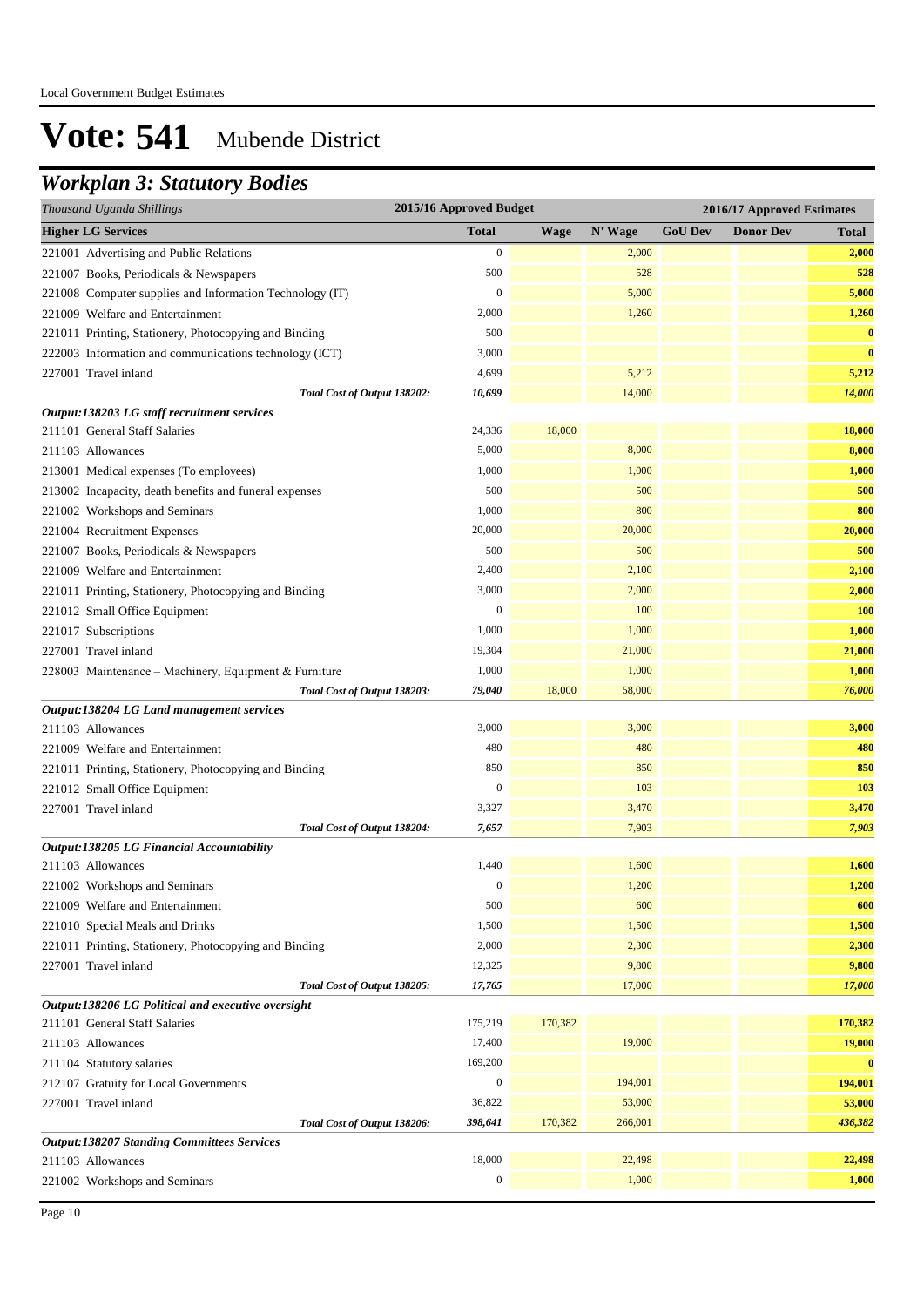## *Workplan 3: Statutory Bodies*

| 2015/16 Approved Budget<br>2016/17 Approved Estimates<br>Thousand Uganda Shillings |              |         |         |                |                  |              |
|------------------------------------------------------------------------------------|--------------|---------|---------|----------------|------------------|--------------|
| <b>Higher LG Services</b>                                                          | <b>Total</b> | Wage    | N' Wage | <b>GoU Dev</b> | <b>Donor Dev</b> | <b>Total</b> |
| 221009 Welfare and Entertainment                                                   |              |         | 500     |                |                  | 500          |
| 221010 Special Meals and Drinks                                                    |              |         | 9,000   |                |                  | 9.000        |
| 221011 Printing, Stationery, Photocopying and Binding                              |              |         | 3,500   |                |                  | 3,500        |
| 222001 Telecommunications                                                          |              |         | 500     |                |                  | 500          |
| 227001 Travel inland                                                               | 45,972       |         | 30,000  |                |                  | 30,000       |
| Total Cost of Output 138207:                                                       | 63,972       |         | 66,998  |                |                  | 66,998       |
| <b>Total Cost of Higher LG Services</b>                                            | 2,569,828    | 267,859 | 546,152 |                |                  | 814,011      |
| <b>Total Cost of function Local Statutory Bodies</b>                               | 2,569,828    | 267,859 | 546,152 |                |                  | 814,011      |
| <b>Total Cost of Statutory Bodies</b>                                              | 2,569,828    | 267,859 | 546,152 |                |                  | 814.011      |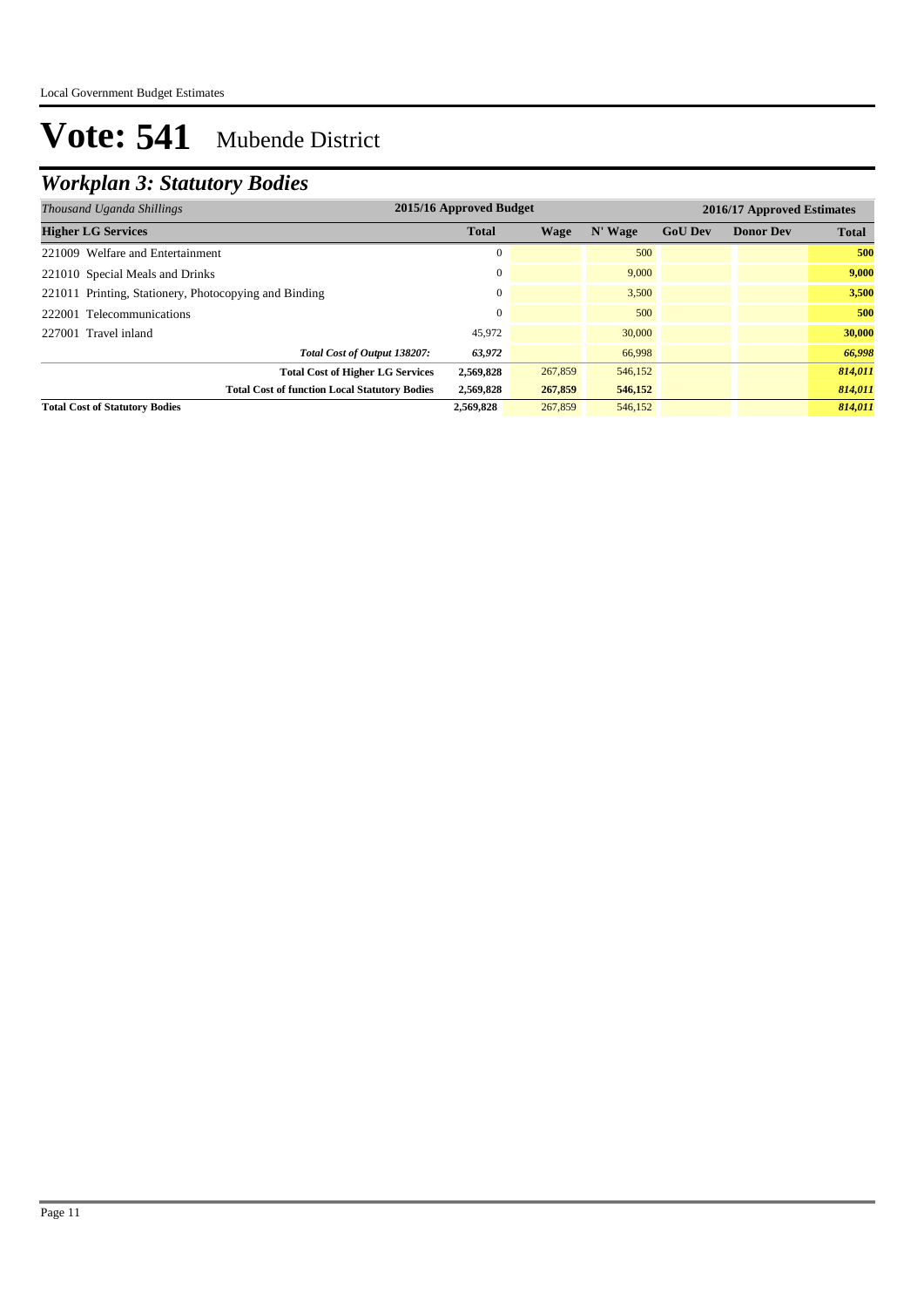## *Workplan 4: Production and Marketing*

### **(i) Overview of Workplan Revenue and Expenditures**

| <b>UShs Thousand</b>                                 |                           | 2015/16                 | 2016/17                          |
|------------------------------------------------------|---------------------------|-------------------------|----------------------------------|
|                                                      | Approved<br><b>Budget</b> | Outturn by<br>end March | <b>Approved</b><br><b>Budget</b> |
| A: Breakdown of Workplan Revenues:                   |                           |                         |                                  |
| <b>Recurrent Revenues</b>                            | 486.918                   | 418,331                 | 707,965                          |
| District Unconditional Grant (Non-Wage)              | 39,000                    | 4.629                   | 10,652                           |
| District Unconditional Grant (Wage)                  | 103,004                   | 130,115                 | 103,004                          |
| <b>Locally Raised Revenues</b>                       | 5.000                     | 346                     | 12,095                           |
| Other Transfers from Central Government              | 25,000                    | 14,358                  |                                  |
| Sector Conditional Grant (Non-Wage)                  | 85,028                    | 63,771                  | 107,255                          |
| Sector Conditional Grant (Wage)                      | 227,733                   | 202,959                 | 474,959                          |
| Unspent balances - Other Government Transfers        | 2,153                     | 2,153                   |                                  |
| <b>Development Revenues</b>                          | 405,543                   | 521,453                 | 240,214                          |
| Development Grant                                    | 103.923                   | 77,942                  | 102,819                          |
| District Discretionary Development Equalization Gran | 258,445                   | 400,335                 | 137,394                          |
| Unspent balances - Conditional Grants                | 43,175                    | 43,175                  |                                  |
| <b>Total Revenues</b>                                | 892,461                   | 939,785                 | 948,179                          |
| <b>B: Breakdown of Workplan Expenditures:</b>        |                           |                         |                                  |
| Recurrent Expenditure                                | 467,418                   | 418,331                 | 707,965                          |
| Wage                                                 | 330,737                   | 333,075                 | 577,962                          |
| Non Wage                                             | 136,681                   | 85,257                  | 130,003                          |
| Development Expenditure                              | 425,043                   | 362,998                 | 240,214                          |
| <b>Domestic Development</b>                          | 425,043                   | 362997.979              | 240,214                          |
| Donor Development                                    |                           | $\mathbf{0}$            | $\Omega$                         |
| <b>Total Expenditure</b>                             | 892,461                   | 781,329                 | 948,179                          |

#### **(ii) Details of Workplan Revenues and Expenditures**

### *Expenditure Details for Workplan 4: Production and Marketing*

| <b>LG Function 0182 District Production Services</b>         |                         |             |         |                            |                  |              |  |
|--------------------------------------------------------------|-------------------------|-------------|---------|----------------------------|------------------|--------------|--|
| Thousand Uganda Shillings                                    | 2015/16 Approved Budget |             |         | 2016/17 Approved Estimates |                  |              |  |
| <b>Higher LG Services</b>                                    | <b>Total</b>            | <b>Wage</b> | N' Wage | <b>GoU Dev</b>             | <b>Donor Dev</b> | <b>Total</b> |  |
| <b>Output:018201 District Production Management Services</b> |                         |             |         |                            |                  |              |  |
| 211101 General Staff Salaries                                | 330,737                 | 577,962     |         |                            |                  | 577,962      |  |
| 211102 Contract Staff Salaries (Incl. Casuals, Temporary)    | 1,090                   |             |         |                            |                  | $\bf{0}$     |  |
| 221002 Workshops and Seminars                                | 5,098                   |             | 4,500   | 18,282                     |                  | 22,782       |  |
| 221003 Staff Training                                        | $\mathbf{0}$            |             |         | 3,000                      |                  | 3,000        |  |
| 221008 Computer supplies and Information Technology (IT)     | 700                     |             | 1,000   |                            |                  | 1,000        |  |
| 221009 Welfare and Entertainment                             | $\mathbf{0}$            |             | 1,000   |                            |                  | 1,000        |  |
| 221011 Printing, Stationery, Photocopying and Binding        | 1,800                   |             | 2,250   | 3,900                      |                  | 6,150        |  |
| 221012 Small Office Equipment                                | 800                     |             |         |                            |                  | $\bf{0}$     |  |
| 221014 Bank Charges and other Bank related costs             | 1,550                   |             | 1,400   |                            |                  | 1,400        |  |
| 222001 Telecommunications                                    | 600                     |             | 350     | 1,700                      |                  | 2,050        |  |
| 224001 Medical and Agricultural supplies                     | 3,000                   |             |         |                            |                  | $\bf{0}$     |  |
| 224006 Agricultural Supplies                                 | 99,445                  |             |         |                            |                  | $\bf{0}$     |  |
| 227001 Travel inland                                         | 27,160                  |             | 21,020  | 39,138                     |                  | 60,158       |  |
| 228001 Maintenance - Civil                                   | $\mathbf{0}$            |             | 800     |                            |                  | 800          |  |
| 228002 Maintenance - Vehicles                                | 14,998                  |             | 4,725   |                            |                  | 4,725        |  |
| Total Cost of Output 018201:                                 | 486,977                 | 577,962     | 37,045  | 66,020                     |                  | 681,027      |  |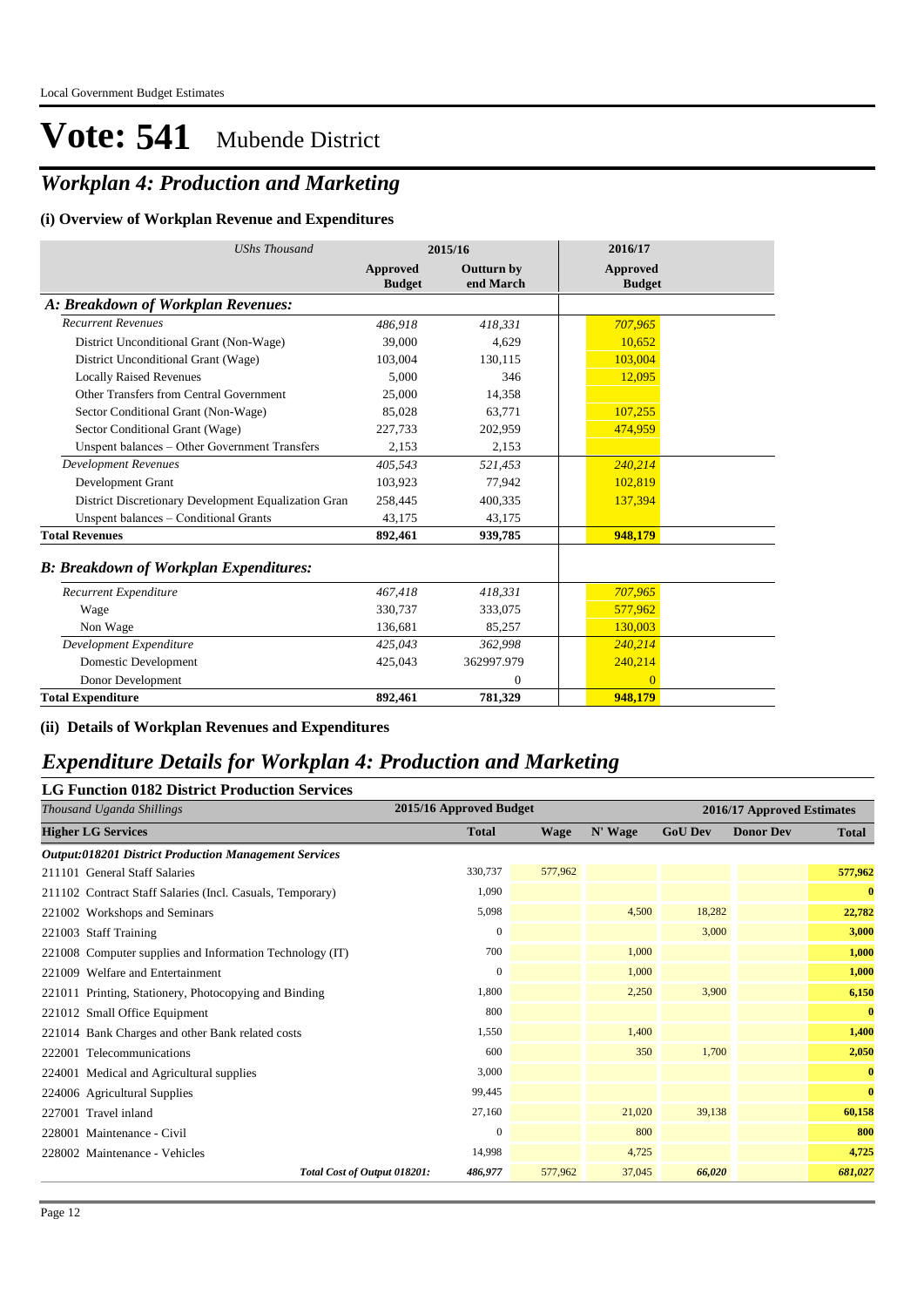## *Workplan 4: Production and Marketing*

| Thousand Uganda Shillings                                                 | 2015/16 Approved Budget | 2016/17 Approved Estimates |         |                |                            |              |
|---------------------------------------------------------------------------|-------------------------|----------------------------|---------|----------------|----------------------------|--------------|
| <b>Higher LG Services</b>                                                 | <b>Total</b>            | <b>Wage</b>                | N' Wage | <b>GoU Dev</b> | <b>Donor Dev</b>           | <b>Total</b> |
| Output:018202 Crop disease control and marketing                          |                         |                            |         |                |                            |              |
| 221002 Workshops and Seminars                                             | 2,700                   |                            | 700     |                |                            | 700          |
| 221007 Books, Periodicals & Newspapers                                    | 700                     |                            |         |                |                            | $\bf{0}$     |
| 221008 Computer supplies and Information Technology (IT)                  | 2,000                   |                            |         |                |                            | $\bf{0}$     |
| 221009 Welfare and Entertainment                                          | 670                     |                            |         |                |                            | $\bf{0}$     |
| 221011 Printing, Stationery, Photocopying and Binding                     | 1,100                   |                            | 1,000   |                |                            | 1,000        |
| 222001 Telecommunications                                                 | 1,000                   |                            | 788     |                |                            | 788          |
| 224001 Medical and Agricultural supplies                                  | 28,500                  |                            | 2,500   | 17,800         |                            | 20,300       |
| 224006 Agricultural Supplies                                              | 81,501                  |                            |         |                |                            | $\bf{0}$     |
| 227001 Travel inland                                                      | 46,786                  |                            | 17,840  |                |                            | 17,840       |
| Total Cost of Output 018202:                                              | 164,957                 |                            | 22,828  | 17,800         |                            | 40,628       |
| Output:018204 Livestock Health and Marketing                              |                         |                            |         |                |                            |              |
| 221002 Workshops and Seminars                                             | $\boldsymbol{0}$        |                            | 500     |                |                            | 500          |
| 221011 Printing, Stationery, Photocopying and Binding                     | 300                     |                            | 900     |                |                            | 900          |
| 222001 Telecommunications                                                 | $\boldsymbol{0}$        |                            | 600     |                |                            | 600          |
| 224001 Medical and Agricultural supplies                                  | 5,000                   |                            |         | 103,397        |                            | 103,397      |
| 224006 Agricultural Supplies                                              | 122,849                 |                            |         |                |                            | $\bf{0}$     |
| 227001 Travel inland                                                      | 12,040                  |                            | 13,021  |                |                            | 13,021       |
| 228001 Maintenance - Civil                                                | $\overline{0}$          |                            |         | 25,000         |                            | 25,000       |
| Total Cost of Output 018204:                                              | 140,189                 |                            | 15,021  | 128,397        |                            | 143,418      |
| Output:018205 Fisheries regulation                                        |                         |                            |         |                |                            |              |
| 221002 Workshops and Seminars                                             | 2,400                   |                            | 500     |                |                            | 500          |
| 221011 Printing, Stationery, Photocopying and Binding                     | 1,000                   |                            | 450     |                |                            | 450          |
| 221012 Small Office Equipment                                             | 300                     |                            |         |                |                            | $\bf{0}$     |
| 222001 Telecommunications                                                 | $\mathbf{0}$            |                            | 400     |                |                            | 400          |
| 224001 Medical and Agricultural supplies                                  | 18,400                  |                            |         |                |                            | $\bf{0}$     |
| 224006 Agricultural Supplies                                              | $\boldsymbol{0}$        |                            |         | 15,000         |                            | 15,000       |
| 227001 Travel inland                                                      | 8,020                   |                            | 8,770   |                |                            | 8,770        |
| 228004 Maintenance – Other                                                | $\boldsymbol{0}$        |                            |         | 4,997          |                            | 4,997        |
| Total Cost of Output 018205:                                              | 30,120                  |                            | 10,120  | 19,997         |                            | 30,117       |
| Output:018206 Vermin control services                                     |                         |                            |         |                |                            |              |
| 221002 Workshops and Seminars                                             | $\boldsymbol{0}$        |                            | 1,400   |                |                            | 1,400        |
| 221011 Printing, Stationery, Photocopying and Binding                     | $\boldsymbol{0}$        |                            | 400     |                |                            | 400          |
| 222001 Telecommunications                                                 | $\boldsymbol{0}$        |                            | 200     |                |                            | 200          |
| 227001 Travel inland                                                      | 3,700                   |                            | 1,000   |                |                            | 1,000        |
| Total Cost of Output 018206:                                              | 3,700                   |                            | 3,000   |                |                            | 3,000        |
| Output:018207 Tsetse vector control and commercial insects farm promotion |                         |                            |         |                |                            |              |
| 221002 Workshops and Seminars                                             | 1,000                   |                            | 2,400   |                |                            | 2,400        |
| 221011 Printing, Stationery, Photocopying and Binding                     | 665                     |                            | 910     |                |                            | 910          |
| 222001 Telecommunications                                                 | $\boldsymbol{0}$        |                            | 200     |                |                            | 200          |
| 224001 Medical and Agricultural supplies                                  | 20,000                  |                            |         | 8,000          |                            | 8,000        |
| 227001 Travel inland                                                      | $\boldsymbol{0}$        |                            | 2,800   |                |                            | 2,800        |
| 227002 Travel abroad                                                      | 6,700                   |                            |         |                |                            | $\bf{0}$     |
| Total Cost of Output 018207:                                              | 28,365                  |                            | 6,310   | 8,000          |                            | 14,310       |
| <b>Total Cost of Higher LG Services</b>                                   | 854,308                 | 577,962                    | 94,324  | 240,214        |                            | 912,500      |
| <b>Total Cost of function District Production Services</b>                | 854,308                 | 577,962                    | 94,324  | 240,214        |                            | 912,500      |
| <b>LG Function 0183 District Commercial Services</b>                      |                         |                            |         |                |                            |              |
| Thousand Uganda Shillings                                                 | 2015/16 Approved Budget |                            |         |                | 2016/17 Approved Estimates |              |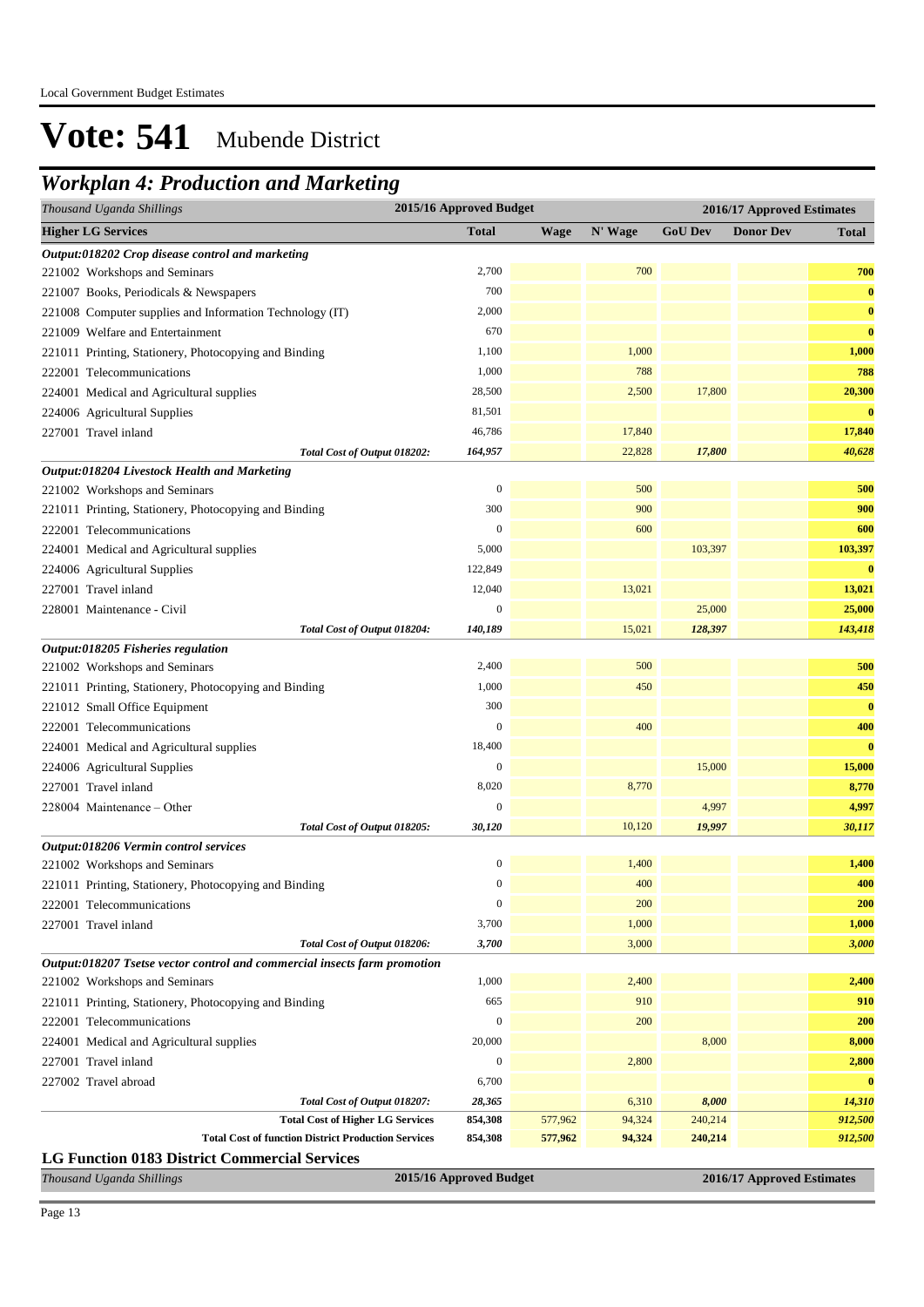## *Workplan 4: Production and Marketing*

| Thousand Uganda Shillings                                            | 2015/16 Approved Budget |             |         | 2016/17 Approved Estimates |                  |              |  |
|----------------------------------------------------------------------|-------------------------|-------------|---------|----------------------------|------------------|--------------|--|
| <b>Higher LG Services</b>                                            | <b>Total</b>            | <b>Wage</b> | N' Wage | <b>GoU Dev</b>             | <b>Donor Dev</b> | <b>Total</b> |  |
| Output:018301 Trade Development and Promotion Services               |                         |             |         |                            |                  |              |  |
| 221002 Workshops and Seminars                                        | 5,884                   |             | 8,502   |                            |                  | 8,502        |  |
| 221005 Hire of Venue (chairs, projector, etc)                        | 300                     |             |         |                            |                  | $\bf{0}$     |  |
| 221011 Printing, Stationery, Photocopying and Binding                | 1,500                   |             | 1,500   |                            |                  | 1,500        |  |
| 222001 Telecommunications                                            | $\mathbf{0}$            |             | 1,000   |                            |                  | 1,000        |  |
| 227001 Travel inland                                                 | 4,000                   |             |         |                            |                  | $\mathbf{0}$ |  |
| Total Cost of Output 018301:                                         | 11,684                  |             | 11,002  |                            |                  | 11,002       |  |
| <b>Output:018302 Enterprise Development Services</b>                 |                         |             |         |                            |                  |              |  |
| 221002 Workshops and Seminars                                        | 3,105                   |             |         |                            |                  | $\bf{0}$     |  |
| 227001 Travel inland                                                 | $\overline{0}$          |             | 500     |                            |                  | 500          |  |
| Total Cost of Output 018302:                                         | 3,105                   |             | 500     |                            |                  | 500          |  |
| Output:018303 Market Linkage Services                                |                         |             |         |                            |                  |              |  |
| 221002 Workshops and Seminars                                        | 1,500                   |             |         |                            |                  | $\bf{0}$     |  |
| 221007 Books, Periodicals & Newspapers                               | 1,200                   |             |         |                            |                  | $\bf{0}$     |  |
| 221011 Printing, Stationery, Photocopying and Binding                | 500                     |             |         |                            |                  | $\bf{0}$     |  |
| 222003 Information and communications technology (ICT)               | 2,295                   |             | 500     |                            |                  | 500          |  |
| 227001 Travel inland                                                 | 3,000                   |             | 1,000   |                            |                  | 1,000        |  |
| 228002 Maintenance - Vehicles                                        | 510                     |             |         |                            |                  | $\mathbf{0}$ |  |
| Total Cost of Output 018303:                                         | 9,005                   |             | 1,500   |                            |                  | 1,500        |  |
| <b>Output:018304 Cooperatives Mobilisation and Outreach Services</b> |                         |             |         |                            |                  |              |  |
| 221002 Workshops and Seminars                                        | $\overline{0}$          |             | 3,500   |                            |                  | 3,500        |  |
| 221011 Printing, Stationery, Photocopying and Binding                | 514                     |             |         |                            |                  | $\bf{0}$     |  |
| 227001 Travel inland                                                 | 7,153                   |             | 4,380   |                            |                  | 4,380        |  |
| Total Cost of Output 018304:                                         | 7,667                   |             | 7,880   |                            |                  | 7,880        |  |
| <b>Output:018305 Tourism Promotional Services</b>                    |                         |             |         |                            |                  |              |  |
| 221002 Workshops and Seminars                                        | 2,430                   |             | 2,300   |                            |                  | 2,300        |  |
| 221007 Books, Periodicals & Newspapers                               | $\boldsymbol{0}$        |             | 500     |                            |                  | 500          |  |
| 221011 Printing, Stationery, Photocopying and Binding                | 132                     |             |         |                            |                  | $\bf{0}$     |  |
| 227001 Travel inland                                                 | 2,728                   |             | 3,000   |                            |                  | 3,000        |  |
| Total Cost of Output 018305:                                         | 5,290                   |             | 5,800   |                            |                  | 5,800        |  |
| <b>Output:018306 Industrial Development Services</b>                 |                         |             |         |                            |                  |              |  |
| 221002 Workshops and Seminars                                        | $\boldsymbol{0}$        |             | 4,177   |                            |                  | 4,177        |  |
| 221011 Printing, Stationery, Photocopying and Binding                | 64                      |             |         |                            |                  | $\mathbf{0}$ |  |
| 227001 Travel inland                                                 | 1,338                   |             | 4,820   |                            |                  | 4,820        |  |
| Total Cost of Output 018306:                                         | 1,402                   |             | 8,997   |                            |                  | 8,997        |  |
| <b>Total Cost of Higher LG Services</b>                              | 38,154                  |             | 35,679  |                            |                  | 35,679       |  |
| <b>Total Cost of function District Commercial Services</b>           | 38,154                  |             | 35,679  |                            |                  | 35,679       |  |
| <b>Total Cost of Production and Marketing</b>                        | 892,461                 | 577,962     | 130,003 | 240,214                    |                  | 948,179      |  |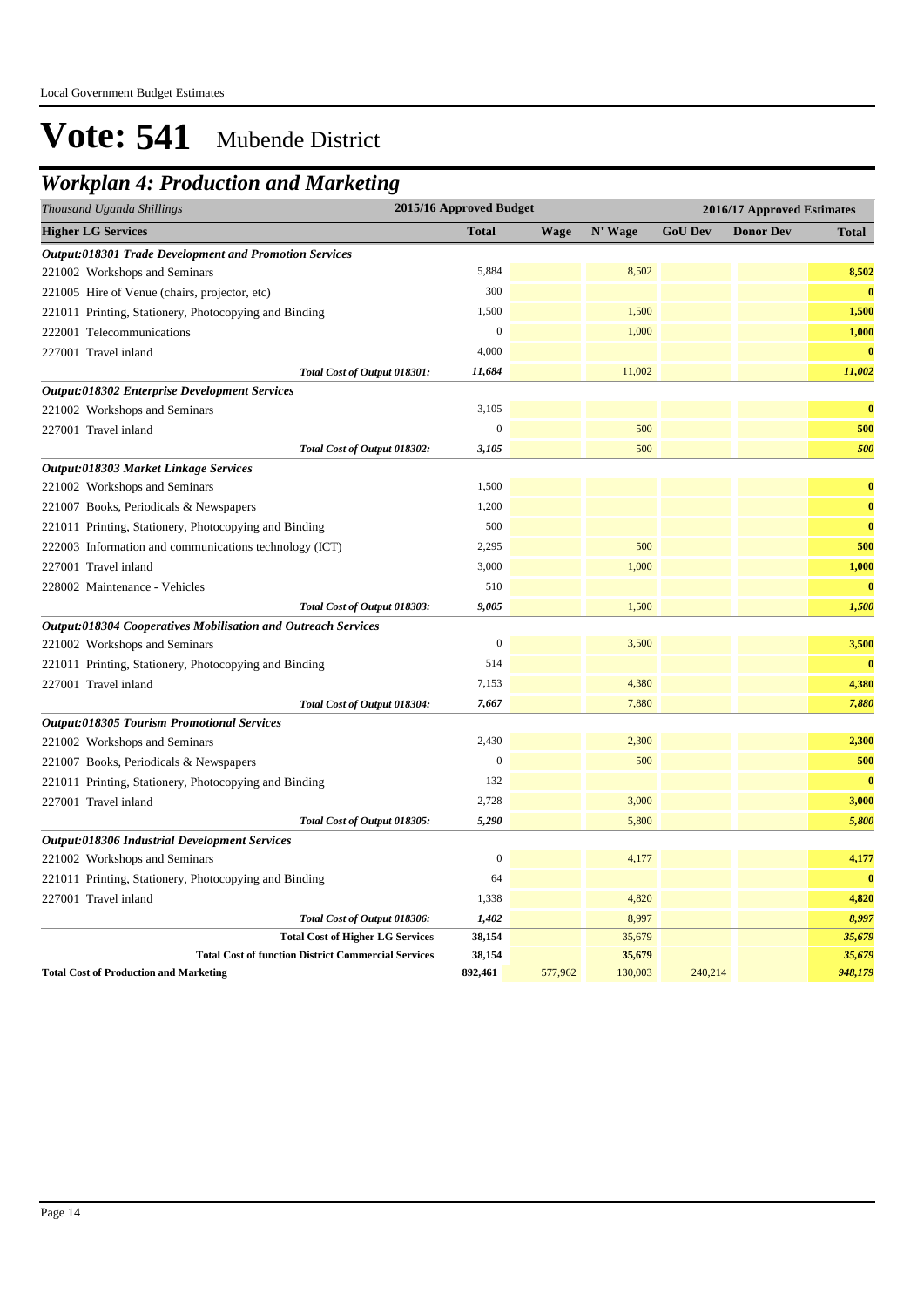## *Workplan 5: Health*

#### **(i) Overview of Workplan Revenue and Expenditures**

| <b>UShs Thousand</b>                                 |                                  | 2015/16                        | 2016/17                   |
|------------------------------------------------------|----------------------------------|--------------------------------|---------------------------|
|                                                      | <b>Approved</b><br><b>Budget</b> | <b>Outturn by</b><br>end March | Approved<br><b>Budget</b> |
| A: Breakdown of Workplan Revenues:                   |                                  |                                |                           |
| <b>Recurrent Revenues</b>                            | 3,444,872                        | 2,709,486                      | 2,913,311                 |
| District Unconditional Grant (Non-Wage)              | 22,579                           | 16,952                         | 12,680                    |
| <b>Locally Raised Revenues</b>                       | 3,000                            | 7,561                          | 8,430                     |
| Other Transfers from Central Government              | 350,000                          | 399,510                        |                           |
| Sector Conditional Grant (Non-Wage)                  | 434,232                          | 325,674                        | 432,367                   |
| Sector Conditional Grant (Wage)                      | 2,634,830                        | 1,959,556                      | 2,459,834                 |
| Unspent balances - Other Government Transfers        | 232                              | 232                            |                           |
| <b>Development Revenues</b>                          | 1.042.741                        | 550,491                        | 640,465                   |
| Development Grant                                    | 30.404                           | 30,404                         | $\Omega$                  |
| District Discretionary Development Equalization Gran | 62.826                           | 83.806                         | 76,715                    |
| Donor Funding                                        | 918,000                          | 404,769                        | 563,750                   |
| Unspent balances - Conditional Grants                | 1,398                            | 1,398                          |                           |
| Unspent balances - donor                             | 30,114                           | 30,114                         |                           |
| <b>Total Revenues</b>                                | 4.487.614                        | 3,259,977                      | 3,553,776                 |
| <b>B: Breakdown of Workplan Expenditures:</b>        |                                  |                                |                           |
| Recurrent Expenditure                                | 3,434,253                        | 2,600,810                      | 2,913,311                 |
| Wage                                                 | 2,634,830                        | 1,959,556                      | 2,459,834                 |
| Non Wage                                             | 799,423                          | 641,254                        | 453,477                   |
| Development Expenditure                              | 1,053,360                        | 498,326                        | 640,465                   |
| Domestic Development                                 | 105,246                          | 63442.417                      | 76,715                    |
| Donor Development                                    | 948,114                          | 434,884                        | 563,750                   |
| <b>Total Expenditure</b>                             | 4,487,614                        | 3,099,136                      | 3,553,776                 |

**(ii) Details of Workplan Revenues and Expenditures**

### *Expenditure Details for Workplan 5: Health*

| <b>LG Function 0881 Primary Healthcare</b>        |                    |                                  |                                                                   |                |         |                |                                       |                          |  |  |
|---------------------------------------------------|--------------------|----------------------------------|-------------------------------------------------------------------|----------------|---------|----------------|---------------------------------------|--------------------------|--|--|
| Thousand Uganda Shillings                         |                    |                                  | 2015/16 Approved Budget                                           |                |         |                | 2016/17 Approved Estimates            |                          |  |  |
| <b>Lower Local Services</b>                       |                    |                                  | <b>Total</b>                                                      | <b>Wage</b>    | N' Wage | <b>GoU Dev</b> | <b>Donor Dev</b>                      | <b>Total</b>             |  |  |
| Output:088153 NGO Basic Healthcare Services (LLS) |                    |                                  |                                                                   |                |         |                |                                       |                          |  |  |
| 291002 Transfers to NGOs                          |                    |                                  | $\Omega$                                                          | $\overline{0}$ | 65.853  |                | $\overline{0}$                        | $\overline{0}$<br>65,853 |  |  |
| <b>Total LCIII: BUKUYA</b>                        |                    |                                  | LCIV: BUKUYA                                                      |                |         |                |                                       | 10,976                   |  |  |
| LCII: Kizibawo                                    | LCI: Not Specified | Kitokolo HC II                   |                                                                   |                |         |                | Source: Conditional Grant to PHC- Non | 10,976                   |  |  |
| <b>Total LCIII: MADUDU</b>                        |                    |                                  | LCIV: BUWEKULA                                                    |                |         |                |                                       | 10,976                   |  |  |
| LCII: Kabulamuliro                                | LCI: Not Specified |                                  | St. Joseph Madudu HC III<br>Source: Conditional Grant to PHC- Non |                |         |                |                                       | 10,976                   |  |  |
| <b>Total LCIII: KASSANDA</b>                      |                    |                                  | <b>LCIV: KASSANDA</b>                                             |                |         |                |                                       | 16,463                   |  |  |
| LCII: Kitongo                                     | LCI: Not Specified | Makonzi HC II                    |                                                                   |                |         |                | Source: Conditional Grant to PHC- Non | 5,488                    |  |  |
| LCII: Namiringa                                   | LCI: Not Specified | St. Gabriel Mirembe Maria HC III |                                                                   |                |         |                | Source: Conditional Grant to PHC- Non | 10,976                   |  |  |
| <b>Total LCIII: KIGANDA</b>                       |                    |                                  | <b>LCIV: KASSANDA</b>                                             |                |         |                |                                       | 10,976                   |  |  |
| LCII: Kawungeera                                  | LCI: Not Specified | St. Matia Mulumba HC III         |                                                                   |                |         |                | Source: Conditional Grant to PHC- Non | 10,976                   |  |  |
| <b>Total LCIII: MYANZI</b>                        |                    |                                  | <b>LCIV: KASSANDA</b>                                             |                |         |                |                                       | 5,488                    |  |  |
| LCII: Kigalama                                    | LCI: Not Specified | Kigalama HC II                   |                                                                   |                |         |                | Source: Conditional Grant to PHC- Non | 5,488                    |  |  |
| <b>Total LCIII: NALUTUNTU</b>                     |                    |                                  | <b>LCIV: KASSANDA</b>                                             |                |         |                |                                       | 10,976                   |  |  |
| LCII: Kyanamugera                                 | LCI: Not Specified | Kakungube HC II                  |                                                                   |                |         |                | Source: Conditional Grant to PHC- Non | 5,488                    |  |  |
| LCII: Kyanamugera                                 | LCI: Not Specified | Kyanamugera HC II                |                                                                   |                |         |                | Source: Conditional Grant to PHC- Non | 5,488                    |  |  |
|                                                   |                    | Total Cost of Output 088153:     | 0                                                                 | $\mathbf{0}$   | 65,853  |                | $\boldsymbol{\theta}$                 | 65,853<br>0              |  |  |

*Output:088154 Basic Healthcare Services (HCIV-HCII-LLS)*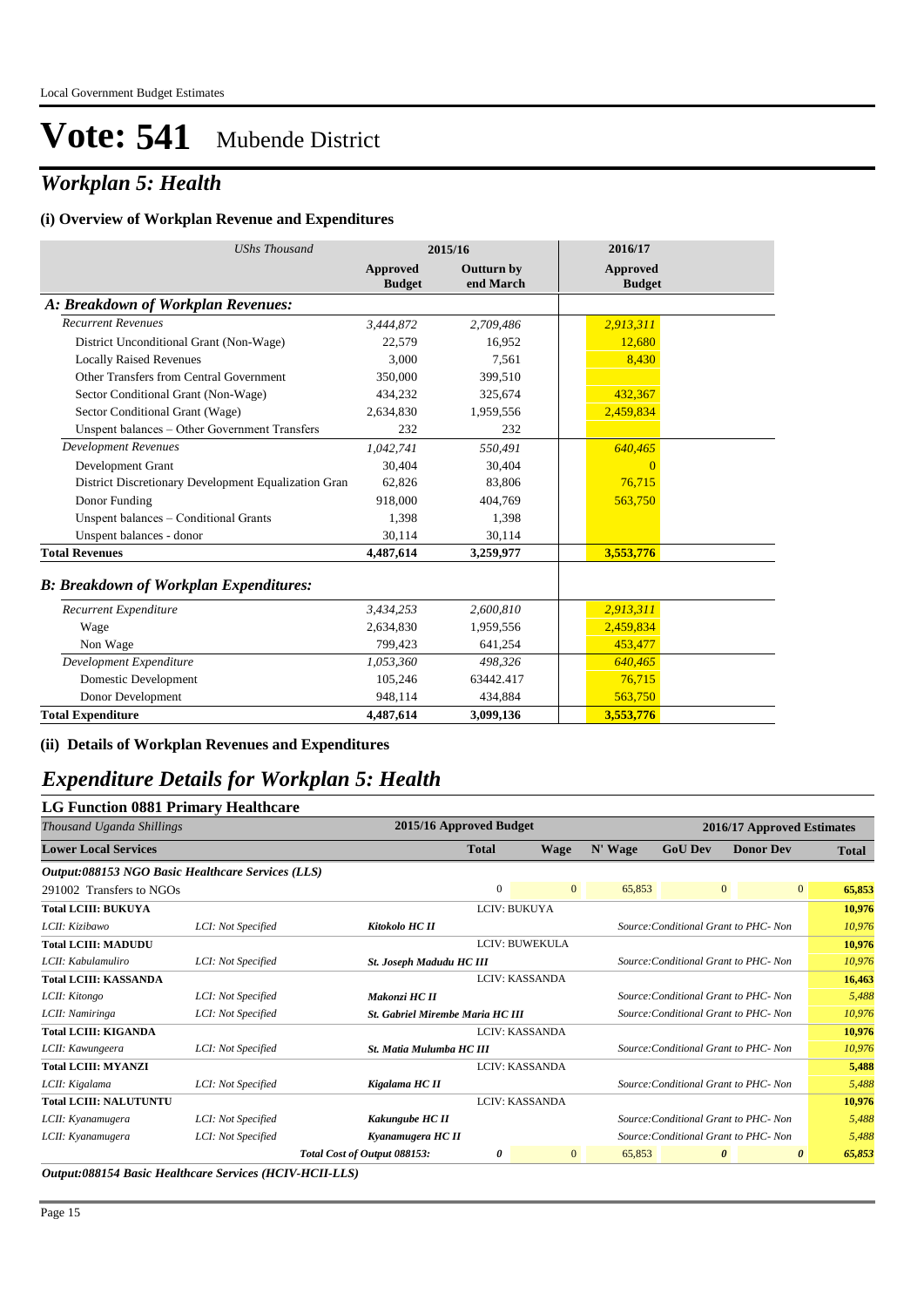## *Workplan 5: Health*

| Thousand Uganda Shillings                       |                    |                          | 2015/16 Approved Budget |              | 2016/17 Approved Estimates |                                       |                  |              |              |  |
|-------------------------------------------------|--------------------|--------------------------|-------------------------|--------------|----------------------------|---------------------------------------|------------------|--------------|--------------|--|
| <b>Lower Local Services</b>                     |                    |                          | <b>Total</b>            | <b>Wage</b>  | N' Wage                    | <b>GoU Dev</b>                        | <b>Donor Dev</b> |              | <b>Total</b> |  |
| 263104 Transfers to other govt. units (Current) |                    |                          | $\boldsymbol{0}$        | $\mathbf{0}$ | 282,072                    |                                       | $\boldsymbol{0}$ | $\mathbf{0}$ | 282,072      |  |
| <b>Total LCIII: BUKUYA</b>                      |                    |                          | LCIV: BUKUYA            |              |                            |                                       |                  |              | 8,420        |  |
| LCII: Bukuya Town Board                         | LCI: Not Specified | <b>Bukuya HC III</b>     |                         |              |                            | Source: Conditional Grant to PHC- Non |                  |              | 8,420        |  |
| <b>Total LCIII: KITUMBI</b>                     |                    |                          | LCIV: BUKUYA            |              |                            |                                       |                  |              | 12,630       |  |
| LCII: Buseregenyu                               | LCI: Not Specified | <b>Buseregenyu HC II</b> |                         |              |                            | Source: Conditional Grant to PHC- Non |                  |              | 4,210        |  |
| LCII: Mbirizi                                   | LCI: Not Specified | Kyakiddu HC II           |                         |              |                            | Source: Conditional Grant to PHC- Non |                  |              | 4,210        |  |
| LCII: Mundadde                                  | LCI: Not Specified | Mundadde HC II           |                         |              |                            | Source: Conditional Grant to PHC- Non |                  |              | 4,210        |  |
| <b>Total LCIII: MAKOKOTO</b>                    |                    |                          | LCIV: BUKUYA            |              |                            |                                       |                  |              | 8,420        |  |
| LCII: Bbira                                     | LCI: Not Specified | <b>Bbira</b>             |                         |              |                            | Source: Conditional Grant to PHC- Non |                  |              | 4,210        |  |
| LCII: Makokoto                                  | LCI: Not Specified | Makokoto HC II           |                         |              |                            | Source: Conditional Grant to PHC- Non |                  |              | 4,210        |  |
| <b>Total LCIII: BUTOLOOGO</b>                   |                    |                          | LCIV: BUWEKULA          |              |                            |                                       |                  |              | 12,630       |  |
| LCII: Kalama                                    | LCI: Not Specified | <b>Butoloogo HC II</b>   |                         |              |                            | Source: Conditional Grant to PHC- Non |                  |              | 4,210        |  |
| LCII: Kanyogoga                                 | LCI: Not Specified | Kanyogoga HC II          |                         |              |                            | Source: Conditional Grant to PHC- Non |                  |              | 4,210        |  |
| LCII: Kituule                                   | LCI: Not Specified | Kituule HC II            |                         |              |                            | Source: Conditional Grant to PHC- Non |                  |              | 4,210        |  |
| <b>Total LCIII: KITENGA</b>                     |                    |                          | LCIV: BUWEKULA          |              |                            |                                       |                  |              | 29,470       |  |
| LCII: Bugonzi                                   | LCI: Not Specified | <b>Bugonzi HC II</b>     |                         |              |                            | Source: Conditional Grant to PHC- Non |                  |              | 4,210        |  |
| LCII: Kagoma                                    | LCI: Not Specified | Kitenga HC III           |                         |              |                            | Source: Conditional Grant to PHC- Non |                  |              | 8,420        |  |
| LCII: Kalonga                                   | LCI: Not Specified | <b>Kalonga HC III</b>    |                         |              |                            | Source: Conditional Grant to PHC- Non |                  |              | 8,420        |  |
| LCII: Kayebe                                    | LCI: Not Specified | Kayebe HC II             |                         |              |                            | Source: Conditional Grant to PHC- Non |                  |              | 4,210        |  |
| LCII: Not Specified                             | LCI: Not Specified | Kabyuma HC II            |                         |              |                            | Source: Conditional Grant to PHC- Non |                  |              | 4,210        |  |
| <b>Total LCIII: KIYUNI</b>                      |                    |                          | LCIV: BUWEKULA          |              |                            |                                       |                  |              | 12,630       |  |
| LCII: Katente                                   | LCI: Not Specified | Kiyuni HC III            |                         |              |                            | Source: Conditional Grant to PHC- Non |                  |              | 8,420        |  |
| LCII: Kijjumba                                  | LCI: Not Specified | Kakigando HC II          |                         |              |                            | Source: Conditional Grant to PHC- Non |                  |              | 4,210        |  |
| <b>Total LCIII: MADUDU</b>                      |                    |                          | LCIV: BUWEKULA          |              |                            |                                       |                  |              | 16,840       |  |
| LCII: Kabulamuliro                              | LCI: Not Specified | Madudu HC III            |                         |              |                            | Source: Conditional Grant to PHC- Non |                  |              | 8,420        |  |
| LCII: Kansambya                                 | LCI: Not Specified | Kansambya HC II          |                         |              |                            | Source: Conditional Grant to PHC- Non |                  |              | 4,210        |  |
| LCII: Kikoma                                    | LCI: Not Specified | Kikoma HC II             |                         |              |                            | Source: Conditional Grant to PHC- Non |                  |              | 4,210        |  |
| <b>Total LCIII: BAGEZZA</b>                     |                    |                          | LCIV: KASAMBYA          |              |                            |                                       |                  |              | 8,420        |  |
| LCII: Kalagala                                  | LCI: Not Specified | Gayaza HC II             |                         |              |                            | Source: Conditional Grant to PHC- Non |                  |              | 4,210        |  |
| LCII: Mugungulu                                 | LCI: Not Specified | Mugungulu HC II          |                         |              |                            | Source: Conditional Grant to PHC- Non |                  |              | 4,210        |  |
| <b>Total LCIII: KASAMBYA</b>                    |                    |                          | LCIV: KASAMBYA          |              |                            |                                       |                  |              | 16,840       |  |
| LCII: Kabbo                                     | LCI: Not Specified | Kabbo HC II              |                         |              |                            | Source: Conditional Grant to PHC- Non |                  |              | 4,210        |  |
| LCII: Kasambya Town Board                       | LCI: Not Specified | Kasambya HC III          |                         |              |                            | Source: Conditional Grant to PHC- Non |                  |              | 8,420        |  |
| LCII: Kyakasa                                   | LCI: Not Specified | Kyakasa HC II            |                         |              |                            | Source: Conditional Grant to PHC- Non |                  |              | 4,210        |  |
| <b>Total LCIII: KIBALINGA</b>                   |                    |                          | LCIV: KASAMBYA          |              |                            |                                       |                  |              | 16,840       |  |
| LCII: Kabowa                                    | LCI: Not Specified | Kabowa HC II             |                         |              |                            | Source: Conditional Grant to PHC- Non |                  |              | 4,210        |  |
| LCII: Kibalinga A                               | LCI: Not Specified | Kibalinga HC III         |                         |              |                            | Source: Conditional Grant to PHC- Non |                  |              | 8,420        |  |
| LCII: Nkandwa                                   | LCI: Not Specified | Nkandwa HC II            |                         |              |                            | Source: Conditional Grant to PHC- Non |                  |              | 4,210        |  |
| <b>Total LCIII: KIGANDO</b>                     |                    |                          | LCIV: KASAMBYA          |              |                            |                                       |                  |              | 8,420        |  |
| LCII: Kigando                                   | LCI: Not Specified | <b>Butawata HC II</b>    |                         |              |                            | Source: Conditional Grant to PHC- Non |                  |              | 4,210        |  |
| LCII: Lusiba                                    | LCI: Not Specified | Mawujjo HC II            |                         |              |                            | Source: Conditional Grant to PHC- Non |                  |              | 4,210        |  |
| <b>Total LCIII: NABINGOOLA</b>                  |                    |                          | LCIV: KASAMBYA          |              |                            |                                       |                  |              | 21,050       |  |
| LCII: Kabalungi                                 | LCI: Not Specified | Kabalungi HC II          |                         |              |                            | Source: Conditional Grant to PHC- Non |                  |              | 4,210        |  |
| LCII: Kiyita                                    | LCI: Not Specified | Kiyita HC II             |                         |              |                            | Source: Conditional Grant to PHC- Non |                  |              | 4,210        |  |
| LCII: Lubimbiri                                 | LCI: Not Specified | Lubimbiri HC II          |                         |              |                            | Source: Conditional Grant to PHC- Non |                  |              | 4,210        |  |
| LCII: Nabingoola                                | LCI: Not Specified | Nabingoola HC III        |                         |              |                            | Source: Conditional Grant to PHC- Non |                  |              | 8,420        |  |
| <b>Total LCIII: KALWANA</b>                     |                    |                          | LCIV: KASSANDA          |              |                            |                                       |                  |              | 12,630       |  |
| LCII: Bweyongedde                               | LCI: Not Specified | <b>Bweyongedde HC II</b> |                         |              |                            | Source: Conditional Grant to PHC- Non |                  |              | 4,210        |  |
| LCII: Kasagazi                                  | LCI: Not Specified | Kabulubuutu HC II        |                         |              |                            | Source: Conditional Grant to PHC- Non |                  |              | 4,210        |  |
| LCII: Kikandwa                                  | LCI: Not Specified | Kikandwa HC II           |                         |              |                            | Source: Conditional Grant to PHC- Non |                  |              | 4,210        |  |
| <b>Total LCIII: KASSANDA</b>                    |                    |                          | LCIV: KASSANDA          |              |                            |                                       |                  |              | 35,785       |  |
| LCII: Kitongo                                   | LCI: Not Specified | <b>Kassanda HCIV</b>     |                         |              |                            | Source: Conditional Grant to PHC- Non |                  |              | 27,365       |  |
| LCII: Nabugondo                                 | LCI: Not Specified | Nabugondo HC II          |                         |              |                            | Source: Conditional Grant to PHC- Non |                  |              | 4,210        |  |
| LCII: Namabaale                                 | LCI: Not Specified | Namabaale HC II          |                         |              |                            | Source: Conditional Grant to PHC- Non |                  |              | 4,210        |  |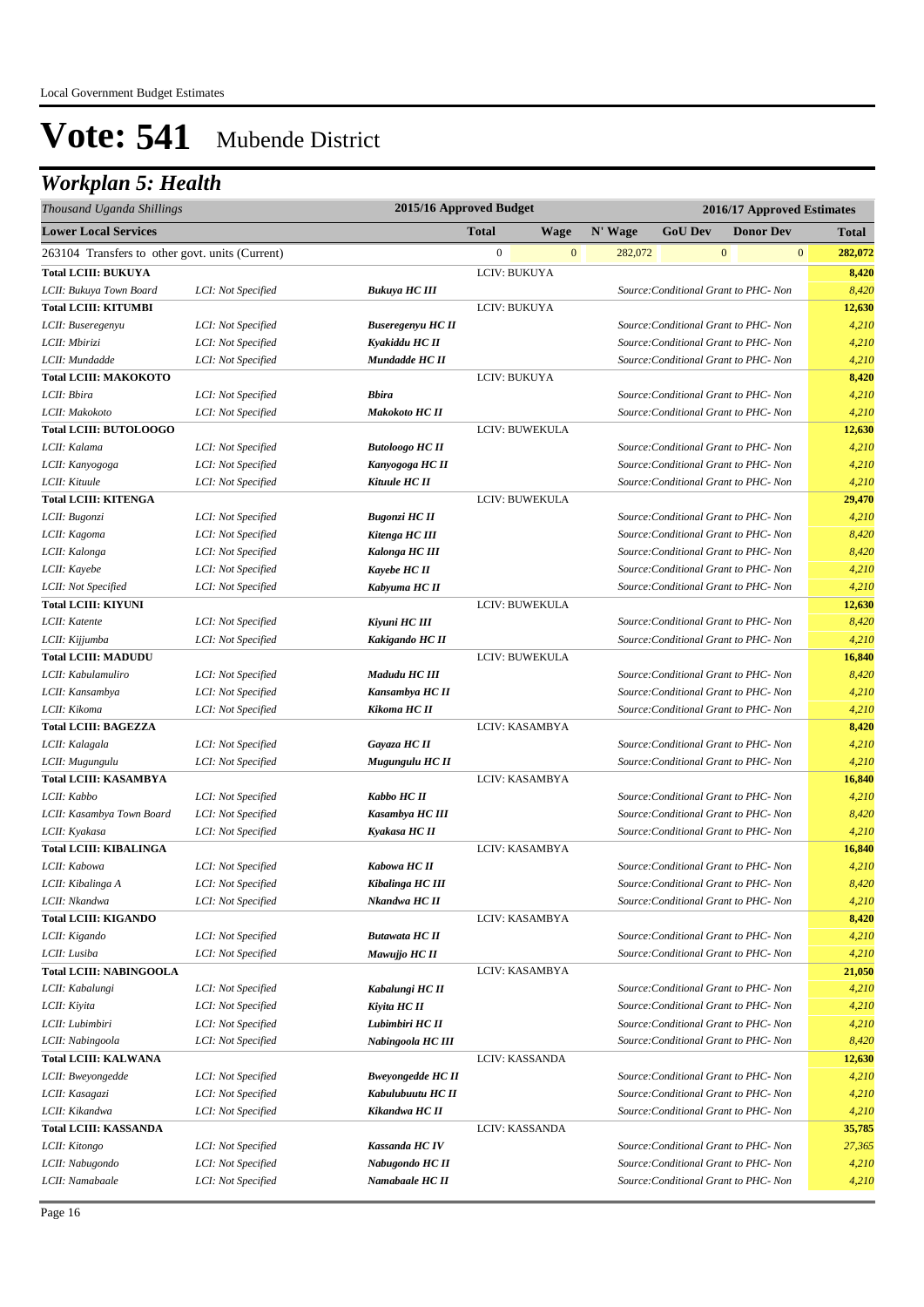## *Workplan 5: Health*

| Thousand Uganda Shillings                                  |                    |                                                  | 2015/16 Approved Budget |                |                  | 2016/17 Approved Estimates            |                       |                       |
|------------------------------------------------------------|--------------------|--------------------------------------------------|-------------------------|----------------|------------------|---------------------------------------|-----------------------|-----------------------|
| <b>Lower Local Services</b>                                |                    |                                                  | <b>Total</b>            | <b>Wage</b>    | N' Wage          | <b>GoU Dev</b>                        | <b>Donor Dev</b>      | <b>Total</b>          |
| <b>Total LCIII: KIGANDA</b>                                |                    |                                                  |                         | LCIV: KASSANDA |                  |                                       |                       | 39,995                |
| LCII: Kamusenene                                           | LCI: Not Specified | Kiryanongo HC II                                 |                         |                |                  | Source: Conditional Grant to PHC- Non |                       | 4,210                 |
| LCII: Kawungeera                                           | LCI: Not Specified | Kiganda HC IV                                    |                         |                |                  | Source: Conditional Grant to PHC- Non |                       | 27,365                |
| LCII: Musozi                                               | LCI: Not Specified | Musozi HC III                                    |                         |                |                  | Source: Conditional Grant to PHC- Non |                       | 8,420                 |
| <b>Total LCIII: MANYOGASEKA</b>                            |                    |                                                  |                         | LCIV: KASSANDA |                  |                                       |                       | 4,210                 |
| LCII: Lutuunku                                             | LCI: Not Specified | Kyasansuwa HC II                                 |                         |                |                  | Source: Conditional Grant to PHC- Non |                       | 4,210                 |
| <b>Total LCIII: MYANZI</b>                                 |                    |                                                  |                         | LCIV: KASSANDA |                  |                                       |                       | 12,630                |
| LCII: Kasaana                                              | LCI: Not Specified | Kasaana HC II                                    |                         |                |                  | Source: Conditional Grant to PHC- Non |                       | 4,210                 |
| LCII: Myanzi                                               | LCI: Not Specified | Myanzi HC III                                    |                         |                |                  | Source: Conditional Grant to PHC- Non |                       | 8,420                 |
| <b>Total LCIII: NALUTUNTU</b>                              |                    |                                                  |                         | LCIV: KASSANDA |                  |                                       |                       | 4,210                 |
| LCII: Kyakatebe                                            | LCI: Not Specified | Kyakatebe HC II                                  |                         |                |                  | Source: Conditional Grant to PHC- Non |                       | 4,210                 |
|                                                            |                    | Total Cost of Output 088154:                     | 0                       | $\mathbf{0}$   | 282,072          | $\pmb{\theta}$                        | $\boldsymbol{\theta}$ | 282,072               |
|                                                            |                    | <b>Total Cost of Lower Local Services</b>        | $\bf{0}$                | $\mathbf{0}$   | 347,925          | $\mathbf{0}$                          | $\bf{0}$              | 347,925               |
| <b>Higher LG Services</b>                                  |                    |                                                  | <b>Total</b>            | <b>Wage</b>    | N' Wage          | <b>GoU Dev</b>                        | <b>Donor Dev</b>      | <b>Total</b>          |
| Output:088101 Public Health Promotion                      |                    |                                                  |                         |                |                  |                                       |                       |                       |
| 211101 General Staff Salaries                              |                    |                                                  | 2,634,830               |                |                  |                                       |                       | $\bf{0}$              |
| 221002 Workshops and Seminars                              |                    |                                                  | 864,000                 |                |                  |                                       |                       | $\bf{0}$              |
| 221008 Computer supplies and Information Technology (IT)   |                    |                                                  | 5,000                   |                |                  |                                       |                       | $\bf{0}$              |
| 221009 Welfare and Entertainment                           |                    |                                                  | 4,800                   |                |                  |                                       |                       | $\bf{0}$              |
| 221011 Printing, Stationery, Photocopying and Binding      |                    |                                                  | 5,000                   |                |                  |                                       |                       | $\bf{0}$              |
| 221014 Bank Charges and other Bank related costs           |                    |                                                  | 9,629                   |                |                  |                                       |                       | $\bf{0}$              |
| 223005 Electricity                                         |                    |                                                  | 5,000                   |                |                  |                                       |                       | $\bf{0}$              |
|                                                            |                    |                                                  | 399,950                 |                |                  |                                       |                       | $\bf{0}$              |
| 227001 Travel inland                                       |                    |                                                  |                         |                |                  |                                       |                       |                       |
| 227002 Travel abroad                                       |                    |                                                  | 12,000                  |                |                  |                                       |                       | $\bf{0}$              |
| 228001 Maintenance - Civil                                 |                    |                                                  | 5,849                   |                |                  |                                       |                       | $\bf{0}$              |
| 228002 Maintenance - Vehicles                              |                    |                                                  | 20,000                  |                |                  |                                       |                       | $\bf{0}$              |
| 273102 Incapacity, death benefits and funeral expenses     |                    |                                                  | 4,000                   |                |                  |                                       |                       | $\bf{0}$              |
|                                                            |                    | Total Cost of Output 088101:                     | 3,970,058               |                |                  |                                       |                       | $\boldsymbol{\theta}$ |
| Output:088106 Promotion of Sanitation and Hygiene          |                    |                                                  |                         |                |                  |                                       |                       |                       |
| 221002 Workshops and Seminars                              |                    |                                                  | 50,000                  |                |                  |                                       |                       | $\bf{0}$              |
| 227001 Travel inland                                       |                    |                                                  | 4,000                   |                |                  |                                       |                       | $\bf{0}$              |
|                                                            |                    | Total Cost of Output 088106:                     | 54,000                  |                |                  |                                       |                       | $\boldsymbol{\theta}$ |
|                                                            |                    | <b>Total Cost of Higher LG Services</b>          | 4,024,058               |                |                  |                                       |                       | $\boldsymbol{\theta}$ |
| <b>Capital Purchases</b>                                   |                    |                                                  | <b>Total</b>            | Wage           | N' Wage          | <b>GoU Dev</b>                        | <b>Donor Dev</b>      | <b>Total</b>          |
| Output:088181 Staff houses construction and rehabilitation |                    |                                                  |                         |                |                  |                                       |                       |                       |
| 312101 Non-Residential Buildings                           |                    |                                                  | $\boldsymbol{0}$        | $\mathbf{0}$   | $\boldsymbol{0}$ | 76,715                                | $\boldsymbol{0}$      | 76,715                |
| <b>Total LCIII: MADUDU</b>                                 |                    |                                                  |                         | LCIV: BUWEKULA |                  |                                       |                       | 62,000                |
| LCII: Kansambya                                            | LCI: Not Specified | Construction of staff house at Kansambya HC II   |                         |                |                  | Source: District Equalisation Grant   |                       | 62,000                |
| <b>Total LCIII: KASAMBYA</b>                               |                    |                                                  |                         | LCIV: KASAMBYA |                  |                                       |                       | 14,715                |
| LCII: Kyakasa                                              | LCI: Not Specified | Rehabilitation of staff house at Kyakasa HC II   |                         |                |                  | Source: District Equalisation Grant   |                       | 14,715                |
|                                                            |                    | Total Cost of Output 088181:                     | 0                       | $\mathbf{0}$   | $\boldsymbol{0}$ | 76,715                                | 0                     | 76,715                |
|                                                            |                    | <b>Total Cost of Capital Purchases</b>           | $\bf{0}$                | $\mathbf{0}$   | $\mathbf{0}$     | 76,715                                | $\pmb{0}$             | 76,715                |
|                                                            |                    | <b>Total Cost of function Primary Healthcare</b> | 4,024,058               | $\bf{0}$       | 347,925          | 76,715                                | $\bf{0}$              | 424,640               |
| <b>LG Function 0883 Health Management and Supervision</b>  |                    |                                                  |                         |                |                  |                                       |                       |                       |

| Thousand Uganda Shillings                              | 2015/16 Approved Budget |           |         | 2016/17 Approved Estimates |                  |              |  |
|--------------------------------------------------------|-------------------------|-----------|---------|----------------------------|------------------|--------------|--|
| <b>Higher LG Services</b>                              | <b>Total</b>            | Wage      | N' Wage | <b>GoU Dev</b>             | <b>Donor Dev</b> | <b>Total</b> |  |
| Output:088301 Healthcare Management Services           |                         |           |         |                            |                  |              |  |
| 211101 General Staff Salaries                          |                         | 2.459.834 |         |                            |                  | 2,459,834    |  |
| 213001 Medical expenses (To employees)                 | 0                       |           | 2.000   |                            |                  | 2,000        |  |
| 213002 Incapacity, death benefits and funeral expenses | 0                       |           | 4,000   |                            |                  | 4,000        |  |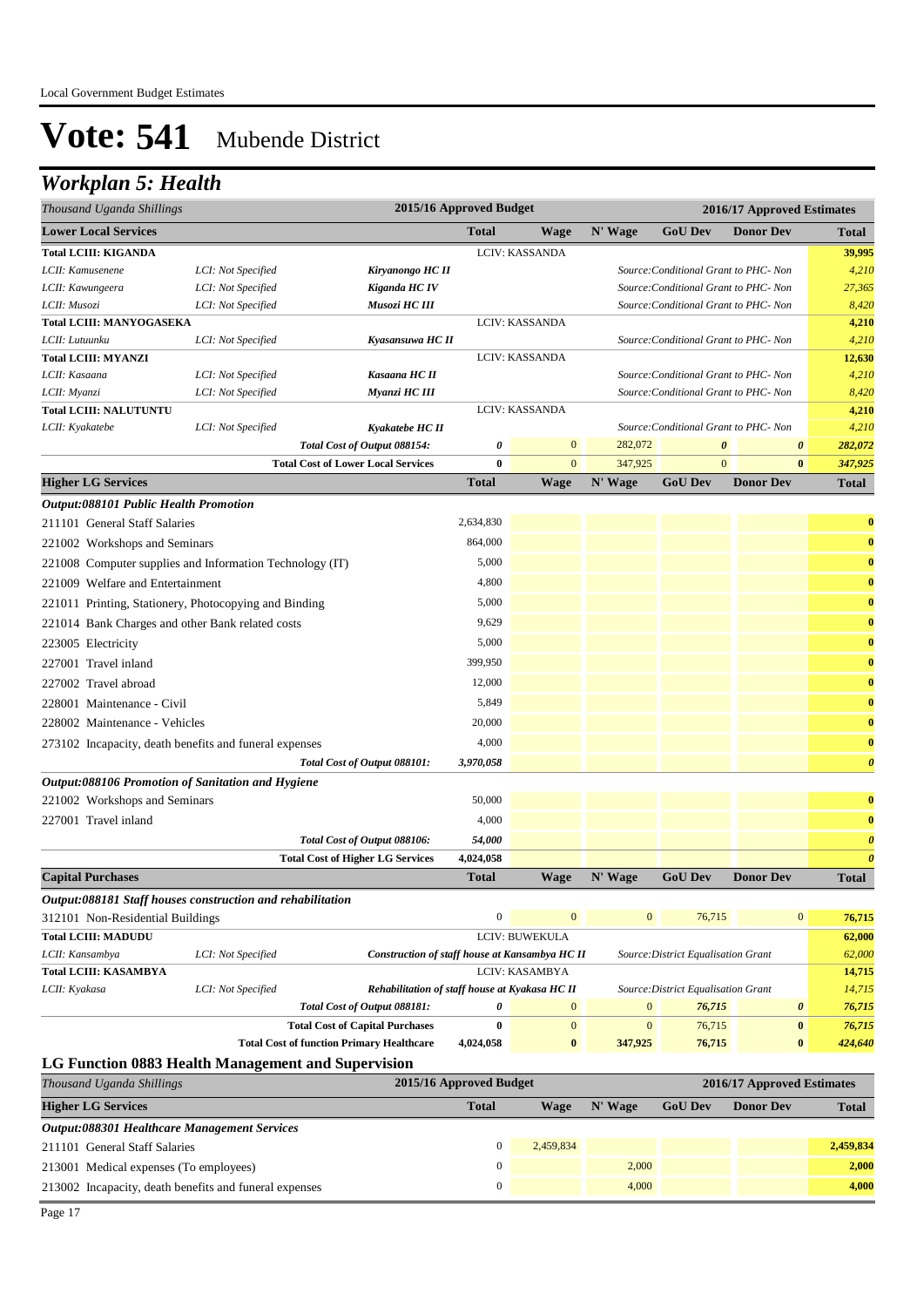## *Workplan 5: Health*

| Thousand Uganda Shillings                                       | 2015/16 Approved Budget |           |         |                | 2016/17 Approved Estimates |              |  |  |
|-----------------------------------------------------------------|-------------------------|-----------|---------|----------------|----------------------------|--------------|--|--|
| <b>Higher LG Services</b>                                       | <b>Total</b>            | Wage      | N' Wage | <b>GoU Dev</b> | <b>Donor Dev</b>           | <b>Total</b> |  |  |
| 221002 Workshops and Seminars                                   | 0                       |           |         |                | 563,750                    | 563,750      |  |  |
| 221008 Computer supplies and Information Technology (IT)        | 0                       |           | 4.000   |                |                            | 4,000        |  |  |
| 221011 Printing, Stationery, Photocopying and Binding           | $\mathbf{0}$            |           | 5,000   |                |                            | 5,000        |  |  |
| 227001 Travel inland                                            | $\Omega$                |           | 70,552  |                |                            | 70,552       |  |  |
| 228002 Maintenance - Vehicles                                   | $\mathbf{0}$            |           | 20,000  |                |                            | 20,000       |  |  |
| Total Cost of Output 088301:                                    | 0                       | 2.459.834 | 105,552 |                | 563,750                    | 3,129,136    |  |  |
| <b>Total Cost of Higher LG Services</b>                         | $\bf{0}$                | 2,459,834 | 105,552 |                | 563,750                    | 3,129,136    |  |  |
| <b>Total Cost of function Health Management and Supervision</b> | $\bf{0}$                | 2,459,834 | 105,552 |                | 563,750                    | 3,129,136    |  |  |
| <b>Total Cost of Health</b>                                     | 4,024,058               | 2.459.834 | 453,477 | 76,715         | 563,750                    | 3,553,776    |  |  |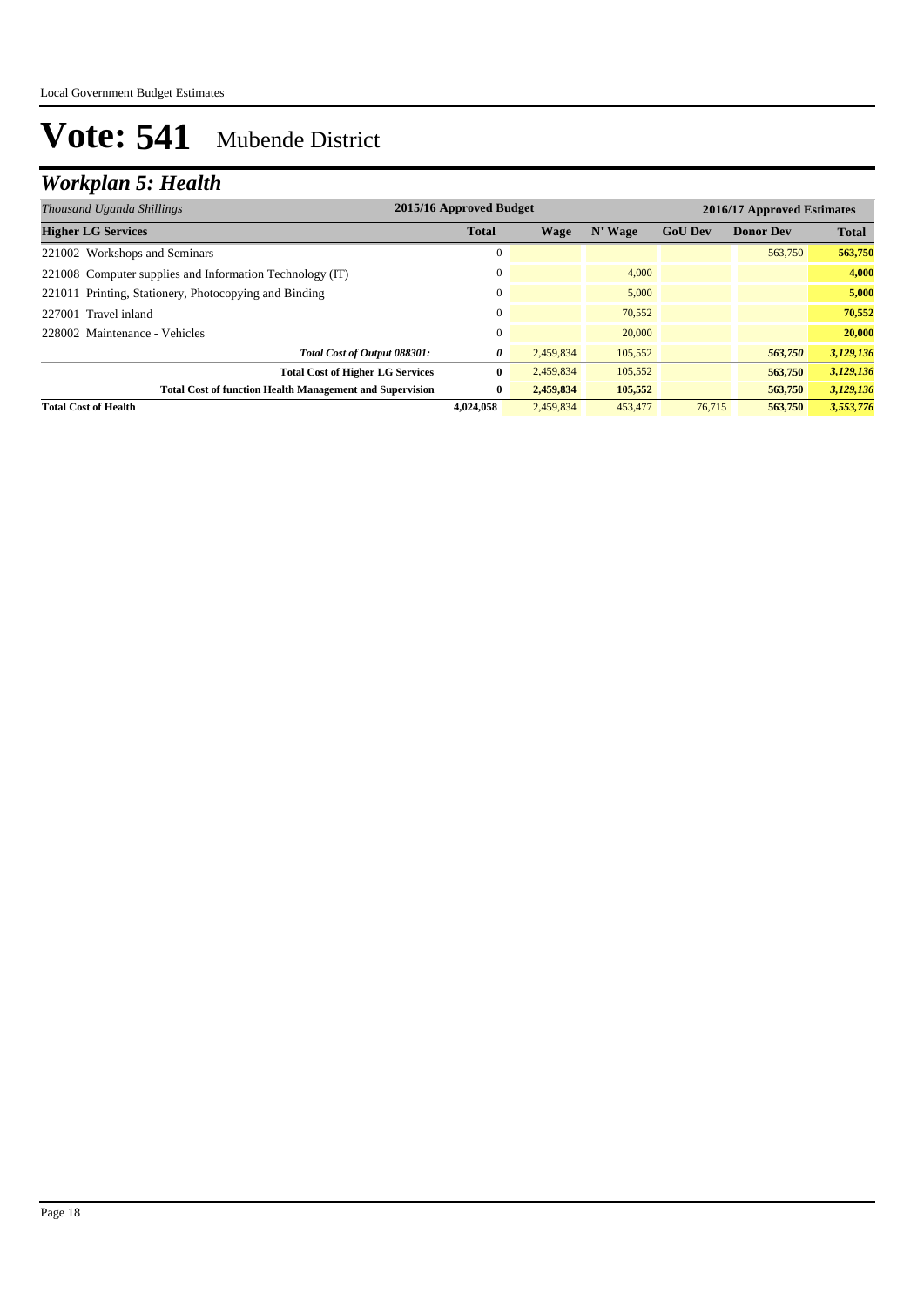## *Workplan 6: Education*

#### **(i) Overview of Workplan Revenue and Expenditures**

| <b>UShs Thousand</b>                                 |                                  | 2015/16                        | 2016/17                   |
|------------------------------------------------------|----------------------------------|--------------------------------|---------------------------|
|                                                      | <b>Approved</b><br><b>Budget</b> | <b>Outturn by</b><br>end March | Approved<br><b>Budget</b> |
| A: Breakdown of Workplan Revenues:                   |                                  |                                |                           |
| <b>Recurrent Revenues</b>                            | 16,887,253                       | 12,285,354                     | 15,134,073                |
| District Unconditional Grant (Non-Wage)              | 22,730                           | 107,947                        | 42,451                    |
| District Unconditional Grant (Wage)                  | 75,531                           | 62,758                         | 80,768                    |
| <b>Locally Raised Revenues</b>                       | 62.680                           | 13,431                         | 28,222                    |
| Other Transfers from Central Government              | 25,000                           | 23,292                         | 25,000                    |
| Sector Conditional Grant (Non-Wage)                  | 3,527,606                        | 2,344,215                      | 3,105,598                 |
| Sector Conditional Grant (Wage)                      | 13,168,201                       | 9,728,206                      | 11,852,033                |
| Unspent balances - UnConditional Grants              | 5,505                            | 5,505                          |                           |
| <b>Development Revenues</b>                          | 975,333                          | 785,222                        | 1,592,442                 |
| Development Grant                                    | 585,188                          | 585,188                        | 568,750                   |
| District Discretionary Development Equalization Gran | 75,689                           | 104,099                        | 123,692                   |
| Donor Funding                                        | 250,000                          | 31,480                         | 250,000                   |
| <b>Transitional Development Grant</b>                |                                  | $\overline{0}$                 | 650,000                   |
| Unspent balances - Conditional Grants                | 2,302                            | 2,302                          |                           |
| Unspent balances - donor                             | 62,153                           | 62,153                         |                           |
| <b>Total Revenues</b>                                | 17,862,585                       | 13,070,576                     | 16,726,515                |
| <b>B: Breakdown of Workplan Expenditures:</b>        |                                  |                                |                           |
| Recurrent Expenditure                                | 16,876,483                       | 12,269,436                     | 15,134,073                |
| Wage                                                 | 13,243,731                       | 9,790,964                      | 11,932,801                |
| Non Wage                                             | 3,632,751                        | 2,478,472                      | 3,201,271                 |
| Development Expenditure                              | 986,103                          | 233,263                        | 1,592,442                 |
| Domestic Development                                 | 673,949                          | 139630.617                     | 1,342,442                 |

### **(ii) Details of Workplan Revenues and Expenditures**

### *Expenditure Details for Workplan 6: Education*

Donor Development 312,153 **Total Expenditure 17,862,585**

| LG Function 0781 Pre-Primary and Primary Education |                         |              |                |                            |              |  |  |  |  |
|----------------------------------------------------|-------------------------|--------------|----------------|----------------------------|--------------|--|--|--|--|
| Thousand Uganda Shillings                          | 2015/16 Approved Budget |              |                | 2016/17 Approved Estimates |              |  |  |  |  |
| <b>Lower Local Services</b>                        | Total                   | Wage N' Wage | <b>GoU Dev</b> | <b>Donor Dev</b>           | <b>Total</b> |  |  |  |  |

93,633 **12,502,699**

250,000 **16,726,515**

*Output:078151 Primary Schools Services UPE (LLS)*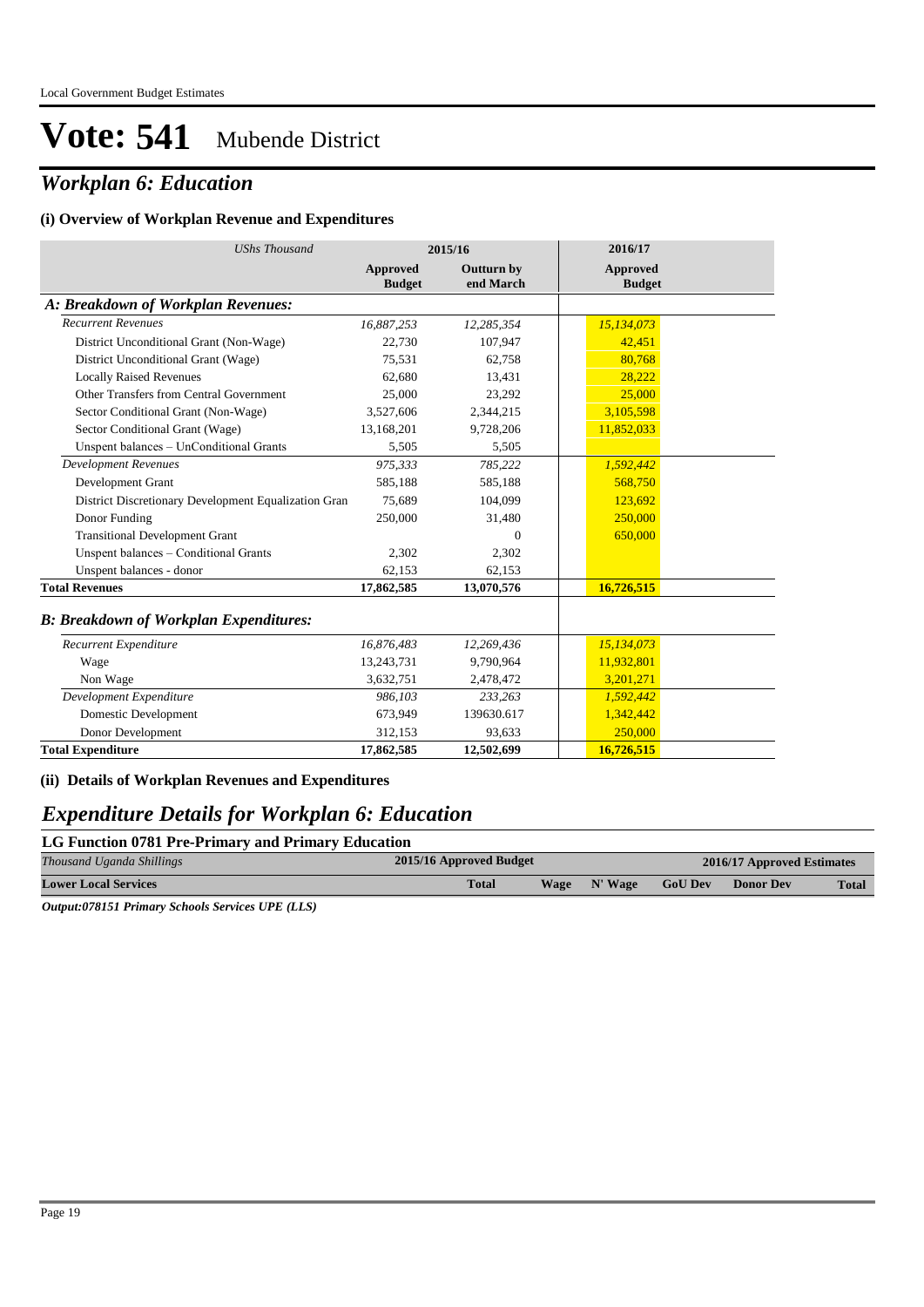| Thousand Uganda Shillings                  |                    | 2015/16 Approved Budget<br>2016/17 Approved Estimates |                  |              |         |                                          |                  |              |              |
|--------------------------------------------|--------------------|-------------------------------------------------------|------------------|--------------|---------|------------------------------------------|------------------|--------------|--------------|
| <b>Lower Local Services</b>                |                    |                                                       | <b>Total</b>     | <b>Wage</b>  | N' Wage | <b>GoU Dev</b>                           | <b>Donor Dev</b> |              | <b>Total</b> |
| 263367 Sector Conditional Grant (Non-Wage) |                    |                                                       | $\boldsymbol{0}$ | $\mathbf{0}$ | 882,551 |                                          | $\mathbf{0}$     | $\mathbf{0}$ | 882,551      |
| <b>Total LCIII: BUKUYA</b>                 |                    |                                                       | LCIV: BUKUYA     |              |         |                                          |                  |              | 4,013        |
| LCII: Bukuya Town Board                    | LCI: Not Specified | <b>SEETA</b>                                          |                  |              |         | Source: Conditional Grant to Primary Ed  |                  |              | 4,013        |
| <b>Total LCIII: BUTOLOOGO</b>              |                    |                                                       | LCIV: BUWEKULA   |              |         |                                          |                  |              | 60,091       |
| LCII: Kalama                               | LCI: Not Specified | KITOKOTA P/S                                          |                  |              |         | Source: Conditional Grant to Primary Ed  |                  |              | 4,375        |
| LCII: Kalama                               | LCI: Not Specified | <b>BIWARWE</b>                                        |                  |              |         | Source: Conditional Grant to Primary Ed  |                  |              | 4,649        |
| LCII: Kalama                               | LCI: Not Specified | <b>BUGANYI</b>                                        |                  |              |         | Source: Conditional Grant to Primary Ed  |                  |              | 5,728        |
| LCII: Kasolokamponye                       | LCI: Not Specified | <b>KIRUUMA P/S</b>                                    |                  |              |         | Source: Conditional Grant to Primary Ed  |                  |              | 6,357        |
| LCII: Kasolokamponye                       | LCI: Not Specified | <b>KIJAAGI</b>                                        |                  |              |         | Source: Conditional Grant to Primary Ed  |                  |              | 4,127        |
| LCII: Kidongo                              | LCI: Not Specified | <b>KASOZI</b>                                         |                  |              |         | Source: Conditional Grant to Primary Ed  |                  |              | 4,671        |
| LCII: Kisagazi                             | LCI: Not Specified | <b>KISOJJO P/S</b>                                    |                  |              |         | Source: Conditional Grant to Primary Ed  |                  |              | 3,863        |
| LCII: Kisagazi                             | LCI: Not Specified | <b>KISAGAZI P/S</b>                                   |                  |              |         | Source: Conditional Grant to Primary Ed  |                  |              | 4,815        |
| LCII: Kituule                              | LCI: Not Specified | <b>KANYOGOGA</b>                                      |                  |              |         | Source: Conditional Grant to Primary Ed  |                  |              | 4,344        |
| LCII: Kituule                              | LCI: Not Specified | <b>KITUULEcope</b>                                    |                  |              |         | Source: Conditional Grant to Primary Ed  |                  |              | 2,677        |
| LCII: Kituule                              | LCI: Not Specified | <b>KIYUNGU</b>                                        |                  |              |         | Source: Conditional Grant to Primary Ed  |                  |              | 4,019        |
| LCII: Makukuulu                            | LCI: Not Specified | <b>KAKONYI</b>                                        |                  |              |         | Source: Conditional Grant to Primary Ed  |                  |              | 5,674        |
| LCII: Makukuulu                            | LCI: Not Specified | <b>MAKUKUULU</b>                                      |                  |              |         | Source: Conditional Grant to Primary Ed  |                  |              | 4,791        |
| <b>Total LCIII: KITENGA</b>                |                    |                                                       | LCIV: BUWEKULA   |              |         |                                          |                  |              | 71,440       |
| LCII: Bugonzi                              | LCI: Not Specified | <b>KAWUMULO P/S</b>                                   |                  |              |         | Source: Conditional Grant to Primary Ed  |                  |              | 3,910        |
| LCII: Bugonzi                              | LCI: Not Specified | <b>KITAAMA P/S</b>                                    |                  |              |         | Source: Conditional Grant to Primary Ed  |                  |              | 4,228        |
| LCII: Bugonzi                              | LCI: Not Specified | <b>KABUNYONYI P/S</b>                                 |                  |              |         | Source: Conditional Grant to Primary Ed  |                  |              | 4,461        |
| LCII: Bugonzi                              | LCI: Not Specified | <b>NSENGWE P/S</b>                                    |                  |              |         | Source: Conditional Grant to Primary Ed  |                  |              | 3,870        |
| LCII: Kabyuma                              | LCI: Not Specified | <b>KABYUMA P/S</b>                                    |                  |              |         | Source: Conditional Grant to Primary Ed  |                  |              | 6,271        |
| LCII: Kabyuma                              | LCI: Not Specified | <b>KIBYAMIRIZI P/S</b>                                |                  |              |         | Source: Conditional Grant to Primary Ed  |                  |              | 3,276        |
| LCII: Kabyuma                              | LCI: Not Specified | <b>BUSHENYA P/S</b>                                   |                  |              |         | Source: Conditional Grant to Primary Ed  |                  |              | 5,468        |
| LCII: Kagoma                               | LCI: Not Specified | <b>SSENKULU P/S</b>                                   |                  |              |         | Source: Conditional Grant to Primary Ed  |                  |              | 6,184        |
| LCII: Kagoma                               | LCI: Not Specified | <b>KITENGA P/S</b>                                    |                  |              |         | Source: Conditional Grant to Primary Ed  |                  |              | 4,138        |
| LCII: Kagoma                               | LCI: Not Specified | <b>MIREMBE AGAPE</b>                                  |                  |              |         | Source: Conditional Grant to Primary Ed  |                  |              | 3,303        |
| LCII: Kagoma                               | LCI: Not Specified | <b>BULYANA P/S</b>                                    |                  |              |         | Source: Conditional Grant to Primary Ed  |                  |              | 3,739        |
| LCII: Kagoma                               | LCI: Not Specified | SAAKA P/S                                             |                  |              |         | Source: Conditional Grant to Primary Ed  |                  |              | 4,009        |
| LCII: Kalonga                              | LCI: Not Specified | <b>KALONGA P/S</b>                                    |                  |              |         | Source: Conditional Grant to Primary Sal |                  |              | 5,421        |
| LCII: Kalonga                              | LCI: Not Specified | <b>KIRUMBI P/S</b>                                    |                  |              |         | Source: Conditional Grant to Primary Ed  |                  |              | 5,091        |
| LCII: Kayebe                               | LCI: Not Specified | <b>KAWUMULO P/S</b>                                   |                  |              |         | Source: Conditional Grant to Primary Ed  |                  |              | 3,890        |
| LCII: Kayebe                               | LCI: Not Specified | <b>BUTAYUNJA DAM</b>                                  |                  |              |         | Source: Conditional Grant to Primary Ed  |                  |              | 4,181        |
| <b>Total LCIII: KIYUNI</b>                 |                    |                                                       | LCIV: BUWEKULA   |              |         |                                          |                  |              | 24,348       |
| LCII: Katente                              | LCI: Not Specified | <b>KATENTE EAST P/S</b>                               |                  |              |         | Source: Conditional Grant to Primary Ed  |                  |              | 4,052        |
| LCII: Katente                              | LCI: Not Specified | <b>KATENTE WEST P/S</b>                               |                  |              |         | Source: Conditional Grant to Primary Ed  |                  |              | 5,059        |
| LCII: Katente                              | LCI: Not Specified | <b>KIBOYO P/S</b>                                     |                  |              |         | Source: Conditional Grant to Primary Ed  |                  |              | 3,098        |
| LCII: Kijjumba                             | LCI: Not Specified | <b>KIJUMBA R/C P/S</b>                                |                  |              |         | Source: Conditional Grant to Primary Ed  |                  |              | 3,459        |
| LCII: Kijjumba                             | LCI: Not Specified | <b>KIJUMBA CU P/S</b>                                 |                  |              |         | Source: Conditional Grant to Primary Ed  |                  |              | 4,116        |
| LCII: Kijjumba                             | LCI: Not Specified | <b>KIWUMULO P/S</b>                                   |                  |              |         | Source: Conditional Grant to Primary Ed  |                  |              | 4,563        |
| <b>Total LCIII: MADUDU</b>                 |                    |                                                       | LCIV: BUWEKULA   |              |         |                                          |                  |              | 48,977       |
| LCII: Kabulamuliro                         | LCI: Not Specified | <b>LULONGO</b>                                        |                  |              |         | Source: Conditional Grant to Primary Ed  |                  |              | 4,759        |
| LCII: Kabulamuliro                         | LCI: Not Specified | <b>MADUDU C/U P/S</b>                                 |                  |              |         | Source: Conditional Grant to Primary Ed  |                  |              | 4,660        |
| LCII: Kabulamuliro                         | LCI: Not Specified | <b>MADUDU R/C P/S</b>                                 |                  |              |         | Source: Conditional Grant to Primary Ed  |                  |              | 4,682        |
| LCII: Kabulamuliro                         | LCI: Not Specified | <i><b>LUTEETE</b></i>                                 |                  |              |         | Source: Conditional Grant to Primary Ed  |                  |              | 4,892        |
| LCII: Kabulamuliro                         | LCI: Not Specified | <b>LUTEETE</b>                                        |                  |              |         | Source: Conditional Grant to Primary Ed  |                  |              | 4,892        |
| LCII: Kabulamuliro                         | LCI: Not Specified | <b>LULONGO</b>                                        |                  |              |         | Source: Conditional Grant to Primary Ed  |                  |              | 4,759        |
| LCII: Kabulamuliro                         | LCI: Not Specified | <b>BUKOBA</b> cope                                    |                  |              |         | Source: Conditional Grant to Primary Ed  |                  |              | 2,867        |
| LCII: Kakenzi                              | LCI: Not Specified | <b>KAKENZI</b>                                        |                  |              |         | Source: Conditional Grant to Primary Ed  |                  |              | 6,461        |
| LCII: Kikoma                               | LCI: Not Specified | <b>KIKOMA P/S</b>                                     |                  |              |         | Source: Conditional Grant to Primary Ed  |                  |              | 5,533        |
| LCII: Naluwondwa                           | LCI: Not Specified | <b>KITEMBA P/S</b>                                    |                  |              |         | Source: Conditional Grant to Primary Ed  |                  |              | 5,472        |
| <b>Total LCIII: BAGEZZA</b>                |                    |                                                       | LCIV: KASAMBYA   |              |         |                                          |                  |              | 5,716        |
| LCII: Kijojolo                             | LCI: Not Specified | <b>MUGUNGULU P/S</b>                                  |                  |              |         | Source: Conditional Grant to Primary Ed  |                  |              | 5,716        |
|                                            |                    |                                                       |                  |              |         |                                          |                  |              |              |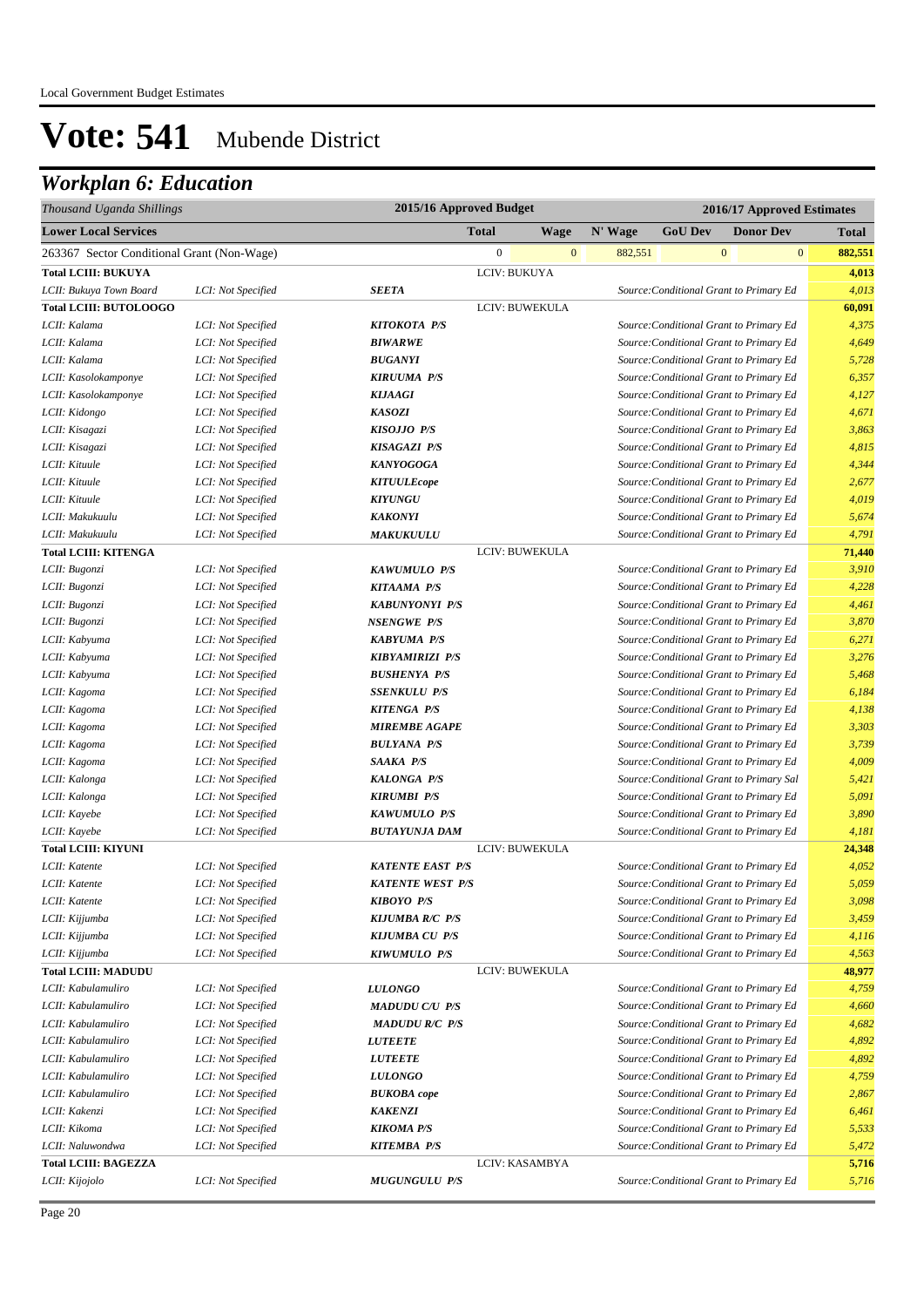| Thousand Uganda Shillings      |                    | 2015/16 Approved Budget   |      |         | 2016/17 Approved Estimates |                                         |        |
|--------------------------------|--------------------|---------------------------|------|---------|----------------------------|-----------------------------------------|--------|
| <b>Lower Local Services</b>    |                    | <b>Total</b>              | Wage | N' Wage | <b>GoU Dev</b>             | <b>Donor Dev</b>                        | Total  |
| <b>Total LCIII: KASAMBYA</b>   |                    | LCIV: KASAMBYA            |      |         |                            |                                         | 44,815 |
| LCII: Kabbo                    | LCI: Not Specified | <b>BUTUUTI P/S</b>        |      |         |                            | Source: Conditional Grant to Primary Ed | 3,742  |
| LCII: Kabbo                    | LCI: Not Specified | <b>RWEGULA P/S</b>        |      |         |                            | Source: Conditional Grant to Primary Ed | 5,289  |
| LCII: Kabbo                    | LCI: Not Specified | <b>KISONGOLA</b>          |      |         |                            | Source: Conditional Grant to Primary Ed | 4,225  |
| LCII: Kabbo                    | LCI: Not Specified | NAKAWALA P/S              |      |         |                            | Source: Conditional Grant to Primary Ed | 4,605  |
| LCII: Kabbo                    | LCI: Not Specified | Kisongola P/S             |      |         |                            | Source: Conditional Grant to Primary Ed | 4,225  |
| LCII: Kasambya Town Board      | LCI: Not Specified | Kasambya Das              |      |         |                            | Source: Conditional Grant to Primary Ed | 4,753  |
| LCII: Kasambya Town Board      | LCI: Not Specified | <b>ST. DONBOSCO</b>       |      |         |                            | Source: Conditional Grant to Primary Ed | 5,440  |
| LCII: Kyakasa                  | LCI: Not Specified | <b>KABAMBA</b>            |      |         |                            | Source: Conditional Grant to Primary Ed | 3,664  |
| LCII: Kyakasa                  | LCI: Not Specified | <b>KASHENYI P.S</b>       |      |         |                            | Source: Conditional Grant to Primary Ed | 3,742  |
| LCII: Muyinayina               | LCI: Not Specified | <b>MUYINAYINA P/S</b>     |      |         |                            | Source: Conditional Grant to Primary Ed | 5,131  |
| <b>Total LCIII: KIBALINGA</b>  |                    | LCIV: KASAMBYA            |      |         |                            |                                         | 56,264 |
| LCII: Kabowa                   | LCI: Not Specified | <b>KABUBBU P/S</b>        |      |         |                            | Source: Conditional Grant to Primary Ed | 4,924  |
| LCII: Kabowa                   | LCI: Not Specified | <b>KABOWA</b>             |      |         |                            | Source: Conditional Grant to Primary Ed | 6,914  |
| LCII: Kibalinga A              | LCI: Not Specified | KASAANA PUBLIC SCHOOL P/S |      |         |                            | Source: Conditional Grant to Primary Ed | 4,838  |
| LCII: Kibalinga A              | LCI: Not Specified | <b>CAWODISA</b>           |      |         |                            | Source: Conditional Grant to Primary Ed | 6,145  |
| LCII: Kibalinga A              | LCI: Not Specified | <b>KIBALINGA P/S</b>      |      |         |                            | Source: Conditional Grant to Primary Ed | 6,624  |
| LCII: Kisombwa                 | LCI: Not Specified | <b>NABIBUNGO</b>          |      |         |                            | Source: Conditional Grant to Primary Ed | 2,955  |
| LCII: Kisombwa                 | LCI: Not Specified | <b>KISOMBWA</b>           |      |         |                            | Source: Conditional Grant to Primary Ed | 2,922  |
| LCII: Kisombwa                 | LCI: Not Specified | <b>NABIBUNGO P/S</b>      |      |         |                            | Source: Conditional Grant to Primary Ed | 2,942  |
| LCII: Kisombwa                 | LCI: Not Specified | KISOMBWA COPE CENTRE      |      |         |                            | Source: Conditional Grant to Primary Ed | 2,910  |
| LCII: Ntungamo                 | LCI: Not Specified | KASAANA C/U P/S           |      |         |                            | Source: Conditional Grant to Primary Ed | 4,294  |
| LCII: Ntungamo                 | LCI: Not Specified | NTUNGAMO PUBLIC P/S       |      |         |                            | Source: Conditional Grant to Primary Ed | 4,675  |
| LCII: Ntungamo                 | LCI: Not Specified | <b>KYAKASIMBI P/S</b>     |      |         |                            | Source: Conditional Grant to Primary Ed | 6,120  |
| <b>Total LCIII: KIGANDO</b>    |                    | LCIV: KASAMBYA            |      |         |                            |                                         | 72,045 |
| LCII: Bubanda                  | LCI: Not Specified | <b>LUGAAGA</b>            |      |         |                            | Source: Conditional Grant to Primary Ed | 3,777  |
| LCII: Bubanda                  | LCI: Not Specified | LUGAAGA p/s               |      |         |                            | Source: Conditional Grant to Primary Ed | 3,777  |
| LCII: Bubanda                  | LCI: Not Specified | <b>KYAKASA</b>            |      |         |                            | Source: Conditional Grant to Primary Ed | 4,112  |
| LCII: Bubanda                  | LCI: Not Specified | <b>KABAALE</b>            |      |         |                            | Source: Conditional Grant to Primary Ed | 3,594  |
| LCII: Kigando                  | LCI: Not Specified | <b>KISHTA P/S</b>         |      |         |                            | Source: Conditional Grant to Primary Ed | 3,519  |
| LCII: Kigando                  | LCI: Not Specified | KATTAMBOGO P/S            |      |         |                            | Source: Conditional Grant to Primary Ed | 3,742  |
| LCII: Kigando                  | LCI: Not Specified | <b>KISHTA P/S</b>         |      |         |                            | Source: Conditional Grant to Primary Ed | 3,519  |
| LCII: Kigando                  | LCI: Not Specified | <b>DYANGOMA</b>           |      |         |                            | Source: Conditional Grant to Primary Ed | 4,865  |
| LCII: Kigando                  | LCI: Not Specified | <b>BUWAATA</b>            |      |         |                            | Source: Conditional Grant to Primary Ed | 5,883  |
| LCII: Kigando                  | LCI: Not Specified | <b>MAUJJO P/S</b>         |      |         |                            | Source: Conditional Grant to Primary Ed | 4,035  |
| LCII: Kirume                   | LCI: Not Specified | <b>KIYITA P/S</b>         |      |         |                            | Source: Conditional Grant to Primary Ed | 4,703  |
| LCII: Kirume                   | LCI: Not Specified | <b>KABUNYANSI P/S</b>     |      |         |                            | Source: Conditional Grant to Primary Ed | 4,860  |
| LCII: Kiyonga                  | LCI: Not Specified | <b>IKULA P/S</b>          |      |         |                            | Source: Conditional Grant to Primary Ed | 5,066  |
| LCII: Kiyonga                  | LCI: Not Specified | <b>IKULA</b> <i>p</i> /s  |      |         |                            | Source: Conditional Grant to Primary Ed | 5,037  |
| LCII: Lusiba                   | LCI: Not Specified | <b>KATEGA P.S</b>         |      |         |                            | Source: Conditional Grant to Primary Ed | 3,432  |
| LCII: Lusiba                   | LCI: Not Specified | <b>KYAMUGULUMA</b>        |      |         |                            | Source: Conditional Grant to Primary Ed | 4,089  |
| LCII: Lusiba                   | LCI: Not Specified | <b>MAWUJJO P/S</b>        |      |         |                            | Source: Conditional Grant to Primary Ed | 4,035  |
| <b>Total LCIII: NABINGOOLA</b> |                    | LCIV: KASAMBYA            |      |         |                            |                                         | 43,873 |
| LCII: Kabalungi                | LCI: Not Specified | NKOKONJERU                |      |         |                            | Source: Conditional Grant to Primary Ed | 4,865  |
| LCII: Lubimbiri                | LCI: Not Specified | <b>KAFUNDEEZI</b>         |      |         |                            | Source: Conditional Grant to Primary Ed | 4,447  |
| LCII: Lubimbiri                | LCI: Not Specified | <b>MAAYA P/S</b>          |      |         |                            | Source: Conditional Grant to Primary Ed | 5,657  |
| LCII: Nabingoola               | LCI: Not Specified | <b>KYEBUMBA P/S</b>       |      |         |                            | Source: Conditional Grant to Primary Ed | 3,632  |
| LCII: Nabingoola               | LCI: Not Specified | <b>KITONZI P/S</b>        |      |         |                            | Source: Conditional Grant to Primary Ed | 4,461  |
| LCII: Nabingoola               | LCI: Not Specified | <b>KYEBUMBA</b>           |      |         |                            | Source: Conditional Grant to Primary Ed | 3,486  |
| LCII: Nabingoola               | LCI: Not Specified | NABINGOOLA P/S            |      |         |                            | Source: Conditional Grant to Primary Ed | 5,555  |
| LCII: Nabingoola               | LCI: Not Specified | LWAUNA P/S                |      |         |                            | Source: Conditional Grant to Primary Ed | 6,477  |
| LCII: Nabingoola               | LCI: Not Specified | <b>GWANIKA P/S</b>        |      |         |                            | Source: Conditional Grant to Primary Ed | 5,293  |
| <b>Total LCIII: BUKUYA</b>     |                    | LCIV: KASSANDA            |      |         |                            |                                         | 57,930 |
| LCII: Bukuya Town Board        | LCI: Not Specified | <b>BUKUYA C/U p/s</b>     |      |         |                            | Source: Conditional Grant to Primary Ed | 4,663  |
|                                |                    |                           |      |         |                            |                                         |        |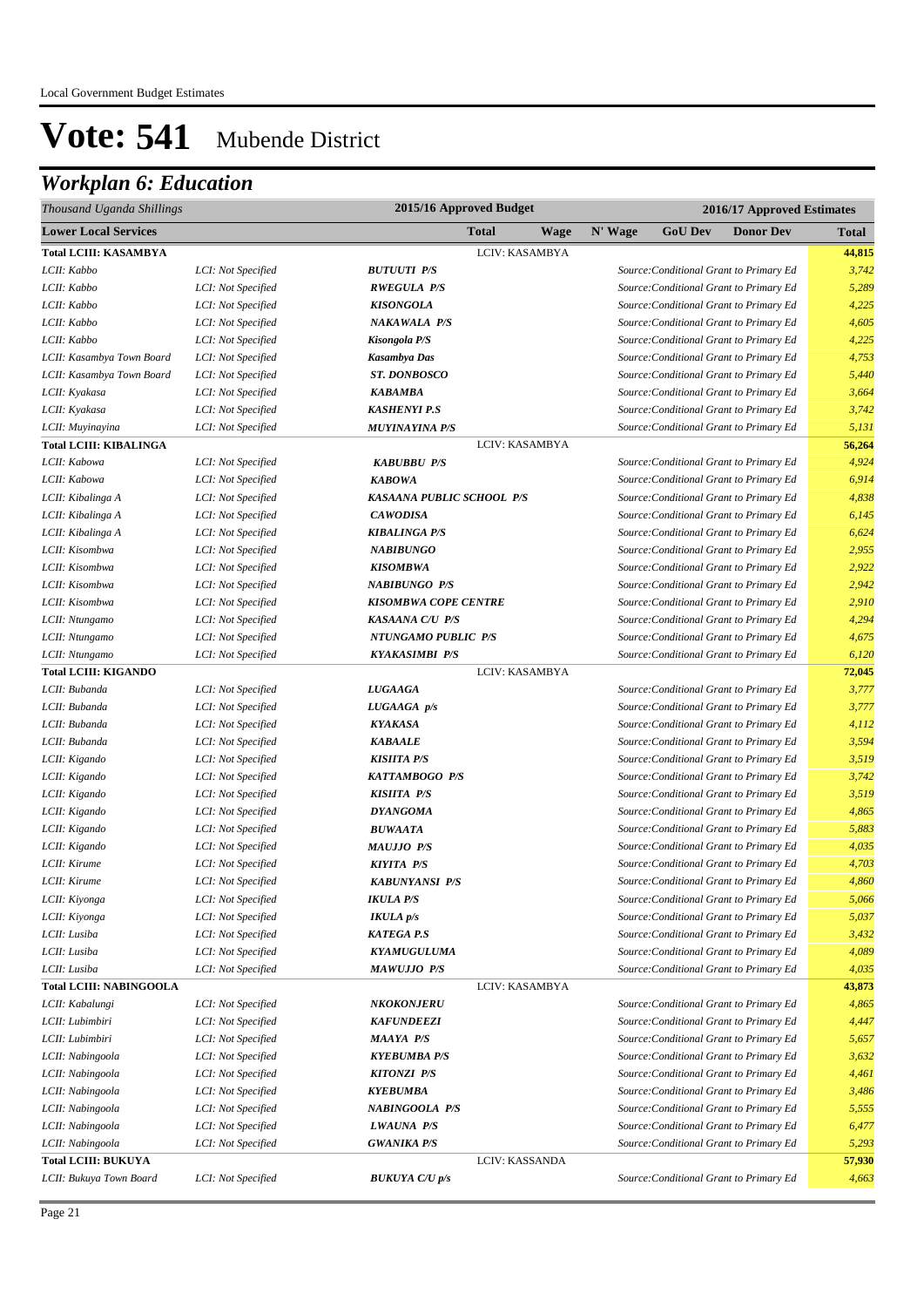| Thousand Uganda Shillings    | 2015/16 Approved Budget<br>2016/17 Approved Estimates |                             |                                               |              |  |
|------------------------------|-------------------------------------------------------|-----------------------------|-----------------------------------------------|--------------|--|
| <b>Lower Local Services</b>  |                                                       | Total<br><b>Wage</b>        | N' Wage<br><b>GoU Dev</b><br><b>Donor Dev</b> | <b>Total</b> |  |
| LCII: Bukuya Town Board      | LCI: Not Specified                                    | <b>KKUNGU P/S</b>           | Source: Conditional Grant to Primary Ed       | 3,971        |  |
| LCII: Bukuya Town Board      | LCI: Not Specified                                    | <b>KABUYIMBA P/S</b>        | Source: Conditional Grant to Primary Ed       | 5,269        |  |
| LCII: Bukuya Town Board      | LCI: Not Specified                                    | <b>KALAATA P/S</b>          | Source: Conditional Grant to Primary Ed       | 4,413        |  |
| LCII: Kabosi                 | LCI: Not Specified                                    | KATUNGUNGULU DISTRIC ADMN.  | Source: Conditional Grant to Primary Ed       | 6,012        |  |
| LCII: Kabosi                 | LCI: Not Specified                                    | <b>NALOZAALI P/S</b>        | Source: Conditional Grant to Primary Ed       | 5,016        |  |
| LCII: Kabosi                 | LCI: Not Specified                                    | <b>KABOSI CHOSEN CHURCH</b> | Source: Conditional Grant to Primary Ed       | 2,940        |  |
| LCII: Kizibawo               | LCI: Not Specified                                    | Kanziira Umea               | Source: Conditional Grant to Primary Ed       | 3,082        |  |
| LCII: Kizibawo               | LCI: Not Specified                                    | <b>KIJUKIRA</b>             | Source: Conditional Grant to Primary Ed       | 5,748        |  |
| LCII: Kizibawo               | LCI: Not Specified                                    | <b>KIJUKIRA P/S</b>         | Source: Conditional Grant to Primary Ed       | 3,156        |  |
| LCII: Kizibawo               | LCI: Not Specified                                    | <b>KITOKOLO P/S</b>         | Source: Conditional Grant to Primary Ed       | 3,096        |  |
| LCII: Ncwamazzi              | LCI: Not Specified                                    | <b>KAGABA PARENTS</b>       | Source: Conditional Grant to Primary Ed       | 5,652        |  |
| LCII: Ncwamazzi              | LCI: Not Specified                                    | <b>MABUUBI P/S</b>          | Source: Conditional Grant to Primary Ed       | 4,913        |  |
| <b>Total LCIII: KALWANA</b>  |                                                       | LCIV: KASSANDA              |                                               | 65,625       |  |
| LCII: Bweyongedde            | LCI: Not Specified                                    | <b>BWEYONGEDDE</b>          | Source: Conditional Grant to Primary Ed       | 7,634        |  |
| LCII: Kasagazi               | LCI: Not Specified                                    | <b>TTUBA COMMUNITY P/S</b>  | Source: Conditional Grant to Primary Ed       | 4,181        |  |
| LCII: Kasagazi               | LCI: Not Specified                                    | <b>KALWANA P/S</b>          | Source: Conditional Grant to Primary Ed       | 4,160        |  |
| LCII: Kasagazi               | LCI: Not Specified                                    | <b>NAKATETE COU P/S</b>     | Source: Conditional Grant to Primary Ed       | 3,847        |  |
| LCII: Kasagazi               | LCI: Not Specified                                    | <b>DALAMBA</b>              | Source: Conditional Grant to Primary Ed       | 4,499        |  |
| LCII: Kikandwa               | LCI: Not Specified                                    | <b>KYETUME P/S</b>          | Source: Conditional Grant to Primary Ed       | 4,106        |  |
| LCII: Kikandwa               | LCI: Not Specified                                    | <b>LWENZO P/S</b>           | Source: Conditional Grant to Primary Ed       | 4,259        |  |
| LCII: Kikandwa               | LCI: Not Specified                                    | <b>KIKANDWA UMEA P/S</b>    | Source: Conditional Grant to Primary Ed       | 5,303        |  |
| LCII: Kikandwa               | LCI: Not Specified                                    | <b>KITEREDDE P/S</b>        | Source: Conditional Grant to Primary Ed       | 3,906        |  |
| LCII: Kyabalanzi             | LCI: Not Specified                                    | <b>KYABAKULUNGO P/S</b>     | Source: Conditional Grant to Primary Ed       | 4,396        |  |
| LCII: Kyabalanzi             | LCI: Not Specified                                    | KYABALANZI                  | Source: Conditional Grant to Primary Ed       | 4,348        |  |
| LCII: Lwabaza                | LCI: Not Specified                                    | <b>MAYIRIKITI P/S</b>       | Source: Conditional Grant to Primary Ed       | 4,057        |  |
| LCII: Nakateete              | LCI: Not Specified                                    | <b>LWANGIRI P/S</b>         | Source: Conditional Grant to Primary Ed       | 6,572        |  |
| LCII: Not Specified          | LCI: Not Specified                                    | <b>LWENZO P/S</b>           | Source: Conditional Grant to Primary Ed       | 4,359        |  |
| <b>Total LCIII: KASSANDA</b> |                                                       | LCIV: KASSANDA              |                                               | 85,370       |  |
| LCII: Binikira               | LCI: Not Specified                                    | <b>BINIKIRA</b>             | Source: Conditional Grant to Primary Ed       | 4,342        |  |
| LCII: Kamuli                 | LCI: Not Specified                                    | <b>KWATAMPOLA P/S</b>       | Source: Conditional Grant to Primary Ed       | 5,739        |  |
| LCII: Kitongo                | LCI: Not Specified                                    | <b>KAKINDU R/C</b>          | Source: Conditional Grant to Primary Ed       | 4,134        |  |
| LCII: Kitongo                | LCI: Not Specified                                    | <b>MAKONZI C/U</b>          | Source: Conditional Grant to Primary Ed       | 4,176        |  |
| LCII: Kitongo                | LCI: Not Specified                                    | <b>MIREMBE C/U P/S</b>      | Source: Conditional Grant to Primary Ed       | 4,502        |  |
| LCII: Maggwa                 | LCI: Not Specified                                    | <b>MAKONZI C/U</b>          | Source: Conditional Grant to Primary Ed       | 4,176        |  |
| LCII: Nabugondo              | LCI: Not Specified                                    | KYAMASANSA p/s              | Source: Conditional Grant to Primary Ed       | 6,250        |  |
| LCII: Nabugondo              | LCI: Not Specified                                    | <b>KUKANGA P/S</b>          | Source: Conditional Grant to Primary Ed       | 3,519        |  |
| LCII: Nabugondo              | LCI: Not Specified                                    | <b>BUSWA P/S</b>            | Source: Conditional Grant to Primary Ed       | 6,374        |  |
| LCII: Namabaale              | LCI: Not Specified                                    | NTUUMA P/S                  | Source: Conditional Grant to Primary Ed       | 3,302        |  |
| LCII: Namabaale              | LCI: Not Specified                                    | <b>KAMULI CU</b>            | Source: Conditional Grant to Primary Ed       | 4,958        |  |
| LCII: Namabaale              | LCI: Not Specified                                    | <b>KAMULI RC</b>            | Source: Conditional Grant to Primary Ed       | 5,734        |  |
| LCII: Namabaale              | LCI: Not Specified                                    | NAMASWANTA P/S              | Source: Conditional Grant to Primary Ed       | 4,963        |  |
| LCII: Namiringa-Lwantale     | LCI: Not Specified                                    | <b>KASEKERE P/S</b>         | Source: Conditional Grant to Primary Ed       | 4,388        |  |
| LCII: Namiringa-Lwantale     | LCI: Not Specified                                    | <b>MIREMBE MARIA P/S</b>    | Source: Conditional Grant to Primary Ed       | 6,293        |  |
| LCII: Namiringa-Lwantale     | LCI: Not Specified                                    | NAMIRINGA P/S               | Source: Conditional Grant to Primary Ed       | 4,599        |  |
| LCII: Not Specified          | LCI: Not Specified                                    | <b>KITEREDDE P/S</b>        | Source: Conditional Grant to Primary Ed       | 3,926        |  |
| LCII: Not Specified          | LCI: Not Specified                                    | <b>MATAMA</b>               | Source: Conditional Grant to Primary Ed       | 3,993        |  |
| <b>Total LCIII: KIGANDA</b>  |                                                       | LCIV: KASSANDA              |                                               | 70,608       |  |
| LCII: Kamusenene             | LCI: Not Specified                                    | <b>KAMUSENENE P/S</b>       | Source: Conditional Grant to Primary Ed       | 4,133        |  |
| LCII: Kawungeera             | LCI: Not Specified                                    | KIJJOMANYI P/S              | Source: Conditional Grant to Primary Ed       | 4,222        |  |
| LCII: Kawungeera             | LCI: Not Specified                                    | <b>KIJJOMANYI P/S</b>       | Source: Conditional Grant to Primary Ed       | 4,122        |  |
| LCII: Kawungeera             | LCI: Not Specified                                    | <b>KAWUNGEERA P/S</b>       | Source: Conditional Grant to Primary Ed       | 5,853        |  |
| LCII: Kawungeera             | LCI: Not Specified                                    | NAMABAALE UMEA P/S          | Source: Conditional Grant to Primary Ed       | 5,142        |  |
| LCII: Kigalama               | LCI: Not Specified                                    | <b>KALAGI P/S</b>           | Source: Conditional Grant to Primary Ed       | 4,328        |  |
| LCII: Kinoni                 | LCI: Not Specified                                    | <b>KIGANDA RC</b>           | Source: Conditional Grant to Primary Ed       | 6,071        |  |
|                              |                                                       |                             |                                               |              |  |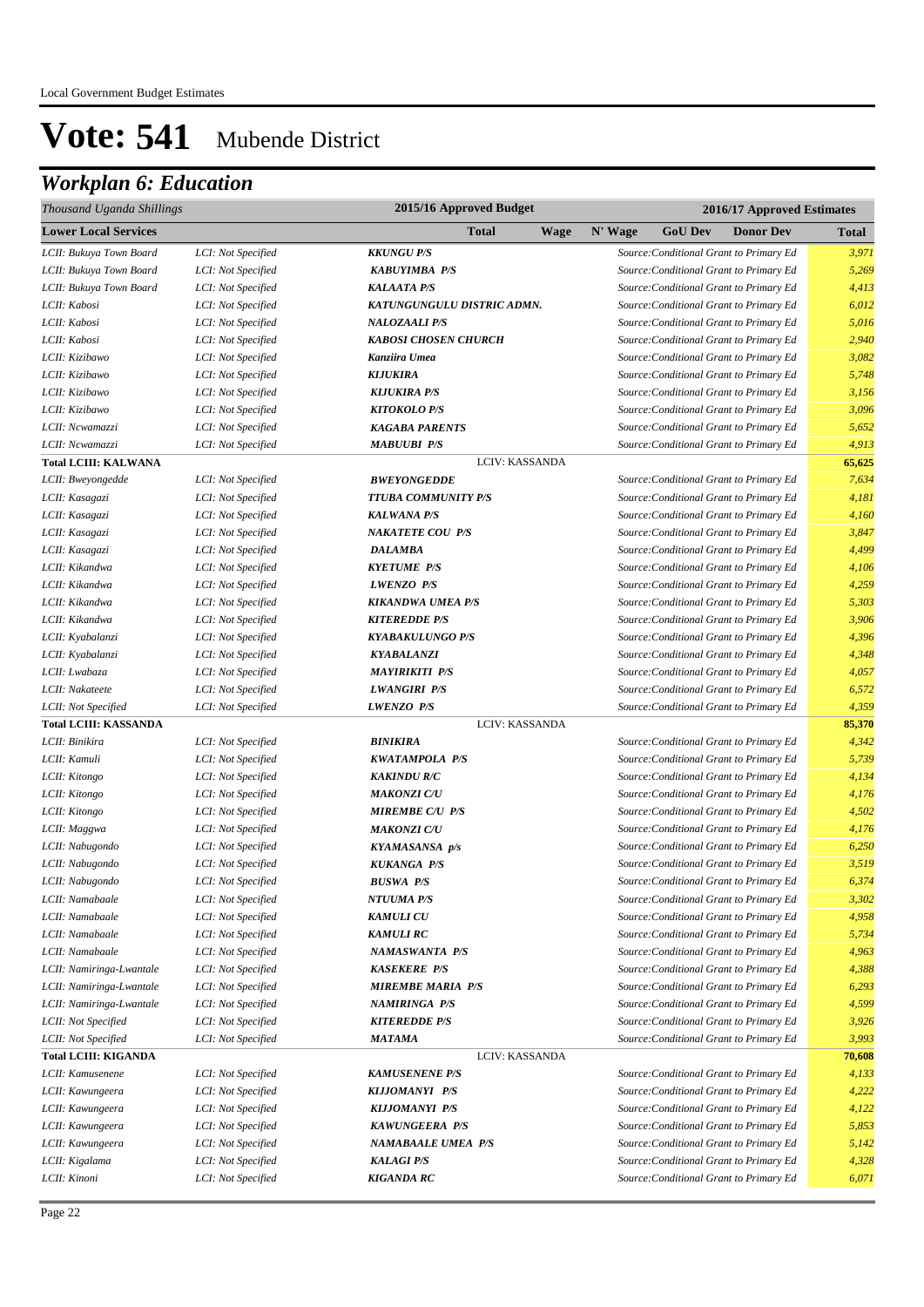| Thousand Uganda Shillings                     |                                          | 2015/16 Approved Budget                   | 2016/17 Approved Estimates                                                         |                 |
|-----------------------------------------------|------------------------------------------|-------------------------------------------|------------------------------------------------------------------------------------|-----------------|
| <b>Lower Local Services</b>                   |                                          | <b>Total</b><br><b>Wage</b>               | N' Wage<br><b>GoU Dev</b><br><b>Donor Dev</b>                                      | <b>Total</b>    |
| LCII: Kinoni                                  | LCI: Not Specified                       | YALA P/S                                  | Source: Conditional Grant to Primary Ed                                            | 3,351           |
| LCII: Kinoni                                  | LCI: Not Specified                       | <b>KINONI P/S</b>                         | Source: Conditional Grant to Primary Ed                                            | 4,333           |
| LCII: Kinoni                                  | LCI: Not Specified                       | <b>LWENYANGE P/S</b>                      | Source: Conditional Grant to Primary Ed                                            | 5,226           |
| LCII: Musozi                                  | LCI: Not Specified                       | <b>MUSOZI P/S</b>                         | Source: Conditional Grant to Primary Ed                                            | 4,404           |
| LCII: Not Specified                           | LCI: Not Specified                       | <b>KAWUNGEERA P/S</b>                     | Source: Conditional Grant to Primary Ed                                            | 5,853           |
| LCII: Nsozinga                                | LCI: Not Specified                       | <b>KIRYANONGO P/S</b>                     | Source: Conditional Grant to Primary Ed                                            | 5,327           |
| LCII: Nsozinga                                | LCI: Not Specified                       | <b>NSOZINGA P/S</b>                       | Source: Conditional Grant to Primary Ed                                            | 5,766           |
| LCII: Nsozinga                                | LCI: Not Specified                       | <b>NSOZINGA COPE</b>                      | Source: Conditional Grant to Primary Ed                                            | 2,477           |
| <b>Total LCIII: KITUMBI</b>                   |                                          | LCIV: KASSANDA                            |                                                                                    | 69,645          |
| LCII: Busereganyu                             | LCI: Not Specified                       | <b>BUSEREGENYU NEUTRAL P/S</b>            | Source: Conditional Grant to Primary Ed                                            | 5,131           |
| LCII: Kalagala                                | LCI: Not Specified                       | <b>KALAGALA C/U P/S</b>                   | Source: Conditional Grant to Primary Ed                                            | 5,278           |
| LCII: Kijjuna                                 | LCI: Not Specified                       | <b>LWEBITUUTI P/S</b>                     | Source: Conditional Grant to Primary Ed                                            | 4,219           |
| LCII: Kijjuna                                 | LCI: Not Specified                       | <b>NAZARETH P/S</b>                       | Source: Conditional Grant to Primary Ed                                            | 5,354           |
| LCII: Kyato                                   | LCI: Not Specified                       | <b>KYATO P/S</b>                          | Source: Conditional Grant to Primary Ed                                            | 4,719           |
| LCII: Kyato                                   | LCI: Not Specified                       | <b>KYATO P/S</b>                          | Source: Conditional Grant to Primary Ed                                            | 4,693           |
| LCII: Mbirizi                                 | LCI: Not Specified                       | <b>KIRYAMENVU P/S</b>                     | Source: Conditional Grant to Primary Ed                                            | 4,447           |
| LCII: Mbirizi                                 | LCI: Not Specified                       | <b>KYAKIDDU</b> p/s                       | Source: Conditional Grant to Primary Ed                                            | 4,989           |
| LCII: Mundadde                                | LCI: Not Specified                       | <b>KAMUSENENE C/U</b>                     | Source: Conditional Grant to Primary Ed                                            | 5,875           |
| LCII: Mundadde                                | LCI: Not Specified                       | <b>KALYABULO P/S</b>                      | Source: Conditional Grant to Primary Ed                                            | 4,681           |
| LCII: Mundadde                                | LCI: Not Specified                       | <b>KATUUGO P/S</b>                        | Source: Conditional Grant to Primary Ed                                            | 5,023           |
| LCII: Mundadde                                | LCI: Not Specified                       | <b>BULINIMULA</b> <i>p</i> /s             | Source: Conditional Grant to Primary Ed                                            | 5,110           |
| LCII: Mundadde                                | LCI: Not Specified                       | <b>KAKONDWE P/S</b>                       | Source: Conditional Grant to Primary Ed                                            | 4,779           |
| LCII: Mundadde                                | LCI: Not Specified                       | KIZIIKA/KATUUGO p/s                       | Source: Conditional Grant to Primary Ed                                            | 5,349           |
| <b>Total LCIII: MAKOKOTO</b>                  |                                          | LCIV: KASSANDA                            |                                                                                    | 12,958          |
| LCII: Bbira                                   | LCI: Not Specified                       | <b>BBIRA P/S</b>                          | Source: Conditional Grant to Primary Ed                                            | 4,449           |
| LCII: Makokoto                                | LCI: Not Specified                       | МАКОКОТО                                  | Source: Conditional Grant to Primary Ed                                            | 5,055           |
| LCII: Makokoto                                | LCI: Not Specified                       | <b>KANOGA P/S</b>                         | Source: Conditional Grant to Primary Ed                                            | 3,454           |
| <b>Total LCIII: MANYOGASEKA</b>               |                                          | LCIV: KASSANDA                            |                                                                                    | 13,938          |
| LCII: Lutuunku                                | LCI: Not Specified                       | <b>LUTUNKU</b>                            | Source: Conditional Grant to Primary Ed                                            | 4,337           |
| LCII: Manyogaseka                             | LCI: Not Specified                       | MANYOGASEKA                               | Source: Conditional Grant to Primary Ed                                            | 3,357           |
| LCII: Manyogaseka                             | LCI: Not Specified                       | <b>NDEEBA P/S</b>                         | Source: Conditional Grant to Primary Ed                                            | 3,058           |
| LCII: Manyogaseka                             | LCI: Not Specified                       | <b>LUTUNKU</b>                            | Source: Conditional Grant to Primary Ed                                            | 3,186           |
| <b>Total LCIII: MYANZI</b>                    |                                          | LCIV: KASSANDA                            |                                                                                    | 28,271          |
| LCII: Kampiri                                 | LCI: Not Specified                       | <b>MPANGA MEMMERIAL P/S</b>               | Source: Conditional Grant to Primary Ed                                            | 4,534           |
| LCII: Kasaana                                 | LCI: Not Specified                       | <b>NAKASOZI UPCIU P/S</b>                 | Source: Conditional Grant to Primary Ed                                            | 4,024           |
| LCII: Kigalama                                | LCI: Not Specified                       | <b>KIDUKUULU</b>                          | Source: Conditional Grant to Primary Ed                                            | 4,057           |
| LCII: Kigalama                                | LCI: Not Specified                       | KIGALAMA HIGH P/S                         | Source: Conditional Grant to Primary Ed                                            | 3,291           |
| LCII: Kigalama                                | LCI: Not Specified                       | KIGALAMA C/U P/S                          | Source: Conditional Grant to Primary Ed                                            | 4,458           |
| LCII: Myanzi                                  | LCI: Not Specified                       | <b>LUBUMBA P/S</b>                        | Source: Conditional Grant to Primary Ed                                            | 3,486           |
| LCII: Myanzi                                  | LCI: Not Specified                       | <b>MYANZI R/C P/S</b>                     | Source: Conditional Grant to Primary Ed                                            | 4,420           |
| <b>Total LCIII: NALUTUNTU</b><br>LCII: Gambwa |                                          | LCIV: KASSANDA                            |                                                                                    | 31,928<br>3,465 |
|                                               | LCI: Not Specified                       | <b>KYAMUYINULA</b>                        | Source: Conditional Grant to Primary Ed                                            | 3,400           |
| LCII: Gambwa<br>LCII: Kyakatebe               | LCI: Not Specified                       | <b>KITAREGERWA P/S</b>                    | Source: Conditional Grant to Primary Ed<br>Source: Conditional Grant to Primary Ed | 5,153           |
|                                               | LCI: Not Specified                       | <b>KYAKATEBE P/S</b>                      |                                                                                    | 6,104           |
| LCII: Kyanamugera                             | LCI: Not Specified<br>LCI: Not Specified | <b>KYANAMUGERA CU</b>                     | Source: Conditional Grant to Primary Ed<br>Source: Conditional Grant to Primary Ed | 3,168           |
| LCII: Kyanamugera                             |                                          | ST. JOSEPH KYANAMUGERA p/s<br>NKANDWA P/S |                                                                                    |                 |
| LCII: Kyanamugera<br>LCII: Nalutuntu          | LCI: Not Specified<br>LCI: Not Specified | <b>KIBANYI P/S</b>                        | Source: Conditional Grant to Primary Ed<br>Source: Conditional Grant to Primary Ed | 3,183<br>3,226  |
| LCII: Nalutuntu                               | LCI: Not Specified                       | <b>KAKINDU C/U</b>                        | Source: Conditional Grant to Primary Ed                                            | 4,229           |
| <b>Total LCIII: Not Specified</b>             |                                          | LCIV: KASSANDA                            |                                                                                    | 8,591           |
| LCII: Not Specified                           | LCI: Not Specified                       | Mweya Sengendo P.S.                       | Source: Conditional Grant to Primary Ed                                            | 4,833           |
| LCII: Not Specified                           | LCI: Not Specified                       | <b>KAMWALO P/S</b>                        | Source: Conditional Grant to Primary Ed                                            | 3,758           |
| <b>Total LCIII: Not Specified</b>             |                                          | LCIV: Not Specified                       |                                                                                    | 6,104           |
| LCII: Not Specified                           | LCI: Not Specified                       | KYANAMUGERA C/U p/s                       | Source: Conditional Grant to Primary Ed                                            | 6,104           |
|                                               |                                          |                                           |                                                                                    |                 |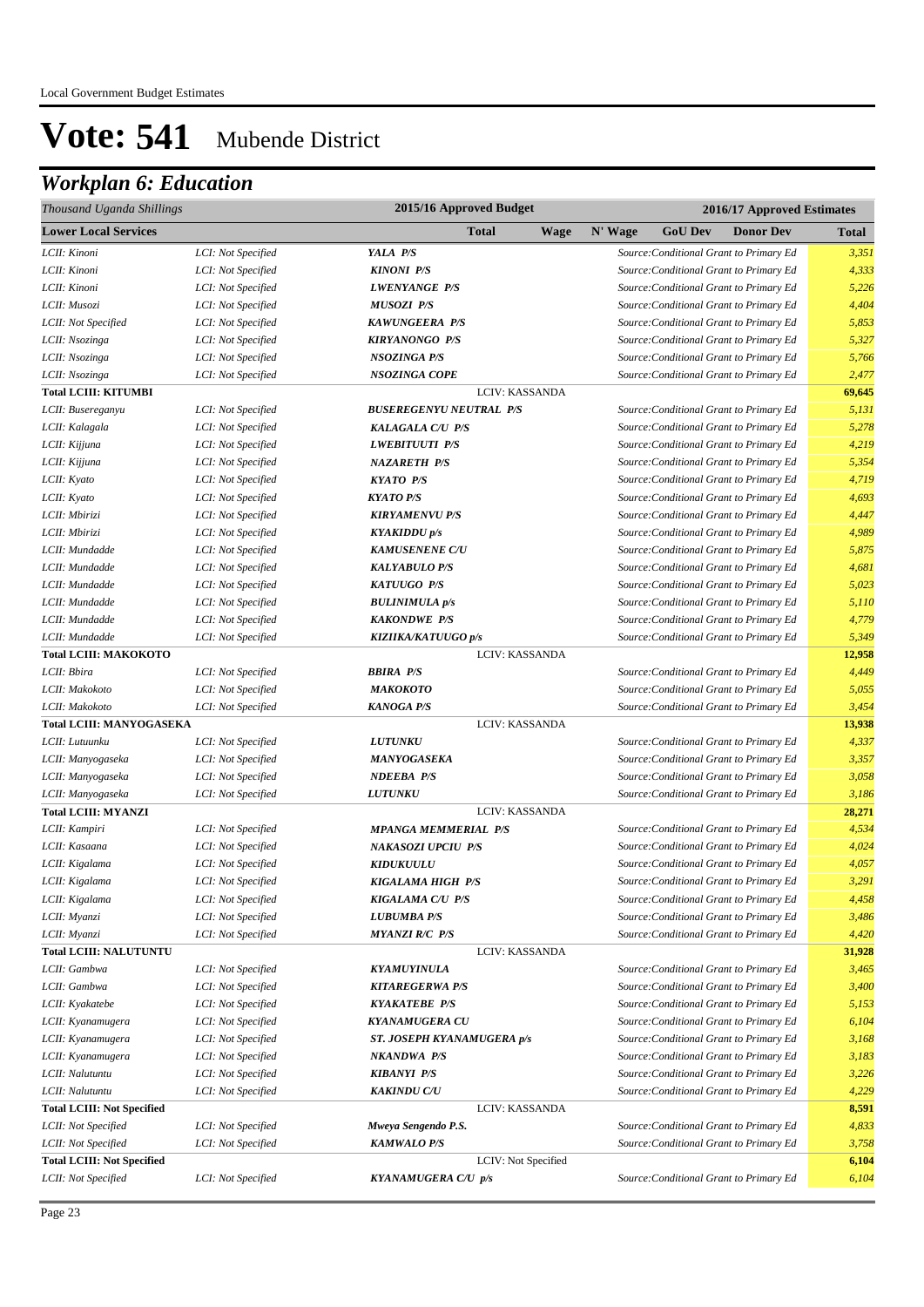## *Workplan 6: Education*

| Thousand Uganda Shillings                                          |                    |                                                                                               | 2015/16 Approved Budget |                                                                                                      |                |                                         | 2016/17 Approved Estimates |                       |
|--------------------------------------------------------------------|--------------------|-----------------------------------------------------------------------------------------------|-------------------------|------------------------------------------------------------------------------------------------------|----------------|-----------------------------------------|----------------------------|-----------------------|
| <b>Lower Local Services</b>                                        |                    |                                                                                               | <b>Total</b>            | <b>Wage</b>                                                                                          | N' Wage        | <b>GoU</b> Dev                          | <b>Donor Dev</b>           | <b>Total</b>          |
|                                                                    |                    | Total Cost of Output 078151:                                                                  | 0                       | $\mathbf{0}$                                                                                         | 882,551        | $\boldsymbol{\theta}$                   | 0                          | 882,551               |
|                                                                    |                    | <b>Total Cost of Lower Local Services</b>                                                     | 0                       | $\mathbf{0}$                                                                                         | 882,551        | $\mathbf{0}$                            | $\bf{0}$                   | 882,551               |
| <b>Higher LG Services</b>                                          |                    |                                                                                               | <b>Total</b>            | <b>Wage</b>                                                                                          | N' Wage        | <b>GoU Dev</b>                          | <b>Donor Dev</b>           | <b>Total</b>          |
| <b>Output:078101 Primary Teaching Services</b>                     |                    |                                                                                               |                         |                                                                                                      |                |                                         |                            |                       |
| 211101 General Staff Salaries                                      |                    |                                                                                               | 10,098,938              |                                                                                                      |                |                                         |                            | $\bf{0}$              |
|                                                                    |                    | Total Cost of Output 078101:                                                                  | 10,098,938              |                                                                                                      |                |                                         |                            | $\boldsymbol{\theta}$ |
| <b>Output:078102 Distribution of Primary Instruction Materials</b> |                    |                                                                                               |                         |                                                                                                      |                |                                         |                            |                       |
| 211101 General Staff Salaries                                      |                    |                                                                                               | $\boldsymbol{0}$        | 9,435,302                                                                                            |                |                                         |                            | 9,435,302             |
|                                                                    |                    | Total Cost of Output 078102:                                                                  | 0                       | 9,435,302                                                                                            |                |                                         |                            | 9,435,302             |
|                                                                    |                    | <b>Total Cost of Higher LG Services</b>                                                       | 10,098,938              | 9,435,302                                                                                            |                |                                         |                            | 9,435,302             |
|                                                                    |                    |                                                                                               |                         |                                                                                                      |                |                                         |                            |                       |
| <b>Capital Purchases</b>                                           |                    |                                                                                               | <b>Total</b>            | <b>Wage</b>                                                                                          | N' Wage        | <b>GoU Dev</b>                          | <b>Donor Dev</b>           | <b>Total</b>          |
| Output:078180 Classroom construction and rehabilitation            |                    |                                                                                               |                         |                                                                                                      |                |                                         |                            |                       |
| 281504 Monitoring, Supervision & Appraisal of capital works        |                    |                                                                                               | $\boldsymbol{0}$        | $\mathbf{0}$                                                                                         | $\mathbf{0}$   | 56,875                                  | $\boldsymbol{0}$           | 56,875                |
| <b>Total LCIII: Not Specified</b>                                  |                    |                                                                                               |                         | LCIV: Not Specified                                                                                  |                |                                         |                            | 56,875                |
| LCII: Not Specified                                                | LCI: Not Specified |                                                                                               |                         | <b>Site appraisal, BOQ drawing site launching, supervisi</b> Source: Conditional Grant to Primary Ed |                |                                         |                            | 56,875                |
| 312101 Non-Residential Buildings                                   |                    |                                                                                               | $\mathbf{0}$            |                                                                                                      | $\overline{0}$ | 255,989                                 | $\boldsymbol{0}$           | 255,989               |
| <b>Total LCIII: BUTOLOOGO</b>                                      |                    |                                                                                               |                         | LCIV: BUWEKULA                                                                                       |                |                                         |                            | 18,646                |
| LCII: Kalama                                                       | LCI: Not Specified |                                                                                               |                         | <b>Completion of 2 classroom block at Kifumbira P/S Bu</b> Source: Conditional Grant to Primary Ed   |                |                                         |                            | 18,646                |
| <b>Total LCIII: KITENGA</b>                                        |                    |                                                                                               |                         | LCIV: BUWEKULA                                                                                       |                |                                         |                            | 58,159                |
| LCII: Kabyuma                                                      | LCI: Not Specified |                                                                                               |                         | Construction of 2 classroom block at Kibyamirizi p/s                                                 |                | Source: Conditional Grant to Primary Ed |                            | 58,159                |
| Total LCIII: MUBENDE T/C                                           |                    |                                                                                               |                         | LCIV: BUWEKULA                                                                                       |                |                                         |                            | 1,062                 |
| LCII: Kyaterekera                                                  | LCI: Not Specified |                                                                                               |                         | Retention/Balance for installation of power at St. Jose Source: Conditional Grant to Primary Ed      |                |                                         |                            | 1,062                 |
| <b>Total LCIII: KASAMBYA</b>                                       |                    |                                                                                               |                         | LCIV: KASAMBYA                                                                                       |                |                                         |                            | 29,357                |
| LCII: Kasambya Town Board                                          | LCI: Not Specified |                                                                                               |                         | <b>Construction of 1 classroom at Don Bosco P/S, Kasa</b> Source: Conditional Grant to Primary Ed    |                |                                         |                            | 29,357                |
| <b>Total LCIII: KIBALINGA</b>                                      |                    |                                                                                               |                         | LCIV: KASAMBYA                                                                                       |                |                                         |                            | 2,348                 |
| LCII: Kabowa                                                       | LCI: Not Specified |                                                                                               |                         | <b>Completion of 2 classroom Retention for the construct</b> Source: Conditional Grant to Primary Ed |                |                                         |                            | 2,348                 |
| <b>Total LCIII: KIGANDO</b>                                        |                    |                                                                                               |                         | LCIV: KASAMBYA                                                                                       |                |                                         |                            | 2,285                 |
| LCII: Bubanda                                                      | LCI: Not Specified |                                                                                               |                         | Retention for the construction of classrooms at Buwa Source: Conditional Grant to Primary Ed         |                |                                         |                            | 2,285                 |
| Total LCIII: NABINGOOLA                                            |                    |                                                                                               |                         | LCIV: KASAMBYA                                                                                       |                |                                         |                            | 8,954                 |
| LCII: Nabingoola                                                   | LCI: Not Specified |                                                                                               |                         | Retetion Balance for the completion of classroom bloc Source: Conditional Grant to Primary Sal       |                |                                         |                            | 8,954                 |
| <b>Total LCIII: BUKUYA</b>                                         |                    |                                                                                               |                         | LCIV: KASSANDA                                                                                       |                |                                         |                            | 49,230                |
| LCII: Kabosi                                                       | LCI: Not Specified |                                                                                               |                         | Completion of 2 classrooms at Katungulu Das P/S (P Source: Conditional Grant to Primary Ed           |                |                                         |                            | 20,880                |
| LCII: Kabosi                                                       | LCI: Not Specified |                                                                                               |                         | Un paid cost for the completion of a classroom block                                                 |                | Source: Conditional Grant to Primary Ed |                            | 27,000                |
| LCII: Kabosi                                                       | LCI: Not Specified |                                                                                               |                         | <b>Retention for the completion of classroom block at Ka</b> Source: Conditional Grant to Primary Ed |                |                                         |                            | 1,350                 |
| <b>Total LCIII: KALWANA</b>                                        |                    |                                                                                               |                         | LCIV: KASSANDA                                                                                       |                |                                         |                            | 55,518                |
| LCII: Bweyongedde                                                  | LCI: Not Specified |                                                                                               |                         | Retention/Balance for construction of a 2 classroom Source: Conditional Grant to Primary Ed          |                |                                         |                            | 32,880                |
| LCII: Bweyongedde                                                  | LCI: Not Specified |                                                                                               |                         | Retention and Balance for construction of a 2 classro Source: Conditional Grant to Primary Ed        |                |                                         |                            | 3,350                 |
| LCII: Lwabaza                                                      | LCI: Not Specified |                                                                                               |                         | Retetion/Balance for the completion of classroom bloc Source: Conditional Grant to Primary Ed        |                |                                         |                            | 19,288                |
| <b>Total LCIII: KASSANDA</b>                                       |                    |                                                                                               |                         | LCIV: KASSANDA                                                                                       |                |                                         |                            | 7,239                 |
| LCII: Namabaale                                                    | LCI: Not Specified |                                                                                               |                         | <b>Retetion /Balance for the completion of classroom blo</b> Source: Conditional Grant to Primary Ed |                |                                         |                            | 4,084                 |
| LCII: Namiringa-Lwantale                                           | LCI: Not Specified | Retetion for the completion of classroom block at Mir Source: Conditional Grant to Primary Ed |                         |                                                                                                      |                |                                         |                            | 3,155                 |
| <b>Total LCIII: MYANZI</b>                                         |                    |                                                                                               |                         | LCIV: KASSANDA                                                                                       |                |                                         |                            | 4,667                 |
| LCII: Kigalama                                                     | LCI: Not Specified |                                                                                               |                         | Retention/Balance for the construction of classrooms                                                 |                | Source: Conditional Grant to Primary Ed |                            | 4,667                 |
| <b>Total LCIII: Not Specified</b>                                  |                    |                                                                                               |                         | LCIV: Not Specified                                                                                  |                |                                         |                            | 18,523                |
| LCII: Not Specified                                                | LCI: Not Specified |                                                                                               |                         | Procurement of Iron Sheets for community school str Source: Not Specified                            |                |                                         |                            | 18,523                |
|                                                                    |                    | Total Cost of Output 078180:                                                                  | 0                       | $\boldsymbol{0}$                                                                                     | $\mathbf{0}$   | 312,864                                 | 0                          | 312,864               |

*Output:078182 Teacher house construction and rehabilitation*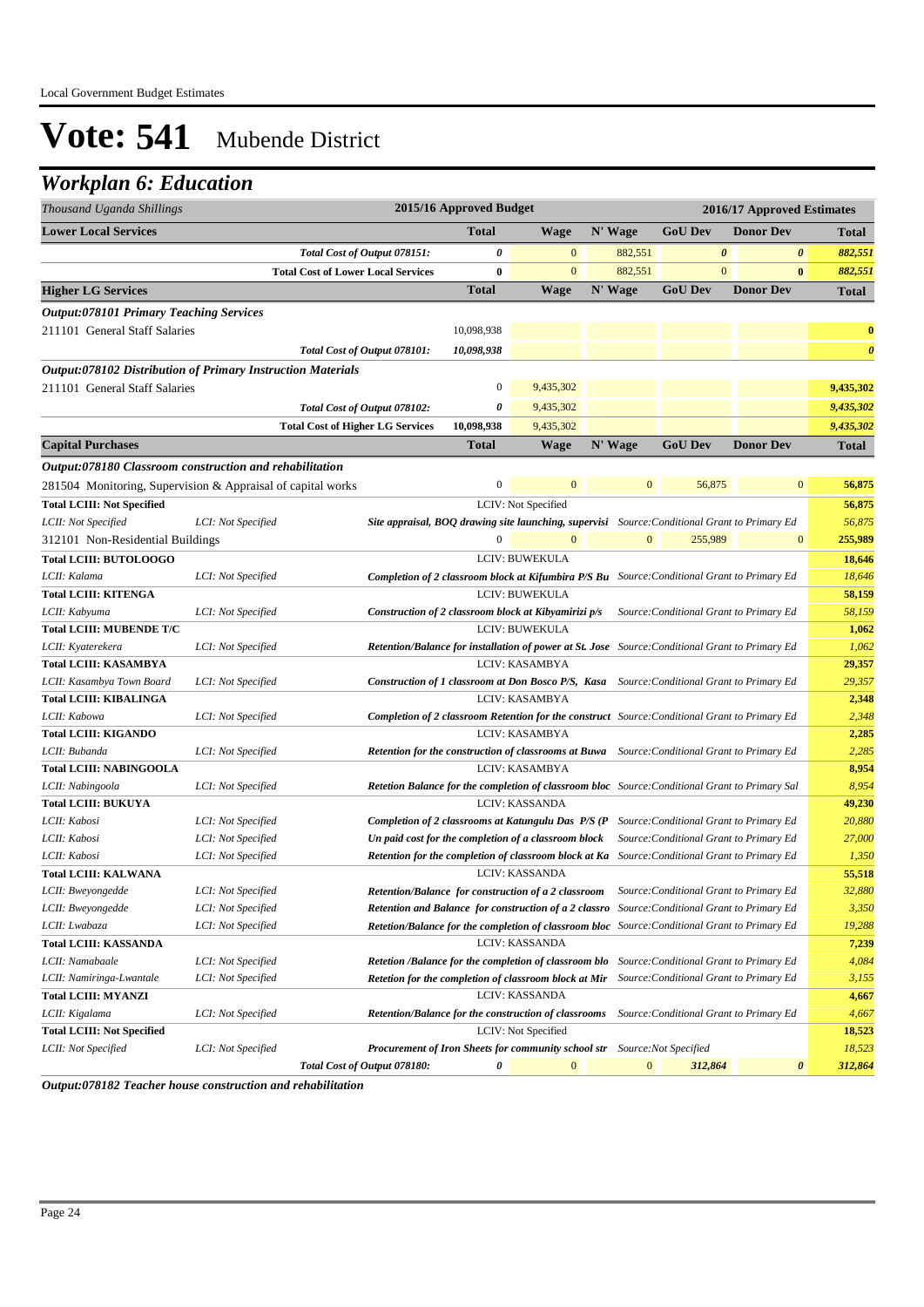| Thousand Uganda Shillings                               |                    | 2015/16 Approved Budget                                                                               |              |                       |              |                | 2016/17 Approved Estimates              |            |
|---------------------------------------------------------|--------------------|-------------------------------------------------------------------------------------------------------|--------------|-----------------------|--------------|----------------|-----------------------------------------|------------|
| <b>Capital Purchases</b>                                |                    | <b>Total</b>                                                                                          |              | Wage                  | N' Wage      | <b>GoU Dev</b> | <b>Donor Dev</b>                        | Total      |
| 312102 Residential Buildings                            |                    |                                                                                                       | $\mathbf{0}$ | $\mathbf{0}$          | $\mathbf{0}$ | 126,090        | $\mathbf{0}$                            | 126,090    |
| <b>Total LCIII: BUTOLOOGO</b>                           |                    |                                                                                                       |              | LCIV: BUWEKULA        |              |                |                                         | 23,628     |
| LCII: Kasolokamponye                                    | LCI: Not Specified | <b>Retention /Balance for the construction staff houses</b>                                           |              |                       |              |                | Source: Conditional Grant to Primary Ed | 23,628     |
| <b>Total LCIII: KITENGA</b>                             |                    |                                                                                                       |              | LCIV: BUWEKULA        |              |                |                                         | 3,380      |
| LCII: Kayebe                                            | LCI: Not Specified | <b>Retention for the construction staff houses at Kayebe</b> Source: Conditional Grant to Primary Ed  |              |                       |              |                |                                         | 3,380      |
| <b>Total LCIII: KIGANDO</b>                             |                    |                                                                                                       |              | LCIV: KASAMBYA        |              |                |                                         | 2,549      |
| LCII: Bubanda                                           | LCI: Not Specified | <b>Retention for the construction of staff house at, Luga</b> Source: Conditional Grant to Primary Ed |              |                       |              |                |                                         | 2,549      |
| <b>Total LCIII: KASSANDA</b>                            |                    |                                                                                                       |              | <b>LCIV: KASSANDA</b> |              |                |                                         | 17,641     |
| LCII: Kitongo                                           | LCI: Not Specified | Retention/Balance for the construction staff houses a Source: Conditional Grant to Primary Ed         |              |                       |              |                |                                         | 17,641     |
| <b>Total LCIII: KITUMBI</b>                             |                    |                                                                                                       |              | LCIV: KASSANDA        |              |                |                                         | 3,380      |
| LCII: Kiryajjobyo                                       | LCI: Not Specified | Retention for the construction staff houses at Kamwa Source: Conditional Grant to Primary Ed          |              |                       |              |                |                                         | 3,380      |
| <b>Total LCIII: MANYOGASEKA</b>                         |                    |                                                                                                       |              | LCIV: KASSANDA        |              |                |                                         | 75,512     |
| LCII: Manyogaseka                                       | LCI: Not Specified | Construction a staff Hose at Manyagaseka P/s                                                          |              |                       |              |                | Source: Conditional Grant to Primary Ed | 75,512     |
|                                                         |                    | Total Cost of Output 078182:                                                                          | 0            | $\mathbf{0}$          | $\mathbf{0}$ | 126,090        | $\boldsymbol{\theta}$                   | 126,090    |
| Output:078183 Provision of furniture to primary schools |                    |                                                                                                       |              |                       |              |                |                                         |            |
| 312203 Furniture & Fixtures                             |                    |                                                                                                       | $\mathbf{0}$ | $\mathbf{0}$          | $\mathbf{0}$ | 36,613         | $\mathbf{0}$                            | 36,613     |
| <b>Total LCIII: KASAMBYA</b>                            |                    |                                                                                                       |              | LCIV: KASAMBYA        |              |                |                                         | 5,100      |
| LCII: Not Specified                                     | LCI: Not Specified | Procurement of 3-seater Desks (233 desks) for Mawuj Source: Conditional Grant to Primary Ed           |              |                       |              |                |                                         | 2,550      |
| LCII: Not Specified                                     | LCI: Not Specified | Procurement of 3-seater Desks (233 desks) for Kafun Source: Conditional Grant to Primary Ed           |              |                       |              |                |                                         | 2,550      |
| <b>Total LCIII: KIBALINGA</b>                           |                    |                                                                                                       |              | <b>LCIV: KASAMBYA</b> |              |                |                                         | 2,550      |
| LCII: Kibalinga A                                       | LCI: Not Specified | Procurement of 3-seater Desks (233 desks) for Kibalin Source: Conditional Grant to Primary Ed         |              |                       |              |                |                                         | 2,550      |
| <b>Total LCIII: NABINGOOLA</b>                          |                    |                                                                                                       |              | LCIV: KASAMBYA        |              |                |                                         | 2,550      |
| LCII: Not Specified                                     | LCI: Not Specified | Procurement of 3-seater Desks (233 desks) for Lwawu Source: Conditional Grant to Primary Ed           |              |                       |              |                |                                         | 2,550      |
| <b>Total LCIII: Not Specified</b>                       |                    |                                                                                                       |              | LCIV: Not Specified   |              |                |                                         | 26,413     |
| LCII: Not Specified                                     | LCI: Not Specified | procurement of desks at Kafundeezi Lwawuna, Maujj Source: Not Specified                               |              |                       |              |                |                                         | 13,662     |
| LCII: Not Specified                                     | LCI: Not Specified | Procurement of 3-seater Desks (233 desks) for Bbira                                                   |              |                       |              |                | Source: Conditional Grant to Primary Ed | 2,550      |
| LCII: Not Specified                                     | LCI: Not Specified | Procurement of 3-seater Desks (233 desks) for Namas                                                   |              |                       |              |                | Source: Conditional Grant to Primary Ed | 2,550      |
| LCII: Not Specified                                     | LCI: Not Specified | Procurement of 3-seater Desks (233 desks) for Bugan                                                   |              |                       |              |                | Source: Conditional Grant to Primary Ed | 2,550      |
| LCII: Not Specified                                     | LCI: Not Specified | Procurement of 3-seater Desks (233 desks) for Biwal                                                   |              |                       |              |                | Source: Conditional Grant to Primary Ed | 2,550      |
| LCII: Not Specified                                     | LCI: Not Specified | Procurement of 3-seater Saka                                                                          |              |                       |              |                | Source: Conditional Grant to Primary Ed | 2,551      |
|                                                         |                    | Total Cost of Output 078183:                                                                          | 0            | $\mathbf{0}$          | $\mathbf{0}$ | 36,613         | $\boldsymbol{\theta}$                   | 36,613     |
|                                                         |                    | <b>Total Cost of Capital Purchases</b>                                                                | $\bf{0}$     | $\mathbf{0}$          | $\mathbf{0}$ | 475,567        | $\bf{0}$                                | 475,567    |
|                                                         |                    | <b>Total Cost of function Pre-Primary and Primary Education</b><br>10,098,938                         |              | 9,435,302             | 882,551      | 475,567        | $\bf{0}$                                | 10,793,420 |
| <b>LG Function 0782 Secondary Education</b>             |                    |                                                                                                       |              |                       |              |                |                                         |            |

| Thousand Uganda Shillings              |                                              | 2015/16 Approved Budget<br>2016/17 Approved Estimates |                |          |                |                                          |              |
|----------------------------------------|----------------------------------------------|-------------------------------------------------------|----------------|----------|----------------|------------------------------------------|--------------|
| <b>Lower Local Services</b>            |                                              | <b>Total</b>                                          | Wage           | N' Wage  | <b>GoU Dev</b> | <b>Donor Dev</b>                         | <b>Total</b> |
|                                        | Output:078251 Secondary Capitation(USE)(LLS) |                                                       |                |          |                |                                          |              |
| 263366 Sector Conditional Grant (Wage) |                                              |                                                       | 2.393.702      | $\Omega$ | $\Omega$       | $\overline{0}$                           | 2.393.702    |
| <b>Total LCIII: Not Specified</b>      |                                              |                                                       | LCIV: BUWEKULA |          |                |                                          | 2,393,702    |
| LCII: Not Specified                    | LCI: Not Specified                           | <b>SECONDARY STAFF</b>                                |                |          |                | Source: Conditional Grant to Secondary E | 2,393,702    |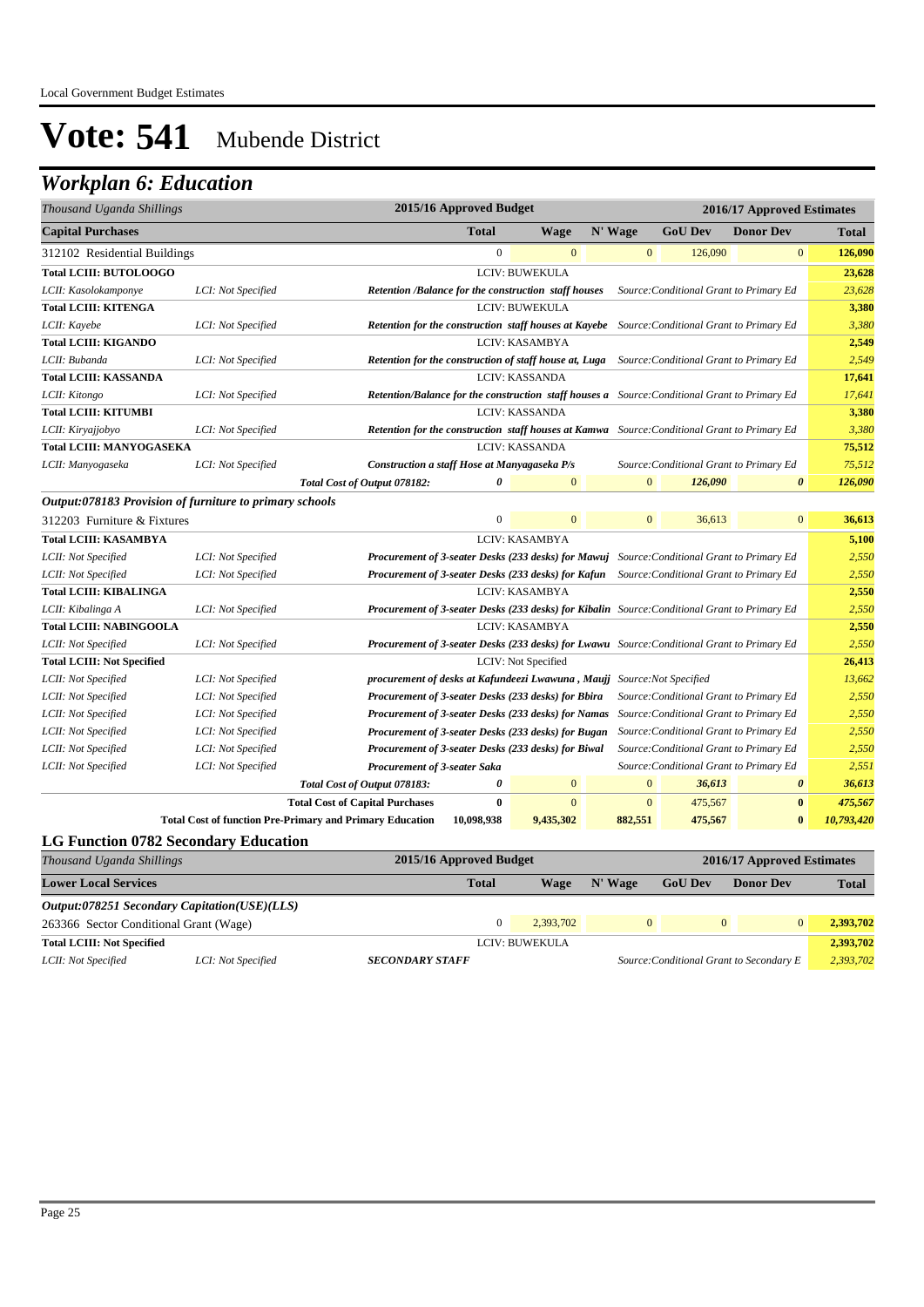## *Workplan 6: Education*

| Thousand Uganda Shillings                        |                    |                                           | 2015/16 Approved Budget           |                       | 2016/17 Approved Estimates |                                          |                                          |                  |                       |
|--------------------------------------------------|--------------------|-------------------------------------------|-----------------------------------|-----------------------|----------------------------|------------------------------------------|------------------------------------------|------------------|-----------------------|
| <b>Lower Local Services</b>                      |                    |                                           | <b>Total</b>                      | <b>Wage</b>           | N' Wage                    | <b>GoU Dev</b>                           |                                          | <b>Donor Dev</b> | <b>Total</b>          |
| 263367 Sector Conditional Grant (Non-Wage)       |                    |                                           | $\boldsymbol{0}$                  | $\mathbf{0}$          | 2,124,986                  |                                          | $\mathbf{0}$                             | $\boldsymbol{0}$ | 2,124,986             |
| <b>Total LCIII: BUKUYA</b>                       |                    |                                           |                                   | LCIV: BUKUYA          |                            |                                          |                                          |                  | 183,388               |
| LCII: Bukuya Town Board                          | LCI: Not Specified | <b>ST THERESA SS KUNGU</b>                |                                   |                       |                            | Source: Conditional Grant to Secondary E |                                          |                  | 97,426                |
| LCII: Bukuya Town Board                          | LCI: Not Specified | <b>BUKUYA SS</b>                          |                                   |                       |                            | Source: Conditional Grant to Secondary E |                                          |                  | 85,961                |
| <b>Total LCIII: BUTOLOOGO</b>                    |                    |                                           |                                   | LCIV: BUWEKULA        |                            |                                          |                                          |                  | 53,007                |
| LCII: Kisagazi                                   | LCI: Not Specified | <b>BUTOLOOGO SEED SS</b>                  |                                   |                       |                            | Source: Conditional Grant to Secondary E |                                          |                  | 53,007                |
| <b>Total LCIII: KITENGA</b>                      |                    |                                           |                                   | LCIV: BUWEKULA        |                            |                                          |                                          |                  | 84,392                |
| LCII: Kagoma                                     | LCI: Not Specified | <b>KITENGA SS</b>                         |                                   |                       |                            | Source: Conditional Grant to Secondary E |                                          |                  | 84,392                |
| <b>Total LCIII: KIYUNI</b>                       |                    |                                           |                                   | LCIV: BUWEKULA        |                            |                                          |                                          |                  | 41,499                |
| LCII: Katente                                    | LCI: Not Specified | <b>KIYUNI SS</b>                          |                                   |                       |                            | Source: Conditional Grant to Secondary E |                                          |                  | 41,499                |
| <b>Total LCIII: MADUDU</b>                       |                    |                                           |                                   | LCIV: BUWEKULA        |                            |                                          |                                          |                  | 61,771                |
| LCII: Kabulamuliro                               | LCI: Not Specified |                                           | ST ANDREW KAGGWA MADUDU SS        |                       |                            | Source: Conditional Grant to Secondary E |                                          |                  | 40,801                |
| LCII: Naluwondwa                                 | LCI: Not Specified | <b>GLOBAL SS MADUDU</b>                   |                                   |                       |                            | Source: Conditional Grant to Secondary E |                                          |                  | 20,970                |
| <b>Total LCIII: BAGEZZA</b>                      |                    |                                           |                                   | LCIV: KASAMBYA        |                            |                                          |                                          |                  | 46,032                |
| LCII: Kijojolo                                   | LCI: Not Specified | <b>MUGUNGULU SEED SS</b>                  |                                   |                       |                            | Source: Conditional Grant to Secondary E |                                          |                  | 46,032                |
| <b>Total LCIII: KASAMBYA</b>                     |                    |                                           |                                   | LCIV: KASAMBYA        |                            |                                          |                                          |                  | 340,247               |
| LCII: Kabbo                                      | LCI: Not Specified | <b>KABBO SEED SS</b>                      |                                   |                       |                            | Source: Conditional Grant to Secondary E |                                          |                  | 48,822                |
| LCII: Kasambya Town Board                        | LCI: Not Specified | <b>KASAMBYA PARENTS</b>                   |                                   |                       |                            | Source: Conditional Grant to Secondary E |                                          |                  | 137,399               |
| LCII: Muyinayina                                 | LCI: Not Specified | <b>SILVER STEPS SS</b>                    |                                   |                       |                            | Source: Conditional Grant to Secondary E |                                          |                  | 154,026               |
| <b>Total LCIII: KIBALINGA</b>                    |                    |                                           |                                   | LCIV: KASAMBYA        |                            |                                          |                                          |                  | 128,332               |
| LCII: Kibalinga A                                | LCI: Not Specified | <b>BAGEZZA SEED SS</b>                    |                                   |                       |                            | Source: Conditional Grant to Secondary E |                                          |                  | 128,332               |
| <b>Total LCIII: KIGANDO</b>                      |                    |                                           |                                   | LCIV: KASAMBYA        |                            |                                          |                                          |                  | 68,106                |
| LCII: Kigando                                    | LCI: Not Specified | <b>KIGANDO SS</b>                         |                                   |                       |                            | Source: Conditional Grant to Secondary E |                                          |                  | 68,106                |
| <b>Total LCIII: NABINGOOLA</b>                   |                    |                                           |                                   | LCIV: KASAMBYA        |                            |                                          |                                          |                  | 57,714                |
| LCII: Nabingoola                                 | LCI: Not Specified |                                           | NABINGOOLA PUBLIC SCHOOL          |                       |                            | Source: Conditional Grant to Secondary E |                                          |                  | 57,714                |
| <b>Total LCIII: KALWANA</b>                      |                    |                                           |                                   | LCIV: KASSANDA        |                            |                                          |                                          |                  | 204,792               |
| LCII: Ddalamba                                   | LCI: Not Specified | <b>FOREST H/S</b>                         |                                   |                       |                            | Source: Conditional Grant to Secondary E |                                          |                  | 111,159               |
| LCII: Kasagazi                                   | LCI: Not Specified |                                           | ST CHARLES LWANGA LWANGIRI SS     |                       |                            |                                          | Source: Conditional Grant to Secondary E |                  | 40,627                |
| LCII: Kasagazi                                   | LCI: Not Specified | <b>KALWANA SS</b>                         |                                   |                       |                            | Source: Conditional Grant to Secondary E |                                          |                  | 53,007                |
| <b>Total LCIII: KASSANDA</b>                     |                    |                                           |                                   | LCIV: KASSANDA        |                            |                                          |                                          |                  | 270,601               |
| LCII: Kitongo                                    | LCI: Not Specified | <b>KASSANDA SS</b>                        |                                   |                       |                            | Source: Conditional Grant to Secondary E |                                          |                  | 37,139                |
| LCII: Nabugondo                                  | LCI: Not Specified |                                           | ST MATIA MULUMBA MIREMBE-MARIA SS |                       |                            | Source: Conditional Grant to Secondary E |                                          |                  | 46,032                |
| LCII: Not Specified                              | LCI: Not Specified | <b>HIGHWAY SS KIGANDA</b>                 |                                   |                       |                            | Source: Conditional Grant to Secondary E |                                          |                  | 187,430               |
| <b>Total LCIII: KIGANDA</b>                      |                    |                                           |                                   | <b>LCIV: KASSANDA</b> |                            |                                          |                                          |                  | 321,692               |
| LCII: Kawungeera                                 | LCI: Not Specified | <b>KIGANDA HS</b>                         |                                   |                       |                            | Source: Conditional Grant to Secondary E |                                          |                  | 166,645               |
| LCII: Kawungeera                                 | LCI: Not Specified |                                           | ST MUGAGA SS KIGANDA              |                       |                            | Source: Conditional Grant to Secondary E |                                          |                  | 67,827                |
| LCII: Lubona/Kayunga                             | LCI: Not Specified | <b>KALAMBA HILL SS</b>                    |                                   |                       |                            | Source: Conditional Grant to Secondary E |                                          |                  | 87,220                |
| <b>Total LCIII: MYANZI</b>                       |                    |                                           |                                   | LCIV: KASSANDA        |                            |                                          |                                          |                  | 137,224               |
| LCII: Myanzi                                     | LCI: Not Specified | <b>MYANZI SS</b>                          |                                   |                       |                            | Source: Conditional Grant to Secondary E |                                          |                  | 76,023                |
| LCII: Myanzi                                     | LCI: Not Specified | <b>KAKUNGUBE SS</b>                       |                                   |                       |                            | Source: Conditional Grant to Secondary E |                                          |                  | 61,202                |
| <b>Total LCIII: NALUTUNTU</b>                    |                    |                                           |                                   | LCIV: KASSANDA        |                            |                                          |                                          |                  | 126,190               |
| LCII: Kyakatebe                                  | LCI: Not Specified | <b>SEESA H/S</b>                          |                                   |                       |                            | Source: Conditional Grant to Secondary E |                                          |                  | 126,190               |
|                                                  |                    | Total Cost of Output 078251:              | 0                                 | 2,393,702             | 2,124,986                  |                                          | $\pmb{\theta}$                           | 0                | 4,518,688             |
|                                                  |                    | <b>Total Cost of Lower Local Services</b> | $\bf{0}$                          | 2,393,702             | 2,124,986                  |                                          | $\overline{0}$                           | $\bf{0}$         | 4,518,688             |
| <b>Higher LG Services</b>                        |                    |                                           | <b>Total</b>                      | Wage                  | N' Wage                    | <b>GoU Dev</b>                           |                                          | <b>Donor Dev</b> | <b>Total</b>          |
| <b>Output:078201 Secondary Teaching Services</b> |                    |                                           |                                   |                       |                            |                                          |                                          |                  |                       |
| 211101 General Staff Salaries                    |                    |                                           | 2,698,144                         |                       |                            |                                          |                                          |                  | $\bf{0}$              |
|                                                  |                    | Total Cost of Output 078201:              | 2,698,144                         |                       |                            |                                          |                                          |                  | $\boldsymbol{\theta}$ |
|                                                  |                    | <b>Total Cost of Higher LG Services</b>   | 2,698,144                         |                       |                            |                                          |                                          |                  | $\boldsymbol{\theta}$ |
| <b>Capital Purchases</b>                         |                    |                                           | <b>Total</b>                      | <b>Wage</b>           | N' Wage                    | <b>GoU Dev</b>                           |                                          | <b>Donor Dev</b> | Total                 |

*Output:078280 Classroom construction and rehabilitation*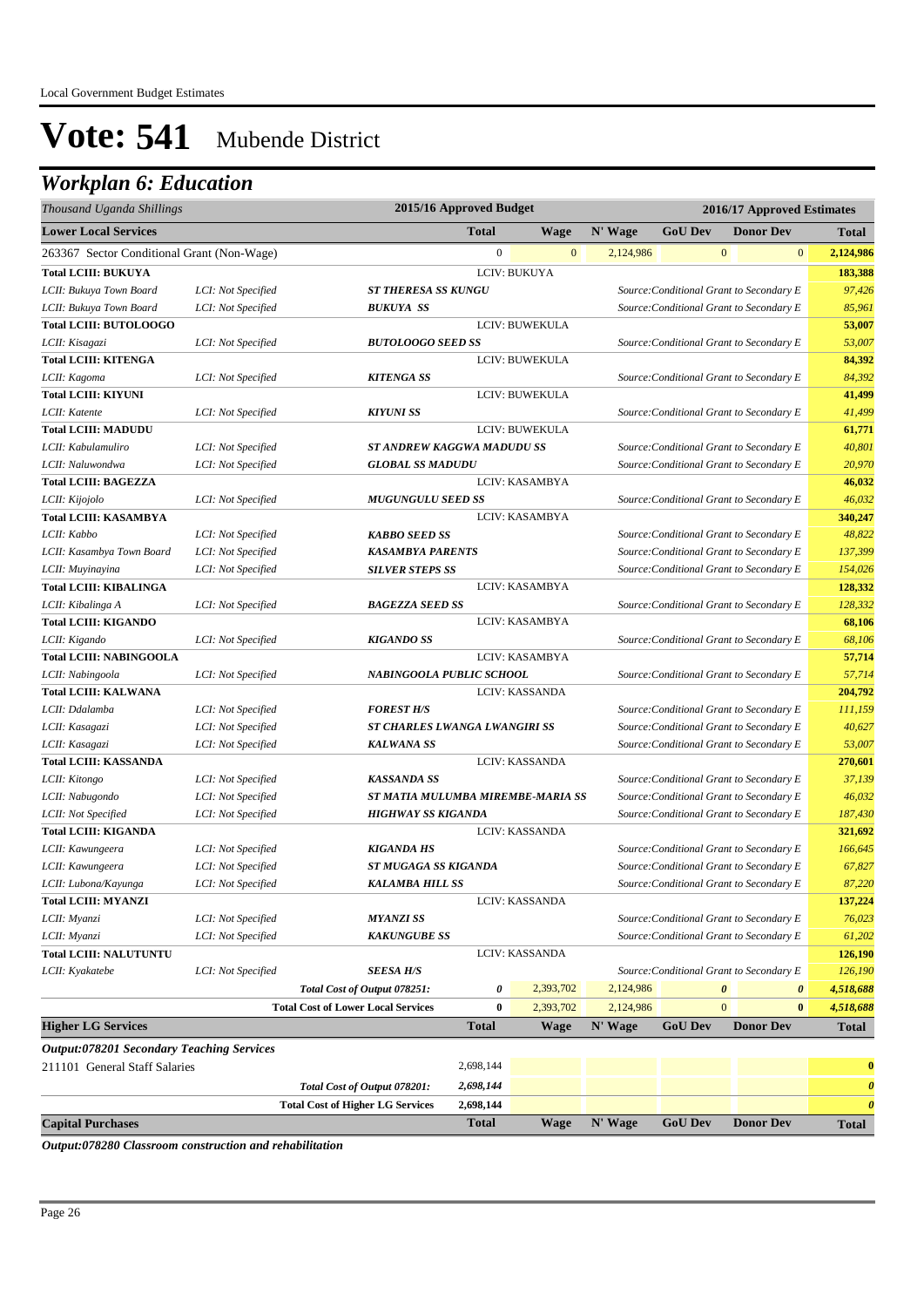## *Workplan 6: Education*

| Thousand Uganda Shillings           |                    |                                                                                                    | 2015/16 Approved Budget<br>2016/17 Approved Estimates                                            |                |              |                |                  |              |
|-------------------------------------|--------------------|----------------------------------------------------------------------------------------------------|--------------------------------------------------------------------------------------------------|----------------|--------------|----------------|------------------|--------------|
| <b>Capital Purchases</b>            |                    |                                                                                                    | <b>Total</b>                                                                                     | Wage           | N' Wage      | <b>GoU Dev</b> | <b>Donor Dev</b> | <b>Total</b> |
| 312101 Non-Residential Buildings    |                    |                                                                                                    | $\Omega$                                                                                         | $\Omega$       | $\mathbf{0}$ | 650,000        | $\overline{0}$   | 650,000      |
| <b>Total LCIII: KITUMBI</b>         |                    |                                                                                                    |                                                                                                  | LCIV: BUKUYA   |              |                |                  | 200,000      |
| LCII: Kamusenene                    | LCI: Not Specified |                                                                                                    | Construction of 2 3-classroom blocks, Admn. block, 5<br>Source: Conditional Grant to Secondary E |                |              |                |                  |              |
| <b>Total LCIII: MADUDU</b>          |                    |                                                                                                    | <b>LCIV: BUWEKULA</b>                                                                            |                |              |                |                  | 200,000      |
| LCII: Kabulamuliro                  | LCI: Not Specified |                                                                                                    | Construction of a multipurpose science laboratory at<br>Source: Conditional Grant to Secondary E |                |              |                |                  |              |
| <b>Total LCIII: BAGEZZA</b>         |                    |                                                                                                    |                                                                                                  | LCIV: KASAMBYA |              |                |                  | 250,000      |
| LCII: Kijojolo                      | LCI: Not Specified | <b>Phase I construction of Mugungulu- Bagezza Seed Se</b> Source: Conditional Grant to Secondary E |                                                                                                  |                |              |                |                  | 250,000      |
|                                     |                    | Total Cost of Output 078280:                                                                       | 0                                                                                                | $\overline{0}$ | $\mathbf{0}$ | 650,000        | $\theta$         | 650,000      |
|                                     |                    | <b>Total Cost of Capital Purchases</b>                                                             | $\mathbf{0}$                                                                                     | $\Omega$       | $\mathbf{0}$ | 650,000        | $\mathbf{0}$     | 650,000      |
|                                     |                    | <b>Total Cost of function Secondary Education</b>                                                  | 2,698,144                                                                                        | 2,393,702      | 2,124,986    | 650,000        | $\bf{0}$         | 5,168,688    |
| LG Function 0783 Skills Development |                    |                                                                                                    |                                                                                                  |                |              |                |                  |              |

### *Thousand Uganda Shillings* **2015/16 Approved Budget 2016/17 Approved Estimates Higher LG Services Total Wage N' Wage GoU Dev Donor Dev Total** *Output:078301 Tertiary Education Services* 211101 General Staff Salaries 371,118 23,028 **23,028** 227001 Travel inland 195,000 **0** *Total Cost of Output 078301:* 566,118 23,028 **23,028** 23,028 23,028 **Total Cost of Higher LG Services 566,118** 23,028 *23,028* **Total Cost of function Skills Development 566,118 23,028** *23,028*

#### **LG Function 0784 Education & Sports Management and Inspection**

| Thousand Uganda Shillings                                                 | 2015/16 Approved Budget |             |         | 2016/17 Approved Estimates |                  |              |
|---------------------------------------------------------------------------|-------------------------|-------------|---------|----------------------------|------------------|--------------|
| <b>Higher LG Services</b>                                                 | <b>Total</b>            | Wage        | N' Wage | <b>GoU Dev</b>             | <b>Donor Dev</b> | <b>Total</b> |
| <b>Output:078401 Education Management Services</b>                        |                         |             |         |                            |                  |              |
| 211101 General Staff Salaries                                             | 75,531                  | 80,768      |         |                            |                  | 80,768       |
| 211103 Allowances                                                         | $\mathbf{0}$            |             | 14,798  |                            |                  | 14,798       |
| 213002 Incapacity, death benefits and funeral expenses                    | $\mathbf{0}$            |             | 2,000   |                            |                  | 2,000        |
| 221002 Workshops and Seminars                                             | 62,153                  |             |         |                            |                  | $\bf{0}$     |
| 221008 Computer supplies and Information Technology (IT)                  | $\mathbf{0}$            |             | 4,922   |                            |                  | 4,922        |
| 221009 Welfare and Entertainment                                          | $\boldsymbol{0}$        |             | 8,280   |                            |                  | 8,280        |
| 221011 Printing, Stationery, Photocopying and Binding                     | $\mathbf{0}$            |             | 23,011  |                            |                  | 23,011       |
| 221012 Small Office Equipment                                             | $\mathbf{0}$            |             | 2,422   |                            |                  | 2,422        |
| 227001 Travel inland                                                      | 355,145                 |             | 29,240  |                            |                  | 29,240       |
| 227002 Travel abroad                                                      | $\boldsymbol{0}$        |             | 2,000   |                            |                  | 2,000        |
| Total Cost of Output 078401:                                              | 492,829                 | 80,768      | 86,673  |                            |                  | 167,441      |
| Output:078402 Monitoring and Supervision of Primary & secondary Education |                         |             |         |                            |                  |              |
| 211104 Statutory salaries                                                 | $\boldsymbol{0}$        |             | 3,025   |                            |                  | 3,025        |
| 221010 Special Meals and Drinks                                           | $\mathbf{0}$            |             | 13,582  |                            |                  | 13,582       |
| 227001 Travel inland                                                      | 72,077                  |             | 20,688  |                            |                  | 20,688       |
| 227004 Fuel, Lubricants and Oils                                          | $\boldsymbol{0}$        |             | 51,045  |                            |                  | 51,045       |
| 228002 Maintenance - Vehicles                                             | $\mathbf{0}$            |             | 9,721   |                            |                  | 9,721        |
| Total Cost of Output 078402:                                              | 72,077                  |             | 98,061  |                            |                  | 98,061       |
| Output:078403 Sports Development services                                 |                         |             |         |                            |                  |              |
| 227001 Travel inland                                                      | $\boldsymbol{0}$        |             | 9,000   |                            |                  | 9,000        |
| Total Cost of Output 078403:                                              | 0                       |             | 9,000   |                            |                  | 9,000        |
| Output:078404 Sector Capacity Development                                 |                         |             |         |                            |                  |              |
| 221002 Workshops and Seminars                                             | $\boldsymbol{0}$        |             |         | 56,875                     | 170,000          | 226,875      |
| Total Cost of Output 078404:                                              | 0                       |             |         | 56,875                     | 170,000          | 226,875      |
| <b>Total Cost of Higher LG Services</b>                                   | 564,906                 | 80,768      | 193,734 | 56,875                     | 170,000          | 501,377      |
| <b>Capital Purchases</b>                                                  | <b>Total</b>            | <b>Wage</b> | N' Wage | <b>GoU Dev</b>             | <b>Donor Dev</b> | <b>Total</b> |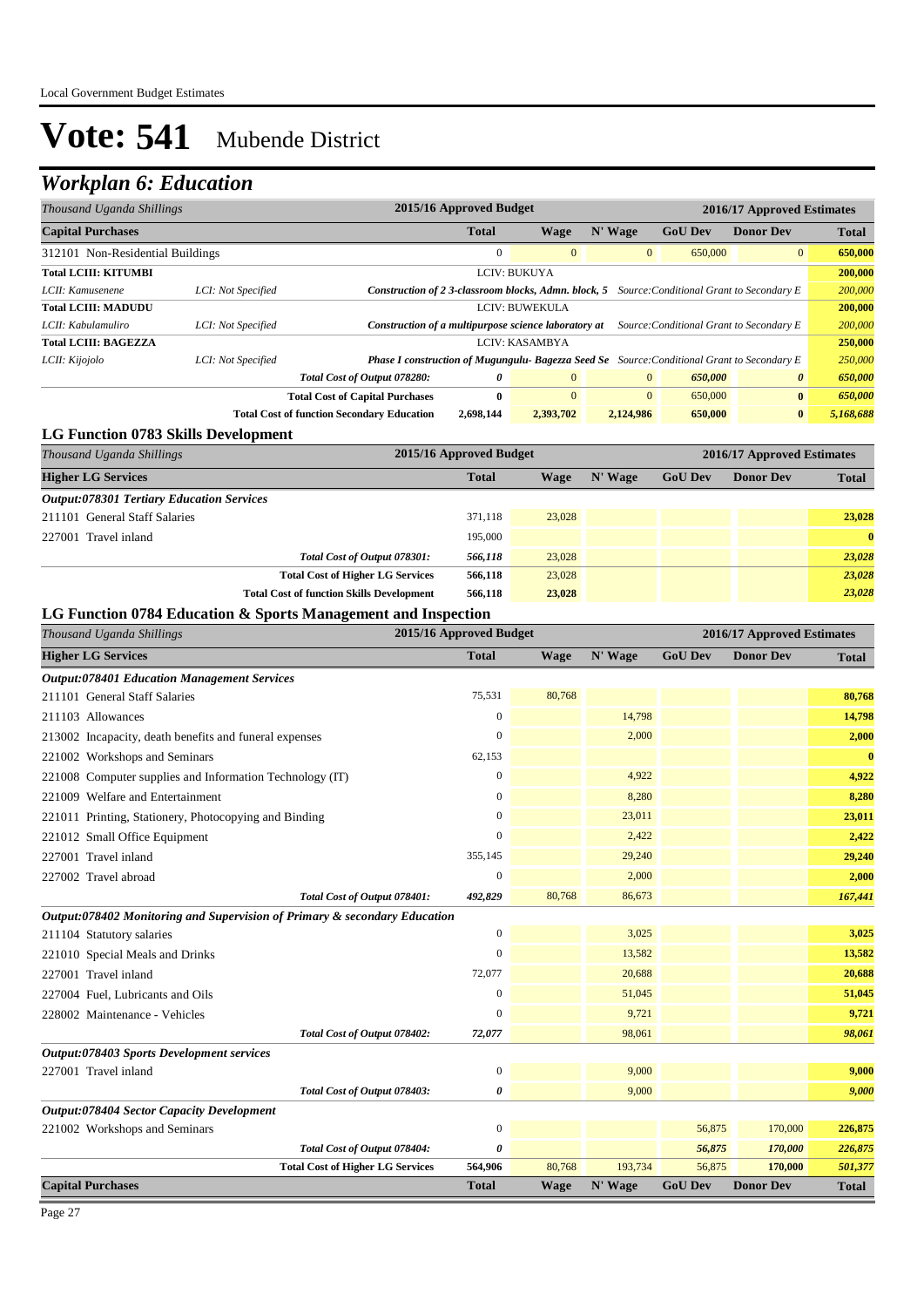| Thousand Uganda Shillings            |                                                                     |                                                                                                     | 2015/16 Approved Budget |                     |                                 |                | 2016/17 Approved Estimates |              |
|--------------------------------------|---------------------------------------------------------------------|-----------------------------------------------------------------------------------------------------|-------------------------|---------------------|---------------------------------|----------------|----------------------------|--------------|
| <b>Capital Purchases</b>             |                                                                     |                                                                                                     | <b>Total</b>            | Wage                | N' Wage                         | <b>GoU Dev</b> | <b>Donor Dev</b>           | <b>Total</b> |
| Output:078472 Administrative Capital |                                                                     |                                                                                                     |                         |                     |                                 |                |                            |              |
| 312101 Non-Residential Buildings     |                                                                     |                                                                                                     |                         | $\Omega$            | $\overline{0}$                  | $\mathbf{0}$   | 80,000                     | 80,000       |
| <b>Total LCIII: Not Specified</b>    |                                                                     |                                                                                                     |                         | LCIV: Not Specified |                                 |                |                            | 80,000       |
| LCII: Not Specified                  | LCI: Not Specified                                                  | construction of 10 emergency latrines<br>Source: Not Specified                                      |                         |                     |                                 | 80,000         |                            |              |
| 312201 Transport Equipment           |                                                                     |                                                                                                     |                         | $\mathbf{0}$        | $\overline{0}$                  | 160,000        | $\mathbf{0}$               | 160,000      |
| <b>Total LCIII: EAST DIVISION</b>    |                                                                     |                                                                                                     |                         |                     | LCIV: MUBENDE MUNICIPAL COUNCIL |                |                            | 160,000      |
| LCII: Kaweeri                        | LCI: Not Specified                                                  | <b>Procurement of adepartmental vehicle District head q</b> Source: Conditional Grant to Primary Ed |                         |                     |                                 |                |                            | 160,000      |
|                                      |                                                                     | Total Cost of Output 078472:                                                                        | 0                       | $\Omega$            | $\mathbf{0}$                    | 160,000        | 80,000                     | 240,000      |
|                                      |                                                                     | <b>Total Cost of Capital Purchases</b>                                                              | $\bf{0}$                | $\Omega$            | $\mathbf{0}$                    | 160,000        | 80,000                     | 240,000      |
|                                      | Total Cost of function Education & Sports Management and Inspection |                                                                                                     | 564,906                 | 80,768              | 193,734                         | 216,875        | 250,000                    | 741,377      |
| <b>Total Cost of Education</b>       |                                                                     |                                                                                                     | 13,928,107              | 11,932,801          | 3,201,271                       | 1,342,442      | 250,000                    | 16,726,515   |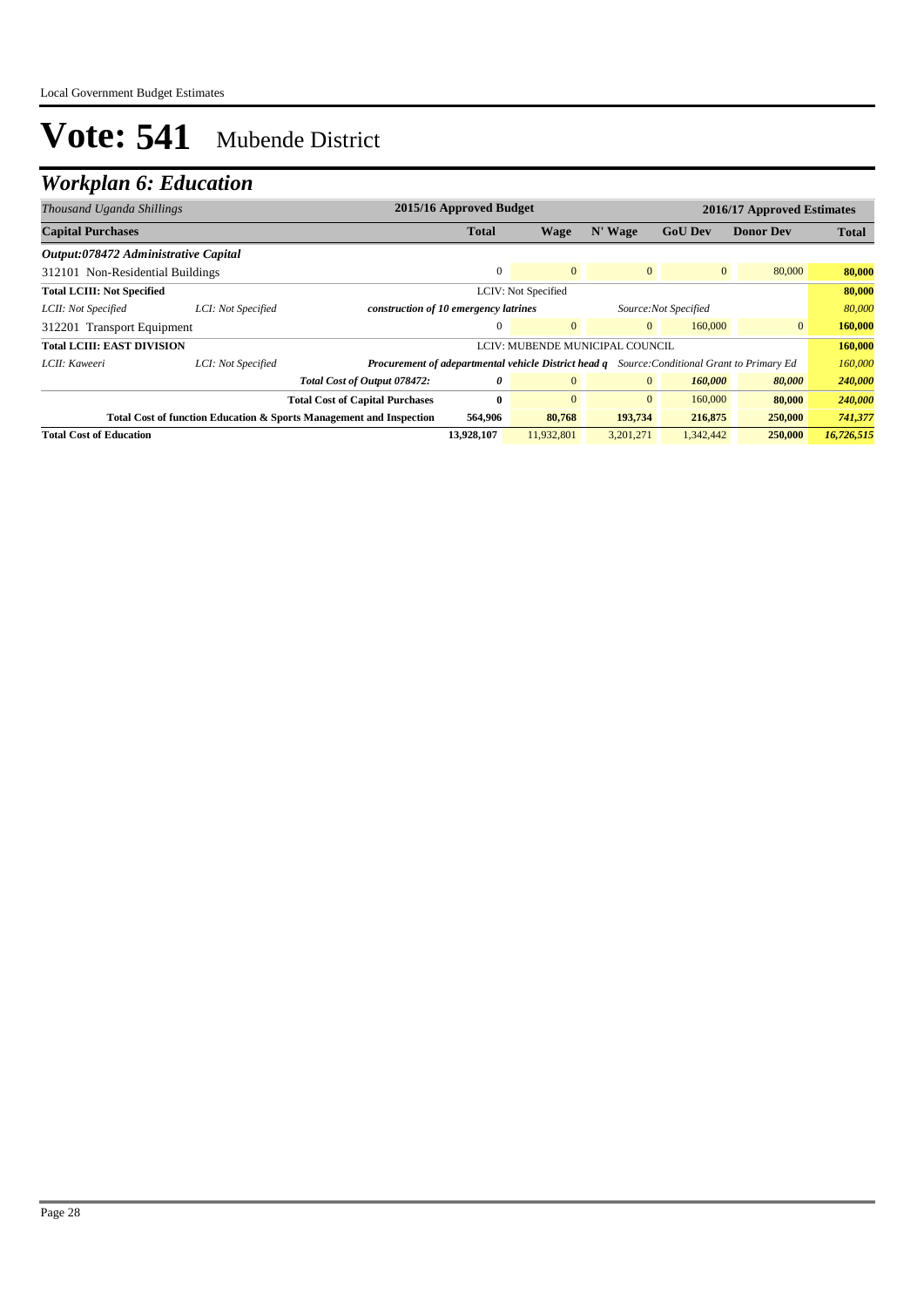## *Workplan 7a: Roads and Engineering*

#### **(i) Overview of Workplan Revenue and Expenditures**

| <b>UShs Thousand</b>                                 |                           | 2015/16                        | 2016/17                          |
|------------------------------------------------------|---------------------------|--------------------------------|----------------------------------|
|                                                      | Approved<br><b>Budget</b> | <b>Outturn by</b><br>end March | <b>Approved</b><br><b>Budget</b> |
| A: Breakdown of Workplan Revenues:                   |                           |                                |                                  |
| <b>Recurrent Revenues</b>                            | 1,343,392                 | 743,534                        | 1,146,368                        |
| District Unconditional Grant (Non-Wage)              | 15,735                    | 7.980                          | 20,398                           |
| District Unconditional Grant (Wage)                  | 86,621                    | 57,594                         | 72,666                           |
| <b>Locally Raised Revenues</b>                       |                           | 25,636                         | 14,661                           |
| Other Transfers from Central Government              | 1,240,721                 | 652,009                        |                                  |
| Sector Conditional Grant (Non-Wage)                  |                           | $\Omega$                       | 1,038,643                        |
| Unspent balances - Locally Raised Revenues           | 253                       | 253                            |                                  |
| Unspent balances - Other Government Transfers        | 62                        | 62                             |                                  |
| <b>Development Revenues</b>                          | 443,362                   | 226,307                        | 160,000                          |
| District Discretionary Development Equalization Gran | 423.362                   | 226,307                        | 160,000                          |
| <b>Locally Raised Revenues</b>                       | 20,000                    | $\Omega$                       |                                  |
| <b>Total Revenues</b>                                | 1,786,754                 | 969,841                        | 1,306,368                        |
| <b>B: Breakdown of Workplan Expenditures:</b>        |                           |                                |                                  |
| Recurrent Expenditure                                | 1,338,427                 | 732,290                        | 1,146,368                        |
| Wage                                                 | 86.621                    | 57,594                         | 72.666                           |
| Non Wage                                             | 1,251,806                 | 674,697                        | 1,073,702                        |
| Development Expenditure                              | 448,327                   | 158,754                        | 160,000                          |
| Domestic Development                                 | 448,327                   | 158754.375                     | 160,000                          |
| Donor Development                                    |                           | $\mathbf{0}$                   | $\Omega$                         |
| <b>Total Expenditure</b>                             | 1,786,754                 | 891,045                        | 1,306,368                        |

**(ii) Details of Workplan Revenues and Expenditures**

### *Expenditure Details for Workplan 7a: Roads and Engineering*

### **LG Function 0481 District, Urban and Community Access Roads**

| Thousand Uganda Shillings   | 2015/16 Approved Budget | 2016/17 Approved Estimates |         |                |                  |              |
|-----------------------------|-------------------------|----------------------------|---------|----------------|------------------|--------------|
| <b>Lower Local Services</b> | <b>Total</b>            | Wage                       | N' Wage | <b>GoU Dev</b> | <b>Donor Dev</b> | <b>Total</b> |

*Output:048151 Community Access Road Maintenance (LLS)*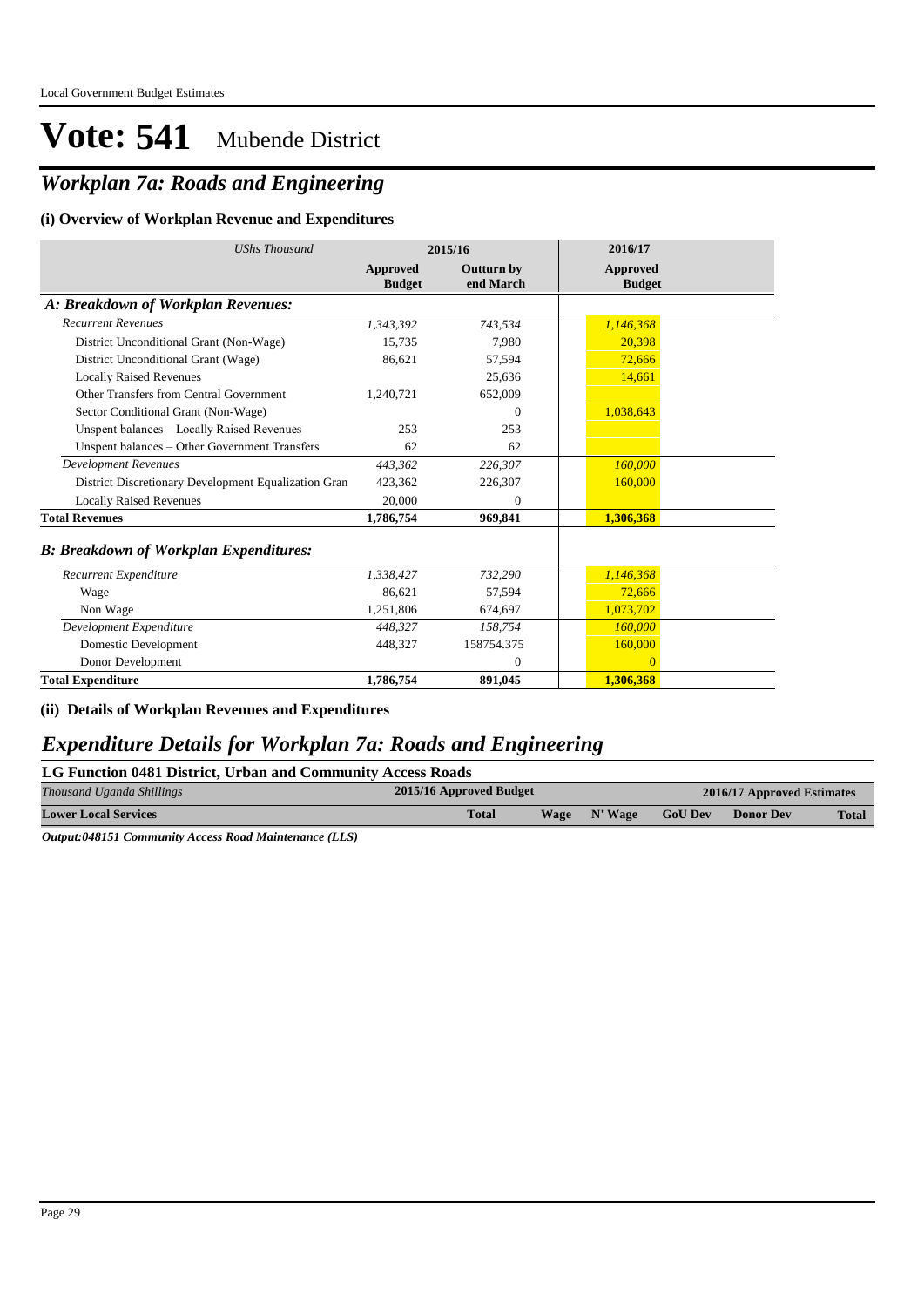## *Workplan 7a: Roads and Engineering*

| Thousand Uganda Shillings                       |                    | 2015/16 Approved Budget      |              |                       | 2016/17 Approved Estimates |                                    |                       |                                  |
|-------------------------------------------------|--------------------|------------------------------|--------------|-----------------------|----------------------------|------------------------------------|-----------------------|----------------------------------|
| <b>Lower Local Services</b>                     |                    |                              | <b>Total</b> | <b>Wage</b>           | N' Wage                    | <b>GoU Dev</b>                     | <b>Donor Dev</b>      | <b>Total</b>                     |
| 263104 Transfers to other govt. units (Current) |                    |                              | $\mathbf{0}$ | $\mathbf{0}$          | 142,636                    |                                    | $\boldsymbol{0}$      | $\boldsymbol{0}$<br>142,636      |
| <b>Total LCIII: BUKUYA</b>                      |                    |                              |              | LCIV: BUKUYA          |                            |                                    |                       | 8,474                            |
| LCII: Namiryango                                | LCI: Not Specified | Bukuya                       |              |                       |                            | Source: Roads Rehabilitation Grant |                       | 8,474                            |
| <b>Total LCIII: MAKOKOTO</b>                    |                    |                              |              | LCIV: BUKUYA          |                            |                                    |                       | 1,763                            |
| LCII: Bulyambudde                               | LCI: Not Specified | <b>Makokoto</b>              |              |                       |                            | Source: Roads Rehabilitation Grant |                       | 1,763                            |
| <b>Total LCIII: BUTOLOOGO</b>                   |                    |                              |              | LCIV: BUWEKULA        |                            |                                    |                       | 6,292                            |
| LCII: Kasolokamponye                            | LCI: Not Specified | <b>Butoloogo</b>             |              |                       |                            | Source: Roads Rehabilitation Grant |                       | 6,292                            |
| <b>Total LCIII: KITENGA</b>                     |                    |                              |              | LCIV: BUWEKULA        |                            |                                    |                       | 13,888                           |
| LCII: Bugonzi                                   | LCI: Not Specified | <b>Kitenga</b>               |              |                       |                            | Source: Roads Rehabilitation Grant |                       | 13,888                           |
| <b>Total LCIII: KIYUNI</b>                      |                    |                              |              | LCIV: BUWEKULA        |                            |                                    |                       | 7,454                            |
| LCII: Kanseera                                  | LCI: Not Specified | Kiyuni                       |              |                       |                            | Source: Roads Rehabilitation Grant |                       | 7,454                            |
| <b>Total LCIII: MADUDU</b>                      |                    |                              |              | LCIV: BUWEKULA        |                            |                                    |                       | 6,123                            |
| LCII: Kikoma                                    | LCI: Not Specified | Madudu                       |              |                       |                            | Source: Roads Rehabilitation Grant |                       | 6,123                            |
| <b>Total LCIII: Not Specified</b>               |                    |                              |              | LCIV: BUWEKULA        |                            |                                    |                       | 5,213                            |
| LCII: Not Specified                             | LCI: Not Specified | Bagezza                      |              |                       |                            | Source: Roads Rehabilitation Grant |                       | 5,213                            |
| <b>Total LCIII: BAGEZZA</b>                     |                    |                              |              | LCIV: KASAMBYA        |                            |                                    |                       | 9,831                            |
| LCII: Gayaaza                                   | LCI: Not Specified | Kasambya                     |              |                       |                            | Source: Roads Rehabilitation Grant |                       | 9,831                            |
| <b>Total LCIII: KIBALINGA</b>                   |                    |                              |              | LCIV: KASAMBYA        |                            |                                    |                       | 7,085                            |
| LCII: Kibalinga A                               | LCI: Not Specified | Kibalinga                    |              |                       |                            | Source: Roads Rehabilitation Grant |                       | 7.085                            |
| <b>Total LCIII: KIGANDO</b>                     |                    |                              |              | LCIV: KASAMBYA        |                            |                                    |                       | 10,391                           |
| LCII: Kigando                                   | LCI: Not Specified | Kigando                      |              |                       |                            | Source: Roads Rehabilitation Grant |                       | 10,391                           |
| <b>Total LCIII: NABINGOOLA</b>                  |                    |                              |              | LCIV: KASAMBYA        |                            |                                    |                       | 5,912                            |
| LCII: Nabingoola                                | LCI: Not Specified | Nabingola                    |              |                       |                            | Source: Roads Rehabilitation Grant |                       | 5,912                            |
| <b>Total LCIII: KALWANA</b>                     |                    |                              |              | LCIV: KASSANDA        |                            |                                    |                       | 7,887                            |
| LCII: Bweyongedde                               | LCI: Not Specified | Kalwana                      |              |                       |                            | Source: Roads Rehabilitation Grant |                       | 7,887                            |
| <b>Total LCIII: KASSANDA</b>                    |                    |                              |              | <b>LCIV: KASSANDA</b> |                            |                                    |                       | 11,749                           |
| LCII: Binikira                                  | LCI: Not Specified | <b>Kassanda</b>              |              |                       |                            | Source: Roads Rehabilitation Grant |                       | 11,749                           |
| <b>Total LCIII: KIGANDA</b>                     |                    |                              |              | LCIV: KASSANDA        |                            |                                    |                       | 11,012                           |
| LCII: Kamusenene                                | LCI: Not Specified | Kiganda                      |              |                       |                            | Source: Roads Rehabilitation Grant |                       | 11,012                           |
| <b>Total LCIII: KITUMBI</b>                     |                    |                              |              | LCIV: KASSANDA        |                            |                                    |                       | 11,673                           |
| LCII: Kitumbi                                   | LCI: Not Specified | Kitumbi                      |              |                       |                            | Source: Roads Rehabilitation Grant |                       | 11,673                           |
| <b>Total LCIII: MANYOGASEKA</b>                 |                    |                              |              | LCIV: KASSANDA        |                            |                                    |                       | 3,514                            |
| LCII: Manyogaseka                               | LCI: Not Specified | Manyogaseka                  |              |                       |                            | Source: Roads Rehabilitation Grant |                       | 3,514                            |
| <b>Total LCIII: MYANZI</b>                      |                    |                              |              | LCIV: KASSANDA        |                            |                                    |                       | 6,145                            |
| LCII: Kigalama                                  | LCI: Not Specified | Myanzi                       |              |                       |                            | Source: Roads Rehabilitation Grant |                       | 6,145                            |
| <b>Total LCIII: NALUTUNTU</b>                   |                    |                              |              | LCIV: KASSANDA        |                            |                                    |                       | 8,231                            |
| LCII: Nalutuntu                                 | LCI: Not Specified | Nalutuntu                    |              |                       |                            | Source: Roads Rehabilitation Grant |                       | 8,231                            |
|                                                 |                    | Total Cost of Output 048151: | 0            | $\mathbf{0}$          | 142,636                    |                                    | $\boldsymbol{\theta}$ | $\boldsymbol{\theta}$<br>142,636 |

*Output:048158 District Roads Maintainence (URF)*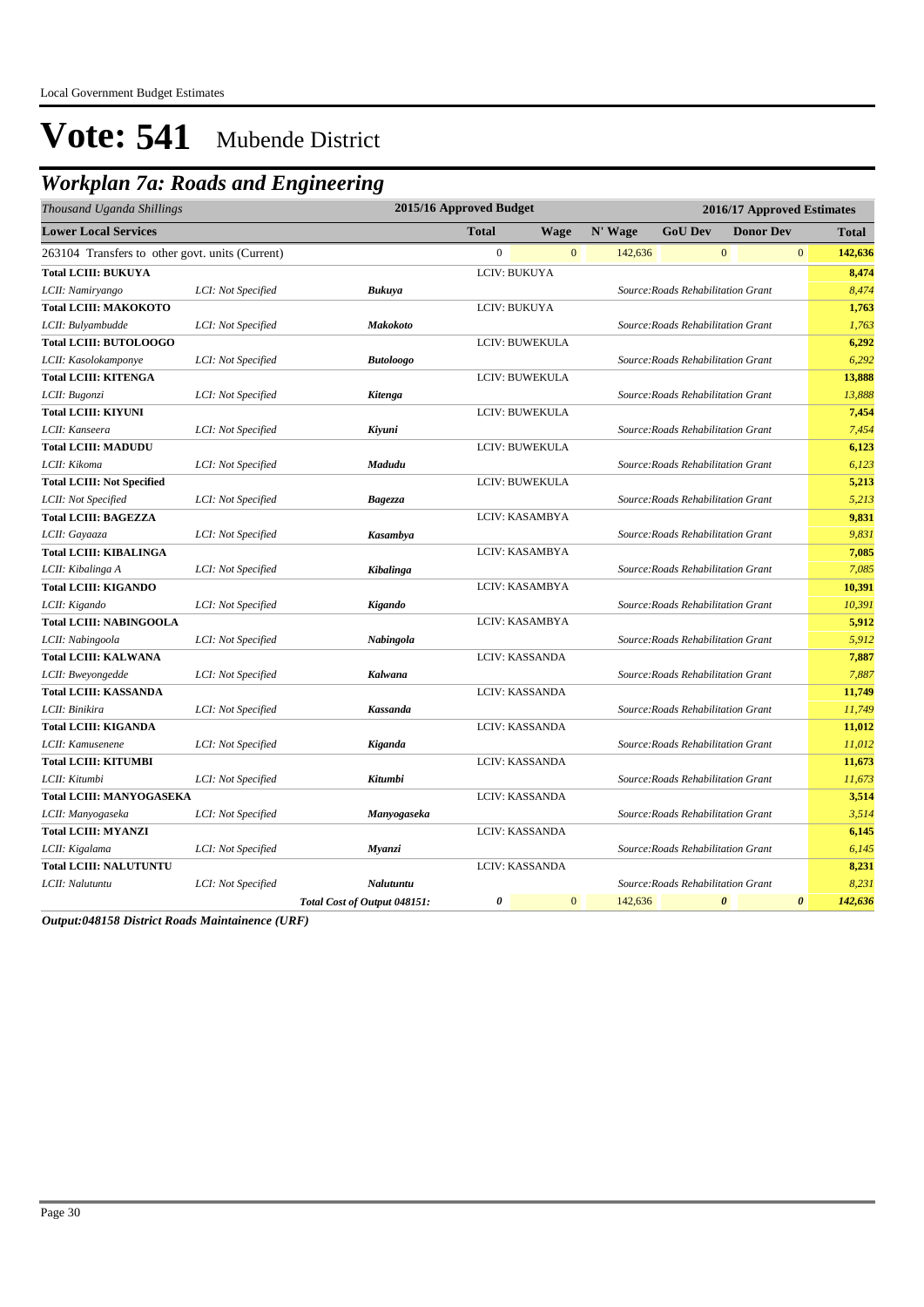## *Workplan 7a: Roads and Engineering*

| Thousand Uganda Shillings                         |                    | 2015/16 Approved Budget                                  | 2016/17 Approved Estimates |                                    |                                                                          |                         |  |  |  |
|---------------------------------------------------|--------------------|----------------------------------------------------------|----------------------------|------------------------------------|--------------------------------------------------------------------------|-------------------------|--|--|--|
| <b>Lower Local Services</b>                       |                    | <b>Total</b><br><b>Wage</b>                              | N' Wage                    | <b>GoU Dev</b>                     | <b>Donor Dev</b>                                                         | <b>Total</b>            |  |  |  |
| 263367 Sector Conditional Grant (Non-Wage)        |                    | $\boldsymbol{0}$<br>$\mathbf{0}$                         | 826,099                    |                                    | $\mathbf{0}$                                                             | $\mathbf{0}$<br>826,099 |  |  |  |
| <b>Total LCIII: BUKUYA</b>                        |                    | LCIV: BUKUYA                                             |                            |                                    |                                                                          | 5,166                   |  |  |  |
| LCII: Bukuya Town Board                           | LCI: Not Specified | Kyamugugu-Lusaba (10km)                                  |                            | Source: Roads Rehabilitation Grant |                                                                          | 2,583                   |  |  |  |
| LCII: Namiryango                                  | LCI: Not Specified | Kamalenga-Kyakidu (10km)                                 |                            | Source: Roads Rehabilitation Grant |                                                                          | 2,583                   |  |  |  |
| <b>Total LCIII: MAKOKOTO</b>                      |                    | LCIV: BUKUYA                                             |                            |                                    |                                                                          | 45,936                  |  |  |  |
| LCII: Bbira                                       | LCI: Not Specified | Kalagala-Lusongodde-Bbira (8km)                          |                            |                                    | Source: Roads Rehabilitation Grant                                       | 31,668                  |  |  |  |
| LCII: Makokoto                                    | LCI: Not Specified | Namakonkome-Makokoto-Nabisunsa (111.6km)                 |                            |                                    | Source: Roads Rehabilitation Grant                                       | 12,202                  |  |  |  |
| LCII: Namakonkome                                 | LCI: Not Specified | Kalagala-Lusongode-Bbira (8.0km)                         |                            | Source: Roads Rehabilitation Grant |                                                                          | 2,066                   |  |  |  |
| <b>Total LCIII: BUTOLOOGO</b>                     |                    | LCIV: BUWEKULA                                           |                            |                                    |                                                                          | 69,908                  |  |  |  |
| LCII: Kanyogoga                                   | LCI: Not Specified | Butta-Kitta (7.8km)                                      |                            |                                    | Source: Roads Rehabilitation Grant                                       | 2,015                   |  |  |  |
| LCII: Kanyogoga                                   | LCI: Not Specified | Butta-Namuwuguzi (17km)                                  |                            | Source: Roads Rehabilitation Grant |                                                                          | 4,391                   |  |  |  |
| LCII: Kasolokamponye                              | LCI: Not Specified | Kazigwe-Kampanzi (16km)                                  |                            | Source: Roads Rehabilitation Grant |                                                                          | 15,146                  |  |  |  |
| LCII: Kasolokamponye                              | LCI: Not Specified | Ngabano-Butta (12km)                                     |                            |                                    | Source: Roads Rehabilitation Grant                                       | 36,774                  |  |  |  |
| LCII: Kidongo                                     | LCI: Not Specified | Kidongo-Kasozi (4.8km)                                   |                            |                                    | Source: Roads Rehabilitation Grant                                       | 9,903                   |  |  |  |
| LCII: Kisagazi                                    | LCI: Not Specified | Butta-Kampazi (6.5km)                                    |                            | Source: Roads Rehabilitation Grant |                                                                          | 1,679                   |  |  |  |
| <b>Total LCIII: KITENGA</b>                       |                    | <b>LCIV: BUWEKULA</b>                                    |                            |                                    |                                                                          | 16,696                  |  |  |  |
| LCII: Kabyuma                                     | LCI: Not Specified | Kitenga-Lulongo (12km)                                   |                            | Source: Roads Rehabilitation Grant |                                                                          | 16,696                  |  |  |  |
| <b>Total LCIII: KIYUNI</b>                        |                    | LCIV: BUWEKULA                                           |                            |                                    |                                                                          | 64,406                  |  |  |  |
| LCII: Kawumulwa                                   | LCI: Not Specified | Kiyuni-Kakigando (10km)                                  |                            | Source: Roads Rehabilitation Grant |                                                                          | 11,336                  |  |  |  |
| LCII: Mijunwa                                     | LCI: Not Specified | Kiyuya-Kamondo (15km)                                    |                            | Source: Roads Rehabilitation Grant |                                                                          | 39,990                  |  |  |  |
| LCII: Mijunwa                                     | LCI: Not Specified | Kaweri-Kiyuni (11.5km)                                   |                            | Source: Roads Rehabilitation Grant |                                                                          | 13,080                  |  |  |  |
| <b>Total LCIII: MADUDU</b>                        |                    | <b>LCIV: BUWEKULA</b>                                    |                            |                                    |                                                                          | 81,078                  |  |  |  |
| LCII: Kakenzi                                     | LCI: Not Specified | Kakenzi-Kamwaza (6km)                                    |                            |                                    | Source: Roads Rehabilitation Grant                                       | 11,788                  |  |  |  |
| LCII: Kikoma                                      | LCI: Not Specified | Bakijulula-Kawula-Kikoma (26.4)                          |                            |                                    | Source: Roads Rehabilitation Grant                                       | 25,247                  |  |  |  |
| LCII: Kikoma                                      | LCI: Not Specified | Ngabano-Kikoma (14km)                                    |                            |                                    | Source: Roads Rehabilitation Grant                                       | 40,685                  |  |  |  |
| LCII: Kikoma                                      | LCI: Not Specified | Ngabano-Kikoma (13km)                                    |                            |                                    | Source: Roads Rehabilitation Grant                                       | 3,358                   |  |  |  |
| <b>Total LCIII: MUBENDE T/C</b>                   |                    | LCIV: BUWEKULA                                           |                            |                                    |                                                                          | 96,746                  |  |  |  |
| LCII: Kaweeri                                     | LCI: Not Specified | <b>Mechanical office</b>                                 |                            | Source: Roads Rehabilitation Grant |                                                                          | 96,746                  |  |  |  |
| <b>Total LCIII: KASAMBYA</b>                      |                    | LCIV: KASAMBYA                                           |                            |                                    |                                                                          | 63,356                  |  |  |  |
| LCII: Kyakasa                                     | LCI: Not Specified | Muyinayina-Lubimbiri (13km)                              |                            |                                    | Source: Roads Rehabilitation Grant                                       | 10,820                  |  |  |  |
| LCII: Muyinayina                                  | LCI: Not Specified | Kasolo-Mugungulu-Majanichai (19km)                       |                            |                                    | Source: Roads Rehabilitation Grant                                       | 45,821                  |  |  |  |
| LCII: Muyinayina                                  | LCI: Not Specified | Nakawala-Lubimbiri-Kajumiro-Kjt (26km)                   |                            | Source: Roads Rehabilitation Grant |                                                                          | 6,716                   |  |  |  |
| <b>Total LCIII: KIBALINGA</b>                     |                    | LCIV: KASAMBYA                                           |                            |                                    |                                                                          | 19,215                  |  |  |  |
| LCII: Kibalinga A                                 | LCI: Not Specified | Kibalinga-Lwebyayi-Kibyayi (15km)                        |                            | Source: Roads Rehabilitation Grant |                                                                          | 19,215                  |  |  |  |
| <b>Total LCIII: KIGANDO</b>                       |                    | LCIV: KASAMBYA                                           |                            |                                    |                                                                          | 115,758                 |  |  |  |
| LCII: Kigando                                     | LCI: Not Specified | Kasolo-Mugungulu-Majanichai (19km)                       |                            | Source: Roads Rehabilitation Grant |                                                                          | 24,908                  |  |  |  |
| LCII: Kigando                                     | LCI: Not Specified | Kyamuguluma-Maujjo-Kyabwire-Mugungulu (25.5)             |                            | Source: Roads Rehabilitation Grant |                                                                          | 15,291                  |  |  |  |
| LCII: Kirume                                      | LCI: Not Specified | Butawata-Kattambogo (12.4km)                             |                            |                                    | Source: Roads Rehabilitation Grant                                       | 31,022                  |  |  |  |
| LCII: Kirume                                      | LCI: Not Specified | Kirume-Kiwuba (11.4km)                                   |                            |                                    | Source: Roads Rehabilitation Grant                                       | 10,322                  |  |  |  |
| LCII: Mugolodde                                   | LCI: Not Specified | Butawata-Mawujjo-Mugungulu (24.5km)                      |                            |                                    | Source: Roads Rehabilitation Grant<br>Source: Roads Rehabilitation Grant | 11,207                  |  |  |  |
| LCII: Ndyangoma                                   | LCI: Not Specified | Dyangoma-bubanda (7.7km)                                 |                            |                                    | Source: Roads Rehabilitation Grant                                       | 11,646<br>11,362        |  |  |  |
| LCII: Ndyangoma                                   | LCI: Not Specified | Kamusenene-Nakasagga-Dyangoma (15.1km)<br>LCIV: KASAMBYA |                            |                                    |                                                                          |                         |  |  |  |
| <b>Total LCIII: NABINGOOLA</b><br>LCII: Lubimbiri | LCI: Not Specified |                                                          |                            |                                    |                                                                          | 1,292<br>1,292          |  |  |  |
|                                                   |                    | Nabingola-Kaija (5km)<br>LCIV: KASSANDA                  |                            |                                    | Source: Roads Rehabilitation Grant                                       |                         |  |  |  |
| <b>Total LCIII: KALWANA</b><br>LCII: Kikandwa     | LCI: Not Specified | Kagavu-Nabakazi-Kikandwa (18.5km)                        |                            |                                    | Source: Roads Rehabilitation Grant                                       | 4,779<br>4,779          |  |  |  |
| <b>Total LCIII: KASSANDA</b>                      |                    | LCIV: KASSANDA                                           |                            |                                    |                                                                          | 102,433                 |  |  |  |
| LCII: Binikira                                    | LCI: Not Specified | Kokowe-Namaswanta-Katosi (12.6km)                        |                            |                                    | Source: Roads Rehabilitation Grant                                       | 3,255                   |  |  |  |
| LCII: Kamuli                                      | LCI: Not Specified | Kassanda-Kamuli (10.4km)                                 |                            |                                    | Source: Roads Rehabilitation Grant                                       | 13,700                  |  |  |  |
| LCII: Kamuli                                      | LCI: Not Specified | Kigalama-Kamuli (17km)                                   |                            |                                    | Source: Roads Rehabilitation Grant                                       | 43,397                  |  |  |  |
| LCII: Kamuli                                      | LCI: Not Specified | Kafunda-Buzawula-Kyasansuwa (10km)                       |                            |                                    | Source: Roads Rehabilitation Grant                                       | 9,851                   |  |  |  |
| LCII: Kasambya                                    | LCI: Not Specified | Kyetume-Malabigambo-Kasambya-Kitego (16.5                |                            |                                    | Source: Roads Rehabilitation Grant                                       | 11,917                  |  |  |  |
| LCII: Kasambya                                    | LCI: Not Specified | Kasambya-Lwebinaga-Kalwana (14km)                        |                            |                                    | Source: Roads Rehabilitation Grant                                       | 3,616                   |  |  |  |
| LCII: Manyogaseka                                 | LCI: Not Specified | Kinyonyi-Manyogaseka-Basilimu-Nsololo-Gambwa (1          |                            |                                    | Source: Roads Rehabilitation Grant                                       | 3,100                   |  |  |  |
|                                                   |                    |                                                          |                            |                                    |                                                                          |                         |  |  |  |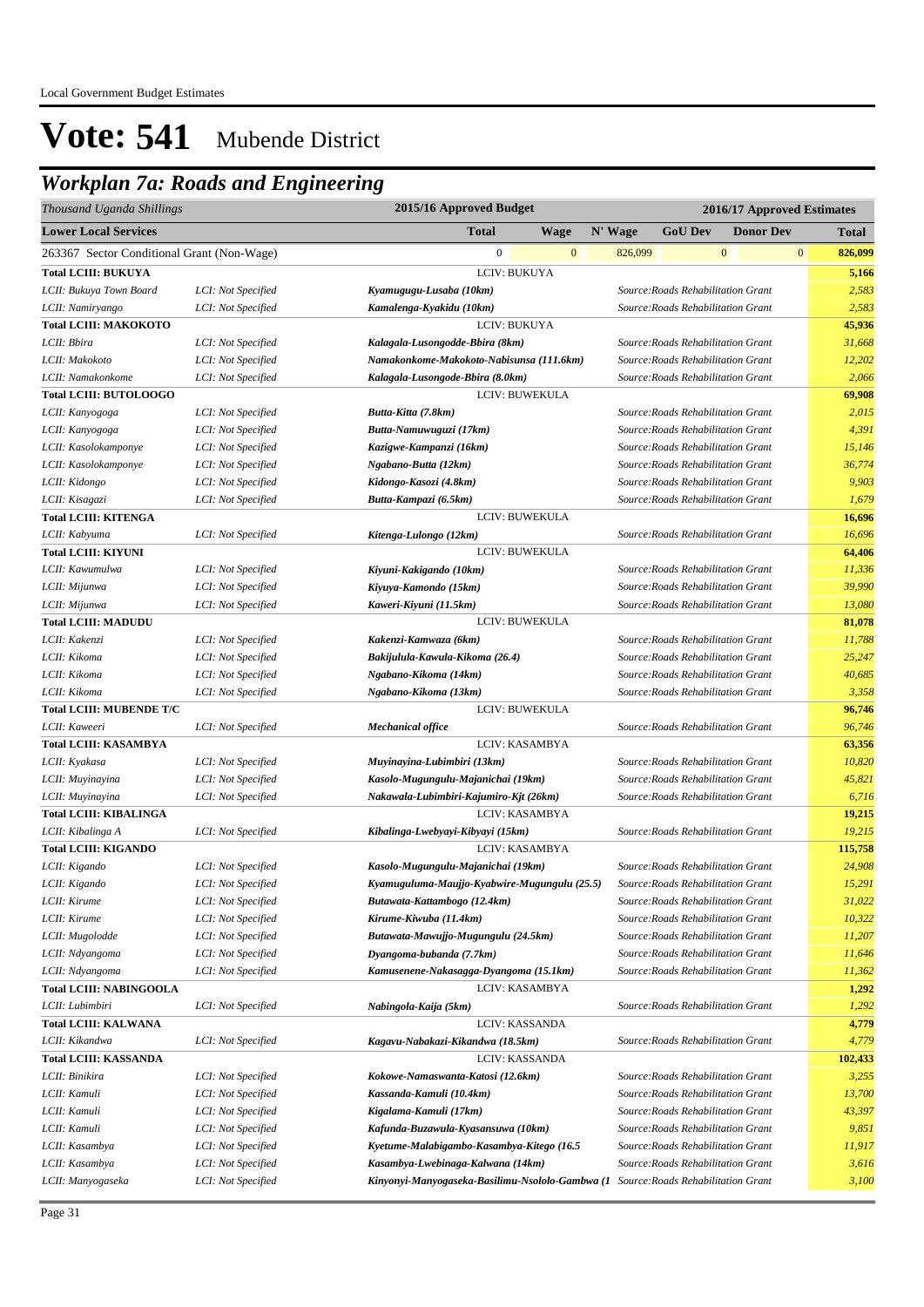## *Workplan 7a: Roads and Engineering*

| Thousand Uganda Shillings                                 |                    |                                                                   | 2015/16 Approved Budget |                       |                                 |                                    | 2016/17 Approved Estimates |                |
|-----------------------------------------------------------|--------------------|-------------------------------------------------------------------|-------------------------|-----------------------|---------------------------------|------------------------------------|----------------------------|----------------|
| <b>Lower Local Services</b>                               |                    |                                                                   | <b>Total</b>            | <b>Wage</b>           | N' Wage                         | <b>GoU</b> Dev                     | <b>Donor Dev</b>           | Total          |
| LCII: Namiringa                                           | LCI: Not Specified | Namiringa-Kakindu-Busengejjo (10km)                               |                         |                       |                                 | Source: Roads Rehabilitation Grant |                            | 13,597         |
| <b>Total LCIII: KIGANDA</b>                               |                    |                                                                   |                         | LCIV: KASSANDA        |                                 |                                    |                            | 90,224         |
| LCII: Kamusenene                                          | LCI: Not Specified | Kitovu-Lwabusana-Kagavu (12km)                                    |                         |                       |                                 | Source: Roads Rehabilitation Grant |                            | 16,408         |
| LCII: Kawungeera                                          | LCI: Not Specified | Kassanda-Kalamba (19.2km)                                         |                         |                       |                                 | Source: Roads Rehabilitation Grant |                            | 16,877         |
| LCII: Kyojjomanyi                                         | LCI: Not Specified | Nsozinga-Kitayiza-Kijjomanyi (12km)                               |                         |                       |                                 | Source: Roads Rehabilitation Grant |                            | 10,561         |
| LCII: Lubona/Kayunga                                      | LCI: Not Specified | Musozi-Kalamba (16.2)                                             |                         |                       |                                 | Source: Roads Rehabilitation Grant |                            | 15,198         |
| LCII: Musozi                                              | LCI: Not Specified | Kalamba-Manyogaseka (18.5km)                                      |                         |                       |                                 | Source: Roads Rehabilitation Grant |                            | 16,696         |
| LCII: Nsozinga                                            | LCI: Not Specified | Nsozinga-Kitovu-Kachwi (20km)                                     |                         |                       |                                 | Source: Roads Rehabilitation Grant |                            | 14,482         |
| Total LCIII: MANYOGASEKA                                  |                    |                                                                   |                         | LCIV: KASSANDA        |                                 |                                    |                            | 28,665         |
| LCII: Kiteredde                                           | LCI: Not Specified | Energo-Kasawo-Kyasansuwa (10km)                                   |                         |                       |                                 | Source: Roads Rehabilitation Grant |                            | 13,597         |
| LCII: Kyabayima                                           | LCI: Not Specified | Kasawo-Kyabayima-kyasansuwa                                       |                         |                       |                                 | Source: Roads Rehabilitation Grant |                            | 2,893          |
| LCII: Ndeeba<br><b>Total LCIII: MYANZI</b>                | LCI: Not Specified | Kiryamenvu-Kafunda-Ndeba (17.5km)                                 |                         | LCIV: KASSANDA        |                                 | Source: Roads Rehabilitation Grant |                            | 12,176         |
| LCII: Kigalama                                            | LCI: Not Specified | Kigalama-Kamuli (17km)                                            |                         |                       |                                 | Source: Roads Rehabilitation Grant |                            | 4,391<br>4,391 |
| <b>Total LCIII: NALUTUNTU</b>                             |                    |                                                                   |                         | <b>LCIV: KASSANDA</b> |                                 |                                    |                            | 2,583          |
| LCII: Kyakatebe                                           | LCI: Not Specified | Kyakatebe-Mirembe (10km)                                          |                         |                       |                                 | Source: Roads Rehabilitation Grant |                            | 2,583          |
| <b>Total LCIII: EAST DIVISION</b>                         |                    |                                                                   |                         |                       | LCIV: MUBENDE MUNICIPAL COUNCIL |                                    |                            | 13,467         |
| LCII: Kaweeri                                             | LCI: Not Specified | Kisekende-Katabalanga (21km)                                      |                         |                       |                                 | Source: Roads Rehabilitation Grant |                            | 13,467         |
|                                                           |                    | Total Cost of Output 048158:                                      | 0                       | $\mathbf{0}$          | 826,099                         | $\boldsymbol{\theta}$              | 0                          | 826,099        |
|                                                           |                    | <b>Total Cost of Lower Local Services</b>                         | 0                       | $\mathbf{0}$          | 968,735                         | $\mathbf{0}$                       | $\bf{0}$                   | 968,735        |
| <b>Higher LG Services</b>                                 |                    |                                                                   | <b>Total</b>            | <b>Wage</b>           | N' Wage                         | <b>GoU Dev</b>                     | <b>Donor Dev</b>           | <b>Total</b>   |
| Output:048101 Operation of District Roads Office          |                    |                                                                   |                         |                       |                                 |                                    |                            |                |
| 211101 General Staff Salaries                             |                    |                                                                   | 86,621                  | 72,666                |                                 |                                    |                            | 72,666         |
| 211103 Allowances                                         |                    |                                                                   | $\mathbf{0}$            |                       | 18,000                          |                                    |                            | 18,000         |
|                                                           |                    |                                                                   | 4,000                   |                       | 12,908                          |                                    |                            | 12,908         |
| 221011 Printing, Stationery, Photocopying and Binding     |                    |                                                                   |                         |                       |                                 |                                    |                            |                |
| 221014 Bank Charges and other Bank related costs          |                    |                                                                   | 2,000                   |                       | 2,000                           |                                    |                            | 2,000          |
| 222003 Information and communications technology (ICT)    |                    |                                                                   | $\boldsymbol{0}$        |                       | 13,000                          |                                    |                            | 13,000         |
| 227001 Travel inland                                      |                    |                                                                   | 65,810                  |                       |                                 |                                    |                            | $\bf{0}$       |
| 227004 Fuel, Lubricants and Oils                          |                    |                                                                   | 241,762                 |                       | 24,000                          |                                    |                            | 24,000         |
| 228001 Maintenance - Civil                                |                    |                                                                   | 2,000                   |                       |                                 |                                    |                            | $\bf{0}$       |
| 228002 Maintenance - Vehicles                             |                    |                                                                   | 2,000                   |                       |                                 |                                    |                            | $\bf{0}$       |
|                                                           |                    | Total Cost of Output 048101:                                      | 404,193                 | 72,666                | 69,908                          |                                    |                            | 142,574        |
|                                                           |                    | <b>Total Cost of Higher LG Services</b>                           | 404,193                 | 72,666                | 69,908                          |                                    |                            | 142,574        |
| <b>Capital Purchases</b>                                  |                    |                                                                   | <b>Total</b>            | <b>Wage</b>           | N' Wage                         | <b>GoU Dev</b>                     | <b>Donor Dev</b>           | <b>Total</b>   |
| Output:048180 Rural roads construction and rehabilitation |                    |                                                                   |                         |                       |                                 |                                    |                            |                |
| 312103 Roads and Bridges                                  |                    |                                                                   | $\boldsymbol{0}$        | $\boldsymbol{0}$      | $\boldsymbol{0}$                | 70,000                             | $\boldsymbol{0}$           | 70,000         |
| <b>Total LCIII: KASAMBYA</b>                              |                    |                                                                   |                         | LCIV: KASAMBYA        |                                 |                                    |                            | 70,000         |
| LCII: Kyakasa                                             | LCI: Not Specified | Kashenyi-Kyakasa road 16km                                        |                         |                       |                                 | Source: Roads Rehabilitation Grant |                            | 70,000         |
|                                                           |                    | Total Cost of Output 048180:                                      | 0                       | $\mathbf{0}$          | $\mathbf{0}$                    | 70,000                             | $\pmb{\theta}$             | 70,000         |
|                                                           |                    | <b>Total Cost of Capital Purchases</b>                            | $\bf{0}$                | $\mathbf{0}$          | $\mathbf{0}$                    | 70,000                             | $\pmb{0}$                  | 70,000         |
|                                                           |                    | Total Cost of function District, Urban and Community Access Roads | 404,193                 | 72,666                | 1,038,643                       | 70,000                             | $\bf{0}$                   | 1,181,309      |
| <b>LG Function 0482 District Engineering Services</b>     |                    |                                                                   |                         |                       |                                 |                                    |                            |                |
| Thousand Uganda Shillings                                 |                    |                                                                   | 2015/16 Approved Budget |                       |                                 |                                    | 2016/17 Approved Estimates |                |
| <b>Higher LG Services</b>                                 |                    |                                                                   | <b>Total</b>            | <b>Wage</b>           | N' Wage                         | <b>GoU Dev</b>                     | <b>Donor Dev</b>           | <b>Total</b>   |
| Output:048201 Buildings Maintenance                       |                    |                                                                   |                         |                       |                                 |                                    |                            |                |
| 211103 Allowances                                         |                    |                                                                   | $\mathbf{0}$            |                       | 540                             |                                    |                            | 540            |
| 227001 Travel inland                                      |                    |                                                                   | $\boldsymbol{0}$        |                       | 2,835                           |                                    |                            | 2,835          |
|                                                           |                    |                                                                   |                         |                       |                                 |                                    |                            |                |
| 228001 Maintenance - Civil                                |                    |                                                                   | $\boldsymbol{0}$        |                       | 17,023                          |                                    |                            | 17,023         |
|                                                           |                    | Total Cost of Output 048201:                                      | 0                       |                       | 20,398                          |                                    |                            | 20,398         |

*Output:048202 Vehicle Maintenance*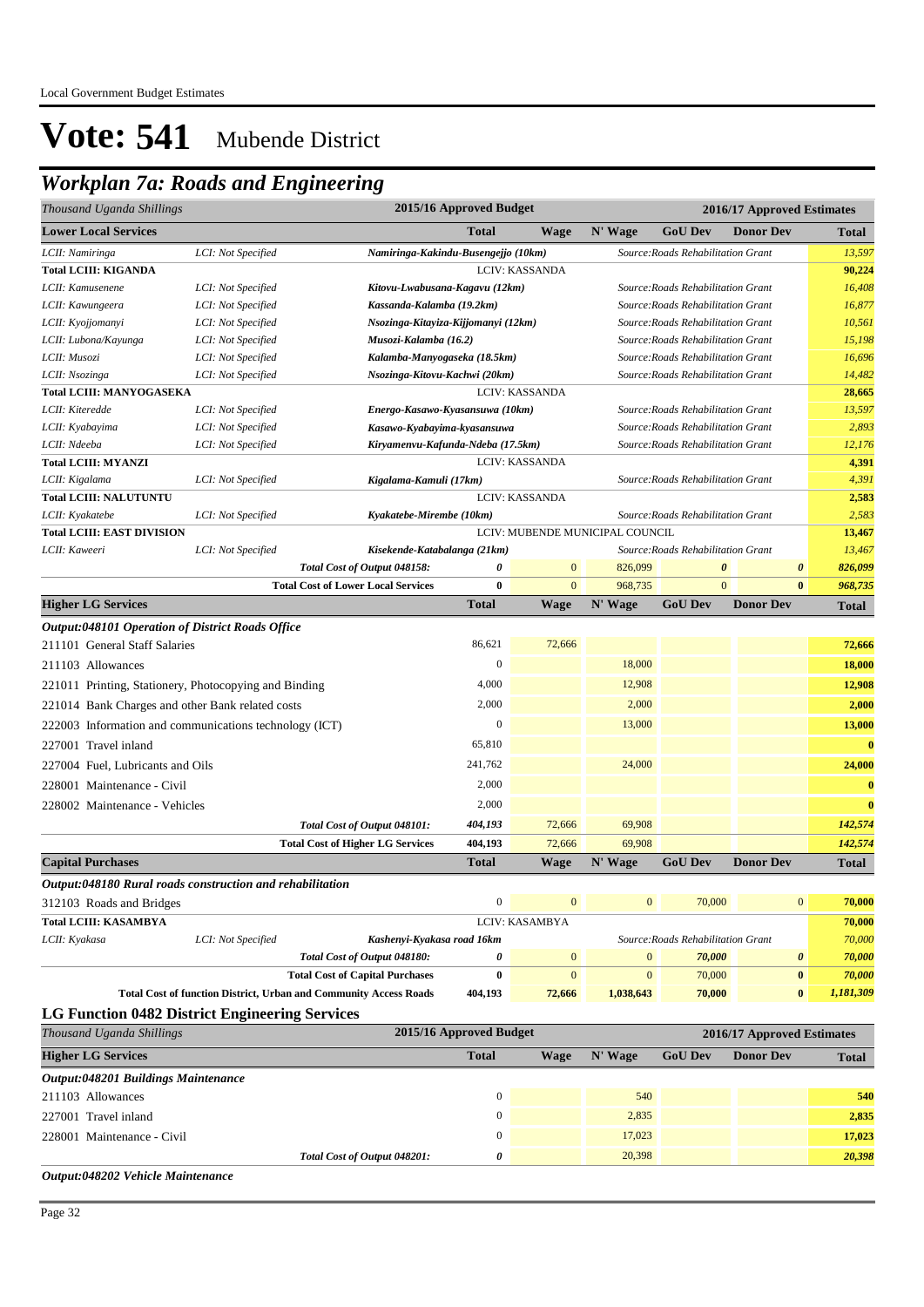## *Workplan 7a: Roads and Engineering*

| Thousand Uganda Shillings                  |                                                | 2015/16 Approved Budget<br>2016/17 Approved Estimates                                             |              |              |                                 |                |                       |              |
|--------------------------------------------|------------------------------------------------|---------------------------------------------------------------------------------------------------|--------------|--------------|---------------------------------|----------------|-----------------------|--------------|
| <b>Higher LG Services</b>                  |                                                |                                                                                                   | <b>Total</b> | Wage         | N' Wage                         | <b>GoU Dev</b> | <b>Donor Dev</b>      | <b>Total</b> |
| 228002 Maintenance - Vehicles              |                                                |                                                                                                   | 0            |              | 14,660                          |                |                       | 14,660       |
|                                            |                                                | Total Cost of Output 048202:                                                                      | 0            |              | 14,660                          |                |                       | 14,660       |
|                                            |                                                | <b>Total Cost of Higher LG Services</b>                                                           | $\bf{0}$     |              | 35,059                          |                |                       | 35,059       |
| <b>Capital Purchases</b>                   |                                                |                                                                                                   | <b>Total</b> | Wage         | N' Wage                         | <b>GoU Dev</b> | <b>Donor Dev</b>      | <b>Total</b> |
|                                            | Output:048281 Construction of public Buildings |                                                                                                   |              |              |                                 |                |                       |              |
| 312101 Non-Residential Buildings           |                                                |                                                                                                   | $\Omega$     | $\Omega$     | $\overline{0}$                  | 90,000         | $\overline{0}$        | 90,000       |
| <b>Total LCIII: EAST DIVISION</b>          |                                                |                                                                                                   |              |              | LCIV: MUBENDE MUNICIPAL COUNCIL |                |                       | 90,000       |
| LCII: Kaweeri                              | LCI: Not Specified                             | <b>Partial completion of the storeyed Administration bloc</b> Source: District Equalisation Grant |              |              |                                 |                |                       | 90,000       |
|                                            |                                                | Total Cost of Output 048281:                                                                      | 0            | $\mathbf{0}$ | $\overline{0}$                  | 90,000         | $\boldsymbol{\theta}$ | 90,000       |
|                                            |                                                | <b>Total Cost of Capital Purchases</b>                                                            | 0            | $\Omega$     | $\mathbf{0}$                    | 90,000         | $\bf{0}$              | 90,000       |
|                                            |                                                | <b>Total Cost of function District Engineering Services</b>                                       | $\bf{0}$     | $\bf{0}$     | 35,059                          | 90,000         | $\bf{0}$              | 125,059      |
| <b>Total Cost of Roads and Engineering</b> |                                                |                                                                                                   | 404,193      | 72,666       | 1,073,702                       | 160,000        | $\bf{0}$              | 1,306,368    |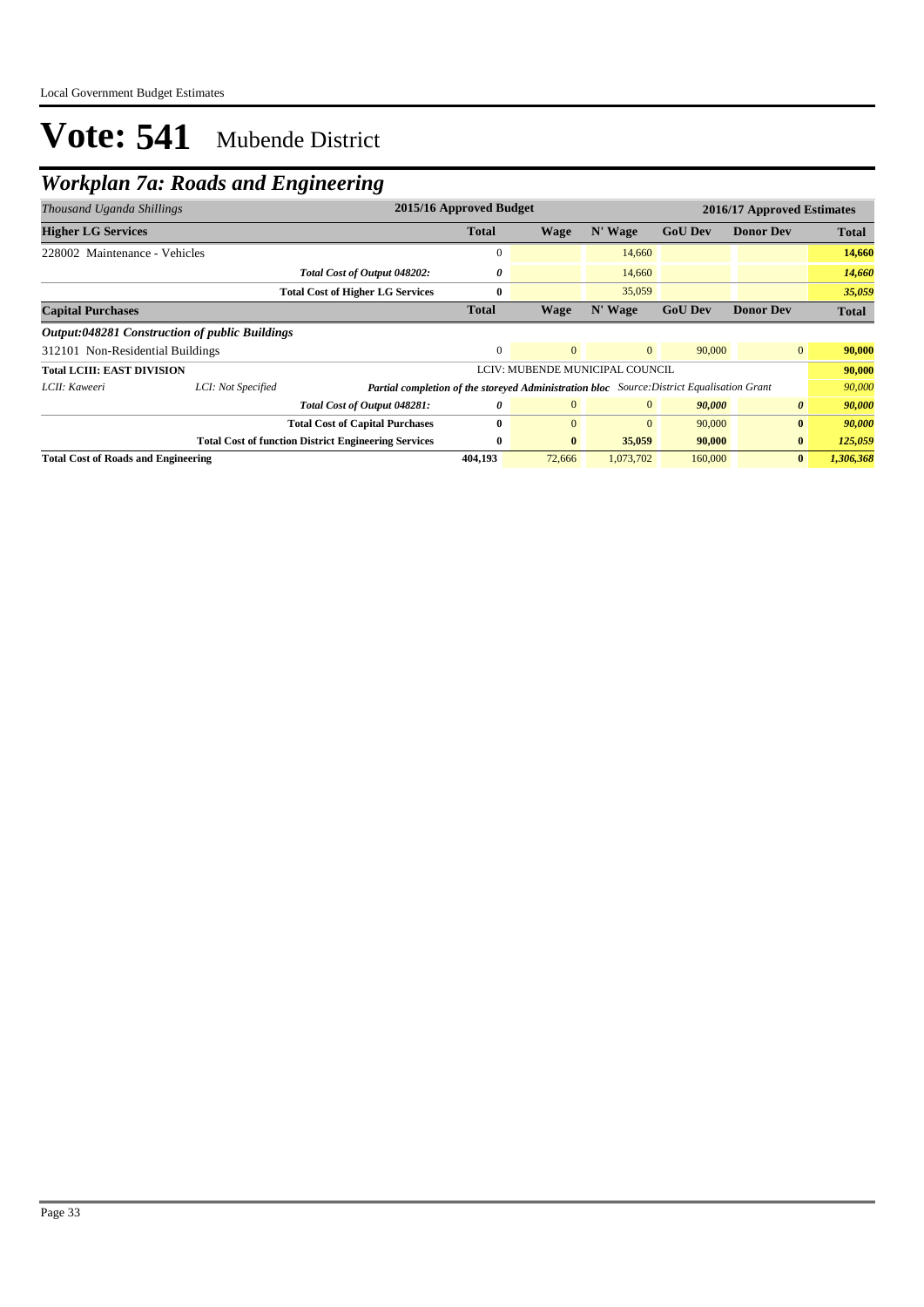## *Workplan 7b: Water*

#### **(i) Overview of Workplan Revenue and Expenditures**

| <b>UShs Thousand</b>                          |                           | 2015/16                        | 2016/17                          |  |
|-----------------------------------------------|---------------------------|--------------------------------|----------------------------------|--|
|                                               | Approved<br><b>Budget</b> | <b>Outturn by</b><br>end March | <b>Approved</b><br><b>Budget</b> |  |
| A: Breakdown of Workplan Revenues:            |                           |                                |                                  |  |
| <b>Recurrent Revenues</b>                     | 56,652                    | 40,550                         | 90,462                           |  |
| District Unconditional Grant (Non-Wage)       | 2,880                     | $\Omega$                       | 1,654                            |  |
| District Unconditional Grant (Wage)           | 41,772                    | 31,550                         | 41,264                           |  |
| Sector Conditional Grant (Non-Wage)           | 12,000                    | 9,000                          | 47,544                           |  |
| <b>Development Revenues</b>                   | 896,530                   | 723,514                        | 685,595                          |  |
| Development Grant                             | 674,530                   | 674,530                        | 638,595                          |  |
| Donor Funding                                 | 200,000                   | 32,484                         | 25,000                           |  |
| <b>Transitional Development Grant</b>         | 22,000                    | 16,500                         | 22,000                           |  |
| <b>Total Revenues</b>                         | 953,182                   | 764,063                        | 776,058                          |  |
| <b>B: Breakdown of Workplan Expenditures:</b> |                           |                                |                                  |  |
| Recurrent Expenditure                         | 78,652                    | 54,049                         | 90,462                           |  |
| Wage                                          | 41,772                    | 31,550                         | 41,264                           |  |
| Non Wage                                      | 36,880                    | 22,500                         | 49,198                           |  |
| Development Expenditure                       | 874,530                   | 433,023                        | 685,595                          |  |
| Domestic Development                          | 674.530                   | 400541.255                     | 660,595                          |  |
| Donor Development                             | 200,000                   | 32,482                         | 25,000                           |  |
| <b>Total Expenditure</b>                      | 953,182                   | 487,073                        | 776,058                          |  |

#### **(ii) Details of Workplan Revenues and Expenditures**

### *Expenditure Details for Workplan 7b: Water*

### **LG Function 0981 Rural Water Supply and Sanitation**

| Thousand Uganda Shillings                                      | 2015/16 Approved Budget |             |         |                | 2016/17 Approved Estimates |              |
|----------------------------------------------------------------|-------------------------|-------------|---------|----------------|----------------------------|--------------|
| <b>Higher LG Services</b>                                      | <b>Total</b>            | <b>Wage</b> | N' Wage | <b>GoU Dev</b> | <b>Donor Dev</b>           | <b>Total</b> |
| Output:098101 Operation of the District Water Office           |                         |             |         |                |                            |              |
| 211101 General Staff Salaries                                  | 41,772                  | 41,264      |         |                |                            | 41,264       |
| 221008 Computer supplies and Information Technology (IT)       | $\mathbf{0}$            |             | 1,000   |                |                            | 1,000        |
| 221011 Printing, Stationery, Photocopying and Binding          | 480                     |             | 1,000   |                |                            | 1,000        |
| 221012 Small Office Equipment                                  | $\mathbf{0}$            |             | 1,000   |                |                            | 1,000        |
| 222001 Telecommunications                                      | $\mathbf{0}$            |             | 480     |                |                            | 480          |
| 222003 Information and communications technology (ICT)         | 0                       |             | 3,000   |                |                            | 3,000        |
| 223005 Electricity                                             | 1,200                   |             |         |                |                            | $\bf{0}$     |
| 223006 Water                                                   | 1,200                   |             |         |                |                            | $\mathbf{0}$ |
| 227001 Travel inland                                           | 200,000                 |             |         |                |                            | $\mathbf{0}$ |
| 227002 Travel abroad                                           | 3,288                   |             |         |                |                            | $\mathbf{0}$ |
| 228001 Maintenance - Civil                                     | 3,000                   |             |         |                |                            | $\mathbf{0}$ |
| 228002 Maintenance - Vehicles                                  | 6,050                   |             | 8,000   |                |                            | 8,000        |
| Total Cost of Output 098101:                                   | 256,990                 | 41,264      | 14,480  |                |                            | 55,744       |
| Output:098102 Supervision, monitoring and coordination         |                         |             |         |                |                            |              |
| 221001 Advertising and Public Relations                        | 1,200                   |             |         |                |                            | $\bf{0}$     |
| 221002 Workshops and Seminars                                  | 10,000                  |             |         |                |                            | $\bf{0}$     |
| 227001 Travel inland                                           | 26,544                  |             | 13,908  |                |                            | 13,908       |
| Total Cost of Output 098102:                                   | 37,744                  |             | 13,908  |                |                            | 13,908       |
| Output:098103 Support for O&M of district water and sanitation |                         |             |         |                |                            |              |
| 227001 Travel inland                                           | $\mathbf{0}$            |             |         |                | 25,000                     | 25,000       |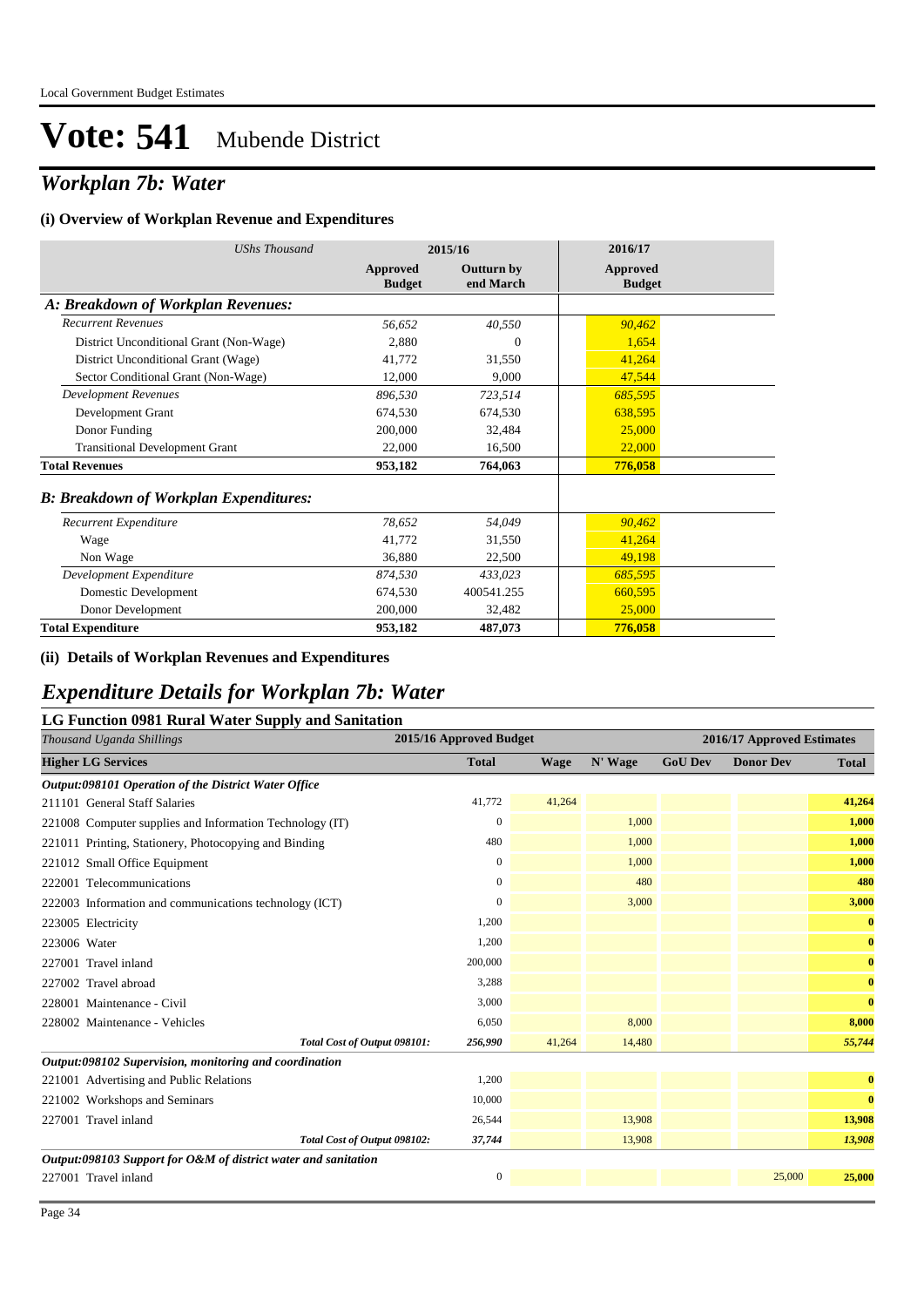## *Workplan 7b: Water*

| Thousand Uganda Shillings                                    |                    |                                                                                                        | 2015/16 Approved Budget |                |              |                                           | 2016/17 Approved Estimates |              |
|--------------------------------------------------------------|--------------------|--------------------------------------------------------------------------------------------------------|-------------------------|----------------|--------------|-------------------------------------------|----------------------------|--------------|
| <b>Higher LG Services</b>                                    |                    |                                                                                                        | <b>Total</b>            | <b>Wage</b>    | N' Wage      | <b>GoU Dev</b>                            | <b>Donor Dev</b>           | <b>Total</b> |
|                                                              |                    | Total Cost of Output 098103:                                                                           | 0                       |                |              |                                           | 25,000                     | 25,000       |
| <b>Output:098104 Promotion of Community Based Management</b> |                    |                                                                                                        |                         |                |              |                                           |                            |              |
| 221002 Workshops and Seminars                                |                    |                                                                                                        | 20,000                  |                |              |                                           |                            | $\bf{0}$     |
| 227001 Travel inland                                         |                    |                                                                                                        | 48,340                  |                | 20,810       |                                           |                            | 20,810       |
|                                                              |                    | Total Cost of Output 098104:                                                                           | 68,340                  |                | 20,810       |                                           |                            | 20,810       |
| Output:098105 Promotion of Sanitation and Hygiene            |                    |                                                                                                        |                         |                |              |                                           |                            |              |
| 227001 Travel inland                                         |                    |                                                                                                        | $\boldsymbol{0}$        |                |              | 22,000                                    |                            | 22,000       |
|                                                              |                    | Total Cost of Output 098105:                                                                           | 0                       |                |              | 22,000                                    |                            | 22,000       |
|                                                              |                    | <b>Total Cost of Higher LG Services</b>                                                                | 363,074                 | 41,264         | 49,198       | 22,000                                    | 25,000                     | 137,462      |
| <b>Capital Purchases</b>                                     |                    |                                                                                                        | <b>Total</b>            | <b>Wage</b>    | N' Wage      | <b>GoU Dev</b>                            | <b>Donor Dev</b>           | <b>Total</b> |
| Output:098180 Construction of public latrines in RGCs        |                    |                                                                                                        |                         |                |              |                                           |                            |              |
| 312101 Non-Residential Buildings                             |                    |                                                                                                        | $\mathbf{0}$            | $\mathbf{0}$   | $\mathbf{0}$ | 41,000                                    | $\overline{0}$             | 41,000       |
| <b>Total LCIII: BUKUYA</b>                                   |                    |                                                                                                        |                         | LCIV: BUKUYA   |              |                                           |                            | 17,500       |
| LCII: Bukuya Town Board                                      | LCI: Not Specified | 5 stance drainable latrine                                                                             |                         |                |              | Source: Conditional transfer for Rural Wa |                            | 17,500       |
| <b>Total LCIII: KITENGA</b>                                  |                    |                                                                                                        |                         | LCIV: BUWEKULA |              |                                           |                            | 17,500       |
| LCII: Kalonga                                                | LCI: Not Specified | 5 stance drainable latrine                                                                             |                         |                |              | Source: Conditional transfer for Rural Wa |                            | 17,500       |
| <b>Total LCIII: NALUTUNTU</b>                                |                    |                                                                                                        |                         | LCIV: KASSANDA |              |                                           |                            | 6,000        |
| LCII: Gambwa                                                 | LCI: Not Specified | <b>Retention and balance on 5 stance latrine in FY 2015/</b> Source: Conditional transfer for Rural Wa |                         |                |              |                                           |                            | 6,000        |
|                                                              |                    | Total Cost of Output 098180:                                                                           | 0                       | $\mathbf{0}$   | $\mathbf{0}$ | 41,000                                    | $\boldsymbol{\theta}$      | 41,000       |
| Output:098182 Shallow well construction                      |                    |                                                                                                        |                         |                |              |                                           |                            |              |
| 312104 Other Structures                                      |                    |                                                                                                        | 91,000                  | $\mathbf{0}$   | $\mathbf{0}$ | 4,000                                     | $\mathbf{0}$               | 4,000        |
| <b>Total LCIII: Not Specified</b>                            |                    |                                                                                                        |                         | LCIV: KASSANDA |              |                                           |                            | 4,000        |
| LCII: Not Specified                                          | LCI: Not Specified | Retention money for 15 Shallow wells constructed in                                                    |                         |                |              | Source: Conditional transfer for Rural Wa |                            | 4,000        |
|                                                              |                    | Total Cost of Output 098182:                                                                           | 91,000                  | $\mathbf{0}$   | $\mathbf{0}$ | 4,000                                     | 0                          | 4,000        |

*Output:098183 Borehole drilling and rehabilitation*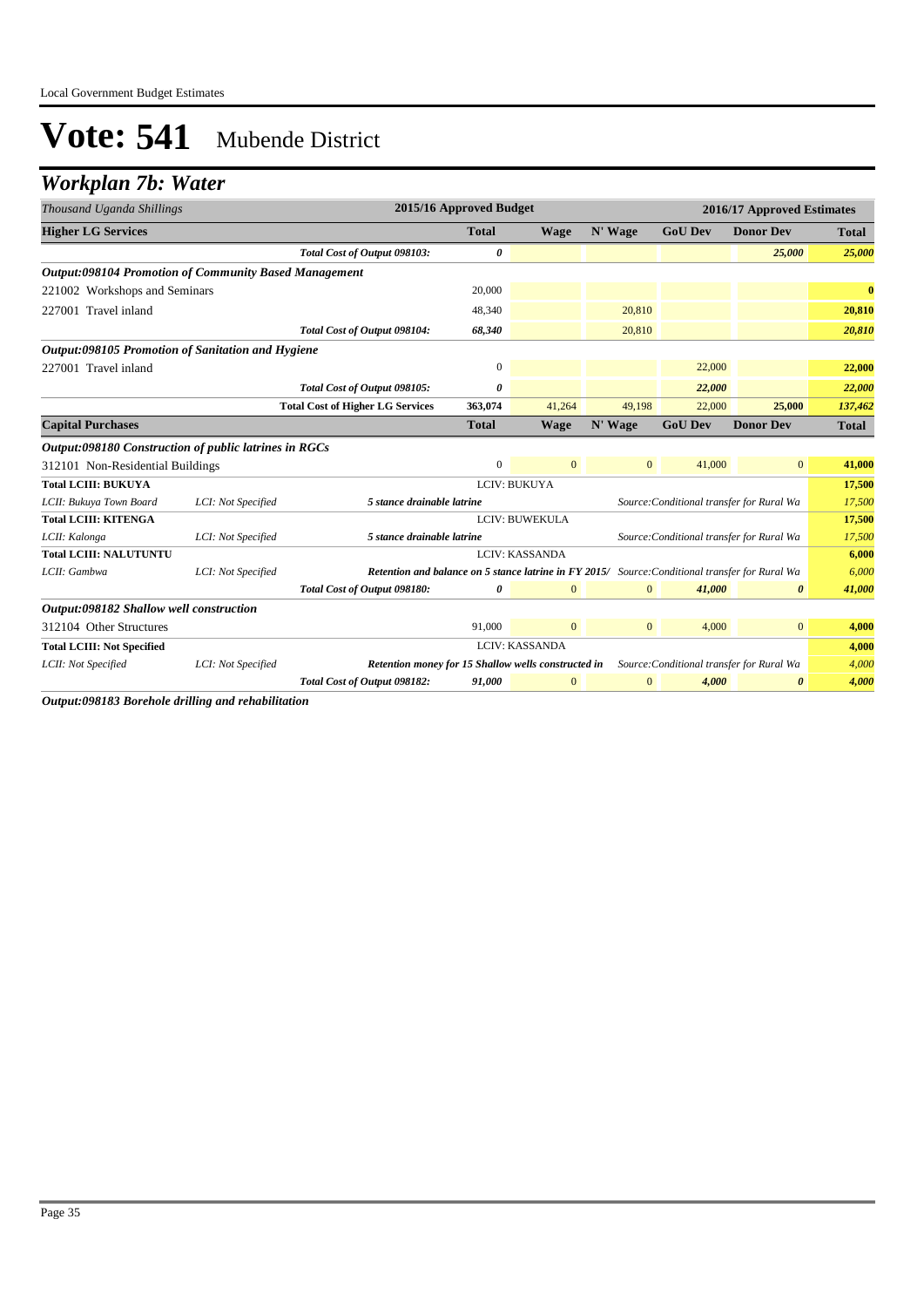## *Workplan 7b: Water*

| Thousand Uganda Shillings         |                    | 2015/16 Approved Budget                                                                         |              |                       |              | 2016/17 Approved Estimates                |                  |              |
|-----------------------------------|--------------------|-------------------------------------------------------------------------------------------------|--------------|-----------------------|--------------|-------------------------------------------|------------------|--------------|
| <b>Capital Purchases</b>          |                    |                                                                                                 | <b>Total</b> | <b>Wage</b>           | N' Wage      | <b>GoU Dev</b>                            | <b>Donor Dev</b> | <b>Total</b> |
| 312104 Other Structures           |                    |                                                                                                 | 185,000      | $\mathbf{0}$          | $\mathbf{0}$ | 257,100                                   | $\boldsymbol{0}$ | 257,100      |
| <b>Total LCIII: KITUMBI</b>       |                    |                                                                                                 |              | LCIV: BUKUYA          |              |                                           |                  | 24,500       |
| LCII: Kyato                       | LCI: Not Specified | Drilling of 1 borehole                                                                          |              |                       |              | Source: Conditional transfer for Rural Wa |                  | 20,000       |
| LCII: Lugingi                     | LCI: Not Specified | <b>Rehabilitation of 1 borehole</b>                                                             |              |                       |              | Source: Conditional transfer for Rural Wa |                  | 4,500        |
| <b>Total LCIII: BUTOLOOGO</b>     |                    |                                                                                                 |              | LCIV: BUWEKULA        |              |                                           |                  | 20,000       |
| LCII: Kanyogoga                   | LCI: Not Specified | Drilling of 1 borehole                                                                          |              |                       |              | Source: Conditional transfer for Rural Wa |                  | 20,000       |
| <b>Total LCIII: KITENGA</b>       |                    |                                                                                                 |              | <b>LCIV: BUWEKULA</b> |              |                                           |                  | 13,500       |
| LCII: Bugonzi                     | LCI: Not Specified | <b>Rehabilitation of 1 borehole</b>                                                             |              |                       |              | Source: Conditional transfer for Rural Wa |                  | 4,500        |
| LCII: Kagoma                      | LCI: Not Specified | <b>Rehabilitation of 1 borehole</b>                                                             |              |                       |              | Source: Conditional transfer for Rural Wa |                  | 4,500        |
| LCII: Kayebe                      | LCI: Not Specified | <b>Rehabilitation of 1 borehole</b>                                                             |              |                       |              | Source: Conditional transfer for Rural Wa |                  | 4,500        |
| <b>Total LCIII: KIYUNI</b>        |                    |                                                                                                 |              | LCIV: BUWEKULA        |              |                                           |                  | 4,500        |
| LCII: Kawumulwa                   | LCI: Not Specified | <b>Rehabilitation of 1 borehole</b>                                                             |              |                       |              | Source: Conditional transfer for Rural Wa |                  | 4,500        |
| <b>Total LCIII: MADUDU</b>        |                    |                                                                                                 |              | LCIV: BUWEKULA        |              |                                           |                  | 24,500       |
| LCII: Kabulamuliro                | LCI: Not Specified | <b>Rehabilitation of 1 borehole</b>                                                             |              |                       |              | Source: Conditional transfer for Rural Wa |                  | 4,500        |
| LCII: Kikoma                      | LCI: Not Specified | Drilling of 1 borehole                                                                          |              |                       |              | Source: Conditional transfer for Rural Wa |                  | 20,000       |
| <b>Total LCIII: KIBALINGA</b>     |                    |                                                                                                 |              | LCIV: KASAMBYA        |              |                                           |                  | 9,000        |
| LCII: Kibalinga A                 | LCI: Not Specified | <b>Rehabilitation of 1 borehole</b>                                                             |              |                       |              | Source: Conditional transfer for Rural Wa |                  | 4,500        |
| LCII: Nkandwa                     | LCI: Not Specified | <b>Rehabilitation of 1 borehole</b>                                                             |              |                       |              | Source: Conditional transfer for Rural Wa |                  | 4,500        |
| <b>Total LCIII: KIGANDO</b>       |                    |                                                                                                 |              | LCIV: KASAMBYA        |              |                                           |                  | 20,000       |
| LCII: Kiyonga                     | LCI: Not Specified | Drilling of 1 borehole                                                                          |              |                       |              | Source: Conditional transfer for Rural Wa |                  | 20,000       |
| <b>Total LCIII: NABINGOOLA</b>    |                    |                                                                                                 |              | LCIV: KASAMBYA        |              |                                           |                  | 29,000       |
| LCII: Kafundeezi                  | LCI: Not Specified | <b>Rehabilitation of 1 borehole</b>                                                             |              |                       |              | Source: Conditional transfer for Rural Wa |                  | 4,500        |
| LCII: Kiyita                      | LCI: Not Specified | Drilling of 1 borehole                                                                          |              |                       |              | Source: Conditional transfer for Rural Wa |                  | 20,000       |
| LCII: Kiyita                      | LCI: Not Specified | <b>Rehabilitation of 1 borehole</b>                                                             |              |                       |              | Source: Conditional transfer for Rural Wa |                  | 4,500        |
| <b>Total LCIII: Not Specified</b> |                    |                                                                                                 |              | LCIV: KASAMBYA        |              |                                           |                  | 2,100        |
| LCII: Not Specified               | LCI: Not Specified | Retention money for Shallow wells rehabilitated in FY Source: Conditional transfer for Rural Wa |              |                       |              |                                           |                  | 2,100        |
| <b>Total LCIII: KALWANA</b>       |                    |                                                                                                 |              | <b>LCIV: KASSANDA</b> |              |                                           |                  | 9,000        |
| LCII: Ddalamba                    | LCI: Not Specified | <b>Rehabilitation of 1 borehole</b>                                                             |              |                       |              | Source: Conditional transfer for Rural Wa |                  | 4,500        |
| LCII: Kikandwa                    | LCI: Not Specified | <b>Rehabilitation of 1 borehole</b>                                                             |              |                       |              | Source: Conditional transfer for Rural Wa |                  | 4,500        |
| <b>Total LCIII: KASSANDA</b>      |                    |                                                                                                 |              | <b>LCIV: KASSANDA</b> |              |                                           |                  | 20,000       |
| LCII: Manyogaseka                 | LCI: Not Specified | Drilling of 1 borehole                                                                          |              |                       |              | Source: Conditional transfer for Rural Wa |                  | 20,000       |
| <b>Total LCIII: KIGANDA</b>       |                    |                                                                                                 |              | <b>LCIV: KASSANDA</b> |              |                                           |                  | 33,500       |
| LCII: Kamusenene                  | LCI: Not Specified | <b>Rehabilitation of 1 borehole</b>                                                             |              |                       |              | Source: Conditional transfer for Rural Wa |                  | 4,500        |
| LCII: Kigalama                    | LCI: Not Specified | Rehabilitation of 1 borehole                                                                    |              |                       |              | Source: Conditional transfer for Rural Wa |                  | 4,500        |
| LCII: Kinoni                      | LCI: Not Specified | <b>Rehabilitation of 1 borehole</b>                                                             |              |                       |              | Source: Conditional transfer for Rural Wa |                  | 4,500        |
| LCII: Lubona/Kayunga              | LCI: Not Specified | Drilling of 1 borehole                                                                          |              |                       |              | Source: Conditional transfer for Rural Wa |                  | 20,000       |
| <b>Total LCIII: MYANZI</b>        |                    |                                                                                                 |              | LCIV: KASSANDA        |              |                                           |                  | 9,000        |
| LCII: Kampiri                     | LCI: Not Specified | <b>Rehabilitation of 1 borehole</b>                                                             |              |                       |              | Source: Conditional transfer for Rural Wa |                  | 4,500        |
| LCII: Myanzi                      | LCI: Not Specified | <b>Rehabilitation of 1 borehole</b>                                                             |              |                       |              | Source: Conditional transfer for Rural Wa |                  | 4,500        |
| <b>Total LCIII: NALUTUNTU</b>     |                    |                                                                                                 |              | LCIV: KASSANDA        |              |                                           |                  | 33,500       |
| LCII: Kyakatebe                   | LCI: Not Specified | <b>Rehabilitation of 1 borehole</b>                                                             |              |                       |              | Source: Conditional transfer for Rural Wa |                  | 4,500        |
| LCII: Kyanamugera                 | LCI: Not Specified | <b>Rehabilitation of 1 borehole</b>                                                             |              |                       |              | Source: Conditional transfer for Rural Wa |                  | 4,500        |
| LCII: Nalutuntu                   | LCI: Not Specified | Drilling of 1 borehole                                                                          |              |                       |              | Source: Conditional transfer for Rural Wa |                  | 20,000       |
| LCII: Nalutuntu                   | LCI: Not Specified | <b>Rehabilitation of 1 borehole</b>                                                             |              |                       |              | Source: Conditional transfer for Rural Wa |                  | 4,500        |
| <b>Total LCIII: Not Specified</b> |                    |                                                                                                 |              | LCIV: KASSANDA        |              |                                           |                  | 5,000        |
| LCII: Not Specified               | LCI: Not Specified | Retention money for boreholes drilled in FY 2015/16                                             |              |                       |              | Source: Conditional transfer for Rural Wa |                  | 5,000        |
|                                   |                    | Total Cost of Output 098183:                                                                    | 185,000      | $\bf{0}$              | $\bf{0}$     | 257,100                                   | 0                | 257,100      |

*Output:098184 Construction of piped water supply system*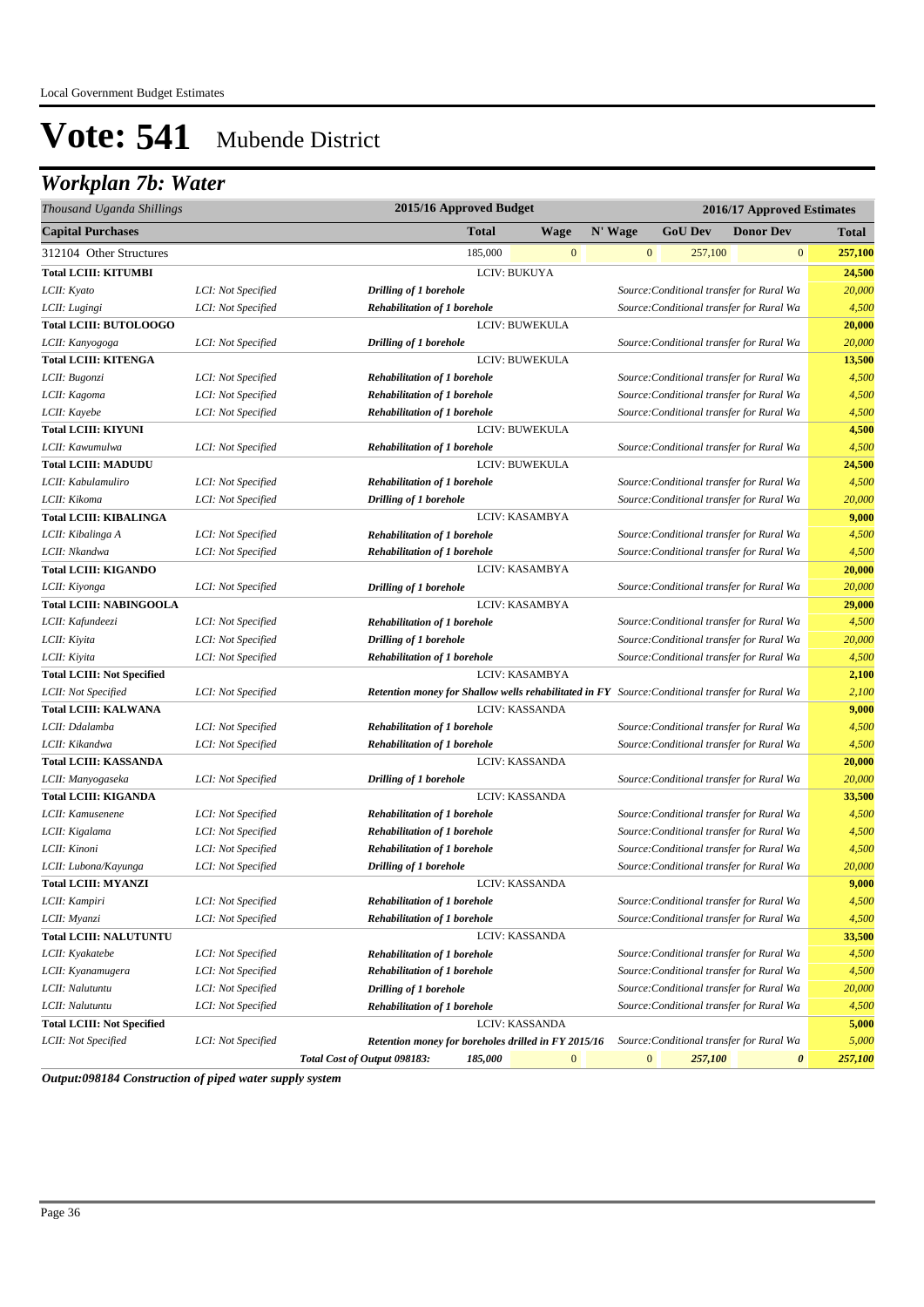### *Workplan 7b: Water*

| Thousand Uganda Shillings                                       |                    |                                                                 | 2015/16 Approved Budget                                                                         |                     |                |                | 2016/17 Approved Estimates                |                       |
|-----------------------------------------------------------------|--------------------|-----------------------------------------------------------------|-------------------------------------------------------------------------------------------------|---------------------|----------------|----------------|-------------------------------------------|-----------------------|
| <b>Capital Purchases</b>                                        |                    |                                                                 | <b>Total</b>                                                                                    | <b>Wage</b>         | N' Wage        | <b>GoU Dev</b> | <b>Donor Dev</b>                          | <b>Total</b>          |
| 281503 Engineering and Design Studies & Plans for capital works |                    |                                                                 | 82,608                                                                                          | $\mathbf{0}$        | $\mathbf{0}$   | 100,000        | $\boldsymbol{0}$                          | 100,000               |
| <b>Total LCIII: KITUMBI</b>                                     |                    |                                                                 |                                                                                                 | LCIV: BUKUYA        |                |                |                                           | 25,000                |
| LCII: Kitumbi                                                   | LCI: Not Specified |                                                                 | Drilling of production well in preparation for Scheme Source: Conditional transfer for Rural Wa |                     |                |                |                                           | 25,000                |
| <b>Total LCIII: KITENGA</b>                                     |                    |                                                                 |                                                                                                 | LCIV: BUWEKULA      |                |                |                                           | 25,000                |
| LCII: Kalonga                                                   | LCI: Not Specified |                                                                 | Drilling of production well in preparation for Scheme Source: Conditional transfer for Rural Wa |                     |                |                |                                           | 25,000                |
| <b>Total LCIII: KIYUNI</b>                                      |                    |                                                                 |                                                                                                 | LCIV: BUWEKULA      |                |                |                                           | 25,000                |
| LCII: Katente                                                   | LCI: Not Specified |                                                                 | Drilling of production well in preparation for Scheme Source: Conditional transfer for Rural Wa |                     |                |                |                                           | 25,000                |
| <b>Total LCIII: NALUTUNTU</b>                                   |                    |                                                                 |                                                                                                 | LCIV: KASSANDA      |                |                |                                           | 25,000                |
| LCII: Gambwa                                                    | LCI: Not Specified |                                                                 | Drilling of production well in preparation for Scheme Source: Conditional transfer for Rural Wa |                     |                |                |                                           | 25,000                |
| 312104 Other Structures                                         |                    |                                                                 | 68,000                                                                                          | $\mathbf{0}$        | $\mathbf{0}$   | 231,580        | $\mathbf{0}$                              | 231,580               |
| <b>Total LCIII: BUKUYA</b>                                      |                    |                                                                 |                                                                                                 | <b>LCIV: BUKUYA</b> |                |                |                                           | 71,580                |
| LCII: Bukuya Town Board                                         | LCI: Not Specified |                                                                 | Supply of Electral mechanical parts for second source Source: Conditional transfer for Rural Wa |                     |                |                |                                           | 65,000                |
| LCII: Bukuya Town Board                                         | LCI: Not Specified |                                                                 | Retention money for works for Phase 5 of Bukuya P                                               |                     |                |                | Source: Conditional transfer for Rural Wa | 6,580                 |
| <b>Total LCIII: KITENGA</b>                                     |                    |                                                                 |                                                                                                 | LCIV: BUWEKULA      |                |                |                                           | 160,000               |
| LCII: Kalonga                                                   | LCI: Not Specified |                                                                 | Phase 1 of Kalonga piped water system                                                           |                     |                |                | Source: Conditional transfer for Rural Wa | 160,000               |
|                                                                 |                    | Total Cost of Output 098184:                                    | 150,608                                                                                         | $\boldsymbol{0}$    | $\mathbf{0}$   | 331,580        | $\boldsymbol{\theta}$                     | 331,580               |
| Output:098185 Construction of dams                              |                    |                                                                 |                                                                                                 |                     |                |                |                                           |                       |
| 312104 Other Structures                                         |                    |                                                                 | 132,000                                                                                         | $\overline{0}$      | $\mathbf{0}$   | 4,915          | $\mathbf{0}$                              | 4,915                 |
| <b>Total LCIII: KASSANDA</b>                                    |                    |                                                                 |                                                                                                 | LCIV: KASSANDA      |                |                |                                           | 4,915                 |
| LCII: Kitongo                                                   | LCI: Not Specified |                                                                 | <b>Retention money for 2 valley tanks constructed in FY</b>                                     |                     |                |                | Source: Conditional transfer for Rural Wa | 4,915                 |
|                                                                 |                    | Total Cost of Output 098185:                                    | 132,000                                                                                         | $\overline{0}$      | $\mathbf{0}$   | 4,915          | $\boldsymbol{\theta}$                     | 4,915                 |
|                                                                 |                    | <b>Total Cost of Capital Purchases</b>                          | 558,608                                                                                         | $\mathbf{0}$        | $\overline{0}$ | 638,595        | $\bf{0}$                                  | 638,595               |
|                                                                 |                    | <b>Total Cost of function Rural Water Supply and Sanitation</b> | 921,682                                                                                         | 41,264              | 49,198         | 660,595        | 25,000                                    | 776,058               |
| LG Function 0982 Urban Water Supply and Sanitation              |                    |                                                                 |                                                                                                 |                     |                |                |                                           |                       |
| Thousand Uganda Shillings                                       |                    |                                                                 | 2015/16 Approved Budget                                                                         |                     |                |                | 2016/17 Approved Estimates                |                       |
| <b>Higher LG Services</b>                                       |                    |                                                                 | <b>Total</b>                                                                                    | <b>Wage</b>         | N' Wage        | <b>GoU Dev</b> | <b>Donor Dev</b>                          | <b>Total</b>          |
| Output:098203 Support for O&M of urban water facilities         |                    |                                                                 |                                                                                                 |                     |                |                |                                           |                       |
| 227001 Travel inland                                            |                    |                                                                 | 5,000                                                                                           |                     |                |                |                                           | $\bf{0}$              |
| 227004 Fuel, Lubricants and Oils                                |                    |                                                                 | 7,000                                                                                           |                     |                |                |                                           | $\bf{0}$              |
|                                                                 |                    | Total Cost of Output 098203:                                    | 12,000                                                                                          |                     |                |                |                                           | $\boldsymbol{\theta}$ |
|                                                                 |                    | <b>Total Cost of Higher LG Services</b>                         | 12,000                                                                                          |                     |                |                |                                           | $\boldsymbol{\theta}$ |
|                                                                 |                    | <b>Total Cost of function Urban Water Supply and Sanitation</b> | 12,000                                                                                          |                     |                |                |                                           | $\boldsymbol{\theta}$ |

**Total Cost of Water 933,682** 41,264 49,198 660,595 **25,000** *776,058*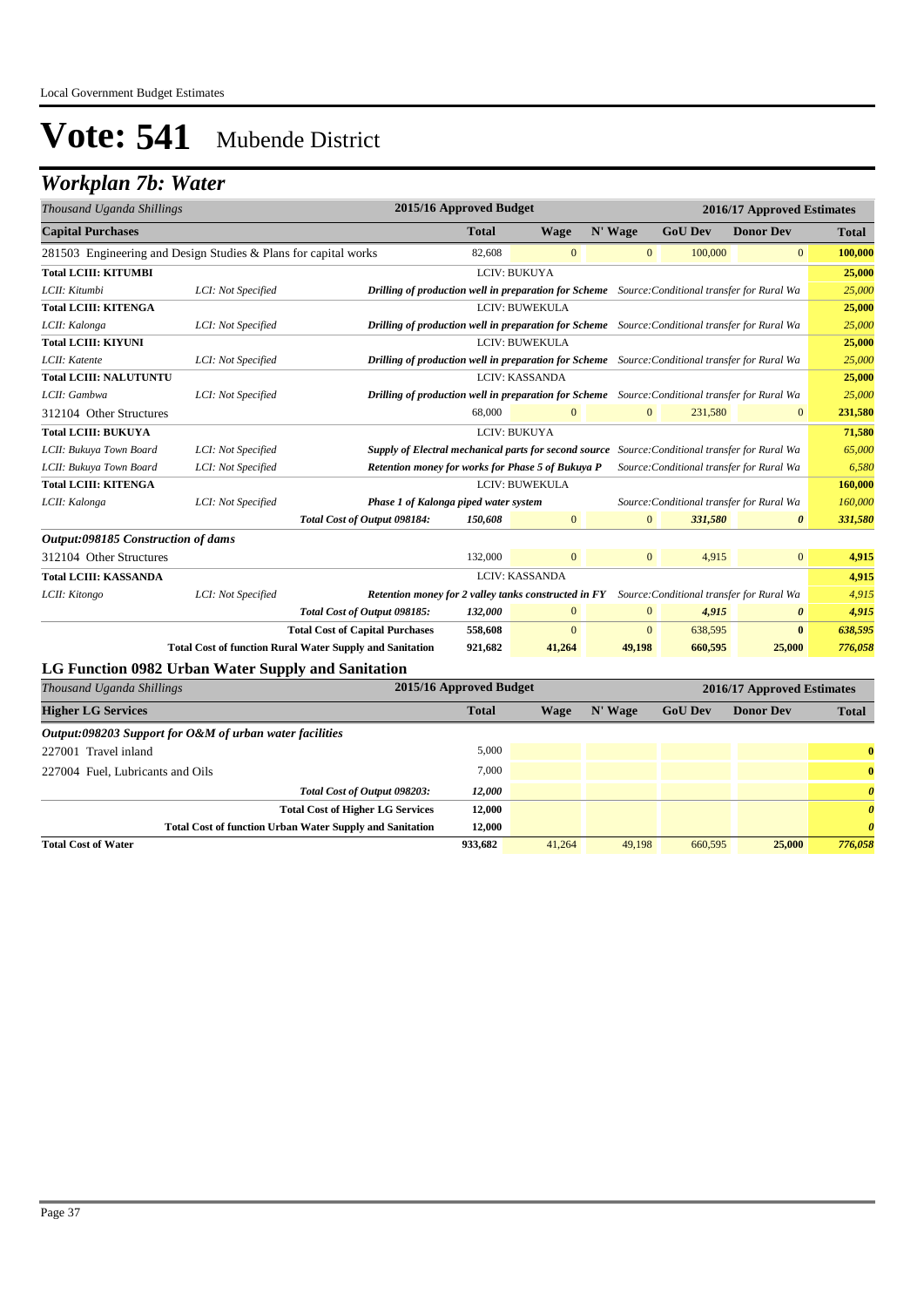## *Workplan 8: Natural Resources*

### **(i) Overview of Workplan Revenue and Expenditures**

| <b>UShs Thousand</b>                                 |                           | 2015/16                        | 2016/17                          |
|------------------------------------------------------|---------------------------|--------------------------------|----------------------------------|
|                                                      | Approved<br><b>Budget</b> | <b>Outturn by</b><br>end March | <b>Approved</b><br><b>Budget</b> |
| A: Breakdown of Workplan Revenues:                   |                           |                                |                                  |
| <b>Recurrent Revenues</b>                            | 399.094                   | 197,572                        | 190,570                          |
| District Unconditional Grant (Non-Wage)              | 20,960                    | 7,434                          | 19,847                           |
| District Unconditional Grant (Wage)                  | 124,353                   | 96,217                         | 139,738                          |
| <b>Locally Raised Revenues</b>                       | 24,188                    | 35,384                         | 13,195                           |
| Other Transfers from Central Government              | 168,522                   | $\Omega$                       |                                  |
| Sector Conditional Grant (Non-Wage)                  | 10,140                    | 7,605                          | 17,791                           |
| Unspent balances - Locally Raised Revenues           | 194                       | 194                            |                                  |
| Unspent balances - Other Government Transfers        | 50,737                    | 50,737                         |                                  |
| <b>Development Revenues</b>                          | 41.600                    | 41,565                         | 696.180                          |
| District Discretionary Development Equalization Gran | 30,000                    | 30,000                         | 30.580                           |
| Donor Funding                                        | 11,600                    | 11,565                         | 115,600                          |
| Other Transfers from Central Government              |                           | $\theta$                       | 550,000                          |
| <b>Total Revenues</b>                                | 440.694                   | 239,137                        | 886,750                          |
| <b>B: Breakdown of Workplan Expenditures:</b>        |                           |                                |                                  |
| Recurrent Expenditure                                | 399.094                   | 154,281                        | 190,570                          |
| Wage                                                 | 124,353                   | 96,217                         | 139,738                          |
| Non Wage                                             | 274,741                   | 58,063                         | 50.832                           |
| Development Expenditure                              | 41,600                    | $\theta$                       | 696,180                          |
| Domestic Development                                 | 30,000                    | $\overline{0}$                 | 580,580                          |
| Donor Development                                    | 11.600                    | $\Omega$                       | 115,600                          |
| <b>Total Expenditure</b>                             | 440.694                   | 154,281                        | 886,750                          |

### **(ii) Details of Workplan Revenues and Expenditures**

### *Expenditure Details for Workplan 8: Natural Resources*

| LG Function 0983 Natural Resources Management             |                         |             |         |                            |                  |              |  |  |  |  |
|-----------------------------------------------------------|-------------------------|-------------|---------|----------------------------|------------------|--------------|--|--|--|--|
| Thousand Uganda Shillings                                 | 2015/16 Approved Budget |             |         | 2016/17 Approved Estimates |                  |              |  |  |  |  |
| <b>Higher LG Services</b>                                 | <b>Total</b>            | <b>Wage</b> | N' Wage | <b>GoU Dev</b>             | <b>Donor Dev</b> | <b>Total</b> |  |  |  |  |
| Output:098301 District Natural Resource Management        |                         |             |         |                            |                  |              |  |  |  |  |
| 211101 General Staff Salaries                             | 124,353                 | 139,738     |         |                            |                  | 139,738      |  |  |  |  |
| 213001 Medical expenses (To employees)                    | 501                     |             | 600     |                            |                  | 600          |  |  |  |  |
| 221002 Workshops and Seminars                             | 850                     |             | 850     |                            |                  | 850          |  |  |  |  |
| 221011 Printing, Stationery, Photocopying and Binding     | 700                     |             |         |                            |                  | $\bf{0}$     |  |  |  |  |
| 221012 Small Office Equipment                             | 928                     |             | 907     |                            |                  | 907          |  |  |  |  |
| 221014 Bank Charges and other Bank related costs          | 1,000                   |             |         |                            |                  | $\bf{0}$     |  |  |  |  |
| 224001 Medical and Agricultural supplies                  | 0                       |             |         | 150,000                    |                  | 150,000      |  |  |  |  |
| 225001 Consultancy Services- Short term                   | $\mathbf{0}$            |             |         | 100,000                    |                  | 100,000      |  |  |  |  |
| 227001 Travel inland                                      | 726                     |             | 4.330   |                            |                  | 4,330        |  |  |  |  |
| 228002 Maintenance - Vehicles                             | 1,000                   |             |         |                            |                  | $\bf{0}$     |  |  |  |  |
| Total Cost of Output 098301:                              | 130,058                 | 139,738     | 6,687   | 250,000                    |                  | 396,425      |  |  |  |  |
| Output:098303 Tree Planting and Afforestation             |                         |             |         |                            |                  |              |  |  |  |  |
| 211102 Contract Staff Salaries (Incl. Casuals, Temporary) | 20,000                  |             |         |                            |                  | $\bf{0}$     |  |  |  |  |
| 221002 Workshops and Seminars                             | 500                     |             |         |                            |                  | $\bf{0}$     |  |  |  |  |
| 221011 Printing, Stationery, Photocopying and Binding     | 1,848                   |             | 1,000   | 1,000                      |                  | 2,000        |  |  |  |  |
| 224001 Medical and Agricultural supplies                  | 70,574                  |             | 3,029   | 125,239                    | 57,000           | 185,268      |  |  |  |  |
|                                                           |                         |             |         |                            |                  |              |  |  |  |  |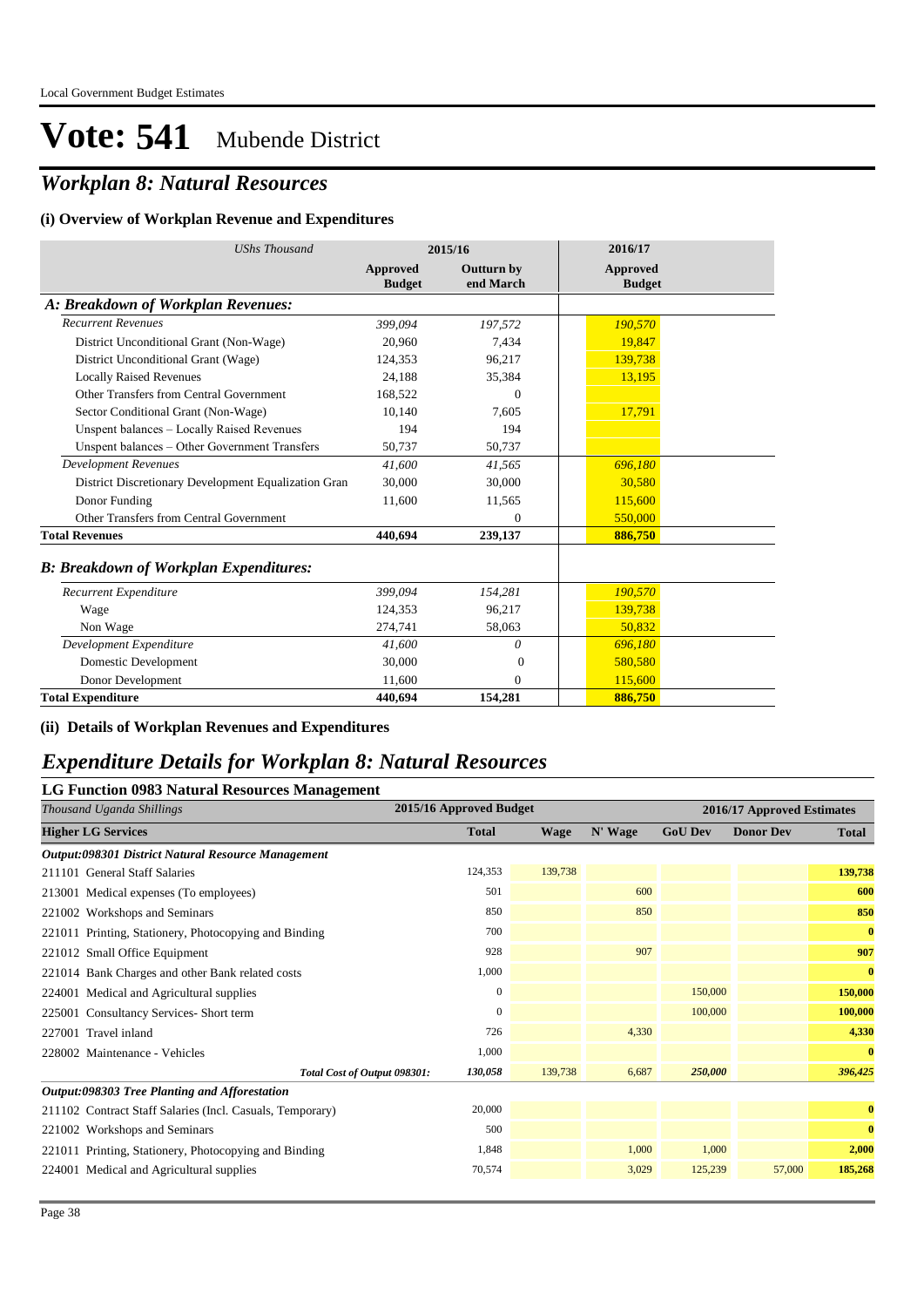### *Workplan 8: Natural Resources*

| Thousand Uganda Shillings                                                                     | 2015/16 Approved Budget |             |         | 2016/17 Approved Estimates |                  |              |
|-----------------------------------------------------------------------------------------------|-------------------------|-------------|---------|----------------------------|------------------|--------------|
| <b>Higher LG Services</b>                                                                     | <b>Total</b>            | <b>Wage</b> | N' Wage | <b>GoU Dev</b>             | <b>Donor Dev</b> | <b>Total</b> |
| 224006 Agricultural Supplies                                                                  | 19,799                  |             |         |                            |                  | $\bf{0}$     |
| 225001 Consultancy Services- Short term                                                       | 33,227                  |             | 1,000   | 25,750                     |                  | 26,750       |
| 227001 Travel inland                                                                          | $\mathbf{0}$            |             | 1,000   | 4,500                      | 1,600            | 7,100        |
| 227002 Travel abroad                                                                          | 4,062                   |             |         |                            |                  | $\bf{0}$     |
| Total Cost of Output 098303:                                                                  | 150,010                 |             | 6,029   | 156,489                    | 58,600           | 221,118      |
| Output:098304 Training in forestry management (Fuel Saving Technology, Water Shed Management) |                         |             |         |                            |                  |              |
| 221002 Workshops and Seminars                                                                 | 750                     |             | 600     |                            | 57,000           | 57,600       |
| 221011 Printing, Stationery, Photocopying and Binding                                         | 100                     |             | 100     |                            |                  | 100          |
| 222001 Telecommunications                                                                     | $\mathbf{0}$            |             | 150     |                            |                  | 150          |
| 227001 Travel inland                                                                          | 375                     |             | 375     |                            |                  | 375          |
| Total Cost of Output 098304:                                                                  | 1,225                   |             | 1,225   |                            | 57,000           | 58,225       |
| Output:098305 Forestry Regulation and Inspection                                              |                         |             |         |                            |                  |              |
| 221011 Printing, Stationery, Photocopying and Binding                                         | 150                     |             | 150     |                            |                  | 150          |
| 227001 Travel inland                                                                          | 950                     |             | 950     |                            |                  | 950          |
| Total Cost of Output 098305:                                                                  | 1,100                   |             | 1,100   |                            |                  | 1,100        |
| Output:098306 Community Training in Wetland management                                        |                         |             |         |                            |                  |              |
| 221002 Workshops and Seminars                                                                 | 1,940                   |             | 2,495   |                            |                  | 2,495        |
| 221011 Printing, Stationery, Photocopying and Binding                                         | 600                     |             | 1,166   |                            |                  | 1,166        |
| 222001 Telecommunications                                                                     | 200                     |             | 1,364   |                            |                  | 1,364        |
| 227001 Travel inland                                                                          | 1,600                   |             | 3,058   |                            |                  | 3,058        |
| Total Cost of Output 098306:                                                                  | 4,340                   |             | 8,083   |                            |                  | 8,083        |
| Output:098307 River Bank and Wetland Restoration                                              |                         |             |         |                            |                  |              |
| 221001 Advertising and Public Relations                                                       | 1,898                   |             | 1,573   |                            |                  | 1,573        |
| 221002 Workshops and Seminars                                                                 | 20,608                  |             | 3,000   |                            |                  | 3,000        |
| 221011 Printing, Stationery, Photocopying and Binding                                         | 1,933                   |             | 1,334   |                            |                  | 1,334        |
| 221012 Small Office Equipment                                                                 | 1,905                   |             |         |                            |                  | $\bf{0}$     |
| 222001 Telecommunications                                                                     | 2,560                   |             |         |                            |                  | $\bf{0}$     |
| 223005 Electricity                                                                            | 3,900                   |             |         |                            |                  | $\bf{0}$     |
| 223006 Water                                                                                  | 1,500                   |             |         |                            |                  | $\bf{0}$     |
| 224001 Medical and Agricultural supplies                                                      | 14,500                  |             |         | 80,400                     |                  | 80,400       |
| 225001 Consultancy Services- Short term                                                       | $\mathbf{0}$            |             |         | 82,518                     |                  | 82,518       |
| 227001 Travel inland                                                                          | 25,314                  |             | 4,101   | 11,173                     |                  | 15,273       |
| Total Cost of Output 098307:                                                                  | 74,118                  |             | 10,008  | 174,091                    |                  | 184,098      |
| Output:098308 Stakeholder Environmental Training and Sensitisation                            |                         |             |         |                            |                  |              |
| 221001 Advertising and Public Relations                                                       | 1,500                   |             | 1,000   |                            |                  | 1,000        |
| 221002 Workshops and Seminars                                                                 | 2,000                   |             | 1,500   |                            |                  | 1,500        |
| 221011 Printing, Stationery, Photocopying and Binding                                         | 500                     |             | 500     |                            |                  | 500          |
| 227001 Travel inland                                                                          | 2,250                   |             | 1,000   |                            |                  | 1,000        |
| Total Cost of Output 098308:                                                                  | 6,250                   |             | 4,000   |                            |                  | 4,000        |
| Output:098309 Monitoring and Evaluation of Environmental Compliance                           |                         |             |         |                            |                  |              |
| 227001 Travel inland                                                                          | 4,062                   |             | 2,062   |                            |                  | 2,062        |
| Total Cost of Output 098309:                                                                  | 4,062                   |             | 2,062   |                            |                  | 2,062        |
| Output:098310 Land Management Services (Surveying, Valuations, Tittling and lease management) |                         |             |         |                            |                  |              |
| 221002 Workshops and Seminars                                                                 | 7,101                   |             | 2,101   |                            |                  | 2,101        |
| 221011 Printing, Stationery, Photocopying and Binding                                         | 1,600                   |             | 1,600   |                            |                  | 1,600        |
| 221012 Small Office Equipment                                                                 | 1,000                   |             | 500     |                            |                  | 500          |
| 225001 Consultancy Services- Short term                                                       | 36,250                  |             |         |                            |                  | $\bf{0}$     |
| 227001 Travel inland                                                                          | 10,580                  |             | 3,190   |                            |                  | 3,190        |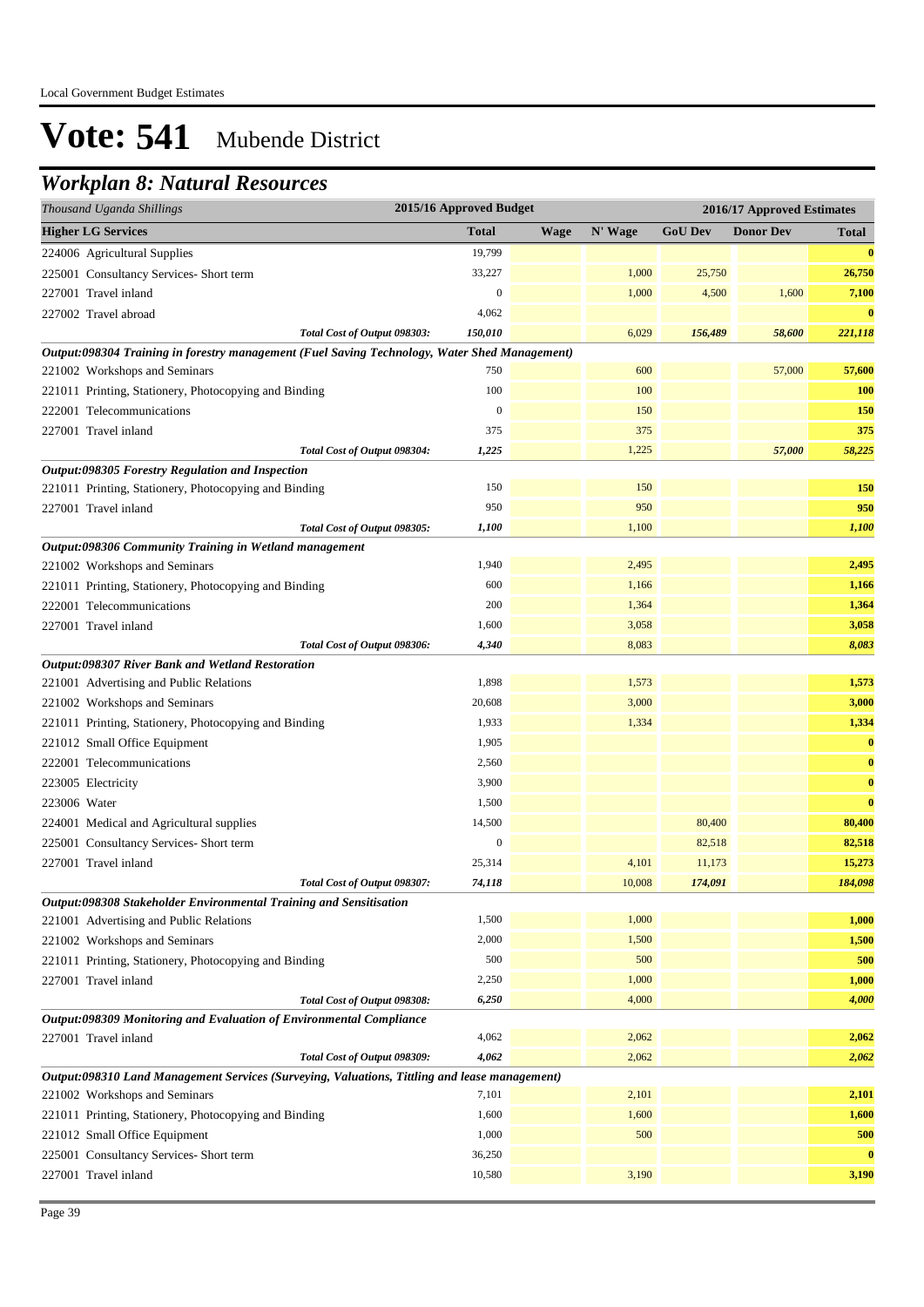## *Workplan 8: Natural Resources*

| Thousand Uganda Shillings                                  | 2015/16 Approved Budget |         |         |                | 2016/17 Approved Estimates |              |  |
|------------------------------------------------------------|-------------------------|---------|---------|----------------|----------------------------|--------------|--|
| <b>Higher LG Services</b>                                  | <b>Total</b>            | Wage    | N' Wage | <b>GoU Dev</b> | <b>Donor Dev</b>           | <b>Total</b> |  |
| Total Cost of Output 098310:                               | 56,531                  |         | 7,391   |                |                            | 7,391        |  |
| Output:098311 Infrastruture Planning                       |                         |         |         |                |                            |              |  |
| 221002 Workshops and Seminars                              | 2,500                   |         | 1,996   |                |                            | 1,996        |  |
| 221011 Printing, Stationery, Photocopying and Binding      | 500                     |         | 1.318   |                |                            | 1,318        |  |
| 221012 Small Office Equipment                              | 500                     |         |         |                |                            | $\bf{0}$     |  |
| 225001 Consultancy Services-Short term                     | 4,500                   |         |         |                |                            | $\bf{0}$     |  |
| 227001 Travel inland                                       | 5,000                   |         |         |                |                            | $\bf{0}$     |  |
| 227002 Travel abroad                                       | $\Omega$                |         | 934     |                |                            | 934          |  |
| Total Cost of Output 098311:                               | 13,000                  |         | 4,249   |                |                            | 4,249        |  |
| <b>Total Cost of Higher LG Services</b>                    | 440,694                 | 139,738 | 50,832  | 580,580        | 115,600                    | 886,750      |  |
| <b>Total Cost of function Natural Resources Management</b> | 440,694                 | 139,738 | 50,832  | 580,580        | 115,600                    | 886,750      |  |
| <b>Total Cost of Natural Resources</b>                     | 440,694                 | 139,738 | 50,832  | 580,580        | 115,600                    | 886,750      |  |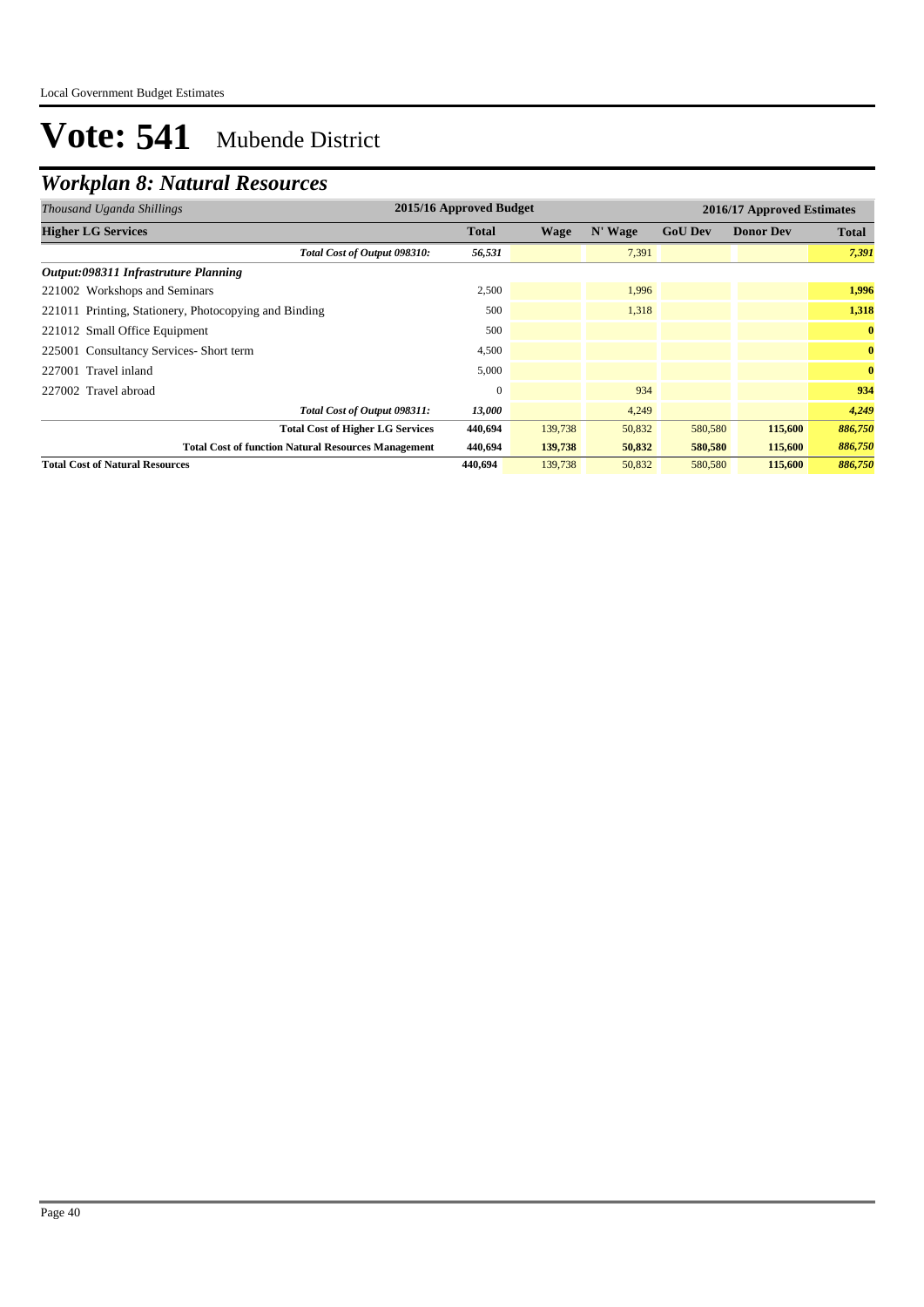## *Workplan 9: Community Based Services*

#### **(i) Overview of Workplan Revenue and Expenditures**

| <b>UShs Thousand</b>                                 |                           | 2015/16                        | 2016/17                          |  |
|------------------------------------------------------|---------------------------|--------------------------------|----------------------------------|--|
|                                                      | Approved<br><b>Budget</b> | <b>Outturn by</b><br>end March | <b>Approved</b><br><b>Budget</b> |  |
| A: Breakdown of Workplan Revenues:                   |                           |                                |                                  |  |
| <b>Recurrent Revenues</b>                            | 201,584                   | 164,753                        | 213,877                          |  |
| District Unconditional Grant (Non-Wage)              | 23,960                    | 16,080                         | 14,334                           |  |
| District Unconditional Grant (Wage)                  | 59,629                    | 60,716                         | 78,357                           |  |
| <b>Locally Raised Revenues</b>                       | 4,680                     | 2,918                          | 9,530                            |  |
| Sector Conditional Grant (Non-Wage)                  | 113,104                   | 84,829                         | 111,656                          |  |
| Unspent balances - Locally Raised Revenues           | 210                       | 210                            |                                  |  |
| <b>Development Revenues</b>                          | 700.672                   | 544,197                        | 555,375                          |  |
| District Discretionary Development Equalization Gran | 137,110                   | 158,749                        | 70,451                           |  |
| Donor Funding                                        | 130,000                   | 38,532                         | 56,250                           |  |
| Other Transfers from Central Government              | 424,327                   | 337,680                        | 424,326                          |  |
| <b>Transitional Development Grant</b>                |                           | $\mathbf{0}$                   | 4,348                            |  |
| Unspent balances - Conditional Grants                | 18                        | 18                             |                                  |  |
| Unspent balances - Other Government Transfers        | 9,218                     | 9,218                          |                                  |  |
| <b>Total Revenues</b>                                | 902,257                   | 708,950                        | 769,251                          |  |
| <b>B: Breakdown of Workplan Expenditures:</b>        |                           |                                |                                  |  |
| Recurrent Expenditure                                | 201,584                   | 150,325                        | 213,877                          |  |
| Wage                                                 | 59.629                    | 60,716                         | 78,358                           |  |
| Non Wage                                             | 141,955                   | 89.609                         | 135,519                          |  |
| Development Expenditure                              | 700,672                   | 537,424                        | 555,375                          |  |
| Domestic Development                                 | 570,672                   | +###########                   | 499.125                          |  |
| Donor Development                                    | 130,000                   | 38,532                         | 56,250                           |  |
| <b>Total Expenditure</b>                             | 902,257                   | 687,749                        | 769,251                          |  |

**(ii) Details of Workplan Revenues and Expenditures**

### *Expenditure Details for Workplan 9: Community Based Services*

| LG Function 1081 Community Mobilisation and Empowerment |                                                       |             |         |                |                  |              |  |  |  |
|---------------------------------------------------------|-------------------------------------------------------|-------------|---------|----------------|------------------|--------------|--|--|--|
| Thousand Uganda Shillings                               | 2015/16 Approved Budget<br>2016/17 Approved Estimates |             |         |                |                  |              |  |  |  |
| <b>Lower Local Services</b>                             | <b>Total</b>                                          | <b>Wage</b> | N' Wage | <b>GoU Dev</b> | <b>Donor Dev</b> | <b>Total</b> |  |  |  |
|                                                         |                                                       |             |         |                |                  |              |  |  |  |

*Output:108151 Community Development Services for LLGs (LLS)*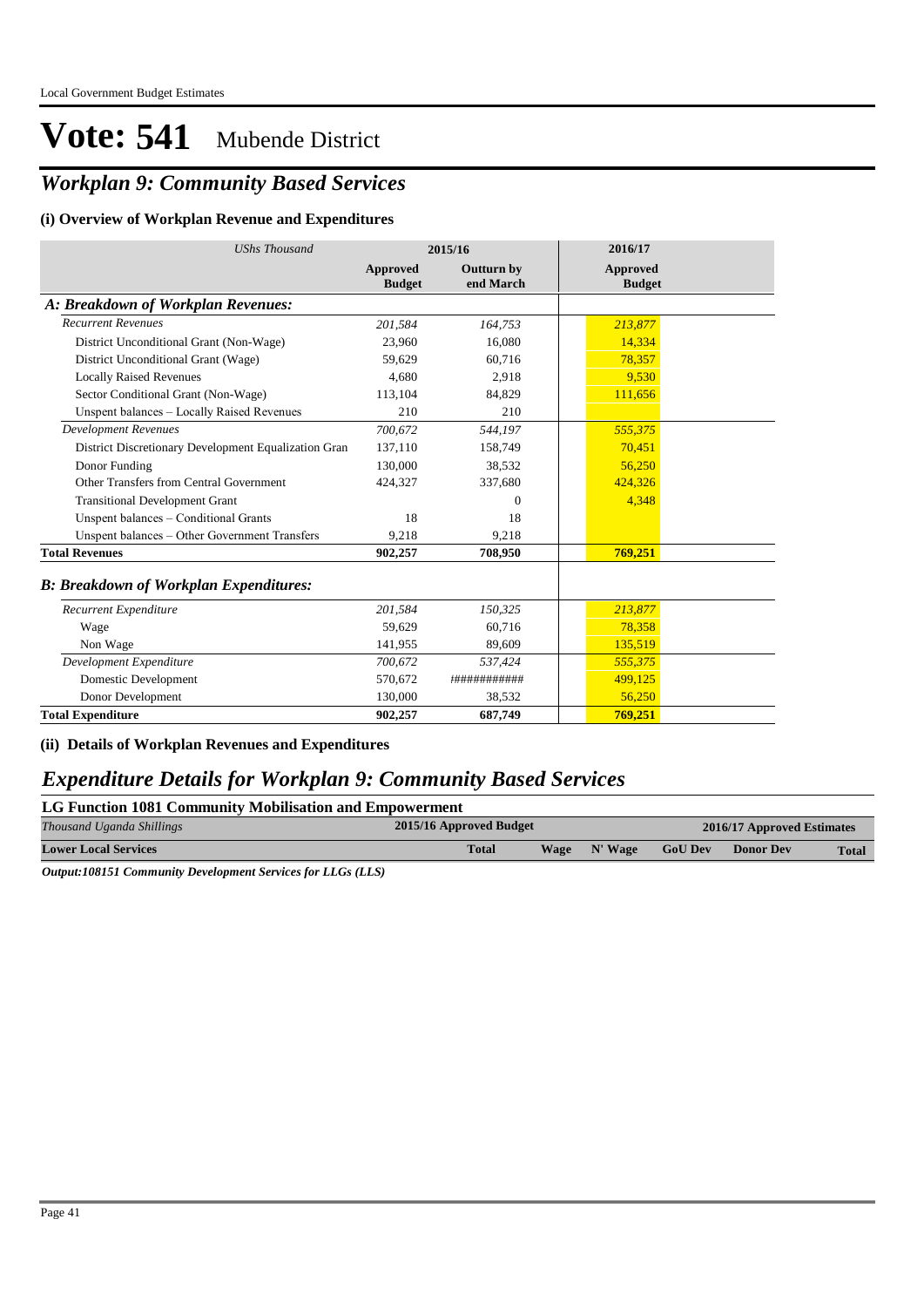## *Workplan 9: Community Based Services*

| Thousand Uganda Shillings                                         |                    |                                           | 2015/16 Approved Budget |                |         |                      | 2016/17 Approved Estimates             |                                 |
|-------------------------------------------------------------------|--------------------|-------------------------------------------|-------------------------|----------------|---------|----------------------|----------------------------------------|---------------------------------|
| <b>Lower Local Services</b>                                       |                    |                                           | <b>Total</b>            | <b>Wage</b>    | N' Wage | <b>GoU Dev</b>       | <b>Donor Dev</b>                       | <b>Total</b>                    |
| 263370 Development Grant                                          |                    |                                           | $\boldsymbol{0}$        | $\mathbf{0}$   | 43,759  |                      | $\boldsymbol{0}$                       | $\boldsymbol{0}$<br>43,759      |
| <b>Total LCIII: BUKUYA</b>                                        |                    |                                           |                         | LCIV: BUKUYA   |         |                      |                                        | 2,431                           |
| LCII: Not Specified                                               | LCI: Not Specified | <b>Not Specified</b>                      |                         |                |         |                      | Source: Conditional Grant to Community | 2,431                           |
| <b>Total LCIII: KITUMBI</b>                                       |                    |                                           |                         | LCIV: BUKUYA   |         |                      |                                        | 2,431                           |
| LCII: Not Specified                                               | LCI: Not Specified | <b>Not Specified</b>                      |                         |                |         | Source:Not Specified |                                        | 2,431                           |
| <b>Total LCIII: MAKOKOTO</b>                                      |                    |                                           |                         | LCIV: BUKUYA   |         |                      |                                        | 2,431                           |
| LCII: Not Specified                                               | LCI: Not Specified | <b>Not Specified</b>                      |                         |                |         | Source:Not Specified |                                        | 2,431                           |
| <b>Total LCIII: BUTOLOOGO</b>                                     |                    |                                           |                         | LCIV: BUWEKULA |         |                      |                                        | 2,431                           |
| LCII: Not Specified                                               | LCI: Not Specified | <b>Not Specified</b>                      |                         |                |         | Source:Not Specified |                                        | 2,431                           |
| <b>Total LCIII: KITENGA</b>                                       |                    |                                           |                         | LCIV: BUWEKULA |         |                      |                                        | 2,431                           |
| LCII: Not Specified                                               | LCI: Not Specified | <b>Not Specified</b>                      |                         |                |         | Source:Not Specified |                                        | 2,431                           |
| <b>Total LCIII: KIYUNI</b>                                        |                    |                                           |                         | LCIV: BUWEKULA |         |                      |                                        | 2,431                           |
| LCII: Not Specified                                               | LCI: Not Specified | <b>Not Specified</b>                      |                         |                |         | Source:Not Specified |                                        | 2,431                           |
| <b>Total LCIII: MADUDU</b>                                        |                    |                                           |                         | LCIV: BUWEKULA |         |                      |                                        | 2,431                           |
| LCII: Not Specified                                               | LCI: Not Specified | <b>Not Specified</b>                      |                         |                |         | Source:Not Specified |                                        | 2,431                           |
| Total LCIII: BAGEZZA                                              |                    |                                           |                         | LCIV: KASAMBYA |         |                      |                                        | 2,431                           |
| LCII: Not Specified                                               | LCI: Not Specified | <b>Not Specified</b>                      |                         |                |         | Source:Not Specified |                                        | 2,431                           |
| <b>Total LCIII: KASAMBYA</b>                                      |                    |                                           |                         | LCIV: KASAMBYA |         |                      |                                        | 2,431                           |
| LCII: Not Specified                                               | LCI: Not Specified | <b>Not Specified</b>                      |                         |                |         | Source:Not Specified |                                        | 2,431                           |
| <b>Total LCIII: KIBALINGA</b>                                     |                    |                                           |                         | LCIV: KASAMBYA |         |                      |                                        | 2,431                           |
| LCII: Not Specified                                               | LCI: Not Specified | <b>Not Specified</b>                      |                         |                |         | Source:Not Specified |                                        | 2,431                           |
| <b>Total LCIII: KIGANDO</b>                                       |                    |                                           |                         | LCIV: KASAMBYA |         |                      |                                        | 2,431                           |
| LCII: Not Specified                                               | LCI: Not Specified | <b>Not Specified</b>                      |                         |                |         | Source:Not Specified |                                        | 2,431                           |
| Total LCIII: NABINGOOLA                                           |                    |                                           |                         | LCIV: KASAMBYA |         |                      |                                        | 2,431                           |
| LCII: Not Specified                                               | LCI: Not Specified | <b>Not Specified</b>                      |                         |                |         | Source:Not Specified |                                        | 2,431                           |
| <b>Total LCIII: KALWANA</b>                                       |                    |                                           |                         | LCIV: KASSANDA |         |                      |                                        | 2,431                           |
| LCII: Not Specified                                               | LCI: Not Specified | <b>Not Specified</b>                      |                         |                |         | Source:Not Specified |                                        | 2,431                           |
| <b>Total LCIII: KASSANDA</b>                                      |                    |                                           |                         | LCIV: KASSANDA |         |                      |                                        | 2,431<br>2,431                  |
| LCII: Not Specified<br><b>Total LCIII: KIGANDA</b>                | LCI: Not Specified | <b>Not Specified</b>                      |                         | LCIV: KASSANDA |         | Source:Not Specified |                                        | 2,431                           |
| LCII: Not Specified                                               | LCI: Not Specified | <b>Not Specified</b>                      |                         |                |         | Source:Not Specified |                                        | 2,431                           |
| <b>Total LCIII: MANYOGASEKA</b>                                   |                    |                                           |                         | LCIV: KASSANDA |         |                      |                                        | 2,431                           |
| LCII: Not Specified                                               | LCI: Not Specified | <b>Not Specified</b>                      |                         |                |         | Source:Not Specified |                                        | 2,431                           |
| <b>Total LCIII: MYANZI</b>                                        |                    |                                           |                         | LCIV: KASSANDA |         |                      |                                        | 2,431                           |
| LCII: Not Specified                                               | LCI: Not Specified | <b>Not Specified</b>                      |                         |                |         | Source:Not Specified |                                        | 2,431                           |
| <b>Total LCIII: NALUTUNTU</b>                                     |                    |                                           |                         | LCIV: KASSANDA |         |                      |                                        | 2,431                           |
| LCII: Not Specified                                               | LCI: Not Specified | <b>Not Specified</b>                      |                         |                |         | Source:Not Specified |                                        | 2,431                           |
|                                                                   |                    | Total Cost of Output 108151:              | 0                       | $\bf{0}$       | 43,759  |                      | $\boldsymbol{\theta}$                  | $\boldsymbol{\theta}$<br>43,759 |
|                                                                   |                    | <b>Total Cost of Lower Local Services</b> | $\bf{0}$                | $\overline{0}$ | 43,759  |                      | $\overline{0}$                         | $\bf{0}$<br>43,759              |
| <b>Higher LG Services</b>                                         |                    |                                           | <b>Total</b>            | <b>Wage</b>    | N' Wage | <b>GoU Dev</b>       | <b>Donor Dev</b>                       | <b>Total</b>                    |
| Output:108101 Operation of the Community Based Sevices Department |                    |                                           |                         |                |         |                      |                                        |                                 |
| 211101 General Staff Salaries                                     |                    |                                           | 59,629                  | 78,357         |         |                      |                                        | 78,357                          |
| 221002 Workshops and Seminars                                     |                    |                                           | 52,900                  |                | 1,536   |                      |                                        | 1,536                           |
| 221009 Welfare and Entertainment                                  |                    |                                           | 1,353                   |                |         |                      |                                        | $\bf{0}$                        |
|                                                                   |                    |                                           |                         |                |         |                      |                                        |                                 |
| 221012 Small Office Equipment                                     |                    |                                           | $\mathbf{0}$            |                | 200     |                      |                                        | 200                             |
| 221014 Bank Charges and other Bank related costs                  |                    |                                           | 510                     |                |         |                      |                                        | $\bf{0}$                        |
| 227001 Travel inland                                              |                    |                                           | 1,800                   |                | 2,352   |                      |                                        | 2,352                           |
| 227004 Fuel, Lubricants and Oils                                  |                    |                                           | 800                     |                |         |                      |                                        | $\bf{0}$                        |
| 228002 Maintenance - Vehicles                                     |                    |                                           | 800                     |                | 1,000   |                      |                                        | 1,000                           |
| 228003 Maintenance – Machinery, Equipment & Furniture             |                    |                                           | 500                     |                |         |                      |                                        | $\bf{0}$                        |
| 228004 Maintenance - Other                                        |                    |                                           | 500                     |                | 400     |                      |                                        | 400                             |
|                                                                   |                    | Total Cost of Output 108101:              | 118,793                 | 78,357         | 5,489   |                      |                                        | 83,846                          |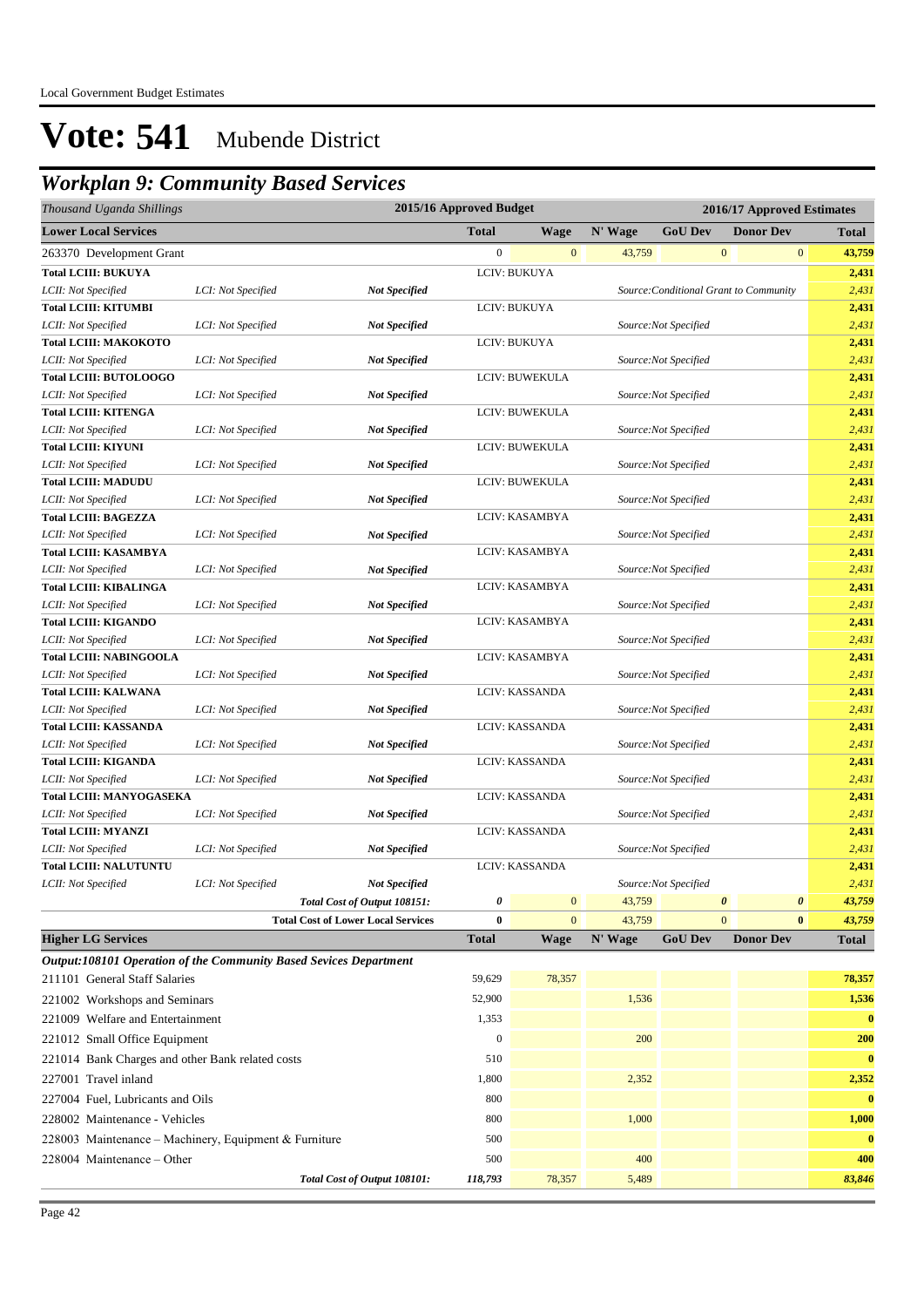## *Workplan 9: Community Based Services*

| Thousand Uganda Shillings                                 | 2015/16 Approved Budget |             |         |                | 2016/17 Approved Estimates |              |
|-----------------------------------------------------------|-------------------------|-------------|---------|----------------|----------------------------|--------------|
| <b>Higher LG Services</b>                                 | <b>Total</b>            | <b>Wage</b> | N' Wage | <b>GoU Dev</b> | <b>Donor Dev</b>           | <b>Total</b> |
| Output:108102 Probation and Welfare Support               |                         |             |         |                |                            |              |
| 221002 Workshops and Seminars                             | 15,588                  |             |         |                | 23,000                     | 23,000       |
| 221005 Hire of Venue (chairs, projector, etc)             | $\mathbf{0}$            |             |         |                | 500                        | 500          |
| 221009 Welfare and Entertainment                          | $\mathbf{0}$            |             |         |                | 2,000                      | 2,000        |
| 221011 Printing, Stationery, Photocopying and Binding     | 767                     |             |         |                | 1,500                      | 1,500        |
| 221014 Bank Charges and other Bank related costs          | 775                     |             |         |                | 117                        | 117          |
| 222003 Information and communications technology (ICT)    | $\mathbf{0}$            |             |         |                | 1,000                      | 1,000        |
| 227001 Travel inland                                      | 5,000                   |             | 2,625   |                | 24,633                     | 27,258       |
| 227004 Fuel, Lubricants and Oils                          | 2,000                   |             |         |                | 2,000                      | 2,000        |
| 228002 Maintenance - Vehicles                             | $\mathbf{0}$            |             |         |                | 1,000                      | 1,000        |
| 228003 Maintenance - Machinery, Equipment & Furniture     | 400                     |             |         |                |                            | $\bf{0}$     |
| 228004 Maintenance – Other                                | $\overline{0}$          |             |         |                | 500                        | 500          |
| Total Cost of Output 108102:                              | 24,530                  |             | 2,625   |                | 56,250                     | 58,875       |
| <b>Output:108103 Social Rehabilitation Services</b>       |                         |             |         |                |                            |              |
| 221002 Workshops and Seminars                             | 1,500                   |             |         |                |                            | $\bf{0}$     |
| 227001 Travel inland                                      | 570                     |             | 2,148   |                |                            | 2,148        |
| Total Cost of Output 108103:                              | 2,070                   |             | 2,148   |                |                            | 2,148        |
| <b>Output:108104 Community Development Services (HLG)</b> |                         |             |         |                |                            |              |
| 221002 Workshops and Seminars                             | 5,401                   |             |         | 3,000          |                            | 3,000        |
| 222003 Information and communications technology (ICT)    | 300                     |             |         |                |                            | $\bf{0}$     |
| 227001 Travel inland                                      | 2,329                   |             | 9,093   | 4,045          |                            | 13,138       |
| 228003 Maintenance - Machinery, Equipment & Furniture     | 500                     |             |         |                |                            | $\bf{0}$     |
| Total Cost of Output 108104:                              | 8,530                   |             | 9,093   | 7,045          |                            | 16,138       |
| Output:108105 Adult Learning                              |                         |             |         |                |                            |              |
| 221002 Workshops and Seminars                             | 15,340                  |             | 15,340  |                |                            | 15,340       |
| 221005 Hire of Venue (chairs, projector, etc)             | 400                     |             | 400     |                |                            | 400          |
| 221011 Printing, Stationery, Photocopying and Binding     | 1,000                   |             | 1,000   |                |                            | 1,000        |
| 221012 Small Office Equipment                             | 200                     |             | 200     |                |                            | 200          |
| 222003 Information and communications technology (ICT)    | 91                      |             | 91      |                |                            | 91           |
| 227001 Travel inland                                      | 8,500                   |             | 8,500   |                |                            | 8,500        |
| Total Cost of Output 108105:                              | 25,531                  |             | 25,531  |                |                            | 25,531       |
| <b>Output:108106 Support to Public Libraries</b>          |                         |             |         |                |                            |              |
| 221001 Advertising and Public Relations                   | $\boldsymbol{0}$        |             | 500     |                |                            | 500          |
| 221002 Workshops and Seminars                             | $\boldsymbol{0}$        |             | 1,500   |                |                            | 1,500        |
| 221007 Books, Periodicals & Newspapers                    | $\boldsymbol{0}$        |             | 1,000   |                |                            | 1,000        |
| 221011 Printing, Stationery, Photocopying and Binding     | $\mathbf{0}$            |             | 696     |                |                            | 696          |
| 222003 Information and communications technology (ICT)    | $\boldsymbol{0}$        |             | 1,500   |                |                            | 1,500        |
| 227001 Travel inland                                      | 9,196                   |             | 2,551   |                |                            | 2,551        |
| Total Cost of Output 108106:                              | 9,196                   |             | 7,747   |                |                            | 7,747        |
| <b>Output:108107 Gender Mainstreaming</b>                 |                         |             |         |                |                            |              |
| 221002 Workshops and Seminars                             | 32,270                  |             |         |                |                            | $\bf{0}$     |
| 221011 Printing, Stationery, Photocopying and Binding     | 2,300                   |             |         |                |                            | $\bf{0}$     |
| 221012 Small Office Equipment                             | 350                     |             |         |                |                            | $\bf{0}$     |
| 222003 Information and communications technology (ICT)    | 500                     |             |         |                |                            | $\bf{0}$     |
| 227001 Travel inland                                      | 23,725                  |             | 2,209   |                |                            | 2,209        |
| 228002 Maintenance - Vehicles                             | 1,600                   |             |         |                |                            | $\bf{0}$     |
| 228003 Maintenance - Machinery, Equipment & Furniture     | 300                     |             |         |                |                            | $\bf{0}$     |
| Total Cost of Output 108107:                              | 61,045                  |             | 2,209   |                |                            | 2,209        |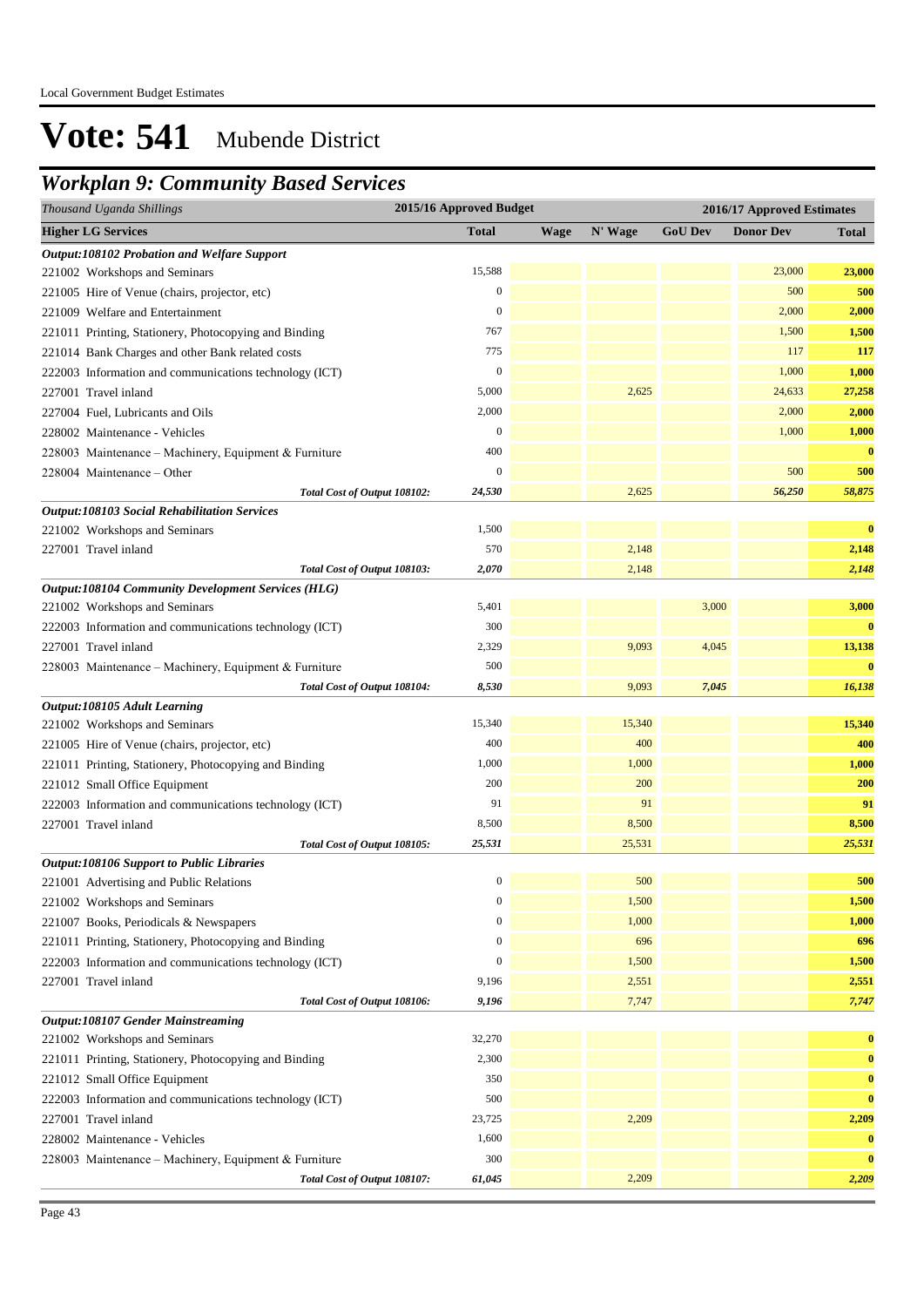## *Workplan 9: Community Based Services*

| Thousand Uganda Shillings                                            |                                         | 2015/16 Approved Budget |             |         |                | 2016/17 Approved Estimates |              |
|----------------------------------------------------------------------|-----------------------------------------|-------------------------|-------------|---------|----------------|----------------------------|--------------|
| <b>Higher LG Services</b>                                            |                                         | <b>Total</b>            | <b>Wage</b> | N' Wage | <b>GoU Dev</b> | <b>Donor Dev</b>           | <b>Total</b> |
| <b>Output:108108 Children and Youth Services</b>                     |                                         |                         |             |         |                |                            |              |
| 221002 Workshops and Seminars                                        |                                         | 1,000                   |             |         |                |                            | $\bf{0}$     |
| 224006 Agricultural Supplies                                         |                                         | $\boldsymbol{0}$        |             |         | 424,326        |                            | 424,326      |
| 227001 Travel inland                                                 |                                         | 1,070                   |             | 2,148   |                |                            | 2,148        |
| 282101 Donations                                                     |                                         | 433,563                 |             |         |                |                            | $\bf{0}$     |
|                                                                      | Total Cost of Output 108108:            | 435,633                 |             | 2,148   | 424,326        |                            | 426,474      |
| <b>Output:108109 Support to Youth Councils</b>                       |                                         |                         |             |         |                |                            |              |
| 221002 Workshops and Seminars                                        |                                         | 4,500                   |             | 5,000   |                |                            | 5,000        |
| 221005 Hire of Venue (chairs, projector, etc)                        |                                         | 150                     |             | 500     |                |                            | 500          |
| 221012 Small Office Equipment                                        |                                         | $\boldsymbol{0}$        |             | 200     |                |                            | 200          |
| 227001 Travel inland                                                 |                                         | 4,454                   |             | 4,463   | 4,348          |                            | 8,811        |
| 228002 Maintenance - Vehicles                                        |                                         | 211                     |             | 1,000   |                |                            | 1,000        |
|                                                                      | Total Cost of Output 108109:            | 9,315                   |             | 11,163  | 4,348          |                            | 15,511       |
| Output:108110 Support to Disabled and the Elderly                    |                                         |                         |             |         |                |                            |              |
| 221002 Workshops and Seminars                                        |                                         | 6,144                   |             | 4,000   | 7,000          |                            | 11,000       |
| 221005 Hire of Venue (chairs, projector, etc)                        |                                         | $\boldsymbol{0}$        |             | 500     |                |                            | 500          |
| 224006 Agricultural Supplies                                         |                                         | $\boldsymbol{0}$        |             |         | 48,405         |                            | 48,405       |
| 227001 Travel inland                                                 |                                         | 3,975                   |             | 5,020   | 8,000          |                            | 13,020       |
| 282101 Donations                                                     |                                         | 43,160                  |             |         |                |                            | $\bf{0}$     |
|                                                                      | Total Cost of Output 108110:            | 53,279                  |             | 9,520   | 63,406         |                            | 72,926       |
| Output:108111 Culture mainstreaming                                  |                                         |                         |             |         |                |                            |              |
| 221002 Workshops and Seminars                                        |                                         | 1,000                   |             |         |                |                            | $\bf{0}$     |
| 227001 Travel inland                                                 |                                         | 1,000                   |             | 716     |                |                            | 716          |
| 282101 Donations                                                     |                                         | 2,000                   |             |         |                |                            | $\bf{0}$     |
|                                                                      | Total Cost of Output 108111:            | 4,000                   |             | 716     |                |                            | 716          |
| Output:108112 Work based inspections                                 |                                         |                         |             |         |                |                            |              |
| 227001 Travel inland                                                 |                                         | 1,367                   |             | 3,028   |                |                            | 3,028        |
|                                                                      | Total Cost of Output 108112:            | 1,367                   |             | 3,028   |                |                            | 3,028        |
| Output:108113 Labour dispute settlement                              |                                         |                         |             |         |                |                            |              |
| 221002 Workshops and Seminars                                        |                                         | 2,000                   |             |         |                |                            | $\bf{0}$     |
| 227001 Travel inland                                                 |                                         | 543                     |             | 1,028   |                |                            | 1,028        |
|                                                                      | Total Cost of Output 108113:            | 2,543                   |             | 1,028   |                |                            | 1,028        |
| <b>Output:108114 Representation on Women's Councils</b>              |                                         |                         |             |         |                |                            |              |
| 221002 Workshops and Seminars                                        |                                         | 4,500                   |             | 4,595   |                |                            | 4,595        |
| 221005 Hire of Venue (chairs, projector, etc)                        |                                         | 150                     |             |         |                |                            | $\bf{0}$     |
| 227001 Travel inland                                                 |                                         | 4,454                   |             | 4,000   |                |                            | 4,000        |
| 228002 Maintenance - Vehicles                                        |                                         | 211                     |             | 721     |                |                            | 721          |
|                                                                      | Total Cost of Output 108114:            | 9,315                   |             | 9,316   |                |                            | 9,316        |
|                                                                      | <b>Total Cost of Higher LG Services</b> | 765,147                 | 78,357      | 91,760  | 499,125        | 56,250                     | 725,492      |
| <b>Total Cost of function Community Mobilisation and Empowerment</b> |                                         | 765,147                 | 78,357      | 135,519 | 499,125        | 56,250                     | 769,251      |
| <b>Total Cost of Community Based Services</b>                        |                                         | 765,147                 | 78,357      | 135,519 | 499,125        | 56,250                     | 769,251      |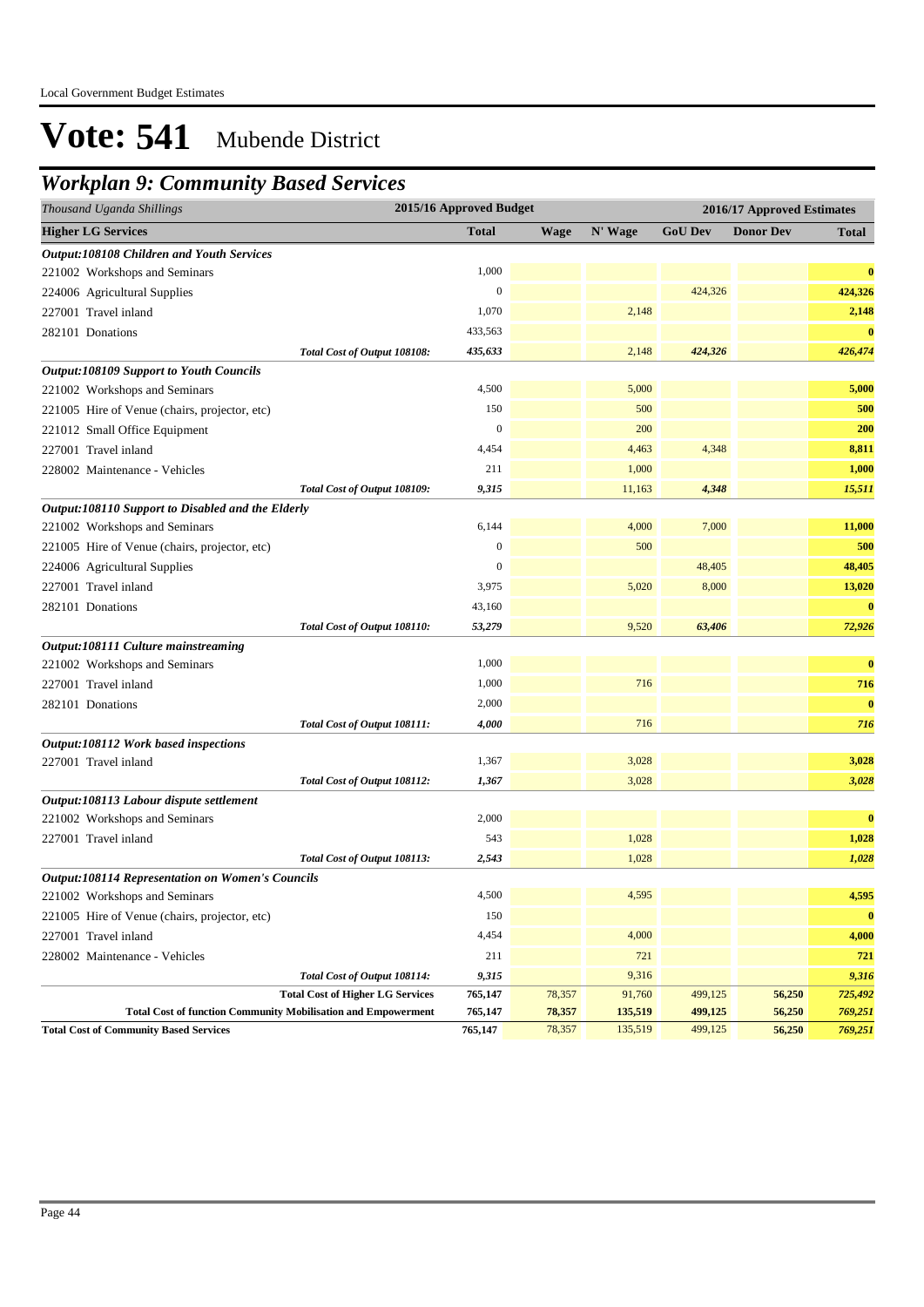## *Workplan 10: Planning*

#### **(i) Overview of Workplan Revenue and Expenditures**

| <b>UShs Thousand</b>                                 |                           | 2015/16                        | 2016/17                   |
|------------------------------------------------------|---------------------------|--------------------------------|---------------------------|
|                                                      | Approved<br><b>Budget</b> | <b>Outturn by</b><br>end March | Approved<br><b>Budget</b> |
| A: Breakdown of Workplan Revenues:                   |                           |                                |                           |
| <b>Recurrent Revenues</b>                            | 205,531                   | 128,638                        | 168,843                   |
| District Unconditional Grant (Non-Wage)              | 84,335                    | 51,959                         | 82,829                    |
| District Unconditional Grant (Wage)                  | 62,694                    | 34,424                         | 46,063                    |
| <b>Locally Raised Revenues</b>                       | 25,212                    | 17,267                         | 39,951                    |
| Support Services Conditional Grant (Non-Wage)        | 33,290                    | 24,987                         |                           |
| <b>Development Revenues</b>                          | 308,388                   | 107,246                        | 305,676                   |
| District Discretionary Development Equalization Gran | 78,388                    | 77,049                         | 105,676                   |
| Donor Funding                                        | 230,000                   | 30,197                         | 200,000                   |
| <b>Total Revenues</b>                                | 513,919                   | 235,884                        | 474,520                   |
| <b>B: Breakdown of Workplan Expenditures:</b>        |                           |                                |                           |
| Recurrent Expenditure                                | 196,208                   | 128,638                        | 168,843                   |
| Wage                                                 | 62.694                    | 34,424                         | 46,063                    |
| Non Wage                                             | 133,514                   | 94,213                         | 122,780                   |
| Development Expenditure                              | 317,711                   | 83,321                         | 305,676                   |
| Domestic Development                                 | 87,711                    | 53123.842                      | 105,676                   |
| Donor Development                                    | 230,000                   | 30,197                         | 200,000                   |
| <b>Total Expenditure</b>                             | 513,919                   | 211,959                        | 474,520                   |

#### **(ii) Details of Workplan Revenues and Expenditures**

### *Expenditure Details for Workplan 10: Planning*

### **LG Function 1383 Local Government Planning Services**

| Thousand Uganda Shillings                                | 2015/16 Approved Budget |             |         |                | 2016/17 Approved Estimates |              |  |
|----------------------------------------------------------|-------------------------|-------------|---------|----------------|----------------------------|--------------|--|
| <b>Higher LG Services</b>                                | <b>Total</b>            | <b>Wage</b> | N' Wage | <b>GoU Dev</b> | <b>Donor Dev</b>           | <b>Total</b> |  |
| Output:138301 Management of the District Planning Office |                         |             |         |                |                            |              |  |
| 211101 General Staff Salaries                            | 62,694                  | 46,063      |         |                |                            | 46,063       |  |
| 221006 Commissions and related charges                   | $\mathbf{0}$            |             | 1,000   |                |                            | 1,000        |  |
| 221009 Welfare and Entertainment                         | 3,000                   |             | 1,260   |                |                            | 1,260        |  |
| 221011 Printing, Stationery, Photocopying and Binding    | 1,000                   |             | 1.400   |                |                            | 1,400        |  |
| 222001 Telecommunications                                | $\mathbf{0}$            |             | 540     |                |                            | 540          |  |
| 222003 Information and communications technology (ICT)   | 18,408                  |             | 2,000   |                |                            | 2,000        |  |
| 223005 Electricity                                       | 1,000                   |             |         |                |                            | $\bf{0}$     |  |
| 227001 Travel inland                                     | 11,873                  |             |         | 9,100          |                            | 9,100        |  |
| 227003 Carriage, Haulage, Freight and transport hire     | 1,000                   |             |         |                |                            | $\bf{0}$     |  |
| 227004 Fuel, Lubricants and Oils                         | 2,400                   |             | 5,000   |                |                            | 5,000        |  |
| 228002 Maintenance - Vehicles                            | $\mathbf{0}$            |             | 7,600   |                |                            | 7,600        |  |
| Total Cost of Output 138301:                             | 101,375                 | 46,063      | 18,800  | 9,100          |                            | 73,963       |  |
| <b>Output:138302 District Planning</b>                   |                         |             |         |                |                            |              |  |
| 221002 Workshops and Seminars                            | $\boldsymbol{0}$        |             | 6,371   |                |                            | 6,371        |  |
| 221009 Welfare and Entertainment                         | $\mathbf{0}$            |             | 5,000   |                |                            | 5,000        |  |
| 221011 Printing, Stationery, Photocopying and Binding    | $\mathbf{0}$            |             | 3,963   |                |                            | 3,963        |  |
| 227001 Travel inland                                     | 22,000                  |             | 3,729   |                |                            | 3,729        |  |
| Total Cost of Output 138302:                             | 22,000                  |             | 19,063  |                |                            | 19,063       |  |
| Output:138303 Statistical data collection                |                         |             |         |                |                            |              |  |
| 221009 Welfare and Entertainment                         | $\boldsymbol{0}$        |             | 600     |                |                            | 600          |  |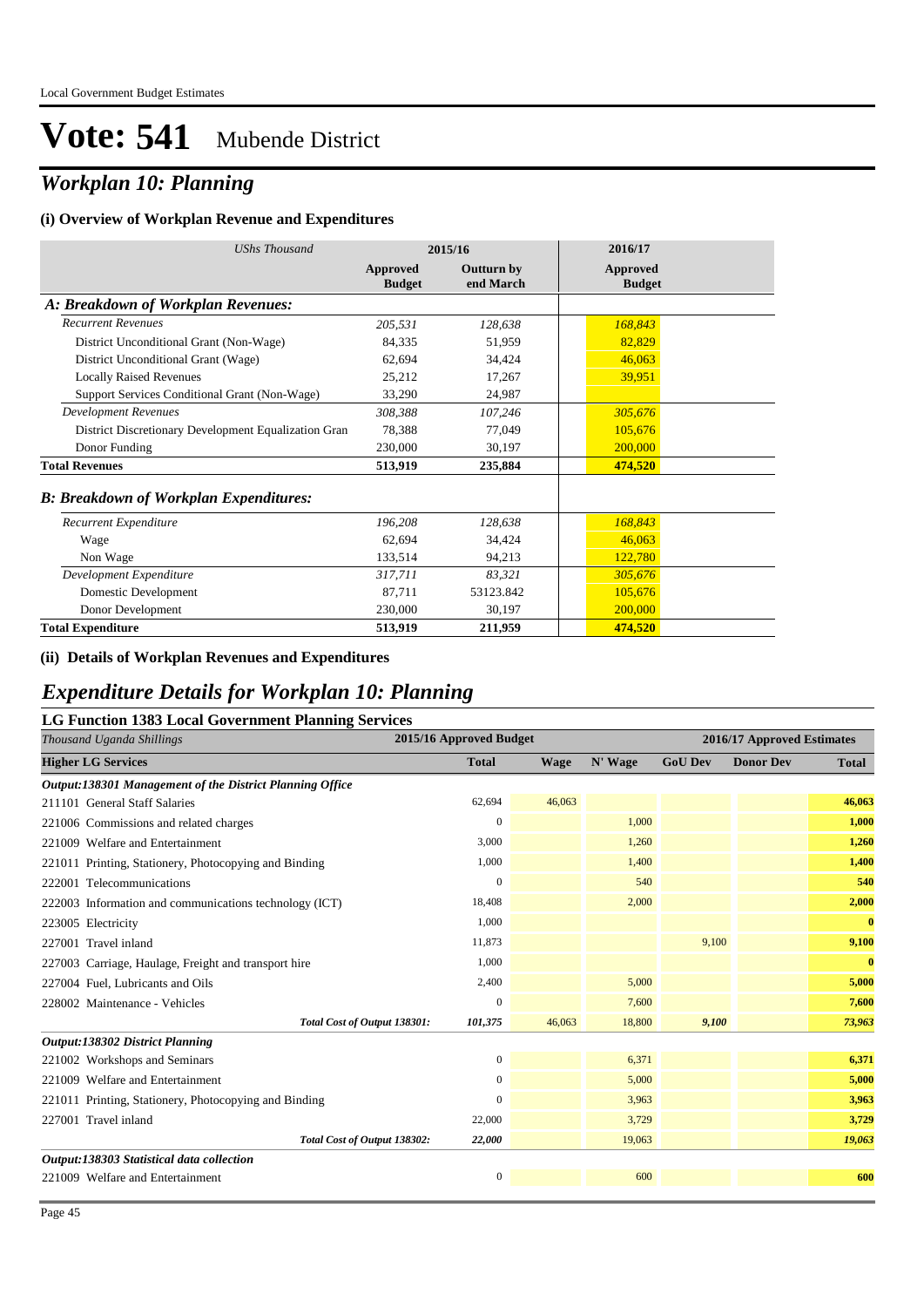## *Workplan 10: Planning*

| Thousand Uganda Shillings                                                                         | 2015/16 Approved Budget |                  |                    | 2016/17 Approved Estimates |                    |                    |
|---------------------------------------------------------------------------------------------------|-------------------------|------------------|--------------------|----------------------------|--------------------|--------------------|
| <b>Higher LG Services</b>                                                                         | <b>Total</b>            | <b>Wage</b>      | N' Wage            | <b>GoU Dev</b>             | <b>Donor Dev</b>   | <b>Total</b>       |
| 221011 Printing, Stationery, Photocopying and Binding                                             | $\boldsymbol{0}$        |                  | 1,820              |                            |                    | 1,820              |
| 227001 Travel inland                                                                              | 44,000                  |                  | 4,580              |                            |                    | 4,580              |
| 227004 Fuel, Lubricants and Oils                                                                  | $\boldsymbol{0}$        |                  | 3,000              |                            |                    | 3,000              |
| Total Cost of Output 138303:                                                                      | 44,000                  |                  | 10,000             |                            |                    | 10,000             |
| Output:138304 Demographic data collection                                                         |                         |                  |                    |                            |                    |                    |
| 221002 Workshops and Seminars                                                                     | $\boldsymbol{0}$        |                  |                    |                            | 24,000             | 24,000             |
| 221011 Printing, Stationery, Photocopying and Binding                                             | $\boldsymbol{0}$        |                  |                    |                            | 24,000             | 24,000             |
| 222001 Telecommunications                                                                         | $\boldsymbol{0}$        |                  |                    |                            | 500                | 500                |
| 227001 Travel inland                                                                              | 210,000                 |                  |                    |                            | 120,000            | 120,000            |
| 227004 Fuel, Lubricants and Oils                                                                  | $\boldsymbol{0}$        |                  | 8,500              |                            | 31,500             | 40,000             |
| Total Cost of Output 138304:                                                                      | 210,000                 |                  | 8,500              |                            | 200,000            | 208,500            |
| <b>Output:138305 Project Formulation</b>                                                          |                         |                  |                    |                            |                    |                    |
| 221002 Workshops and Seminars                                                                     | $\boldsymbol{0}$        |                  |                    | 4,224                      |                    | 4,224              |
| 221011 Printing, Stationery, Photocopying and Binding                                             | $\boldsymbol{0}$        |                  |                    | 2,121                      |                    | 2,121              |
| 225001 Consultancy Services- Short term                                                           | $\overline{0}$          |                  |                    | 1,409                      |                    | 1,409              |
| 227001 Travel inland                                                                              | 18,408                  |                  |                    | 12,471                     |                    | 12,471             |
| 227004 Fuel, Lubricants and Oils                                                                  | $\boldsymbol{0}$        |                  |                    | 9,000                      |                    | 9,000              |
| Total Cost of Output 138305:                                                                      | 18,408                  |                  |                    | 29,225                     |                    | 29,225             |
| Output:138306 Development Planning                                                                |                         |                  |                    |                            |                    |                    |
| 221002 Workshops and Seminars                                                                     | 7,000                   |                  | 1,650              |                            |                    | 1,650              |
| 221011 Printing, Stationery, Photocopying and Binding                                             | 1,000                   |                  | 1,100              |                            |                    | 1,100              |
| 227001 Travel inland                                                                              | 2,000                   |                  | 2,145              |                            |                    | 2,145              |
| 227004 Fuel, Lubricants and Oils                                                                  | $\boldsymbol{0}$        |                  | 537                |                            |                    | 537                |
| Total Cost of Output 138306:                                                                      | 10,000                  |                  | 5,432              |                            |                    | 5,432              |
| <b>Output:138307 Management Information Systems</b>                                               |                         |                  |                    |                            |                    |                    |
| 221008 Computer supplies and Information Technology (IT)                                          | $\boldsymbol{0}$        |                  |                    | 25,175                     |                    | 25,175             |
| 222003 Information and communications technology (ICT)                                            | 2,000                   |                  |                    | 950                        |                    | 950                |
| 225001 Consultancy Services- Short term                                                           | $\boldsymbol{0}$        |                  | 2,000              |                            |                    | 2,000              |
| Total Cost of Output 138307:                                                                      | 2,000                   |                  | 2,000              | 26,125                     |                    | 28,125             |
| <b>Output:138308 Operational Planning</b>                                                         |                         |                  |                    |                            |                    |                    |
| 221009 Welfare and Entertainment                                                                  | 2,000                   |                  |                    |                            |                    | $\bf{0}$           |
| 221011 Printing, Stationery, Photocopying and Binding                                             | 5,000                   |                  | 6,720              |                            |                    | 6,720              |
| 227001 Travel inland                                                                              | 21,492                  |                  | 13,280             | 3,560                      |                    | 16,840             |
| 227004 Fuel, Lubricants and Oils                                                                  | $\boldsymbol{0}$        |                  |                    | 2,440                      |                    | 2,440              |
| Total Cost of Output 138308:                                                                      | 28,492                  |                  | 20,000             | 6,000                      |                    | 26,000             |
| Output:138309 Monitoring and Evaluation of Sector plans                                           |                         |                  |                    |                            |                    |                    |
| 221011 Printing, Stationery, Photocopying and Binding                                             | $\boldsymbol{0}$        |                  | 2,585              | 10,817                     |                    | 13,402             |
| 227001 Travel inland                                                                              | 77,645                  |                  | 24,400             |                            |                    | 24,400             |
| 227004 Fuel, Lubricants and Oils                                                                  | $\boldsymbol{0}$        |                  | 12,000             | 24,409                     |                    | 36,409             |
| Total Cost of Output 138309:                                                                      | 77,645                  |                  | 38,985             | 35,226                     |                    | 74,211             |
| <b>Total Cost of Higher LG Services</b>                                                           | 513,919                 | 46,063           | 122,780            | 105,676                    | 200,000            | 474,520            |
| <b>Total Cost of function Local Government Planning Services</b><br><b>Total Cost of Planning</b> | 513,919<br>513,919      | 46,063<br>46,063 | 122,780<br>122,780 | 105,676<br>105,676         | 200,000<br>200,000 | 474,520<br>474,520 |
|                                                                                                   |                         |                  |                    |                            |                    |                    |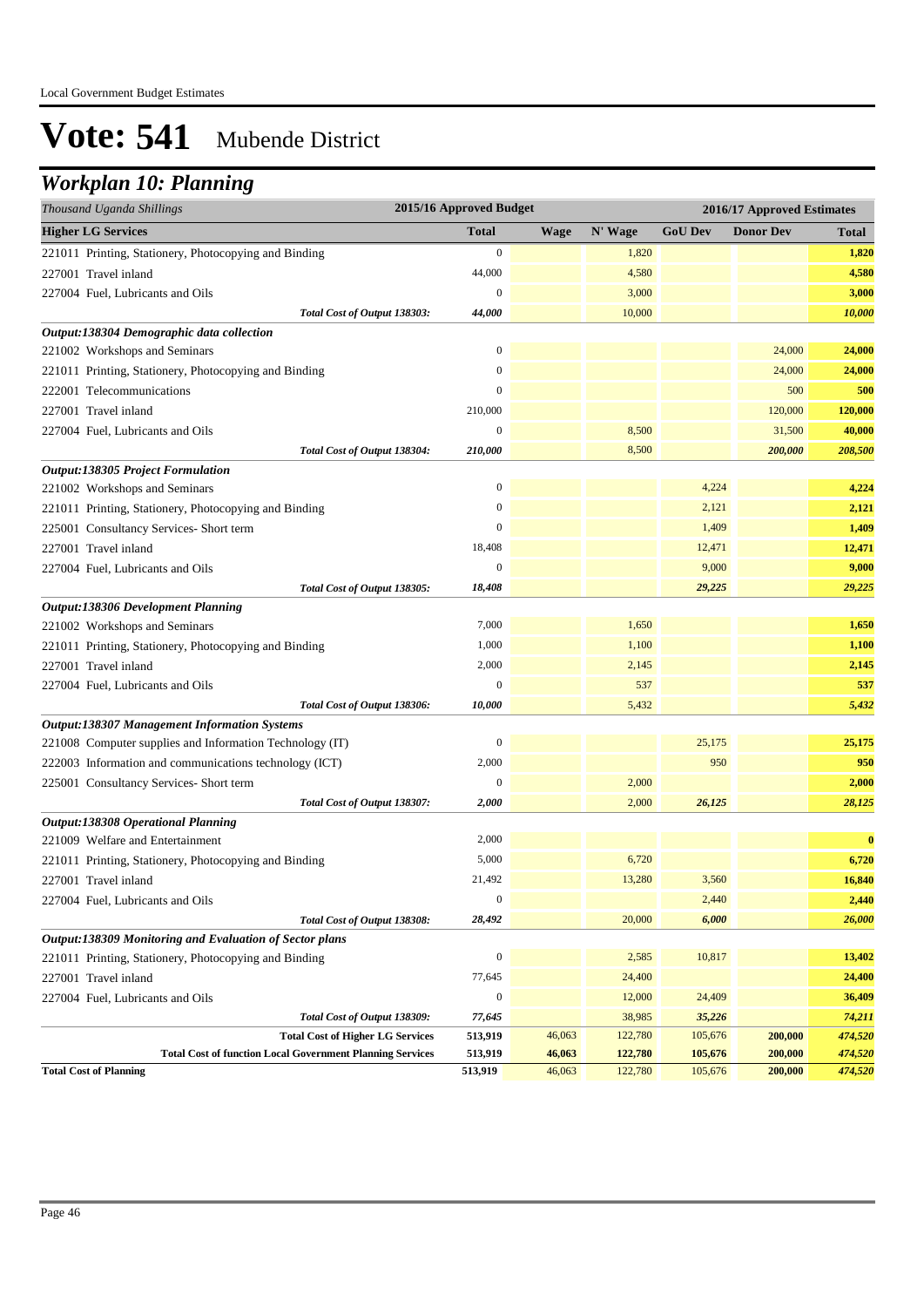## *Workplan 11: Internal Audit*

#### **(i) Overview of Workplan Revenue and Expenditures**

| <b>UShs Thousand</b>                           | 2015/16                   |                                | 2016/17                   |
|------------------------------------------------|---------------------------|--------------------------------|---------------------------|
|                                                | Approved<br><b>Budget</b> | <b>Outturn by</b><br>end March | Approved<br><b>Budget</b> |
| A: Breakdown of Workplan Revenues:             |                           |                                |                           |
| <b>Recurrent Revenues</b>                      | 88,004                    | 52,794                         | 81,061                    |
| District Unconditional Grant (Non-Wage)        | 20,280                    | 12,792                         | 25,853                    |
| District Unconditional Grant (Wage)            | 44,425                    | 32,334                         | 43,112                    |
| <b>Locally Raised Revenues</b>                 | 15,807                    | 2,045                          | 12,095                    |
| Support Services Conditional Grant (Non-Wage)  | 7,492                     | 5,623                          |                           |
| <b>Total Revenues</b>                          | 88,004                    | 52,794                         | 81,061                    |
| <b>B</b> : Breakdown of Workplan Expenditures: |                           |                                |                           |
| Recurrent Expenditure                          | 88,004                    | 52,794                         | 81,061                    |
| Wage                                           | 44,425                    | 32,334                         | 43,112                    |
| Non Wage                                       | 43,579                    | 20,460                         | 37,949                    |
| Development Expenditure                        | 0                         | 0                              | $\theta$                  |
| Domestic Development                           |                           | $\Omega$                       | $\overline{0}$            |
| Donor Development                              |                           | $\Omega$                       | $\theta$                  |
| <b>Total Expenditure</b>                       | 88,004                    | 52,794                         | 81,061                    |

### **(ii) Details of Workplan Revenues and Expenditures**

### *Expenditure Details for Workplan 11: Internal Audit*

### **LG Function 1482 Internal Audit Services**

| Thousand Uganda Shillings                                | 2015/16 Approved Budget | 2016/17 Approved Estimates |         |                |                  |              |
|----------------------------------------------------------|-------------------------|----------------------------|---------|----------------|------------------|--------------|
| <b>Higher LG Services</b>                                | <b>Total</b>            | <b>Wage</b>                | N' Wage | <b>GoU Dev</b> | <b>Donor Dev</b> | <b>Total</b> |
| Output:148201 Management of Internal Audit Office        |                         |                            |         |                |                  |              |
| 211101 General Staff Salaries                            | 44,425                  | 43,112                     |         |                |                  | 43,112       |
| 213002 Incapacity, death benefits and funeral expenses   | 81                      |                            |         |                |                  | $\bf{0}$     |
| 221007 Books, Periodicals & Newspapers                   | 320                     |                            |         |                |                  | $\bf{0}$     |
| 221009 Welfare and Entertainment                         | 800                     |                            | 1,000   |                |                  | 1,000        |
| 221011 Printing, Stationery, Photocopying and Binding    | 600                     |                            | 2,800   |                |                  | 2,800        |
| 221012 Small Office Equipment                            | 480                     |                            |         |                |                  | $\bf{0}$     |
| Total Cost of Output 148201:                             | 46,706                  | 43,112                     | 3,800   |                |                  | 46,912       |
| Output:148202 Internal Audit                             |                         |                            |         |                |                  |              |
| 213001 Medical expenses (To employees)                   | 1,200                   |                            |         |                |                  | $\bf{0}$     |
| 213002 Incapacity, death benefits and funeral expenses   | $\boldsymbol{0}$        |                            | 209     |                |                  | 209          |
| 221002 Workshops and Seminars                            | $\mathbf{0}$            |                            | 1,000   |                |                  | 1,000        |
| 221008 Computer supplies and Information Technology (IT) | 800                     |                            | 400     |                |                  | 400          |
| 221009 Welfare and Entertainment                         | 400                     |                            |         |                |                  | $\bf{0}$     |
| 221011 Printing, Stationery, Photocopying and Binding    | 1,400                   |                            |         |                |                  | $\bf{0}$     |
| 222001 Telecommunications                                | 1,200                   |                            | 400     |                |                  | 400          |
| 222003 Information and communications technology (ICT)   | 3,400                   |                            |         |                |                  | $\bf{0}$     |
| 227001 Travel inland                                     | 29,898                  |                            |         |                |                  | $\bf{0}$     |
| 228002 Maintenance - Vehicles                            | 1,600                   |                            | 840     |                |                  | 840          |
| 228003 Maintenance – Machinery, Equipment & Furniture    | 800                     |                            |         |                |                  | $\bf{0}$     |
| 228004 Maintenance – Other                               | 600                     |                            | 400     |                |                  | 400          |
| Total Cost of Output 148202:                             | 41,298                  |                            | 3,249   |                |                  | 3,249        |
| <b>Output:148204 Sector Management and Monitoring</b>    |                         |                            |         |                |                  |              |
| 227001 Travel inland                                     | $\boldsymbol{0}$        |                            | 30,900  |                |                  | 30,900       |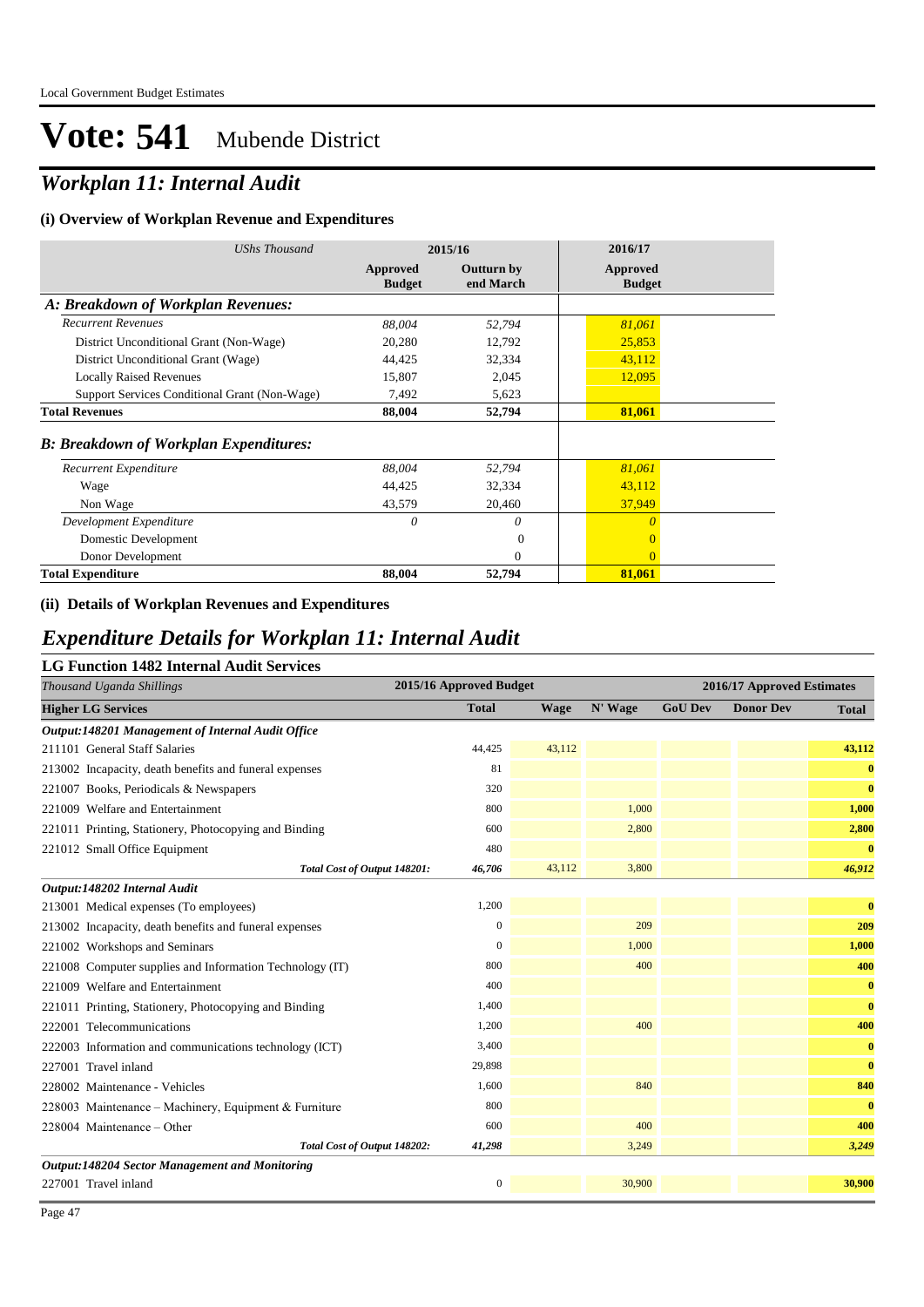## *Workplan 11: Internal Audit*

| Thousand Uganda Shillings           | 2015/16 Approved Budget                               |              |        |         | 2016/17 Approved Estimates |                  |              |  |
|-------------------------------------|-------------------------------------------------------|--------------|--------|---------|----------------------------|------------------|--------------|--|
| <b>Higher LG Services</b>           |                                                       | <b>Total</b> | Wage   | N' Wage | <b>GoU Dev</b>             | <b>Donor Dev</b> | <b>Total</b> |  |
|                                     | Total Cost of Output 148204:                          | 0            |        | 30,900  |                            |                  | 30,900       |  |
|                                     | <b>Total Cost of Higher LG Services</b>               | 88,004       | 43.112 | 37,949  |                            |                  | 81,061       |  |
|                                     | <b>Total Cost of function Internal Audit Services</b> | 88,004       | 43,112 | 37,949  |                            |                  | 81,061       |  |
| <b>Total Cost of Internal Audit</b> |                                                       | 88,004       | 43.112 | 37,949  |                            |                  | 81,061       |  |